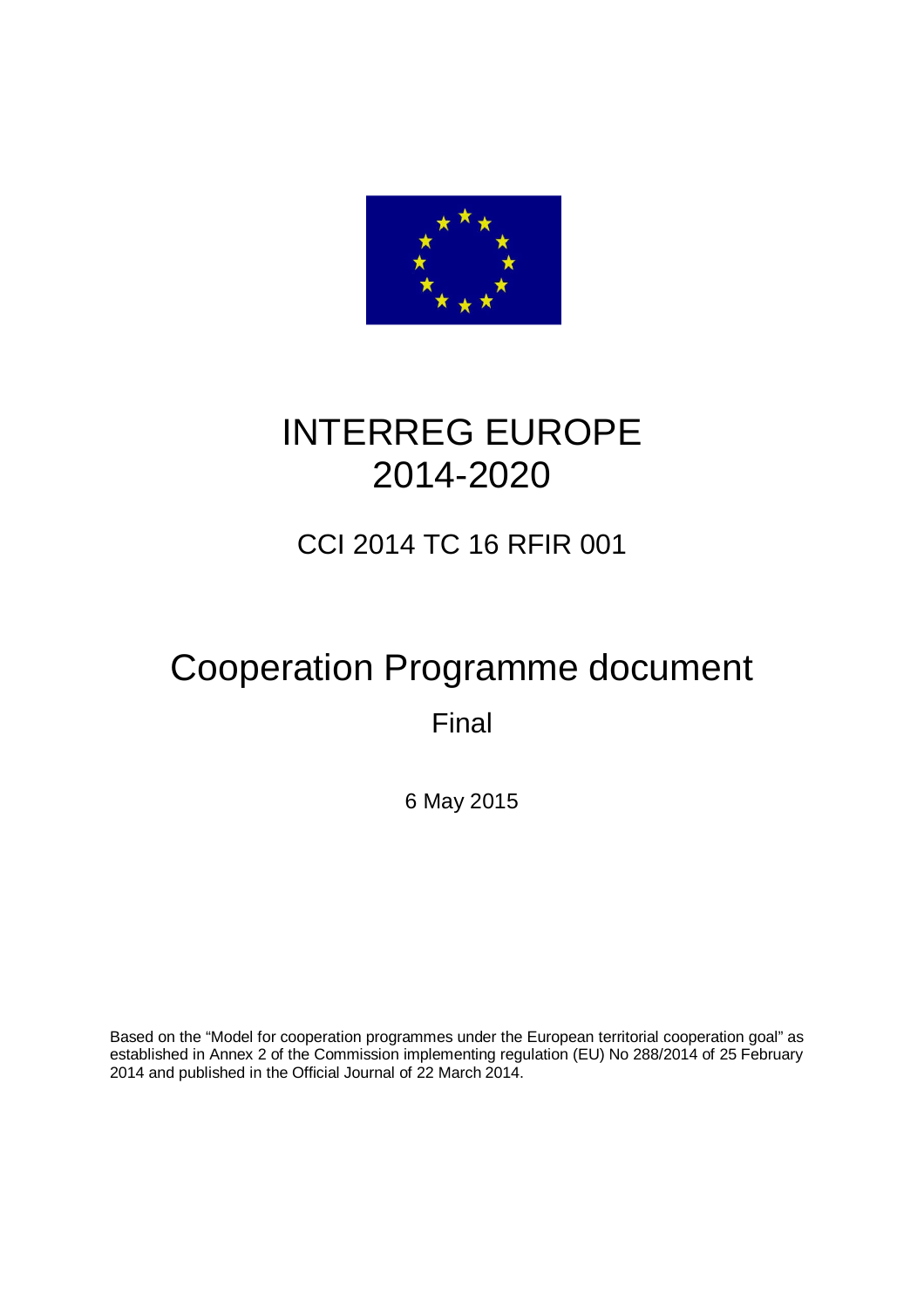# Table of Contents

| Strategy for the contribution of the programme to the Union strategy on smart, sustainable and<br>1.1             |     |
|-------------------------------------------------------------------------------------------------------------------|-----|
|                                                                                                                   |     |
| 1.1.1<br>Description of the cooperation programme's strategy for contributing to the delivery of the Union        |     |
| strategy for smart, sustainable and inclusive growth and for achieving economic, social and territorial cohesion. |     |
| 6                                                                                                                 |     |
| 1.1.1.1                                                                                                           |     |
| 1.1.1.2                                                                                                           |     |
| 1.1.1.3                                                                                                           |     |
| The opportunity for INTERREG EUROPE: Policy learning in support of the Europe 2020 Strategy<br>1.1.1.4<br>12      |     |
| 1.1.1.5                                                                                                           |     |
| 1.1.2<br>Justification for the choice of thematic objectives and corresponding investment priorities, having      |     |
| regard to the Common Strategic Framework, based on an analysis of the needs within the programme area as          |     |
| a whole and the strategy chosen in response to such needs, addressing, where appropriate, missing links in        |     |
|                                                                                                                   |     |
| 1.2                                                                                                               |     |
| Section 2.                                                                                                        |     |
| Section 2.A.                                                                                                      |     |
|                                                                                                                   |     |
|                                                                                                                   |     |
| 2.A.2. Justification for the establishment of a priority axis covering more than one thematic                     |     |
|                                                                                                                   |     |
|                                                                                                                   |     |
| 2.A.5. Specific objectives corresponding to the investment priority and expected results 22                       |     |
|                                                                                                                   |     |
|                                                                                                                   |     |
| 2.A.2. Justification for the establishment of a priority axis covering more than one thematic                     |     |
|                                                                                                                   | .37 |
| 2.A.5. Specific objectives corresponding to the investment priority and expected results 37                       |     |
|                                                                                                                   |     |
|                                                                                                                   |     |
| 2.A.2. Justification for the establishment of a priority axis covering more than one thematic                     |     |
|                                                                                                                   |     |
|                                                                                                                   |     |
|                                                                                                                   |     |
|                                                                                                                   |     |
| 2.A.2. Justification for the establishment of a priority axis covering more than one thematic                     |     |
|                                                                                                                   |     |
| 2.A.5. Specific objectives corresponding to the investment priority and expected results50                        |     |
| 2.A.5. Specific objectives corresponding to the investment priority and expected results56                        |     |
| Section 2.B.                                                                                                      |     |
|                                                                                                                   |     |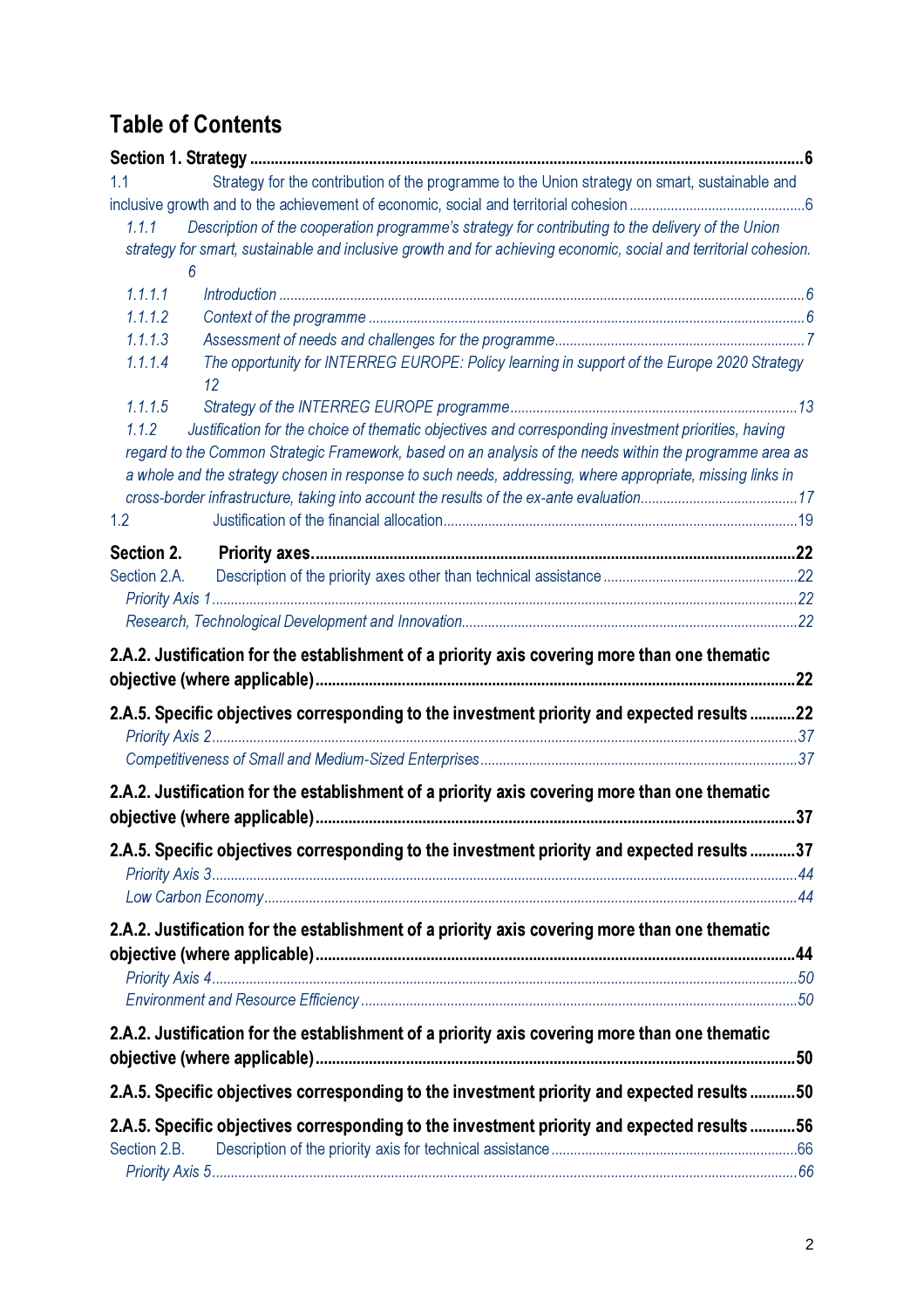| 3.1                                                                                                            |  |
|----------------------------------------------------------------------------------------------------------------|--|
| Total financial appropriation from the ERDF and national co-financing (in EUR)71<br>3.2.A.                     |  |
| 3.2.B.                                                                                                         |  |
|                                                                                                                |  |
|                                                                                                                |  |
| 4.1                                                                                                            |  |
| Integrated actions for sustainable urban development (where appropriate)73<br>4.2                              |  |
| 4.3                                                                                                            |  |
| Contribution of planned interventions towards macro-regional and Sea basin strategies, subject<br>4.4          |  |
| to the needs of the programme area as identified by the relevant Member States and taking into account, where  |  |
| applicable, strategically important projects identified in those strategies (where appropriate)74              |  |
|                                                                                                                |  |
| 5.1                                                                                                            |  |
| 5.2                                                                                                            |  |
| 5.3                                                                                                            |  |
| 5.4<br>The apportionment of liabilities among the participating Member States in case of financial             |  |
|                                                                                                                |  |
| 5.5<br>5.6                                                                                                     |  |
| Actions taken to involve the partners and their role in the preparation of the cooperation programme.<br>5.6.1 |  |
| Role of the partners in the implementation of the cooperation programme, including their involvement<br>5.6.2  |  |
|                                                                                                                |  |
|                                                                                                                |  |
|                                                                                                                |  |
|                                                                                                                |  |
|                                                                                                                |  |
|                                                                                                                |  |
|                                                                                                                |  |
|                                                                                                                |  |
|                                                                                                                |  |
|                                                                                                                |  |
| 7.1                                                                                                            |  |
| Main actions planned to reduce the administrative burden of INTERREG EUROPE 96<br>7.2                          |  |
| 7.3                                                                                                            |  |
|                                                                                                                |  |
| 8.1                                                                                                            |  |
| 8.2                                                                                                            |  |
| 8.3                                                                                                            |  |
|                                                                                                                |  |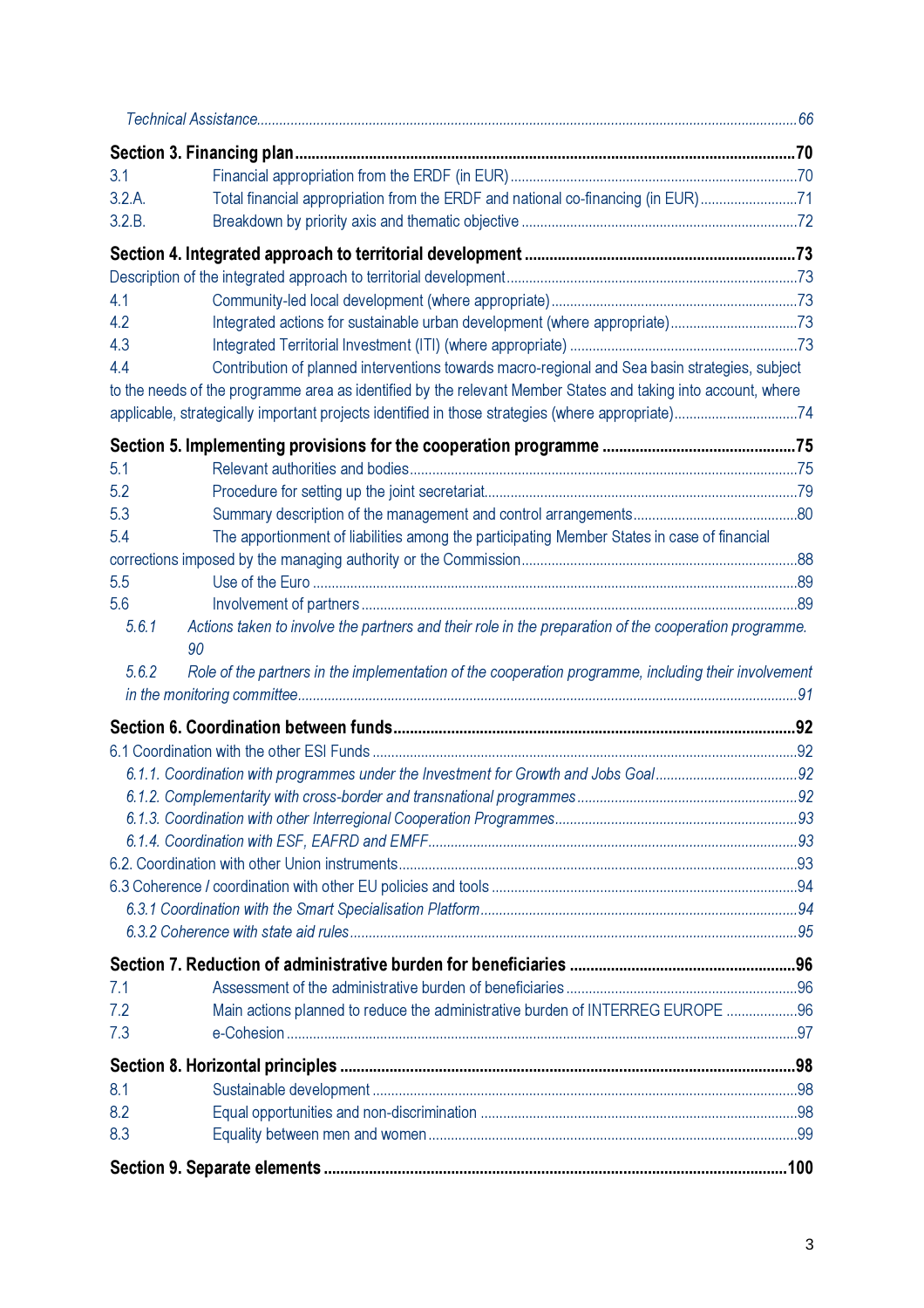| 9.1 |                                                                                                          |  |
|-----|----------------------------------------------------------------------------------------------------------|--|
| 9.2 |                                                                                                          |  |
| 9.3 |                                                                                                          |  |
| 9.4 | Applicable programme implementation conditions governing the financial management,                       |  |
|     | programming, monitoring, evaluation and control of the participation of third countries in interregional |  |
|     |                                                                                                          |  |
|     |                                                                                                          |  |
|     |                                                                                                          |  |
|     |                                                                                                          |  |
|     |                                                                                                          |  |
|     |                                                                                                          |  |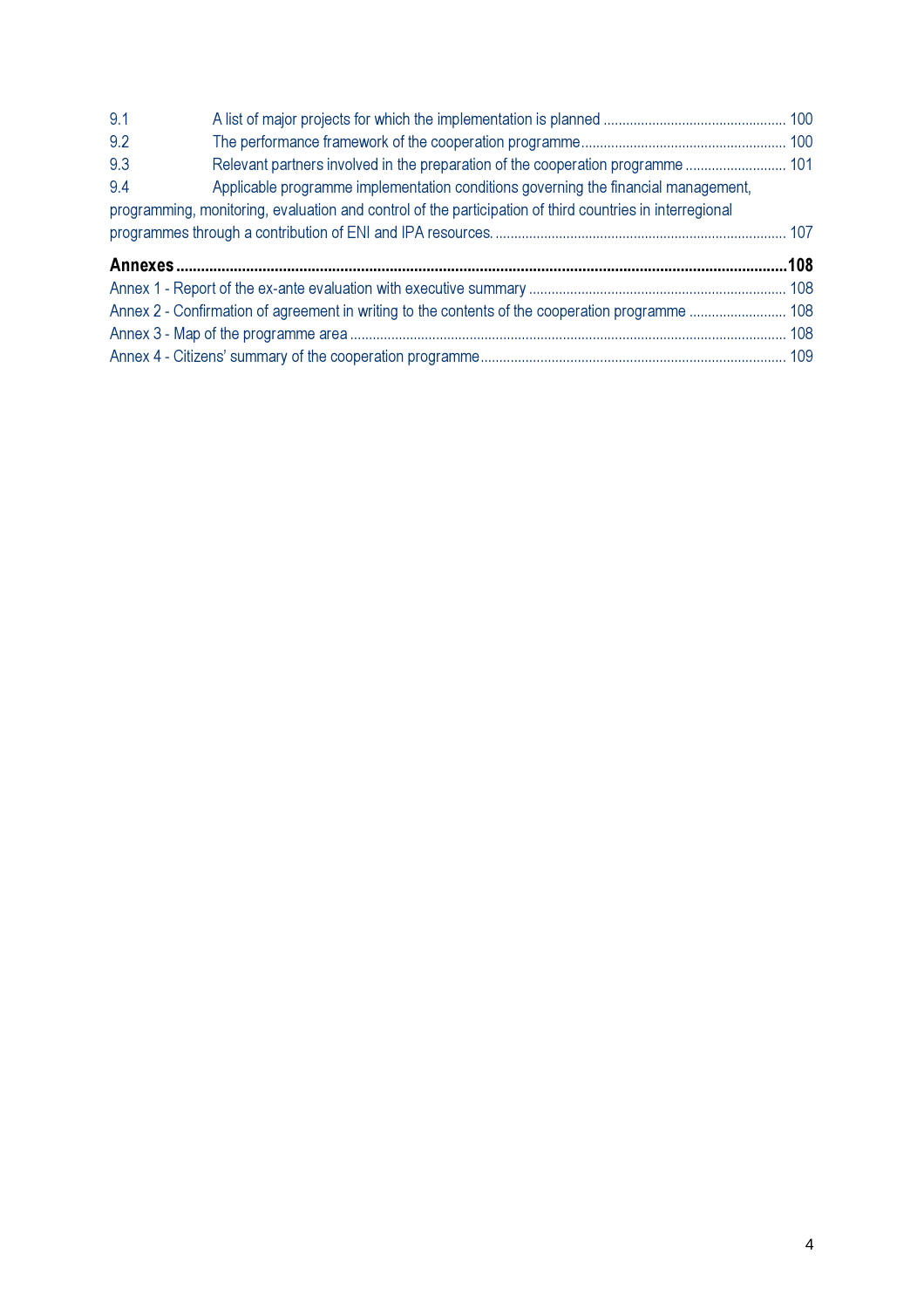| CCI                                                  | <b>CCI 2014 TC 16 RFIR 001</b> |
|------------------------------------------------------|--------------------------------|
| Title                                                | <b>INTERREG EUROPE</b>         |
| Version                                              |                                |
| First year                                           | 2014                           |
| Last year                                            | 2020                           |
| Eligible from                                        |                                |
| Eligible until                                       |                                |
| EC decision number                                   |                                |
| EC decision date                                     |                                |
| MS amending decision number                          |                                |
| MS amending decision date                            |                                |
| MS amending decision entry into force date           |                                |
| NUTS regions covered by the cooperation<br>programme | All                            |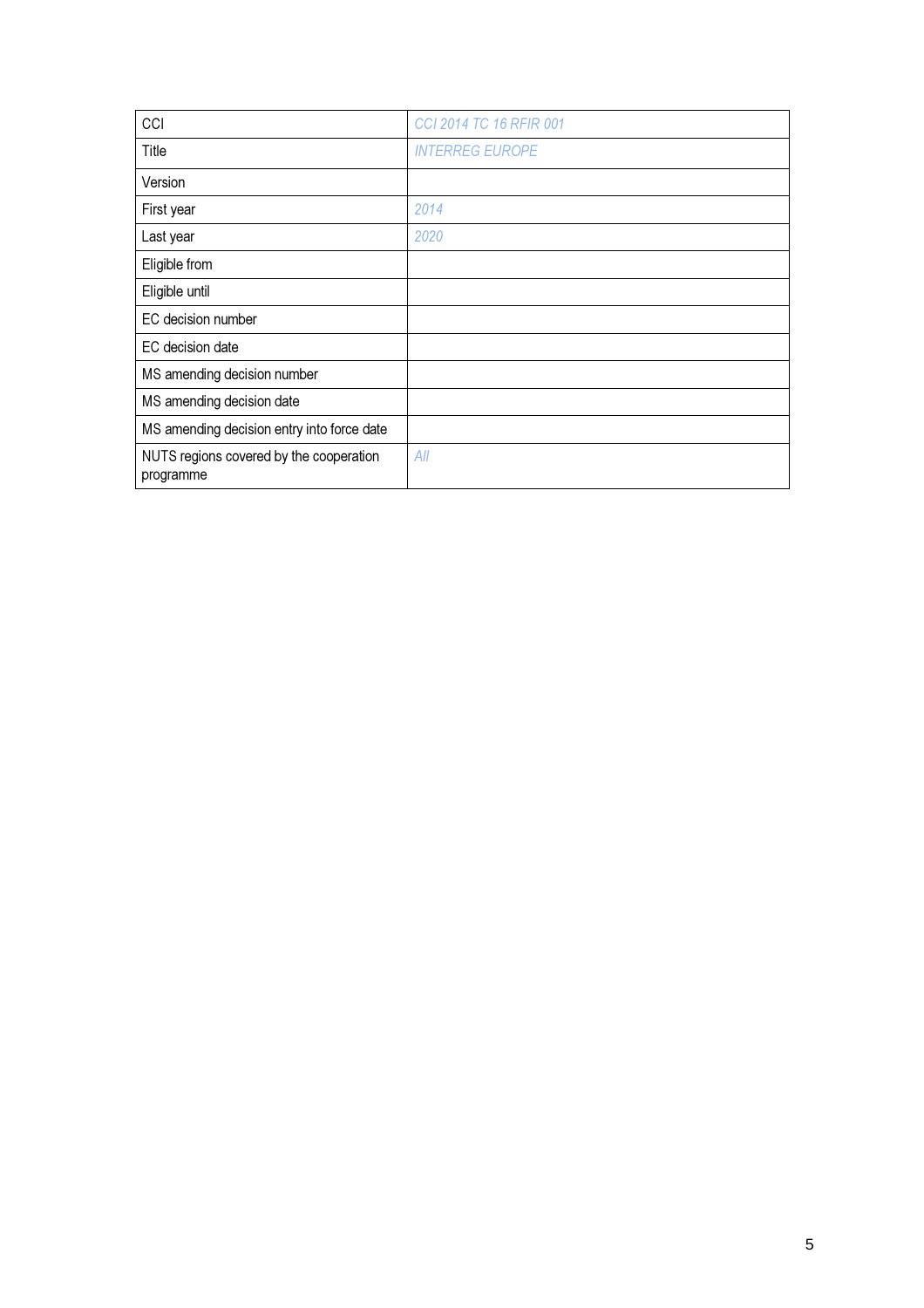# **Section 1. Strategy**

#### **1.1 Strategy for the contribution of the programme to the Union strategy on smart, sustainable and inclusive growth and to the achievement of economic, social and territorial cohesion**

#### **1.1.1 Description of the cooperation programme's strategy for contributing to the delivery of the Union strategy for smart, sustainable and inclusive growth and for achieving economic, social and territorial cohesion.**

#### **1.1.1.1 Introduction**

To reinforce the effectiveness of cohesion policy, the INTERREG EUROPE programme promotes exchange of experience on thematic objectives among partners throughout the Union on the identification and dissemination of good practice with a view to its transfer principally to operational programmes under the Investment for Growth and Jobs goal but also, where relevant, to programmes under European Territorial Cooperation (ETC) goal<sup>1</sup>. This will be done via the support and facilitation of policy learning, sharing of knowledge and transfer of good practices between regional and local authorities and other actors of regional relevance. The programme covers the whole territory of the European Union (EU) and Norway and Switzerland. The programme is co-financed by the European Regional Development Fund (ERDF) with a budget of €359 million for the 2014-2020 period.

This first section of the Cooperation Programme provides an overview of the context of the programme in terms of regulations, territorial and policy needs and challenges and lessons from previous interregional cooperation programmes and presents the overall strategy and objectives of the programme.

#### **1.1.1.2 Context of the programme**

INTERREG EUROPE is one of the instruments for the implementation of the EU's **cohesion policy**. With this policy, the EU pursues harmonious development across the Union by strengthening its economic, social and territorial cohesion to stimulate growth in the EU regions and Member States. The policy aims to reduce existing disparities between EU regions in terms of their economic and social development and environmental sustainability, taking into account their specific territorial features and opportunities. For the 2014-2020 funding period, cohesion policy concentrates on supporting the goals of the Europe 2020 strategy.

**Europe 2020** is the strategy to turn the EU into a smart, sustainable and inclusive economy delivering high levels of employment, productivity and social cohesion. Europe 2020 is an agenda for the whole Union, taking into account Member States' different starting points, needs and specificities to promote growth for the whole EU. Europe 2020 has three mutually reinforcing priorities:

- Smart growth: developing an economy based on knowledge and innovation.
- Sustainable growth: promoting a more resource efficient, greener and more competitive economy.
- Inclusive growth: fostering a high-employment economy delivering social and territorial cohesion.

The Territorial Agenda 2020<sup>2</sup> underpins the territorial dimension of the Europe 2020 strategy. In this context INTERREG EUROPE can contribute by enabling regions to develop place-based responses to the Europe 2020 challenges of smart, sustainable and inclusive growth.

The regulatory framework for INTERREG EUROPE is provided by the **regulations for cohesion policy 2014-2020**. These are accompanied by a **Common Strategic Framework** (CSF) setting out key actions to address EU priorities and giving guidance to ensure coordination between funds.

l <sup>1</sup>Regulation (EU) No 1299/2013 (ETC regulation), article 2(3)(a).

 $2$  Territorial Agenda of the European Union 2020 - Towards an Inclusive, Smart and Sustainable Europe of Diverse Regions (May 2011)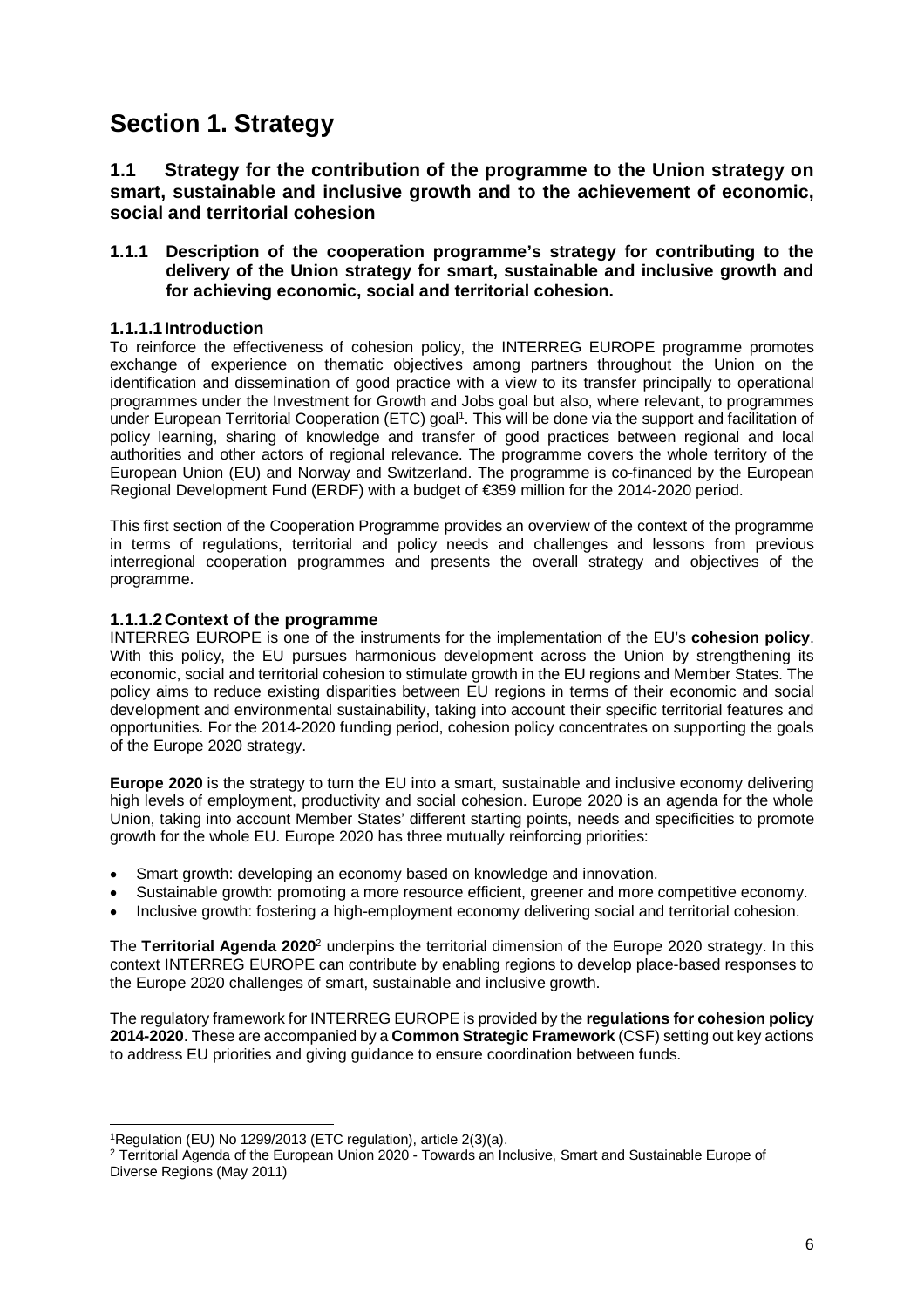The potential thematic scope of INTERREG EUROPE is provided by 11 thematic objectives described in the Common Provisions Regulation<sup>3</sup>. The European Territorial Cooperation regulation<sup>4</sup> and the Common Strategic Framework<sup>5</sup> outline that the programme should aim to reinforce the effectiveness of cohesion policy by encouraging exchange of experience between regions on thematic objectives. In particular the programme should contribute to the transfer of good practices principally into operational programmes under the Investment for Growth and Jobs goal of Cohesion policy, but also, where relevant, to programmes under the European Territorial Cooperation (ETC) goal. The programme should also integrate and build on results generated through previous EU initiatives in relation to innovation and cluster support, for instance the "Regions of Knowledge" initiative.

Next to this framework of EU Cohesion policy, INTERREG EUROPE can also contribute to the aims of several other sectoral and thematic policies and programmes, such as the EU Roadmaps for Low Carbon<sup>6</sup> and Resource Efficiency<sup>7</sup> and the Horizon2020<sup>8</sup> and COSME<sup>9</sup> programmes.

#### **1.1.1.3 Assessment of needs and challenges for the programme**

For INTERREG EUROPE to be fully effective, it should be firmly based on the real needs of its overall target group: the public authorities and other actors at regional level in Europe. The following paragraphs identify the main policy challenges and needs for regions in Europe for each of the three pillars of the Europe 2020 Strategy and indicate the main patterns of territorial variation for these themes. This serves to identify the key policy areas where interregional policy learning and experience transfer can contribute to smart, sustainable and inclusive growth.

Based on the lessons and experiences gained from the implementation of the interregional cooperation programme 2007-2013 key requirements are also presented that will help to ensure that the exchange and transfer of experience on the thematic objectives will have the maximum effect and generate a lasting impact.

#### **Policy challenges for European regions**

At the start of the 2014-2020 programming period Europe faces several challenges that strongly impact on a wide range of policy fields at EU, national, regional and local level. The main challenge is the capacity of the European economy to grow, innovate and generate jobs on the way out of the crisis still affecting parts of Europe at the start of programme period. In parallel Europe needs to respond to demographic change and climate change and turn around its resource dependency. Many of these economic and societal challenges are defined by increasing international dependencies and interrelations - on a European and even a global scale.

The programme area consists of 286 regions<sup>10</sup>. The characteristics, situation and prospects of these regions in light of the described challenges are very diverse. They include metropolitan regions that are home to a growing share of the European population and have become important drivers of economic growth. But this concentration of people and economic activities also brings specific challenges. At the same time the largest part of the European territory consists of regions with a variety of peri-urban, rural, coastal, mountainous or other territorial characteristics, which host their own specific mix of regional opportunities and challenges for smart, sustainable and inclusive growth.

The 8th progress report on cohesion<sup>11</sup> underlines this picture and identifies the need for cohesion programmes to support growth-enhancing and job-creating investments, with an emphasis on a few

 3 Regulation (EU) No 1303/2013 (Common Provisions Regulation). Article 9. 4 Regulation (EU) No 1299/2013 (ETC Regulation). Recital (7) and article 2(3)(a).

<sup>5</sup> Common Strategic Framework, Annex II (draft) – Priorities for Cooperation

<sup>&</sup>lt;sup>6</sup> A Roadmap for moving to a competitive low carbon economy in 2050. COM(2011)112final

<sup>&</sup>lt;sup>7</sup> Roadmap to a Resource Efficient Europe. COM(2011) 572 final

<sup>&</sup>lt;sup>8</sup> Regulation (EU) No 1291/2013 - Regulation establishing Horizon 2020 - Framework Programme for Research and Innovation 2014-2020.

<sup>&</sup>lt;sup>9</sup> Regulation (EU) No 1287/2013 – Regulation establishing Programme for the Competitiveness of Enterprises and SMEs (COSME 2014 – 2020)

 $10$  Regions at NUTS 2 level in the EU28 Member states  $+$  Norway and Switzerland

<sup>11</sup>The regional and urban dimension of the crisis. 8th progress report on economic, social and territorial cohesion. European Commission (2013).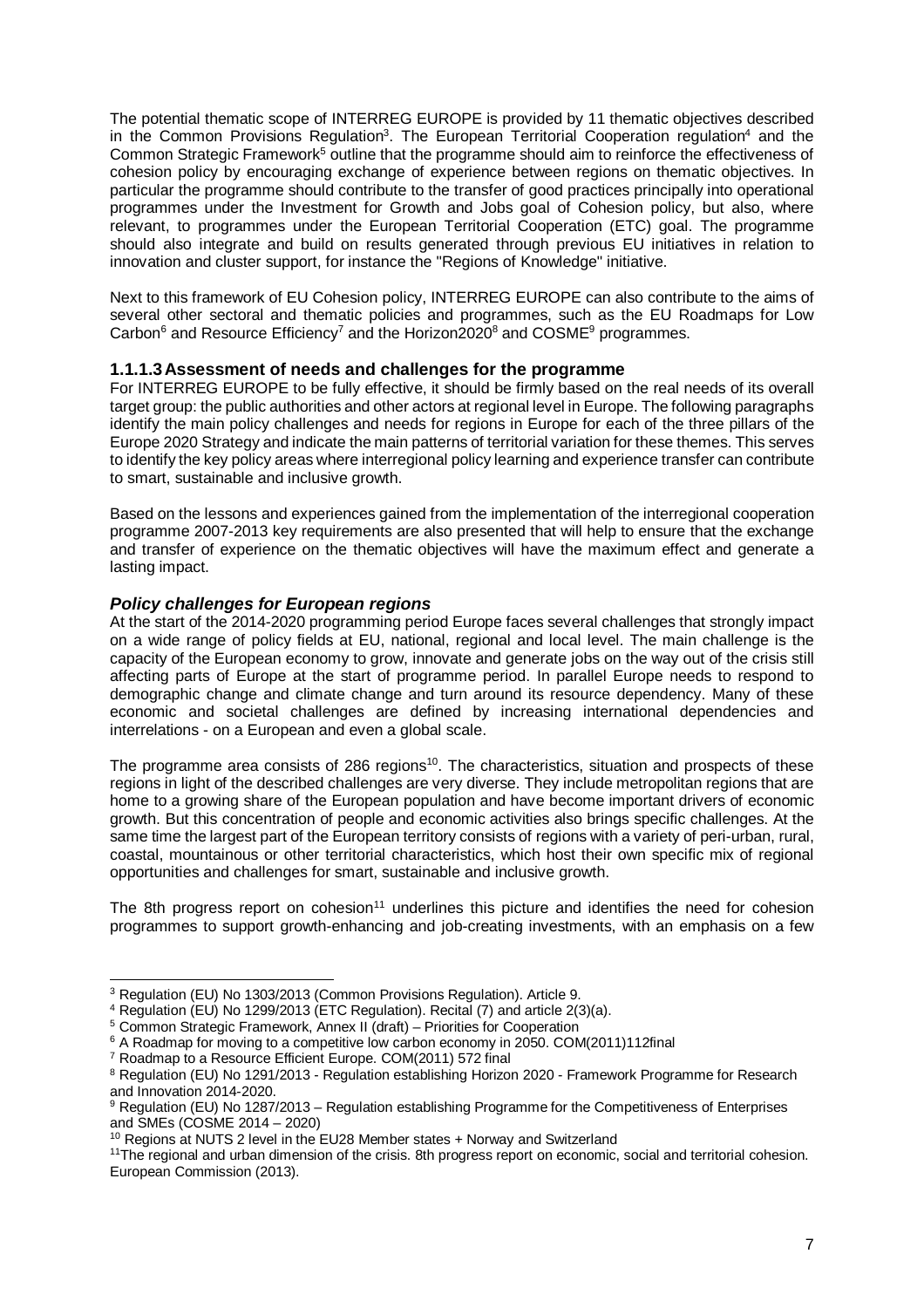important areas such as innovation and SMEs, energy efficiency and a low-carbon economy, employment and education.

The regional diversity in the EU, where regions have vastly different characteristics, opportunities and needs, requires going beyond 'one-size-fits-all' policies. It calls for a place-based approach that gives regions the ability and means to deliver policies that meet their specific needs $12$ .

At the same time this diversity is an asset allowing each place to develop to its own strengths while benefitting from other regions through various forms of interaction. The character of each region lays the foundation for its role in Europe's push for smart, sustainable and inclusive growth.

#### **Smart Growth**

Performance in R&D and innovation varies markedly across the EU Member States (MS) and regions. The Regional Innovation Scoreboard<sup>13</sup> (2012) shows that most European countries have regions at different levels of innovation performance. Regions that qualify as 'Innovation leader', mainly in the centre and north of Europe, can be found directly next to weaker innovation regions, even within one MS. EU regions have different strengths and weaknesses in their innovation systems, reflected by differences in the performance for their so-called innovation 'enablers' e.g. education levels of the labour population and public R&D investments.

R&D resources are concentrated in a few leading regions mainly in the 'European science-based area', where R&D spending can be as high as 7% of GDP, while they can be very low (under 1%) in others<sup>14</sup>.

A region's investment in human capital also supports its ability to be innovative. There is evidence that in weaker regions, mainly in parts of eastern and southern Europe, the share of population holding a tertiary degree has a higher impact on regional production than R&D expenditure has<sup>15</sup>.

This regional diversity calls for regional innovation support programmes tailored specifically to the needs of individual regions. One of the instruments available to MS and regions is to develop smart specialisation strategies to concentrate resources for innovation support on key areas of intervention, clusters or sectors which represent a competitive advantage and support the delivery of innovation in those key areas throughout the innovation chain.

Information and Communication Technologies (ICT) contribute importantly to smart growth, as enablers of innovation, knowledge creation and e-commerce and employment. Today the differences in quality of ICT infrastructures and e-commerce use are mainly between countries rather than regions, with a clear north-west – south-east divide with the north-west of Europe being most advanced. The regional distribution of ICT employment shows an urban-rural divide with concentrations of people working in ICT in metropolitan regions<sup>16</sup>.

Interregional cooperation can contribute to smart growth by enabling European regions to improve their regional policies and programmes for innovation and R&D support. Experience exchange and policy learning in key areas like, for instance, cluster support, research-to-business technology transfer, skills development, innovation in SMEs and innovation infrastructures will enable regions to accelerate and improve the implementation of their regional growth policies.

#### **Sustainable Growth**

Creating sustainable growth in the EU requires the creation of a strong climate for business and enterprise. SMEs account for over 99% of businesses in Europe, providing two thirds of all private employment and 80% of new jobs created across the EU. However during the years of economic crisis since 2008 many SMEs suffered and over 3 million jobs in SMEs have been lost<sup>17</sup>. SME value added and employment growth are slowly recovering since, and have returned to their 2008 levels in several MS in the central and northern parts of Europe. Interestingly, SME growth rates (number of enterprises, employment, value added) in the EU12 ('new' Member States) outperformed those of the EU15 ('old'

l  $12$  Investing in Europe's future. 5th report on economic, social and territorial cohesion. European Commission (2010).

<sup>&</sup>lt;sup>13</sup> DG Enterprise & Industry - Regional Innovation Scoreboard (2012)

<sup>&</sup>lt;sup>14</sup>Regional policy contributing to smart growth in Europe 2020 - COM(2010) 553 final

<sup>&</sup>lt;sup>15</sup> ESPON 2<sup>nd</sup> Synthesis Report (DRAFT) - 2013

<sup>16</sup> ESPON 2nd Synthesis Report (DRAFT) - 2013

<sup>17</sup>European Commission (2011): Small Business Act Review (MEMO/11/109)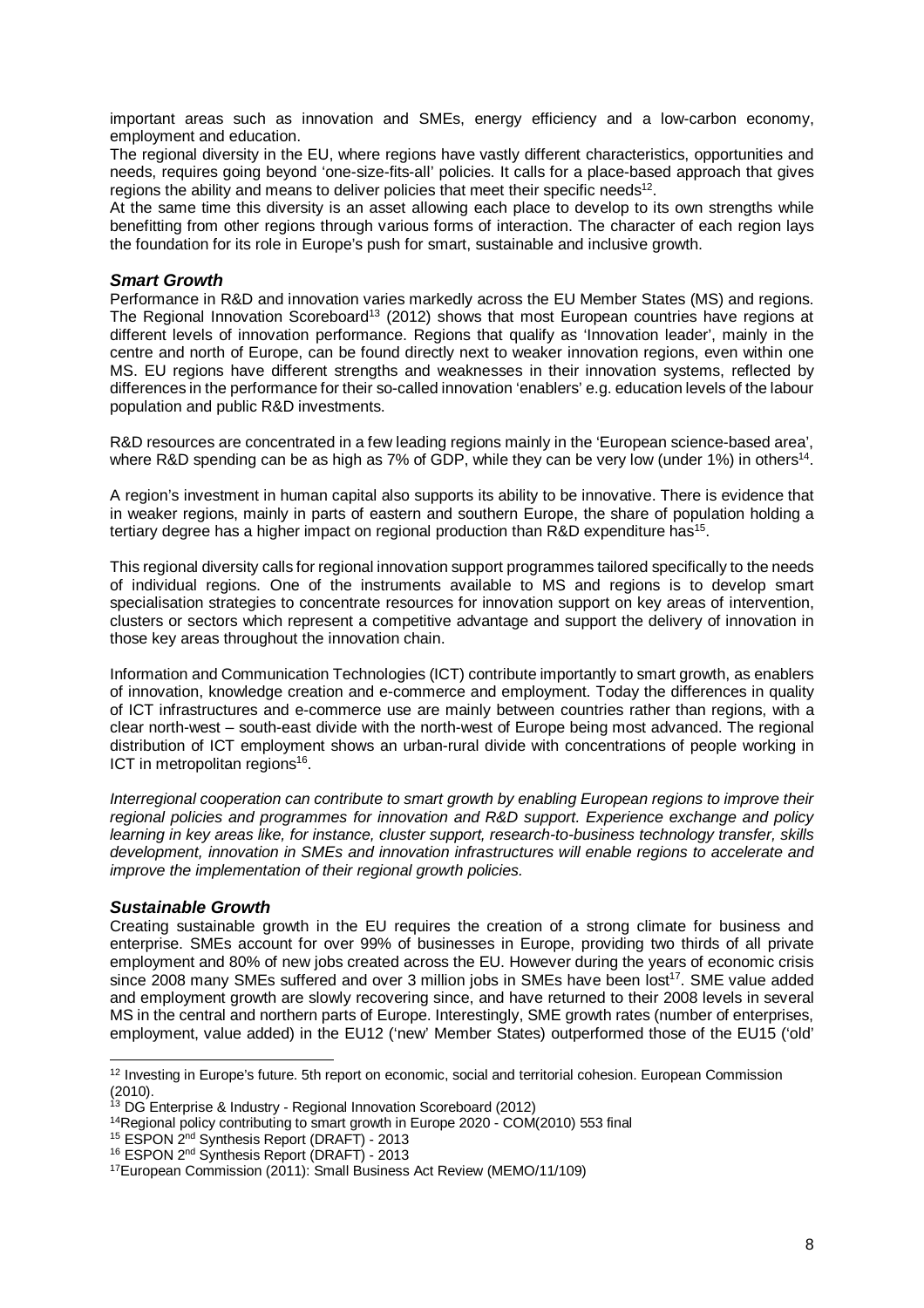Member States) before the crisis. However, their fall was also much bigger in 2009 than that of the EU15. Both groups of Member States follow a similar growth pattern from 2010 onwards<sup>18</sup>.

To support SMEs as drivers for growth and employment in Europe, several challenges and obstacles need to be addressed in priority. These include the need to encourage entrepreneurship, to give SMEs better access to finance, to improve SME internationalisation, both in the EU internal and global markets<sup>19</sup>. All this calls for better rules, support and facilities for SMEs and this is where regions all over Europe have a role to play.

Sustainable growth also requires policymakers to engage with the challenges of climate change. The impacts of climate change are not just environmental; they are also economic and social. The main aggregated negative impacts will be felt in coastal regions, and more generally in southern Europe<sup>20</sup>. But all territories, including urban or mountainous areas, will experience specific and significant impacts of climate change. Territorial approaches are needed to reduce regional vulnerability and to develop, implement and enforce adaptation.

To achieve the target of 20% reduction in  $CO<sub>2</sub>$  emissions, European regions need to invest in the development and use of renewable energies. They also need to develop cleaner and more efficient forms of transport and innovative mobility patterns. Investment in energy efficiency measures in the built environment can provide an important contribution to reducing energy consumption.

The EU has significant potential for meeting its 20% renewable energy target. Renewable energies present an opportunity for the development of new industries, particularly in the wind, tidal power, solar power and biomass sectors. They offer specific opportunities within the more peripheral or rural parts of Europe, particularly in northern Europe for wind power and in southern Europe for solar power<sup>21</sup>.

Regions play a key role in protecting ecosystems and preventing biodiversity loss. With around 17% of European jobs indirectly linked to natural assets, current biodiversity loss has clear economic consequences, estimated to correspond to a 3% annual loss in GDP<sup>22</sup>.

Regions can invest in sustainable growth through policies in support of green investment, eco-innovation and a shift to a low-carbon, climate resilient economy. An integrated approach to sustainable regional development, taking into account specific territorial contexts and opportunities can bring improved resource efficiency and new jobs to European regions<sup>23</sup>.

Interregional cooperation can support European regions in delivering sustainable growth by enabling them to integrate successful experiences and policies from other regions into their own regional programmes in areas including promoting energy efficiency and the use of sustainable mobility options, investing in biodiversity and green infrastructures as a source of eco-system services and improving resource efficiency. The programme can also enable regions to build better policies in support of entrepreneurship, business support services and developing business opportunities based on ecoinnovation.

#### **Inclusive Growth**

In 2011, the employment rate in the EU was 69% with significant differences between EU countries and regions. Regions with employment rates above 75% are mostly located in northern Europe, while eastern and southern Europe show rather low employment rates. The economic crisis had a particularly striking effect on youth unemployment. Both national and regional disparities in youth unemployment levels are striking, with the highest levels observed in southern and south-eastern regions of Europe<sup>24</sup>.

The share of low-skilled population is largely defined in the national context, with few regional or ruralurban disparities. The education drop-out rate varies considerably among European regions with the

l <sup>18</sup> SME Performance review 2012, Ecorys for European Commission

<sup>19</sup> European Commission, DG Enterprise & Industry – 2012 SME Assembly

<sup>20</sup> ESPON 2nd Synthesis Report (DRAFT) - 2013

<sup>21</sup> ESPON 2nd Synthesis Report (DRAFT) - 2013

<sup>22</sup>EU Biodiversity strategy to 2020, COM (2011)244 and http://ec.europa.eu/environment

<sup>&</sup>lt;sup>23</sup> Regional policy contributing to sustainable growth in Europe 2020 - COM(2011) 17 final

<sup>&</sup>lt;sup>24</sup> 2011 figures reported in the ESPON mapfinder tool.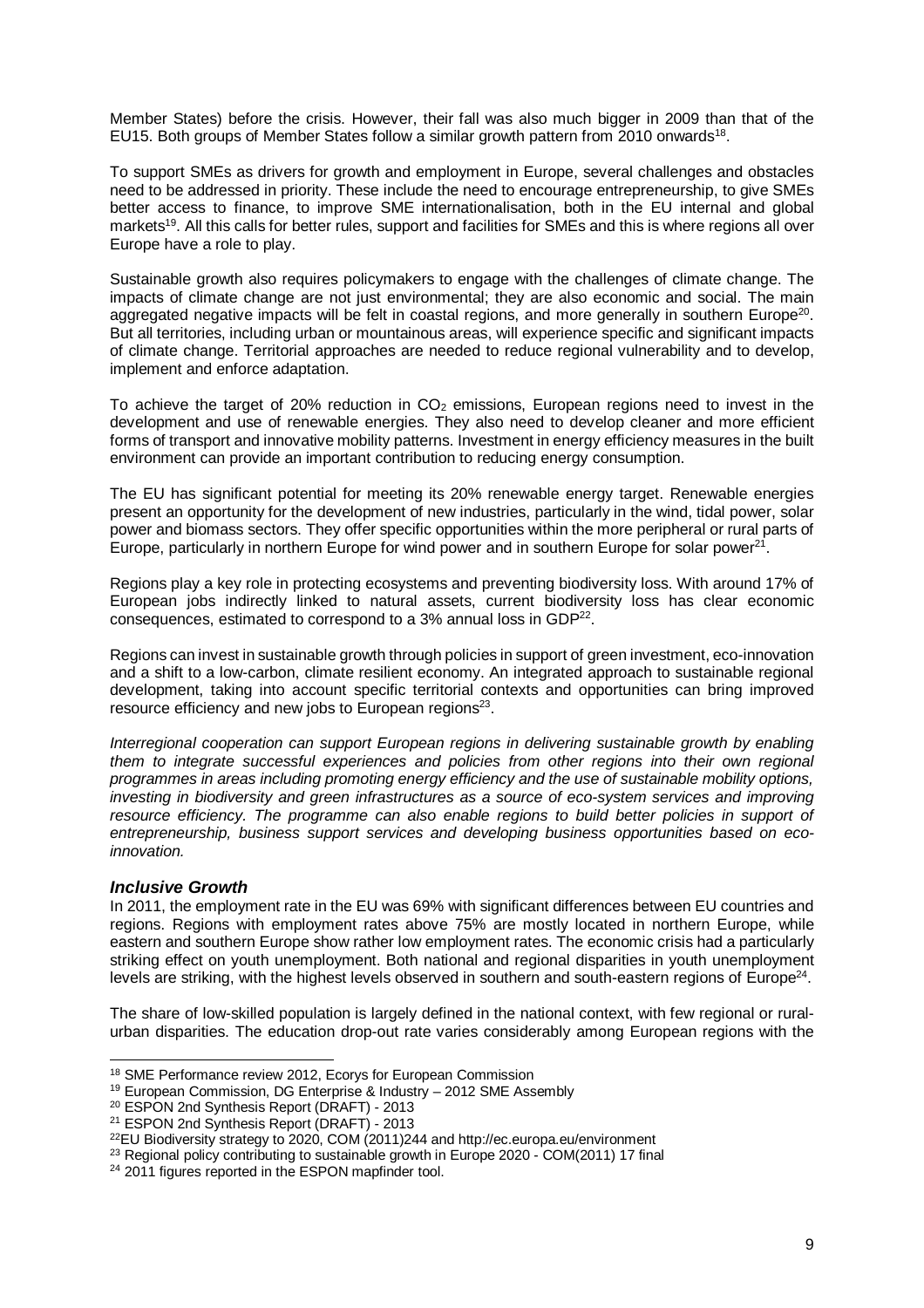highest rates found in south-west Europe and in outermost regions. In 2010, one third of European regions did not meet the target of reducing the share of early school leavers to less than 10%<sup>25</sup>.

Interregional cooperation can contribute to inclusive growth by supporting policy learning and experience transfer on regional policies that will get people back into employment. Key fields of action are, for instance, policies supporting the development of SMEs as main creators of new jobs, programmes promoting female and young entrepreneurship, and skills development for the knowledge economy.

#### **Interregional cooperation - experiences and lessons learnt**

The INTERREG IVC programme has successfully generated interregional cooperation initiatives across Europe. A crucial factor for achieving the INTERREG IVC programme goal to improve the effectiveness of regional development policies was the extent to which supported projects succeeded in actually influencing the policy frameworks of the regions involved.

Several novelties were introduced to encourage and stimulate this process:

- From the start of the programme, Capitalisation Projects were a specific type of project, dedicated exclusively to preparing the implementation (in Action Plans) of pre-identified good practices through regional ERDF programmes. The first generation of Capitalisation Projects showed promising results regarding their potential to improve implementation of Convergence and Regional Competitiveness and Employment programmes. However, the share of Capitalisation Projects remained limited, at around 10% of all projects. It proved challenging for projects to secure the necessary involvement of Managing Authorities and in later years of the programming period the depletion of ERDF means in many regions hindered Action Plan implementation.
- During the programme period an additional requirement was introduced, stipulating that each participating region in a project develops an 'Implementation Plan' to specify how they would continue to work to integrate the lessons learnt from the cooperation into their local / regional policies<sup>26</sup>.
- The Programme launched a thematic capitalisation process, focusing on collecting, analysing, storing and disseminating the thematic knowledge gained from projects working on the same topic. First interim results (mid-2013) already show that the expert-driven analysis and benchmarking of project results offer added value to programme and project stakeholders.

Capitalisation is a key block of the whole knowledge management cycle, which is a very demanding task considering the geographical scope of the programme, the widespread lack of habits to store and valorise in an effective manner public actions, the existence of linguistic barriers, etc.

In addition to these experiences, ongoing analysis and evaluation during the INTERREG IVC programme implementation<sup>27</sup> provided several valuable lessons and recommendations for the 2014-2020 programme:

#### Programme content and development

-

- Bring stronger thematic focus to the programme to ensure greater visibility of project results, a more even spread of knowledge in the programme area and to ease drafting of targeted calls for proposals.
- Explore different approaches to ensure fewer, higher quality proposals (e.g. 2-step procedure or targeted calls for proposals).
- Better integrate the territorial dimension into the future project selection to ensure that projects and partnerships are equipped to respond to the different needs and potentials of all kinds of territories across Europe.
- Ensure **commitment and support of relevant bodies and stakeholders** (e.g. Managing Authorities of regional Programmes) and check before and during the development of action plans if funding will be available for its implementation.

<sup>25</sup> ESPON mapfinder tool: http://mapfinder.espon.eu/?p=1593

<sup>&</sup>lt;sup>26</sup> The effect of this approach will only start to become visible when the related projects are completed in the course of 2013/2014.

<sup>&</sup>lt;sup>27</sup> Notably: INTERREG IVC Interim evaluation (2010) and Interim evaluation update (2013) and the Exchange of experience study (2013).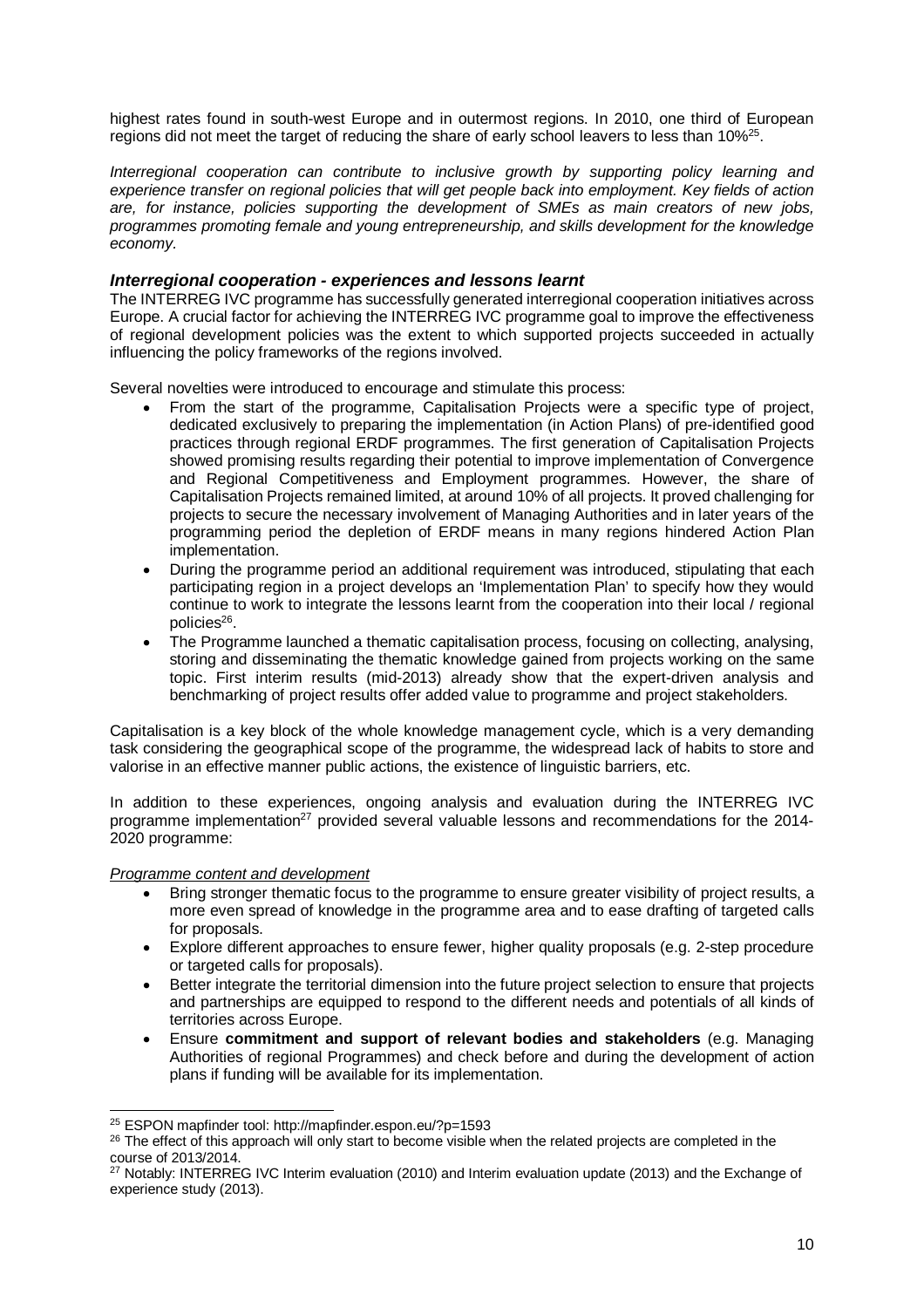#### Intervention logic of the programme and learning process

- Ensure that "purpose-oriented project partnerships" are established (i.e. characterised by an adequate combination of context conditions, policy experiences & policy capacity), but remain open for less experienced partners and the innovations they can bring to the programme.
- Reconsider the role and possible **stronger use of "implementation-related activities"** directly connected to the exchange of experience.
- Highlight the **importance of the multidimensional learning process** (i.e. a process that ensures policy learning at project, organisational, regional and wider EU level) as a driver for policy change.
- **Learning outcomes need to be more effectively transferred and embedded in the partner organisations in order to lead to policy change**.
- Put more emphasis on the demand side to clearly identify the real needs of potential end-users of good practices developed by other projects.
- Make sure that the **capitalisation process and the external communication** effectively reach the final target groups.

Key lessons are that INTERREG EUROPE must step up its effort to ensure that supported activities do in fact lead to tangible policy changes in the partner regions. Projects should be geared to preparing the actual implementation of actions based on the exchange. This implies that relevant local stakeholders in each partner region need to be more systematically involved from the start of all supported activities. Opportunities for "implementation-related activities", e.g. pilot actions should also be provided, as part of this stronger orientation to prepare implementation of actual policy changes.

To strengthen the multidimensional learning and capitalisation processes, the programme should also develop new forms to reach the wider target group of regional policy actors in Europe, and allow them to have easy access to and learn from the thematic knowledge and experience gathered in other regional policies and programmes.

These lessons are translated into the operational objectives of this programme (section 1.1.4) and in the types of actions to be supported (Section 2).

The ETC regulation specifies that Interregional Cooperation should integrate the experiences from other EU cooperation initiatives for innovation and cluster support, in particular the FP7 "Regions of Knowledge" (RoK) and 'Research Potential' action. The RoK initiative, with a budget of €126 million (2007-2013), encouraged EU-wide co-operation among partnerships in the 'triple helix' of universities/research centres, enterprises and regional authorities to develop research-driven clusters. Activities targeted the coordination of mutual research agendas, knowledge exchange and new research-driven clusters for which projects developed joint action plans.

Evaluation of the RoK-initiative<sup>28</sup> demonstrated a positive contribution to the development of regional innovation strategies, also in less-developed regions. Key recommendations to improve future RoK-type activities are to strengthen inter-project learning, to ensure early involvement of key regional stakeholders and to consider funding pilot actions as part of the projects.

l <sup>28</sup> Assessment of the impact of the Regions of Knowledge programme, Technopolis (2011)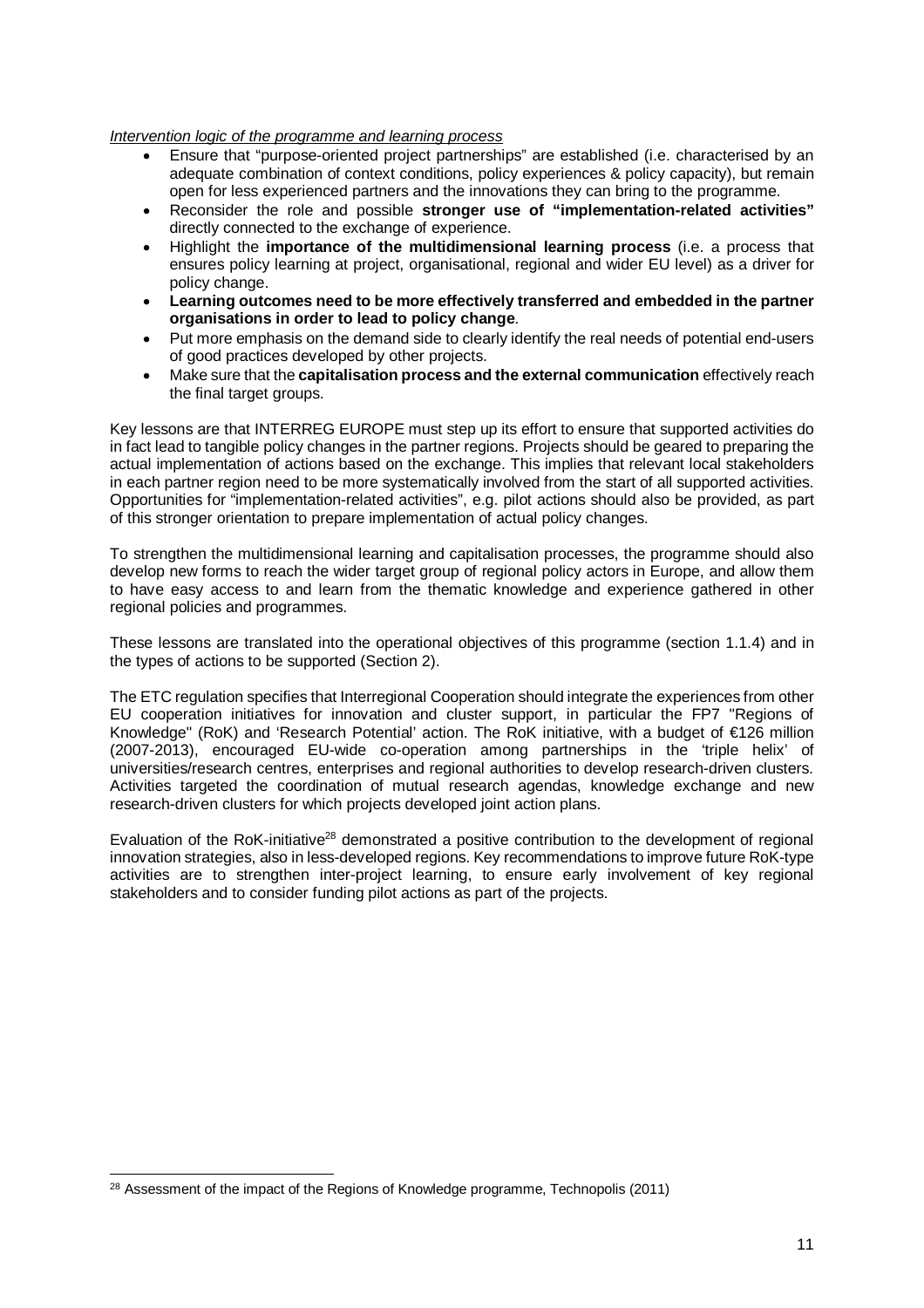#### **1.1.1.4 The opportunity for INTERREG EUROPE: Policy learning in support of the Europe 2020 Strategy**

The needs analysis shows that European regions are dealing with a wide range of policy issues related to smart, sustainable and inclusive growth. It also illustrates the diversity among these regions in their progress and performance in tackling the related challenges. Through their own regional policies and strategies, the regions of Europe can make an important contribution to the objectives of the Europe 2020 strategy. Cohesion policy equips all European regions with instruments to tackle their respective growth challenges, by means of the regional (or national) programmes of Investment for Growth and Jobs and of the European Territorial Cooperation programmes. Interventions in the context of programmes for Growth and Jobs related to research and innovation should build on national or regional 'smart specialisation strategies' (S3 strategies).

Here INTERREG EUROPE can bring added value by offering European regions the opportunity for policy learning and transfer of good practices. In doing so, the programme can assist the regions to strengthen their policies, to enhance their regional development situation and ultimately to contribute to the achievement of the objectives of the Europe 2020 Strategy.

In this respect the ETC regulation gives the programme the specific task of supporting the implementation of the programmes for Investment for Growth and Jobs but also, where relevant, of programmes under the ETC goal. By feeding in relevant practices and experiences from regions across Europe, and preparing their implementation through these Investment for Growth and Jobs and ETC programmes in the participating regions, the pace and quality of implementation of these programmes can be further enhanced.

This approach will give a high degree of focus to the programme, necessary to ensure sufficient impact and Europe-wide relevance of the results. This should not prevent the programme however from incorporating relevant contributions from regional level actors that are not directly involved in the implementation of Growth and Jobs or ETC programmes, considering that other regional level policies and programmes can also contribute significantly to achieving the Cohesion policy aims of strengthening economic, social and territorial cohesion to stimulate growth in European regions.

To achieve this, the programme needs to support cooperation initiatives between European regions to improve the effectiveness of their policies. Similar to interregional cooperation in previous programming periods, this support revolves around policy learning based on the identification, exchange, adaptation and transfer of practices among regions. To maximise the impact of this cooperation, the emphasis must be on the planning and preparation of specific actions to implement and apply the practices addressed in the participating regions.

In addition, there is a need for more continuous policy learning to capitalise on regional policy good practices, to actively bring the results of Interregional Cooperation Projects to all regional actors engaged in a certain policy field. If European regions can tap into good practice examples, knowledge and expertise related to a specific policy need, directly when this need occurs, this maximises the reach and impact of the INTERREG EUROPE programme. The programme will have to provide facilities to the European regions to give them continuous access to this wealth of regional policy expertise that they can use directly in their policies and strategies in support of Europe 2020 goals.

In supporting this policy learning, attention needs to be paid to the demand side: what need and use do potential end-users have for these approaches and tools? By definition, a capitalisation process can only be qualified as successful when the experiences involved have been effectively re-used by the recipient end-user. The governance of capitalisation must therefore focus on the factors of effective reuse. It has also to be driven by the end-user and not be set up exclusively as a push process.

The INTERREG EUROPE programme can further support European regions by integrating the experiences from a number of related European initiatives. These include in particular the Regions of Knowledge initiative that promoted Europe-wide cooperation between public and private research centres, enterprises and authorities and supported regional research-driven clusters.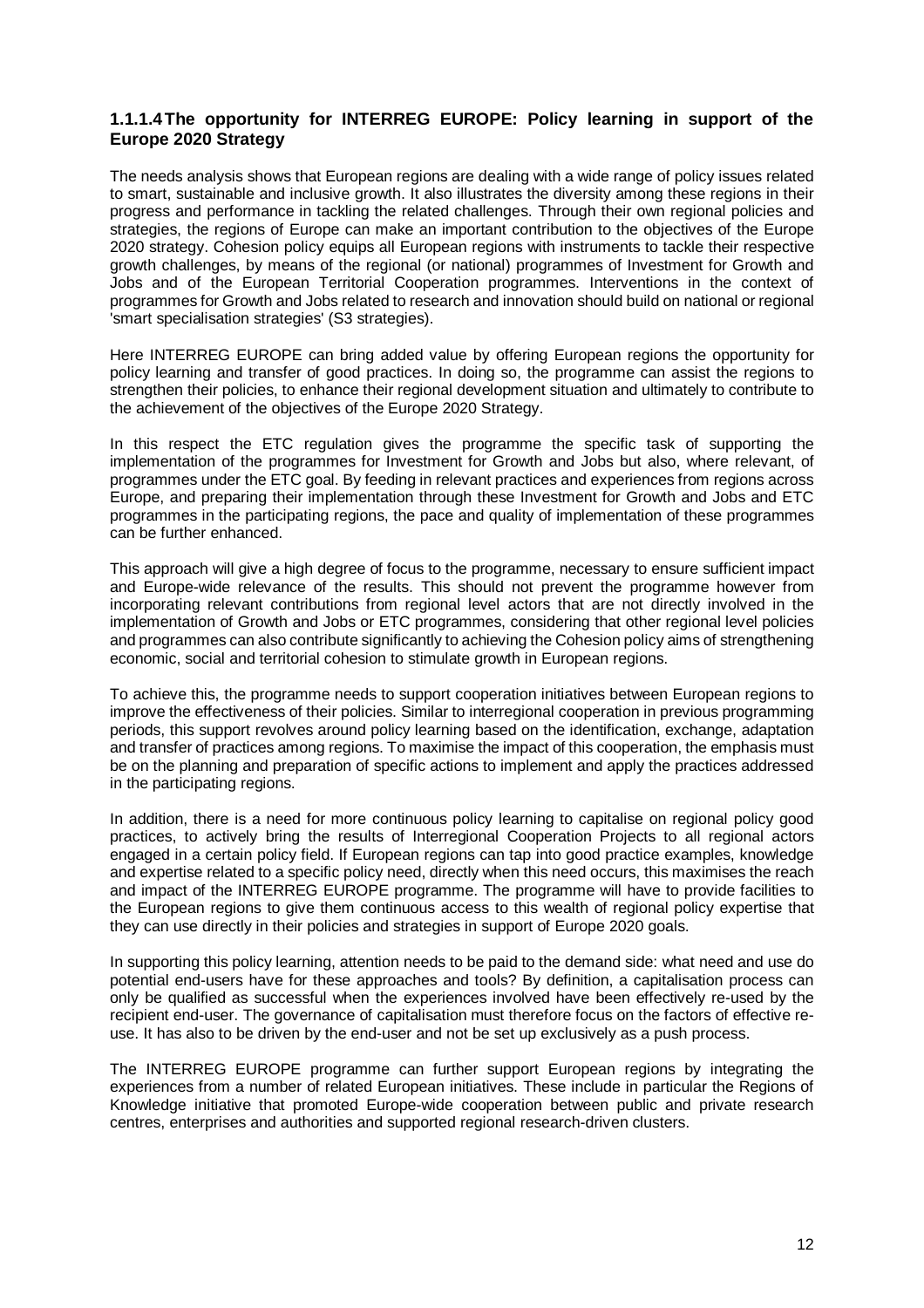#### **1.1.1.5 Strategy of the INTERREG EUROPE programme**

The regulations state that the INTERREG EUROPE programme should aim to reinforce the effectiveness of cohesion policy by encouraging exchange of experience between regions on thematic objectives. In particular, the programme should contribute to the transfer of good practices principally into the operational programmes of the Investment for growth and jobs goal and, where relevant, into those of the European Territorial Cooperation (ETC) goal. The programme should also integrate and build on results generated through previous EU initiatives related to innovation and cluster support, for instance the Regions of Knowledge initiative

Taking into consideration the main territorial needs and challenges, and the specific needs derived from previous interregional cooperation experiences identified previously, the Partner States have defined the following **mission statement** for the programme:

The programme will contribute to smart, sustainable and inclusive growth in Europe by supporting (and facilitating) knowledge sharing and good practice transfer among actors of regional relevance to improve regional/Cohesion policy.

Building on this overall mission statement the programme strategy is further defined in the following paragraphs presenting the overall objective of the programme and the corresponding operational and thematic objectives as well as investment priorities that will be targeted.

#### **Overall objective of Programme**

On the basis of the objectives defined for interregional cooperation in the regulations for cohesion policy and of the needs and challenges identified above, the following **overall objective** is defined for the INTERREG EUROPE programme:

To improve the implementation of policies and programmes for regional development, principally of programmes under the Investment for Growth and Jobs goal and, where relevant, of programmes under the ETC goal, by promoting exchange of experience and policy learning among actors of regional relevance.

This overall objective can be further specified to reflect how INTERREG EUROPE can intervene to realise the strategic objective of improving Cohesion policy through knowledge sharing and good practice transfer.

The strategy of the programme is two-fold. On one hand, building on the experience with interregional cooperation (see section 1.1.3), the programme will meet a need to facilitate policy learning and capitalisation of regional policy good practices on a continuous basis, to enable regional level actors from across the EU to tap into relevant experiences and practices whenever they need them to strengthen their policies.

On the other hand, the programme will support interregional cooperation between regional actors, dedicated to policy learning and transfer of good practices with the specific aim to prepare the integration of the lessons learnt from the cooperation into regional policies and actions, in particular through programmes for Investment for Growth and Jobs and, where relevant, ETC.

In doing so, the programme aims to make a direct contribution to the implementation of programmes under the Growth and Jobs, and, where relevant, ETC goals.

Based on these considerations the following **operational objectives** are defined:

- 1. To facilitate ongoing EU-wide policy learning and capitalisation of practices among actors of regional relevance in order to strengthen regional policies, and in particular the implementation of programmes for Investment for Growth and Jobs and, where relevant, ETC.
- 2. To support exchange of experience and sharing of practices among actors of regional relevance with the aim to integrate the learning from the cooperation into regional policies, in particular through their programmes for Investment for Growth and Jobs and, where relevant, ETC.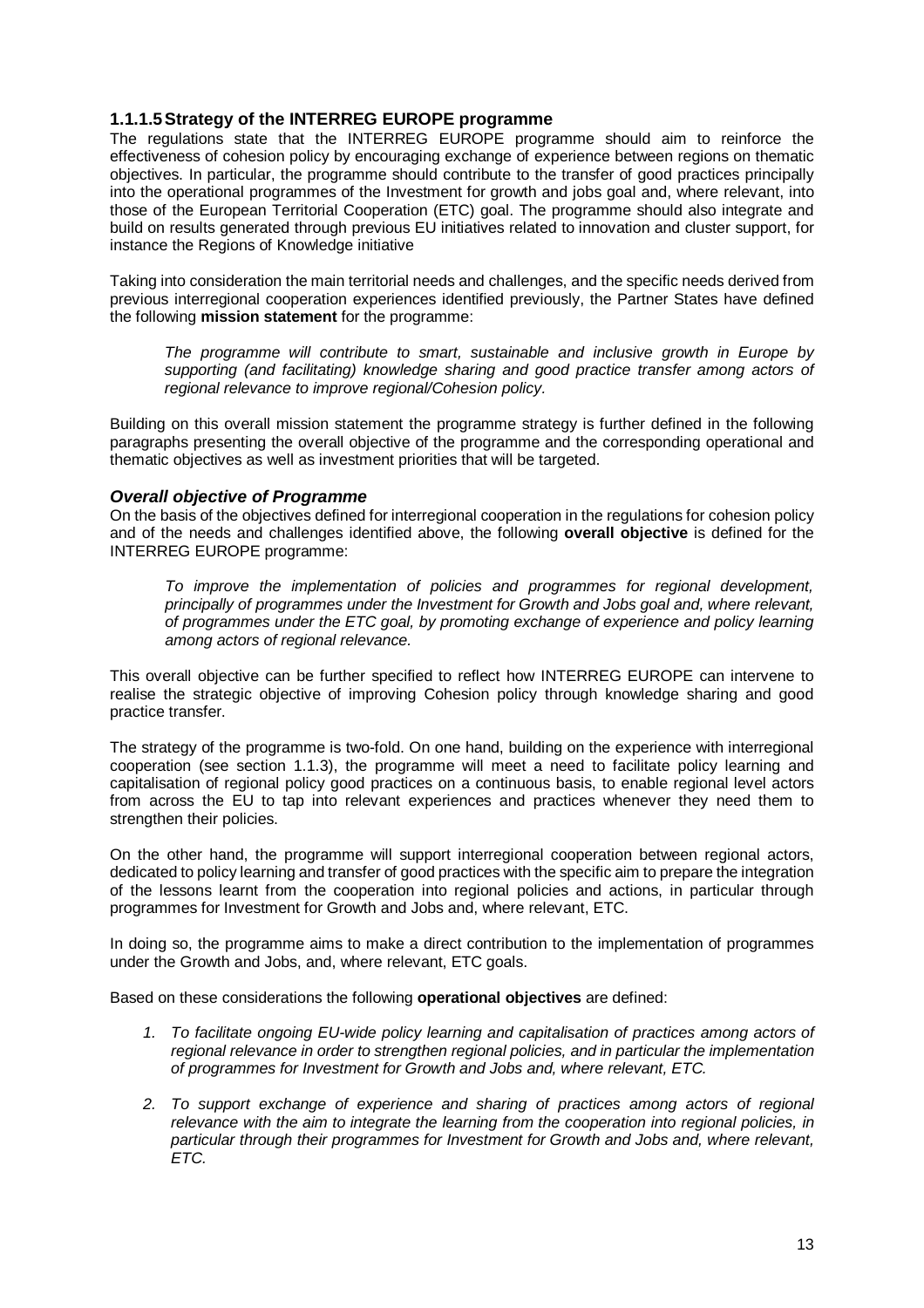These operational objectives at programme level are applicable to all the fields of regional policy supported by the programme.

To fulfil its overall mission and meet the operational objectives defined above, the programme will adopt the following approach to interregional cooperation.

In support of the first operational objective of **facilitating ongoing EU-wide policy learning** and capitalisation of good practices, 'policy learning platforms' will be created for different thematic policy fields. These platforms will be active throughout the duration of the programme, to provide on a regular basis services and support to the regions of Europe with the intention to inform and enhance the definition and implementation of their regional policies, and primarily their programmes for Growth and Jobs and ETC.

In support of the objective of **exchanging experience and sharing practices** to prepare their implementation in regional policies, the programme will support and fund Interregional Cooperation Projects among relevant partnerships of regional actors. The purpose of these projects will be to induce policy learning and to prepare the implementation of good practices in the participating regions, in particular through their respective programmes for Investment for Growth and Jobs and where relevant ETC. The experience and practices that are at the basis of the exchange can come from various sources, including various EU-programmes and projects such as for instance national or regional Structural Funds, ETC, Regions of Knowledge (RoK), CIP, LIFE+, FP7, etc.

As specified in the overall and operational objectives above, INTERREG EUROPE targets 'actors of regional relevance'. These can be both regional and local authorities as well as other categories of actors playing a role in the definition and implementation of regional policies and programmes. A more elaborate description of these actors of regional relevance for each of the priority axes of the programme is provided in section 2 of this document.

As a general rule the beneficiaries of the programme are public bodies and bodies governed by public law. Bodies governed by private law may also be beneficiaries under certain conditions (see also Section 2 of this document). Detailed provisions will be outlined in the programme manual.

SMEs are an important target group and when relevant they are encouraged to participate in the activities of INTERREG EUROPE actions and benefit from the exchange of experience, although they cannot directly receive EU funding as a beneficiary.

#### **Thematic objectives of the programme**

Structural Funds programmes for the programming period 2014–2020 are required to focus on a limited number of thematic objectives, corresponding to the main needs of the programme area where the programme could make the most relevant contribution.

In the regulations this principle of thematic concentration is further developed by stipulating that programmes under the Investment for Growth and Jobs goal must allocate a minimum share of their ERDF budget to only four thematic objectives: (1) Research & Innovation, (2) Information and Communication Technologies, (3) Competitiveness of SMEs and (4) Low Carbon Economy. This share is at least 50% for 'less developed' regions, and amounts to 60% and 80% respectively for the 'transition' and 'more developed' regions of Europe<sup>29</sup>.

For interregional cooperation the regulations impose no specific limitation to the (number of) thematic objectives to be selected. However, the Partner States of INTERREG EUROPE have agreed to apply the concentration principle as part of the strategy of the programme. A concentration of the programme on a limited number of thematic objectives increases its potential to make a substantial impact on regional policies across the EU within the selected fields. It will also give the programme more mass in terms of the clustering and capitalisation of aggregated project results in the supported themes, which will increase the strategic relevance of the programme at the European level.

A selection of a limited number of thematic objectives (TO) can be made starting from the aim of the programme to contribute to the implementation of programmes under the Investment for Growth and

l

<sup>29</sup>Regulation (EU) No 1301/2013 (ERDF Regulation), Art 4.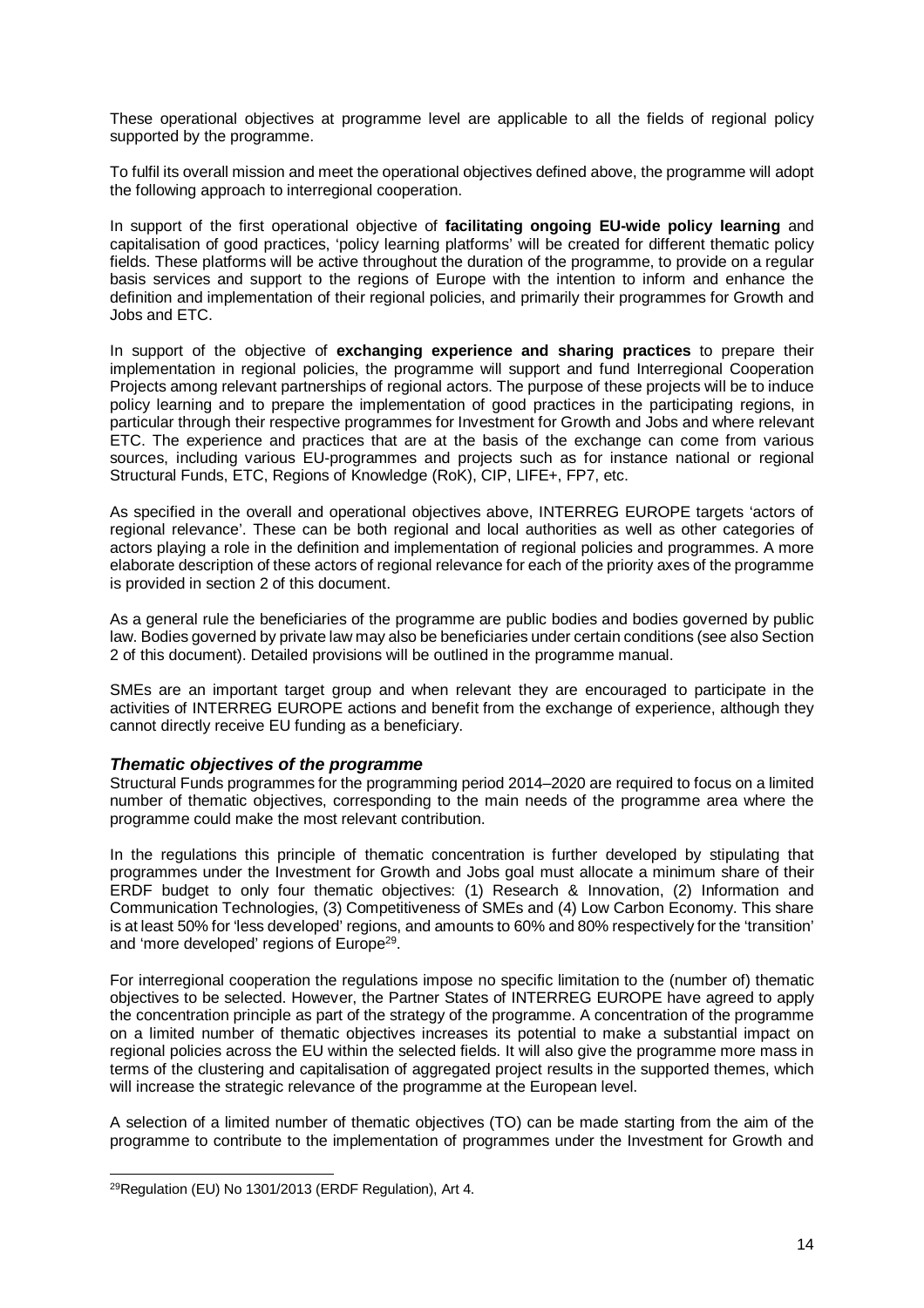Jobs goal. In this context it is essential that the programme addresses the thematic objectives where these 'Goal 1' programmes should concentrate most of their means. As indicated above, between 50% and 80% of all ERDF means available to the Growth and Jobs programmes will be allocated to the Thematic Objectives 1, 2, 3 and 4.

Concerning support to TO2 - Information and Communication Technologies the Partner States consider that it is less opportune to deal with the challenges related to the digital society through a separate Priority Axis. Rather, the introduction of ICT is perceived as a cross-cutting theme that links in with the other thematic objectives, for instance as an integrated part of innovation infrastructures (TO1) or through the development of e-services by SMEs. Therefore, thematic objective 2 is not separately included in INTERREG EUROPE but the contribution of the projects to the Digital Agenda for Europe will be followed up through the programme monitoring system.

A similar approach applies to climate change. Regions have a strong role to play in climate resilience strategies. The Thematic Objective 4 is obviously related to climate change but a climate related dimension can also be covered under other thematic objectives, for instance through research and innovation on renewable energy (TO1) or through the adaption of ecosystems to climate events (TO6).

The Partner States have identified a shared need to address issues related to the protection of the environment and promotion of resource efficiency in their regions. Many regions across Europe are dealing with challenges related to the protection and development of their biodiversity and natural and cultural assets, and creating green growth based on eco-innovation and sound environmental management. This corresponds to thematic objective 6, which is therefore also incorporated in the INTERREG EUROPE programme.

This results in the following selection of thematic objectives that will be addressed by INTERREG EUROPE:

- 1. Strengthening research, technological development and innovation (TO1)
- 2. Enhancing the competitiveness of SMEs (TO3)
- 3. Supporting the shift towards a low-carbon economy in all sectors (TO4)
- 4. Protecting the environment and promoting resource efficiency (TO6)

This selection of TOs corresponds mainly to the smart and sustainable growth pillars of the Europe 2020 strategy. The element of inclusive growth will also have a place in the programme, in more general terms as a cross-cutting theme. The key issue of employment will for instance be addressed through the support to the competitiveness of SME as well as in relation to (eco-)innovation as new drivers for growth and jobs.

#### **Investment priorities**

To focus the programme implementation within the selected TOs, a number of Investment Priorities is selected out of the available options in the cohesion policy regulations<sup>30</sup>. A few main principles are applied in making this selection, in recognition of the nature of the INTERREG EUROPE programme.

The programme is an instrument for changing and improving policies and (Growth & Jobs and ETC) programmes of European regions. It does so by means of experience transfer and policy learning between actors of regional relevance, with a view to preparing the implementation of actions at the regional level in a follow-up stage. The programme does not support any large scale material investments, technical measures or research within the regions.

If the programme aims to trigger policy change and improve the implementation of (Growth & Jobs and ETC) programmes in regions across the whole EU, it is crucial that the programme acknowledges the diversity of regional needs and opportunities within the fields of the thematic objectives selected. This diversity is reflected in different accents, priorities and levels of ambition in the policies and (Growth & Jobs and ETC) programmes in each European region, even if they address the same overall thematic objective. The programme should therefore be open to the full range of topics within each of the selected thematic objectives as defined by the regions of Europe in their individual (Growth & Jobs and ETC) programmes.

l 30Regulation (EU) No 1301/2013 (ERDF Regulation),Article 5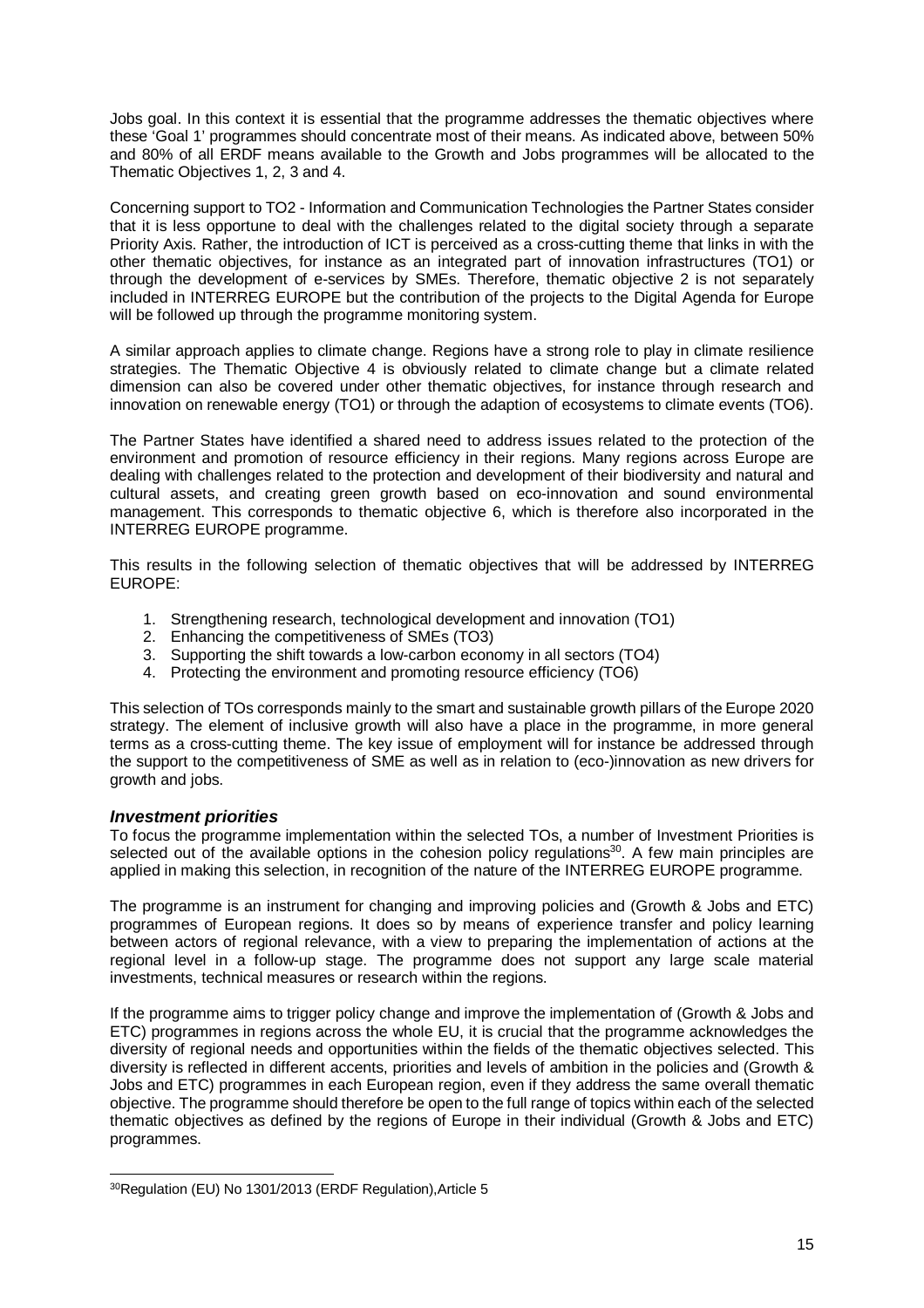Based on these considerations one to two Investment Priorities are selected per thematic objective that can support interregional exchange and policy learning on a wide range of issues representative of the thematic scope of the corresponding thematic objective. Table 1 below presents an overview of the investment priorities that are selected for INTERREG EUROPE, including a brief justification for their selection.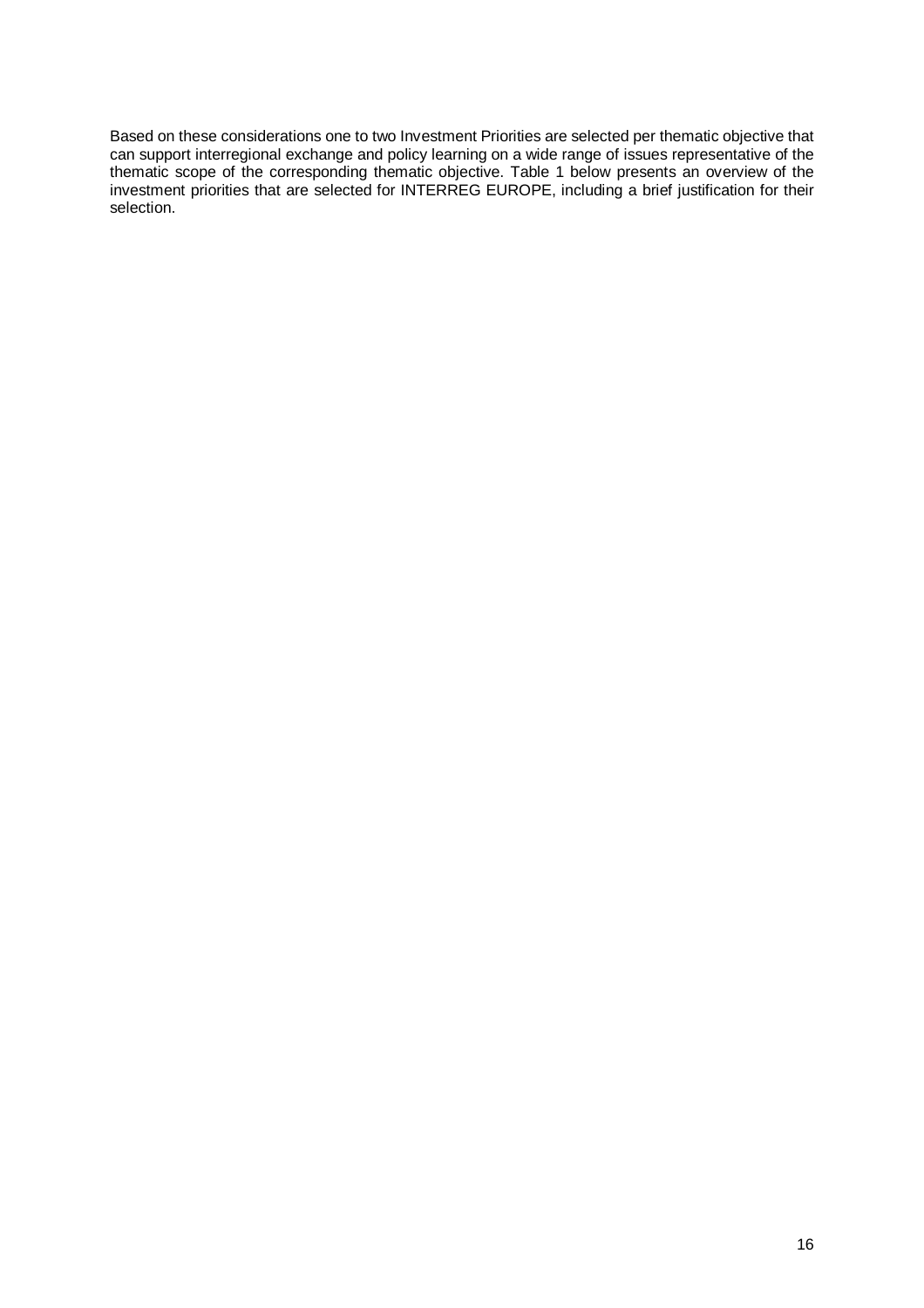**1.1.2 Justification for the choice of thematic objectives and corresponding investment priorities, having regard to the Common Strategic Framework, based on an analysis of the needs within the programme area as a whole and the strategy chosen in response to such needs, addressing, where appropriate, missing links in cross-border infrastructure, taking into account the results of the ex-ante evaluation** 

|                                                                                  | 「able 1 - Justification for the selection of thematic objectives and investment priorities                                                                                                                                                                                                                                                                                                                                                                                                                                                                                                                                                                                                                  |                                                                                                                                                                                                                                                                                                                                                                                                                                                                                                                             |
|----------------------------------------------------------------------------------|-------------------------------------------------------------------------------------------------------------------------------------------------------------------------------------------------------------------------------------------------------------------------------------------------------------------------------------------------------------------------------------------------------------------------------------------------------------------------------------------------------------------------------------------------------------------------------------------------------------------------------------------------------------------------------------------------------------|-----------------------------------------------------------------------------------------------------------------------------------------------------------------------------------------------------------------------------------------------------------------------------------------------------------------------------------------------------------------------------------------------------------------------------------------------------------------------------------------------------------------------------|
| <b>Selected TO</b>                                                               | <b>Selected IP</b>                                                                                                                                                                                                                                                                                                                                                                                                                                                                                                                                                                                                                                                                                          | <b>Justification for selection</b>                                                                                                                                                                                                                                                                                                                                                                                                                                                                                          |
| - Strengthening<br>research,<br>technological<br>development and<br>innovation   | 1a - enhancing research and innovation (R&I) infrastructure and<br>capacities to develop R&I excellence and promoting centres of<br>competence, in particular those of European interest;                                                                                                                                                                                                                                                                                                                                                                                                                                                                                                                   | The availability of sound innovation infrastructures and capacities is a key condition for smart growth in regions.<br>European regions have different strengths and weaknesses in the performance for their so-called innovation 'enablers'<br>showing potential for interregional exchange on e.g. research facilities, education levels of labour force and public R&D<br>investments.<br>TO1 is one of the TOs on which all Growth and Jobs programmes must concentrate a large part of their means.                    |
|                                                                                  | 1b - promoting business investment in R&I, developing links<br>and synergies between enterprises, research and development<br>centres and the higher education sector, in particular promoting<br>investment in product and service development, technology<br>transfer, social innovation, eco-innovation, public service<br>applications, demand stimulation, networking, clusters and<br>open innovation through smart specialisation, and supporting<br>technological and applied research, pilot lines, early product<br>validation actions, advanced manufacturing capabilities and first<br>production, in particular in key enabling technologies and<br>diffusion of general purpose technologies; | Smart growth requires adequate support to the delivery of innovation throughout the innovation chain.<br>Regions need to concentrate innovation support in key areas with high innovation potential (smart specialisation).<br>Performance in innovation delivery varies across regions, showing potential for interregional cooperation on e.g. support<br>to research-driven clusters, triple-helix cooperation and technology transfer.<br>TO1 is among the prioritised TOs for all Growth & Jobs programmes.            |
| 3 - Enhancing the<br>competitiveness<br>of SMEs                                  | 3d - Supporting the capacity of SMEs to engage in growth in<br>regional, national and international markets, and in innovation<br>processes;                                                                                                                                                                                                                                                                                                                                                                                                                                                                                                                                                                | Sustainable regional growth requires a healthy climate for business and enterprise.<br>Regions need to encourage entrepreneurship and support SMEs in e.g. improving product and service development,<br>internationalisation on internal and global markets and access to finance, knowledge and networks.<br>Interregional cooperation can enable regions to build better policies in support of entrepreneurship and business support<br>services.<br>TO3 is among the prioritised TOs for all Growth & Jobs programmes. |
| 4 - Supporting the<br>shift towards a<br>low-carbon<br>economy in all<br>sectors | 4e - Promoting low-carbon strategies for all types of territories, in<br>particular for urban areas, including the promotion of sustainable<br>multi-modal urban mobility and mitigation relevant adaptation<br>measures;                                                                                                                                                                                                                                                                                                                                                                                                                                                                                   | To reduce CO2 emissions, regions must put in place strategies for the development and use of renewable energies,<br>sustainable mobility options and the adoption of energy efficiency measures to reduce energy consumption.<br>Interregional cooperation can enable regions to deliver sustainable growth by integrating successful experiences and<br>policies from other regions into their regional low carbon strategies.<br>TO4 is among the prioritised TOs for all Growth & Jobs programmes.                       |
| 6 - Protecting the<br>environment and<br>promoting<br>resource<br>efficiency     | 6c - conserving, protecting, promoting and developing natural<br>and cultural heritage;                                                                                                                                                                                                                                                                                                                                                                                                                                                                                                                                                                                                                     | Regional actors need to protect ecosystems, landscapes and biodiversity and prevent (further) degradation of their natural<br>and cultural assets.<br>At the same time the natural and cultural heritage are important resources for sustainable growth in European regions.<br>Interregional cooperation can improve regional sustainable growth strategies by inducing policy learning on the sustainable<br>management and exploitation of those assets.                                                                 |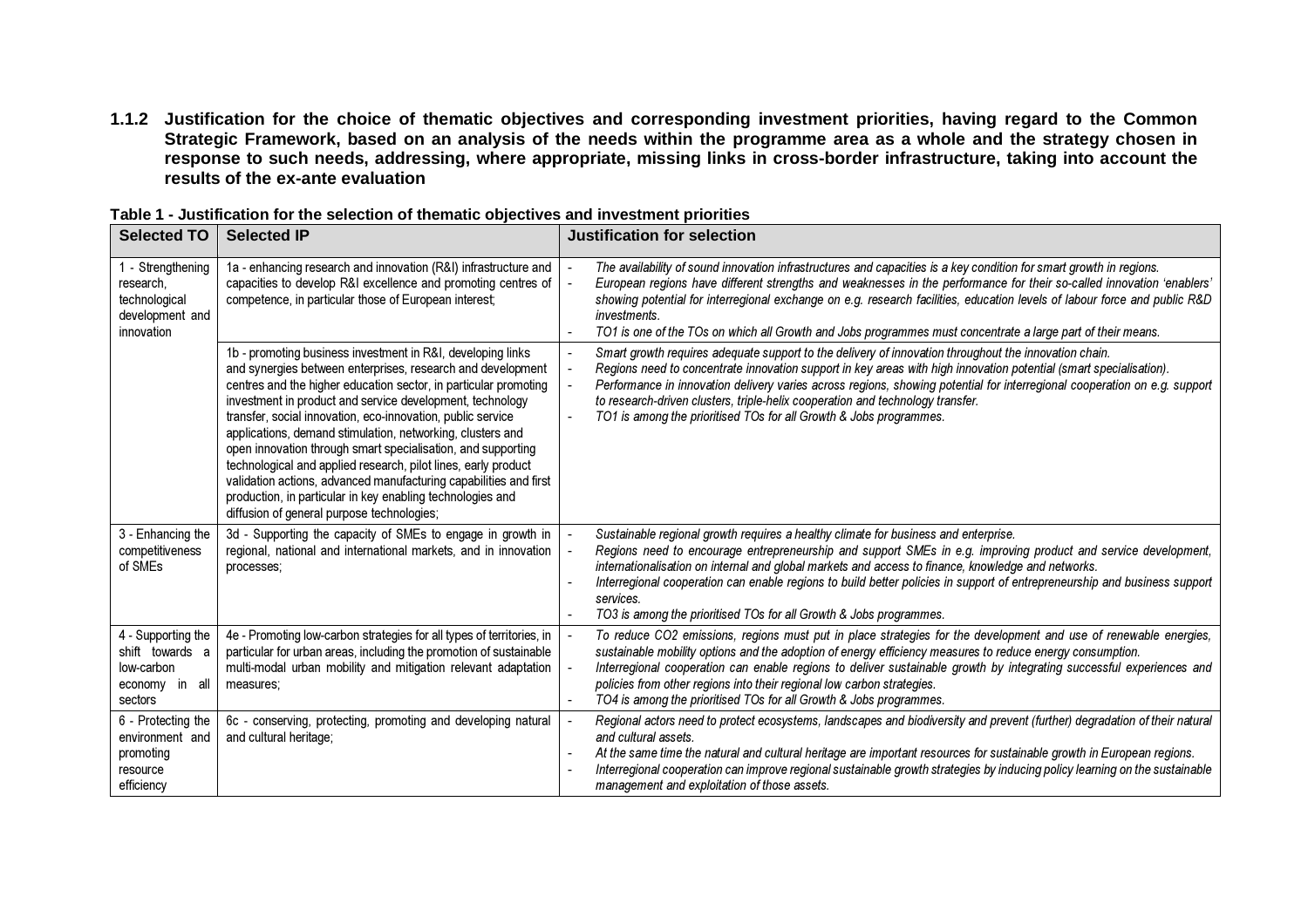| Selected TO | <b>Selected IP</b>                                                                                                                                                                                      | Justification for selection                                                                                                                                                                                                                                                                                                                                                                                                                                                 |
|-------------|---------------------------------------------------------------------------------------------------------------------------------------------------------------------------------------------------------|-----------------------------------------------------------------------------------------------------------------------------------------------------------------------------------------------------------------------------------------------------------------------------------------------------------------------------------------------------------------------------------------------------------------------------------------------------------------------------|
|             | 6q - supporting industrial transition towards a resource-efficient<br>economy, promoting green growth, eco-innovation and<br>environmental performance management in the public and<br>private sectors; | To generate sustainable growth, regions need to create an economy where resource-efficiency, green technologies and<br>eco-innovation are drivers for growth and jobs.<br>Regional green growth also requires environmental policies that steer towards a more efficient use of air, water, waste and<br>soil.<br>Interregional cooperation can enable regions in developing integrated sustainable regional growth strategies based on<br>more efficient use of resources. |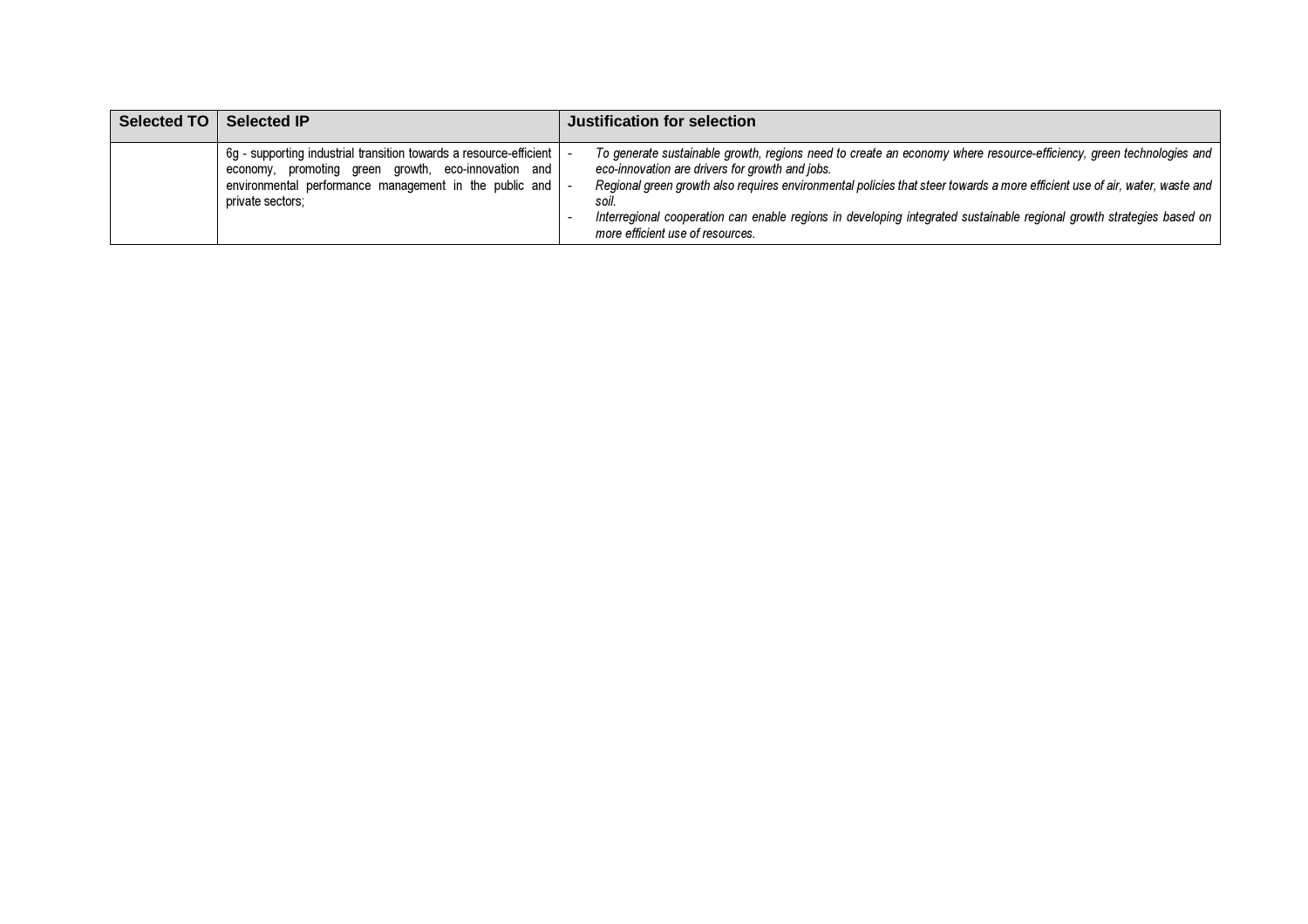#### **1.2 Justification of the financial allocation**

Justification for the financial allocation (i.e. Union support) to each thematic objective and, where appropriate, investment priority, in accordance with the thematic concentration requirements, taking into account the ex-ante evaluation.

The total ERDF budget of the INTERREG EUROPE programme will be distributed evenly over the thematic objectives selected. Each of the four thematic objectives receives an allocation of 25% of the available ERDF budget (excluding the means dedicated to technical assistance).

This equal distribution underlines that all of the selected thematic objectives have the same importance and legitimacy in the programme strategy. And it ensures that the opportunities for interregional cooperation are at the same level for each of the four thematic pillars of the programme.

At the same time this distribution ensures that a significant part of the available ERDF budget (75%) is allocated to the three selected thematic objectives (i.e. TO1, TO3, TO4) where, according to the ERDF Regulation, the programmes for Investment in Growth and Jobs should concentrate most of their means. This is important, as it reflects the specific task of INTERREG EUROPE to support those programmes (as well as ETC programmes, where relevant).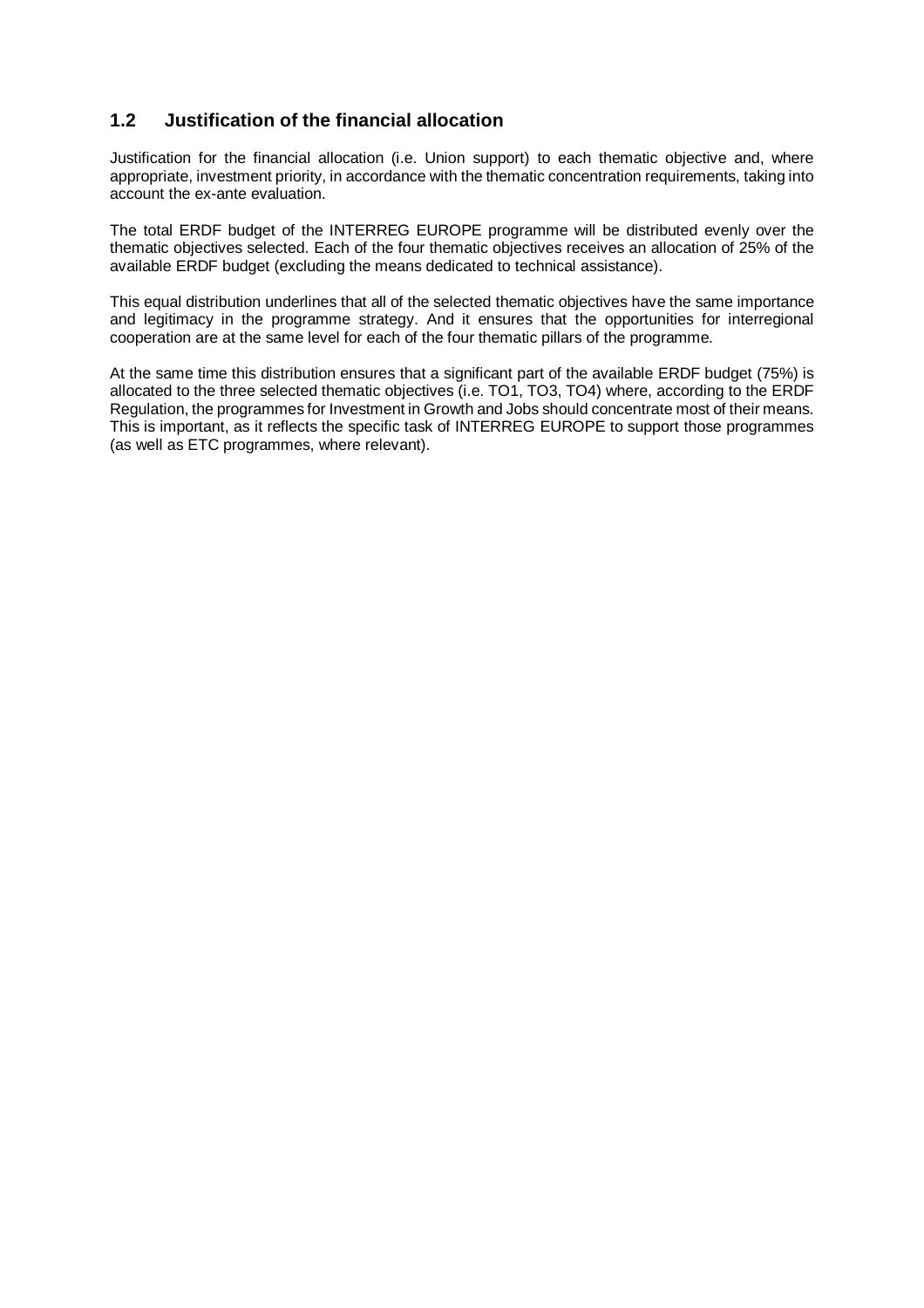**Table 2: Overview of the investment strategy of the cooperation programme** 

| <b>Priority</b><br><b>axis</b> | <b>ERDF</b><br>support (in<br>EUR) | Proportion (%) of the<br>total Union support<br>for the cooperation<br>programme (by Fund)<br><b>ERDF</b><br><b>ENI</b><br><b>IPA</b> |  |  |                                                                                                         | <b>Thematic objective</b> | Investment<br>priorities                                                                                                                                                                                                                                                                                                                      | Specific objectives corresponding to the<br>investment priorities                                                                                                                                                                                                                                                                        | Result indicators corresponding to the specific<br>objective |
|--------------------------------|------------------------------------|---------------------------------------------------------------------------------------------------------------------------------------|--|--|---------------------------------------------------------------------------------------------------------|---------------------------|-----------------------------------------------------------------------------------------------------------------------------------------------------------------------------------------------------------------------------------------------------------------------------------------------------------------------------------------------|------------------------------------------------------------------------------------------------------------------------------------------------------------------------------------------------------------------------------------------------------------------------------------------------------------------------------------------|--------------------------------------------------------------|
|                                | 84.441.686                         | 23,5%                                                                                                                                 |  |  | Thematic objective 1<br>Strengthening<br>research,<br>technological<br>development<br>and<br>innovation | 1(a)                      | Improve the implementation of regional development<br>policies and programmes, in particular programmes<br>for Investment for Growth and Jobs and, where<br>relevant, ETC programmes, in the field of research<br>and innovation infrastructure and capacities.                                                                               | Share of Growth & Jobs and ETC programmes where<br>measures inspired by INTERREG EUROPE were<br>implemented in the field of <i>[research and innovation</i><br>infrastructures]<br>Amount of Structural Funds (from Growth & Jobs and ETC)<br>influenced by INTERREG EUROPE in the field of<br>[research and innovation infrastructures] |                                                              |
|                                |                                    |                                                                                                                                       |  |  |                                                                                                         | 1(b)                      | Improve the implementation of regional development<br>policies and programmes, in particular programmes<br>for Investment for Growth and Jobs and, where<br>relevant, ETC programmes, that support the delivery<br>of innovation by actors in regional innovation chains in<br>areas of "smart specialisation" and innovation<br>opportunity. | Share of Growth & Jobs and ETC programmes where<br>measures inspired by INTERREG EUROPE were<br>implemented in the field of the delivery of innovation<br>Amount of Structural Funds (from Growth & Jobs and ETC)<br>influenced by INTERREG EUROPE in the field of the<br>delivery of innovation                                         |                                                              |
| $\overline{2}$                 | 84.441.685                         | 23,5%                                                                                                                                 |  |  | Thematic objective 3<br>Enhancing<br>the<br>competitiveness<br>of<br><b>SMEs</b>                        | 3(d)                      | Improve the implementation of regional development<br>policies and programmes, in particular programmes<br>for Investment for Growth and Jobs and, where<br>relevant, ETC programmes, supporting SMEs in all<br>stages of their life cycle to develop and achieve growth<br>and engage in innovation.                                         | Share of Growth & Jobs and ETC programmes where<br>measures inspired by INTERREG EUROPE<br>were<br>implemented in the field of SME growth and<br>entrepreneurship<br>Amount of Structural Funds (from Growth & Jobs and ETC)<br>influenced by INTERREG EUROPE in the field of SME                                                        |                                                              |
| 3                              | 84.441.685                         | 23,5%                                                                                                                                 |  |  | Thematic objective 4<br>Supporting the shift<br>towards a low-carbon<br>economy in all sectors          | 4(e)                      | Improve the implementation of regional development<br>policies and programmes, in particular programmes<br>for Investment for Growth and Jobs and, where<br>relevant, ETC programmes, addressing the transition<br>to a low-carbon economy.                                                                                                   | growth and entrepreneurship<br>Share of Growth & Jobs and ETC programmes where<br>measures inspired by INTERREG EUROPE were<br>implemented in the field of low carbon economy<br>Amount of Structural Funds (from Growth & Jobs and ETC)<br>influenced by INTERREG EUROPE in the field of low<br>carbon economy                          |                                                              |
| 4                              | 84.441.685                         | 23,5%                                                                                                                                 |  |  | Thematic objective 6<br>Protecting<br>the<br>environment<br>and                                         | 6(c)                      | Improve the implementation of regional development<br>policies and programmes, in particular Investment for<br>Growth and Jobs and, where relevant, ETC                                                                                                                                                                                       | Share of Growth & Jobs and ETC programmes where<br>measures inspired by INTERREG EUROPE were<br>implemented in the field of protection and development of<br>natural and cultural heritage                                                                                                                                               |                                                              |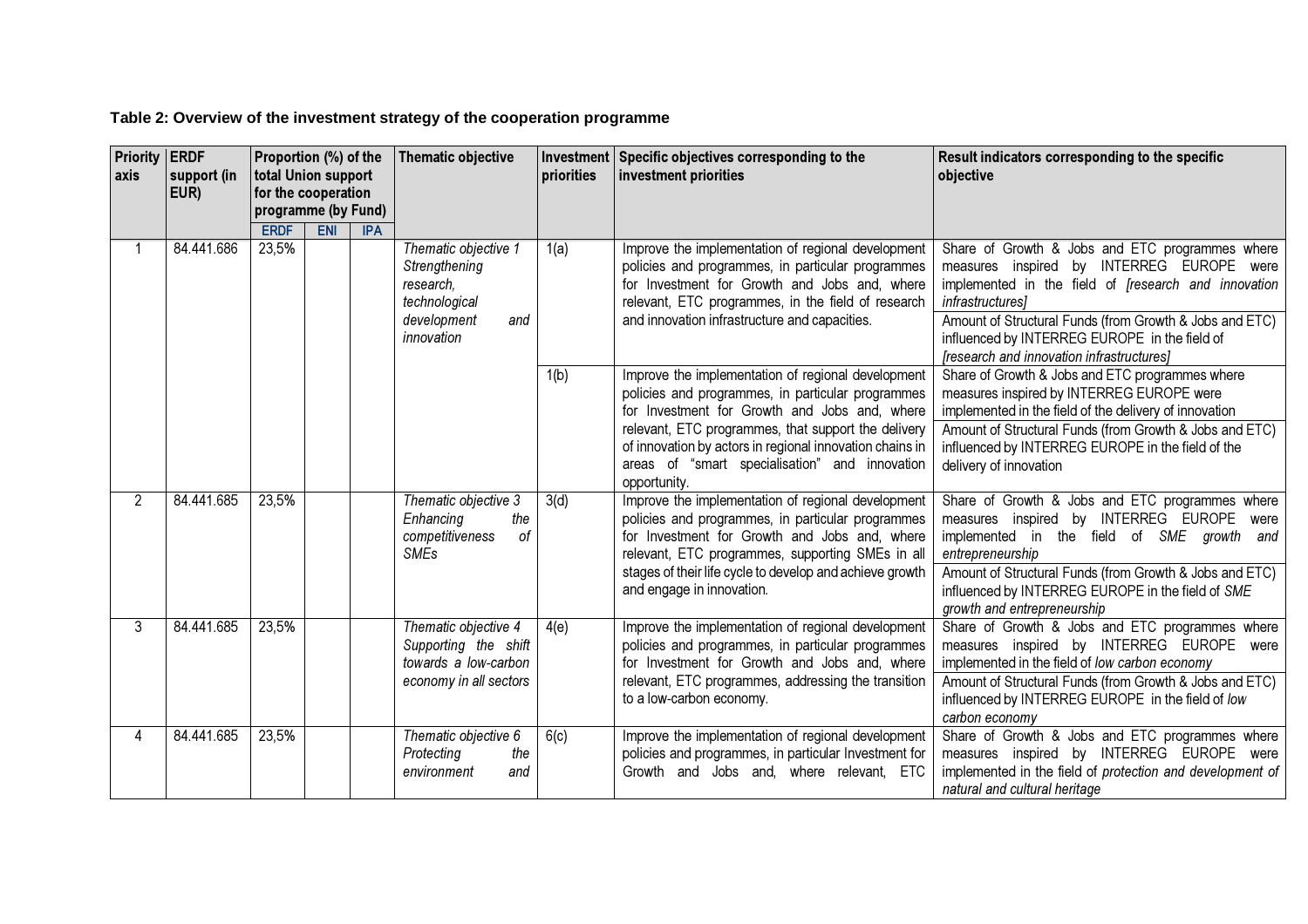| <b>Priority ERDF</b><br><b>axis</b> | support (in<br>EUR) | Proportion (%) of the<br>total Union support<br>for the cooperation<br>programme (by Fund) |            |            |                         | <b>Thematic objective</b> |      | priorities                                                                                                                                                                                                                                               | Investment Specific objectives corresponding to the<br>investment priorities                                                                                                                                                                               | Result indicators corresponding to the specific<br>objective |
|-------------------------------------|---------------------|--------------------------------------------------------------------------------------------|------------|------------|-------------------------|---------------------------|------|----------------------------------------------------------------------------------------------------------------------------------------------------------------------------------------------------------------------------------------------------------|------------------------------------------------------------------------------------------------------------------------------------------------------------------------------------------------------------------------------------------------------------|--------------------------------------------------------------|
|                                     |                     | <b>ERDF</b>                                                                                | <b>ENI</b> | <b>IPA</b> | promoting<br>efficiency | resource                  | 6(g) | programmes, in the field of the protection and<br>development of natural and cultural heritage.<br>Improve the implementation of regional development                                                                                                    | Amount of Structural Funds (from Growth & Jobs and ETC)<br>influenced by INTERREG EUROPE in the field of<br>protection and development of natural and cultural heritage<br>with improved implementation<br>Share of Growth & Jobs and ETC programmes where |                                                              |
|                                     |                     |                                                                                            |            |            |                         |                           |      | policies and programmes, in particular programmes<br>for Investment for Growth and Jobs and, where<br>relevant, ETC programmes, aimed at increasing<br>resource-efficiency, green growth and eco-innovation<br>and environmental performance management. | measures inspired by INTERREG EUROPE were<br>implemented in the field of resource efficiency<br>Amount of Structural Funds (from Growth & Jobs and ETC)<br>influenced by INTERREG EUROPE in the field of resource<br>efficiency with improved              |                                                              |
| 5                                   | 21.559.579          | 6%                                                                                         |            |            | n/a                     |                           | n/a  | To maximise the effectiveness and efficiency of the<br>management and implementation of the INTERREG<br>EUROPE Programme.                                                                                                                                | Share (%) of all supported operations (projects and<br>platforms) that is implemented successfully, demonstrated<br>by the achievement of planned outputs.<br>Share (%) of total programme ERDF budget decommitted                                         |                                                              |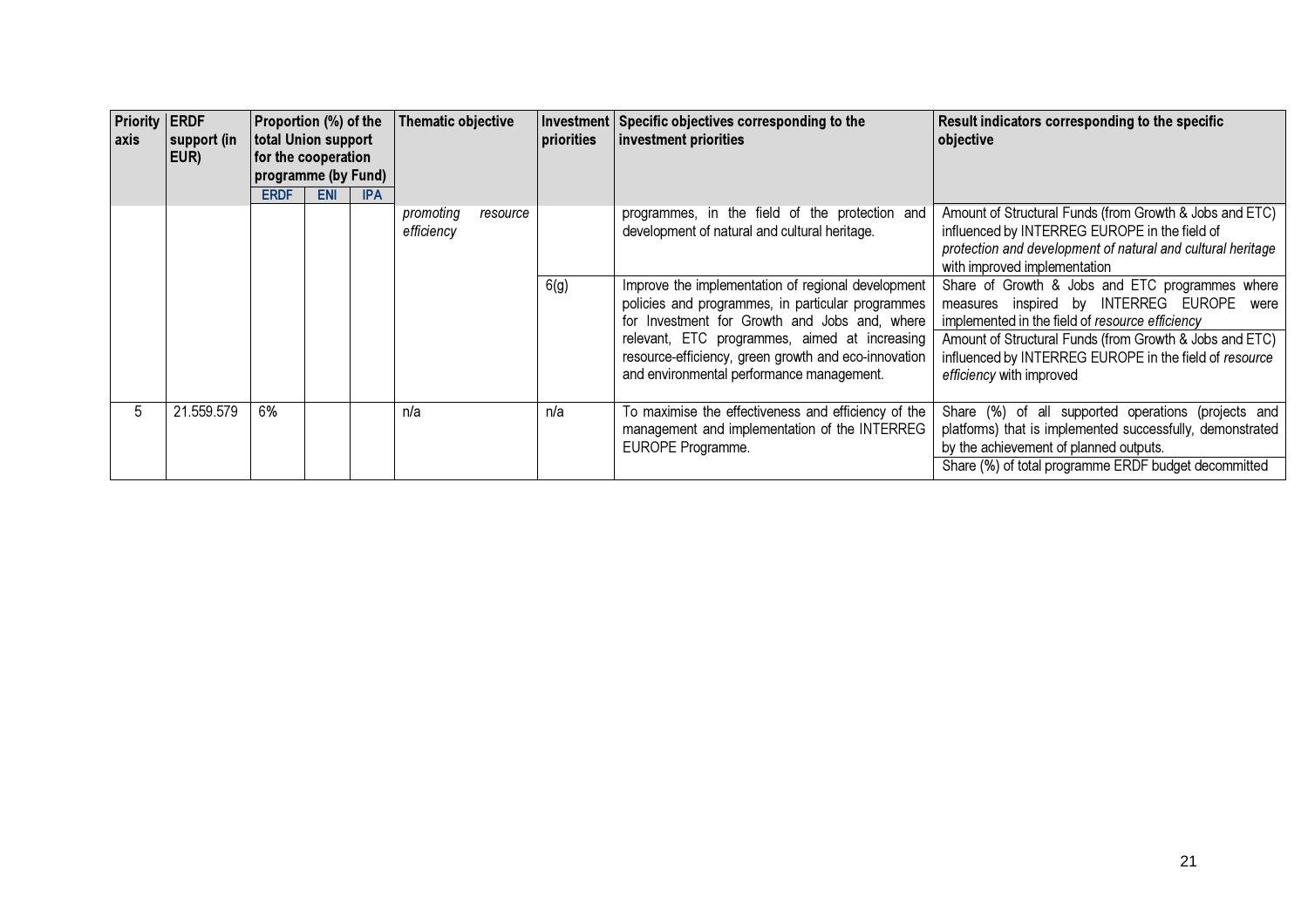# **Section 2. Priority axes**.

## **Section 2.A. Description of the priority axes other than technical assistance**

## **2.A.1 Priority Axis**

| <b>ID of the Priority Axis</b> | <b>Priority Axis 1</b>                                    |
|--------------------------------|-----------------------------------------------------------|
| Title of the Priority Axis     | <b>Research, Technological Development and Innovation</b> |

| The entire priority axis will be                 | $\langle$ 2A.3 type= $\hat{C}'$ input= $M'$ > |
|--------------------------------------------------|-----------------------------------------------|
| implemented solely through financial instruments |                                               |
| The entire priority axis will be                 | $\leq$ 2A.4 type='C' input='M'>               |
| implemented solely though financial instruments  |                                               |
| set up at Union level                            |                                               |
| The entire priority axis will be                 | $\leq$ 2A.5 type='C' input='M'>               |
| implemented through community-led local          |                                               |
| development                                      |                                               |

#### **2.A.2. Justification for the establishment of a priority axis covering more than one thematic objective** (where applicable)

<2.A.0 type='S' maxlength='3 500' input='M'>

#### **2.A.3 Fund and calculation basis for Union support**

| Fund                                             | <b>ERDE</b>                                  |
|--------------------------------------------------|----------------------------------------------|
| Calculation basis (total eligible expenditure or | total eligible expenditure (incl. public and |
| eligible public expenditure)                     | private)                                     |

#### **2.A.4 Investment priority**

| Investment | Investment priority 1(a)                                                                            |
|------------|-----------------------------------------------------------------------------------------------------|
| priority   | Enhancing research and innovation (R&I) infrastructure and capacities to develop R&I excellence and |
|            | promoting centres of competence, in particular those of European interest.                          |

#### **2.A.5. Specific objectives corresponding to the investment priority and expected results**

| ID                                                      | <b>Specific Objective 1.1</b>                                                                                                                                                                                                                                                                                                                                                                         |
|---------------------------------------------------------|-------------------------------------------------------------------------------------------------------------------------------------------------------------------------------------------------------------------------------------------------------------------------------------------------------------------------------------------------------------------------------------------------------|
| <b>Specific</b><br>objective                            | Improve the implementation of regional development policies and programmes, in<br>particular programmes for Investment for Growth and Jobs and, where relevant, ETC<br>programmes, in the field of research and innovation infrastructure and capacities notably<br>in the framework of Smart Specialisation Strategies.                                                                              |
| The<br>that<br>Member<br><b>States</b><br>achieve<br>to | result The main change sought is an improved implementation of regional development policies<br>the and programmes, in particular programmes for Growth and Jobs (G&J), and, where<br>relevant, ETC, in the field of regional infrastructures for research and innovation and<br>seek   capacities to develop research and innovation excellence.                                                     |
| with<br>support                                         | Union To achieve innovation-driven growth, regional authorities and other actors of regional<br>relevance must strengthen their innovation 'enablers': the infrastructures and capacities<br>needed for research and innovation to flourish in sectors with strong innovation potential.<br>Many EU regions identify these key sectors in Regional Innovation Strategies for Smart<br>Specialisation. |
|                                                         | Regional policies for innovation infrastructure and capacities must target such issues as<br>the availability of research and competence centres with SME support services and ICT                                                                                                                                                                                                                    |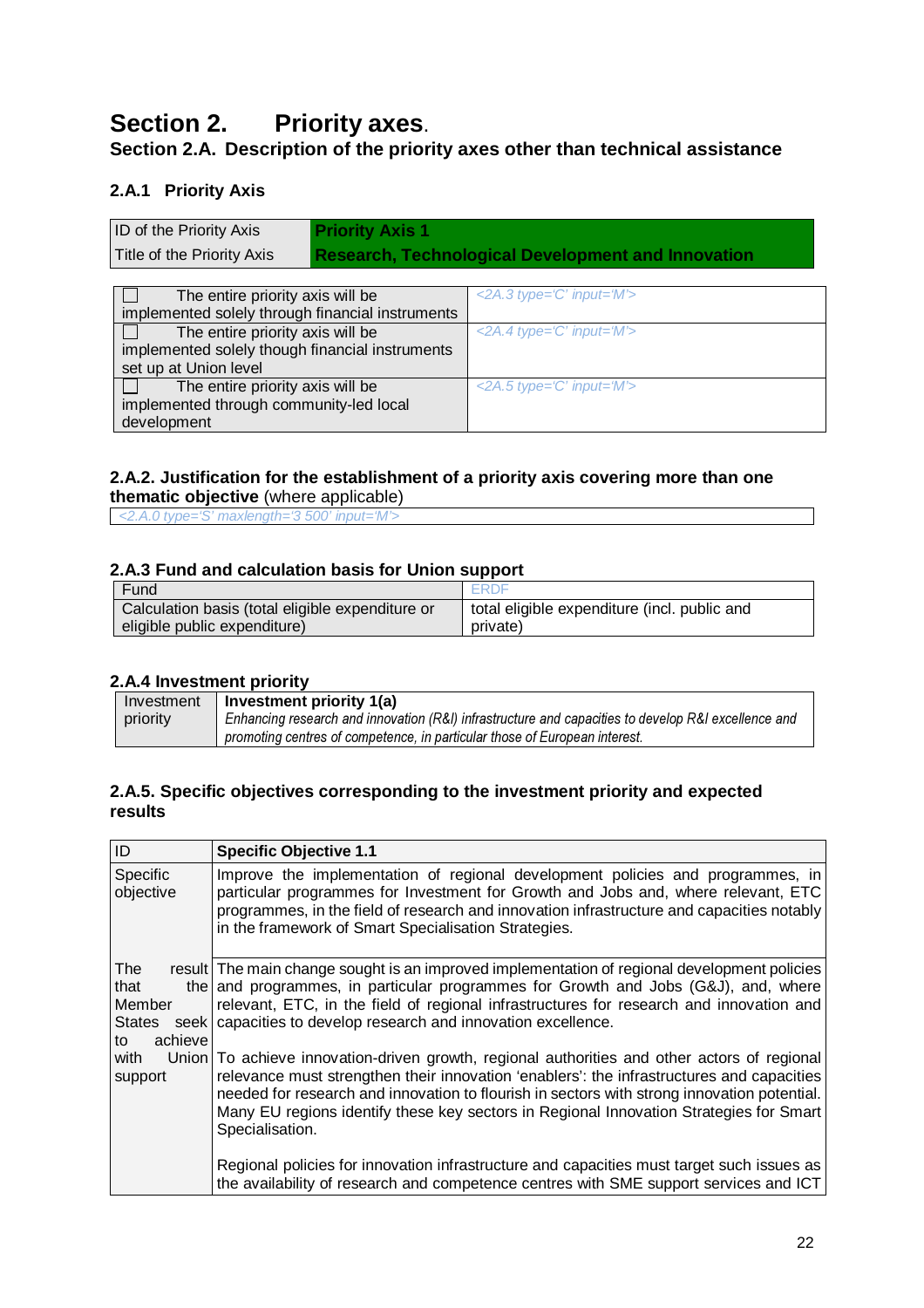infrastructures, ensuring that the education system provides the qualifications needed in innovative sectors and public facilities for funding and supporting R&I activity.

The programme will support exchange of experiences and sharing of practices between actors of regional relevance with the specific aim to prepare the integration of the lessons learnt into regional policies and actions for innovation infrastructure and capacities - in particular through G&J or ETC programmes, but also other programmes of regions involved. In line with Annex I, 7.2.1. of regulation 1303/2013 (CPR) and recital (7) of regulation 1299/2013 the programme will support projects that aim at reinforcing the capacity of research institutions located in convergence and outermost regions to promote the development of joint smart specialisation approaches, in particular by connecting them to excellent research institutions in other regions.

The programme will facilitate policy learning and capitalisation by making relevant practices and results from Interregional Cooperation Projects and other experiences widely available and usable for regional actors involved in innovation support in G&J, ETC and other programmes.

This interregional sharing of practices and policy learning will improve capacities (skills, knowledge) of individuals and organisations involved and prepare the implementation of the lessons learnt. This results in a better implementation of (G&J and ETC) programmes and policies in the field of research and innovation infrastructures in the regions involved.

| ID             | Indicator                                                                                                                                                                                          | Unit                                        | Base-<br>line<br>Value | Base-<br>line<br>Year | <b>Target</b><br>Value<br>(2023) | <b>Source of Data</b>                                                                                                                                                                                                                                                                                                                                                                                                                                                                                                                                                                                                                                             | Freq.<br>of<br>reporting   |
|----------------|----------------------------------------------------------------------------------------------------------------------------------------------------------------------------------------------------|---------------------------------------------|------------------------|-----------------------|----------------------------------|-------------------------------------------------------------------------------------------------------------------------------------------------------------------------------------------------------------------------------------------------------------------------------------------------------------------------------------------------------------------------------------------------------------------------------------------------------------------------------------------------------------------------------------------------------------------------------------------------------------------------------------------------------------------|----------------------------|
| 1              | Share of Growth & Jobs and ETC<br>programmes where measures inspired by<br>INTERREG EUROPE were implemented in Jobs<br>the field of <i>[research and innovation</i> ETC<br><i>infrastructures]</i> | %<br>of<br>&<br>Growth<br>and<br>programmes | all 2.62%              | 2014                  | 8%                               | Survey among the<br>Managing Authorities (or<br>relevant intermediate<br>bodies) of all Growth & Jobs<br>and ETC programmes.<br>The content and approach<br>of this survey is developed<br>in a separate document.<br>This takes into account EC<br>Guidance for the Design of<br>Quantitative Survey-Based<br>Evaluation (R. Scarpa,<br>$2012$ ).<br>For the baseline value, the<br>definition of the result<br>indicators was adapted in<br>the 2015 survey to refer to<br><b>INTERREG IVC and not</b><br><b>INTERREG EUROPE, The</b><br>wording also referred to the<br>influence in the design of<br>the Structural Funds and not<br>in their implementation. | $2018$ ;<br>2020;<br>2023. |
| $\overline{2}$ | Amount of Structural Funds (from Growth &<br>Jobs and ETC) influenced by INTERREG<br>EUROPE in the field of [research and<br>innovation infrastructures]                                           | <b>EUR</b>                                  | 3.5M                   | 2014                  | <b>48M</b>                       | As above                                                                                                                                                                                                                                                                                                                                                                                                                                                                                                                                                                                                                                                          | 2018;<br>2020;<br>2023.    |

#### **Table 3: Programme Specific Result indicators (by specific objective)**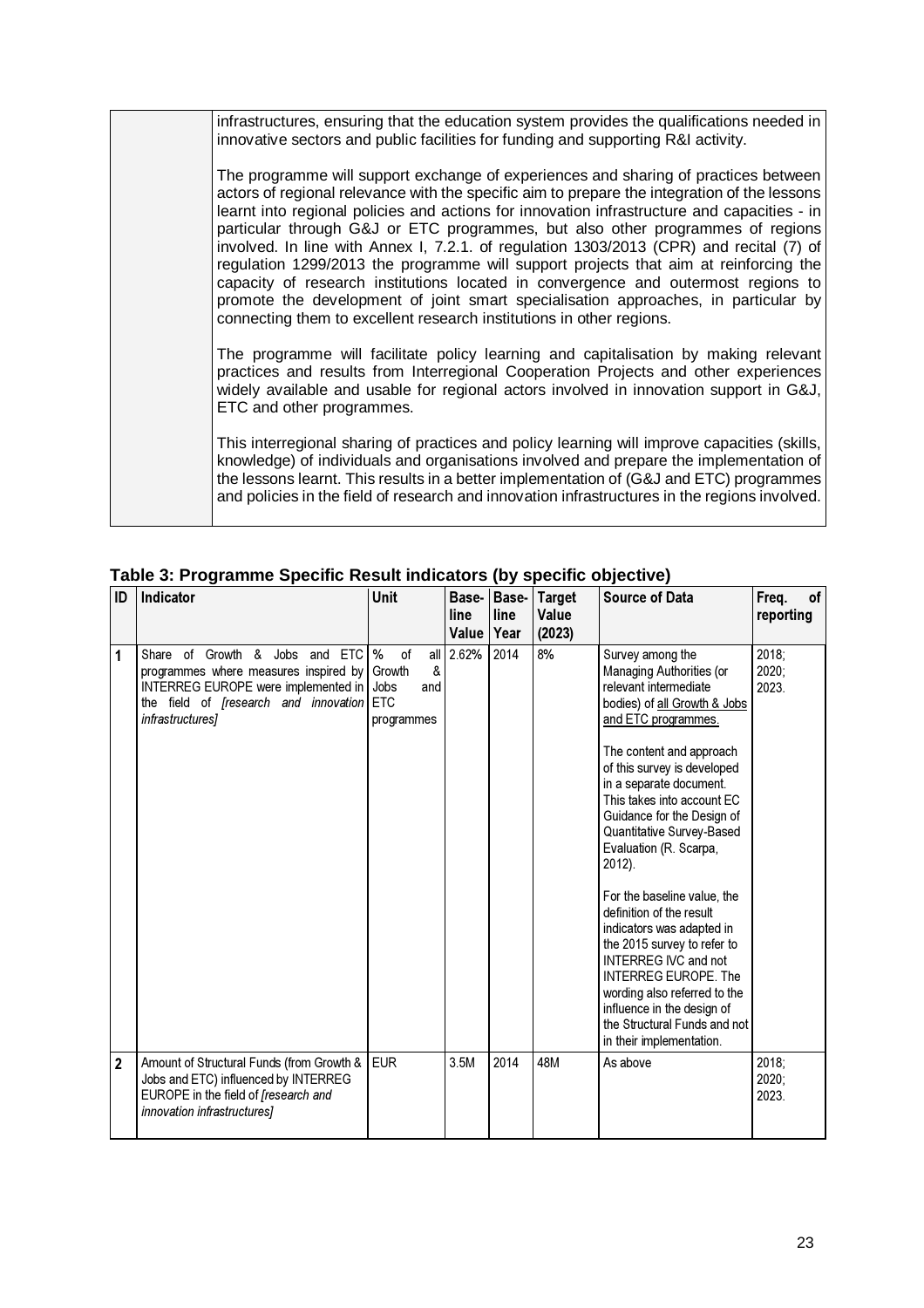#### **2.A.6. Actions to be supported under the Investment Priority**

#### **2.A.6.1.Description of type and examples of actions to be supported and their expected contribution to the specific objectives including, where appropriate, identification of the main target groups, specific territories and types of beneficiaries**

**Investment Priority 1(a)**

#### **A. TYPES OF ACTIONS TO BE SUPPORTED**

In line with the operational objectives, the programme supports 2 types of action to allow partners from the different Partner States to work together on a shared regional policy issue in the field of innovation infrastructures and capacities: Interregional Cooperation Projects and Policy Learning Platforms.

#### • **Interregional Cooperation Projects** (from here on 'projects'):

The objective of the projects is to improve the implementation of the policies of participating regions by supporting exchange of experiences and sharing of practices between actors of regional relevance with the specific aim to prepare the integration of the lessons learnt into regional policies and actions and, where relevant, to explore the possibility for aligned and/ or joint actions across partner regions. Through the projects, INTERREG EUROPE intends to improve primarily the implementation of the programmes for Investment for Growth and Jobs (G&J) of the participating regions, and, where relevant, the implementation of programmes for European Territorial Cooperation (ETC).The implementation of other regional programmes and policies in the field of innovation infrastructures and capacities can also be improved as a result of the cooperation.

Projects are also expected to contribute to the content and activities of the Policy Learning Platform for this Priority Axis (see point 2 below) to ensure that relevant policy intelligence generated by projects can find its way to other regional actors in Europe.

Projects as a general rule have 2 phases:

- Phase 1 is dedicated to the exchange of policy experience and to preparing the implementation of lessons learnt. By the end of this phase, each partner region shall produce an Action Plan for the integration of lessons learnt from the cooperation in their regional policies and/or (G&J, ETC) programmes. The Action Plans shall identify the measures to be integrated and their timeframe, work steps, responsible actors, costs (if any) and funding sources. The partners shall actively involve relevant regional stakeholders in all activities.
- Phase 2 is dedicated to the joint monitoring by each partner region of the implementation of their Action Plan by the responsible actors in their territory. The actual implementation of these actions is not funded by INTERREG EUROPE. This monitoring primarily takes place within the context of each region but it is implemented through a common methodology with dedicated indicators. The interregional partnership may decide to organise joint activities in this monitoring phase to continue their policy learning process. In duly justified cases, phase 2 may also include pilot actions to test certain parts of the Action Plan in practice.

Further modalities will be defined in the Programme Manual.

Activities of projects can include (non-exhaustive):

- Elaboration of Action Plans (mandatory)
- Studies and analysis of regional innovation infrastructure policies
- Meetings and activities with the local stakeholder group
- Exchange visits to study R&I support facilities and policies.
- Interregional seminars and events for exchange and capacity building on innovation infrastructures
- Contributions to Platform activities and outputs
- Communication and dissemination of project results
- Monitoring and analysis of Action Plan results (phase 2)
- Pilot actions (phase 2)

Main target groups and types of beneficiaries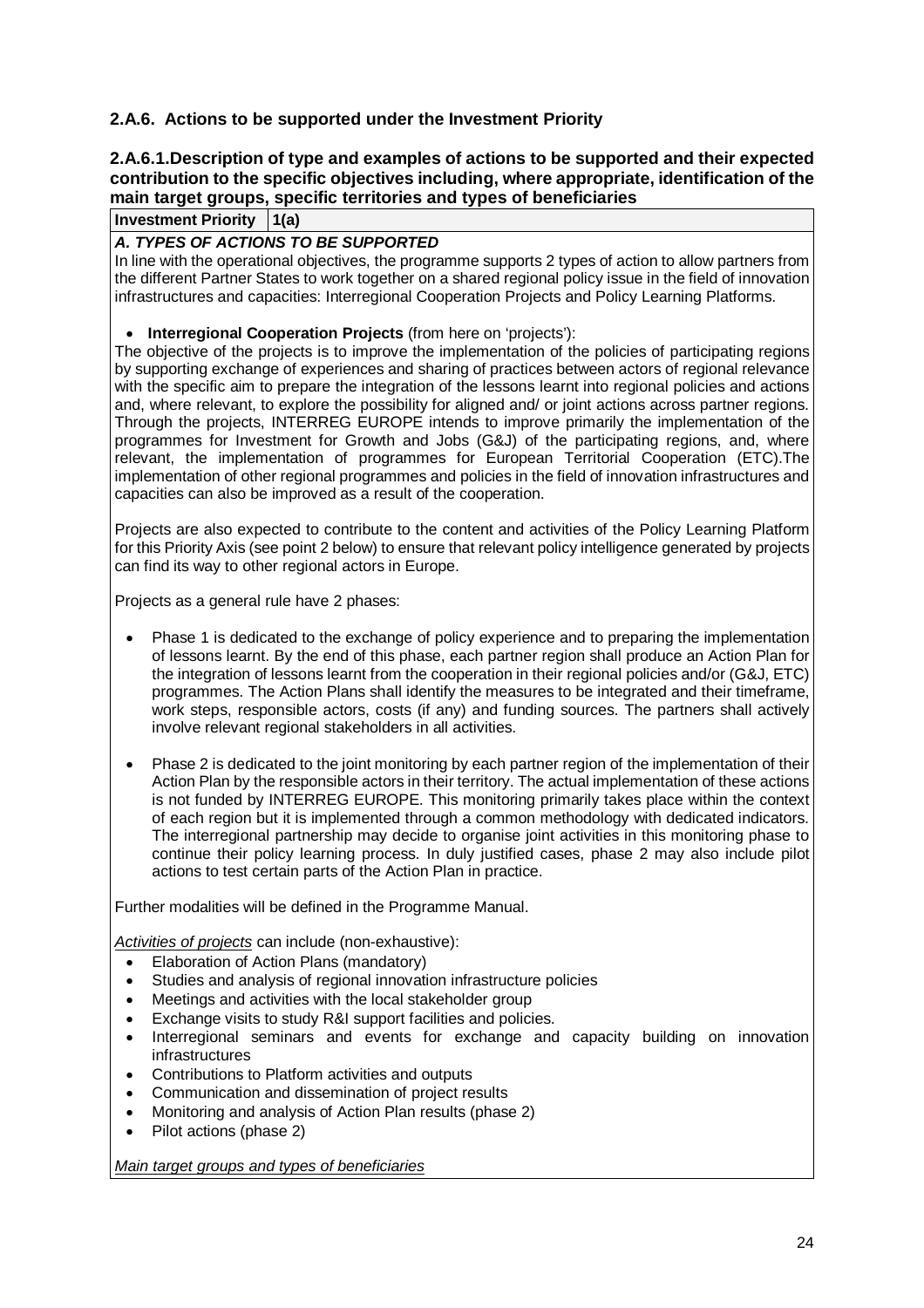As a general rule the beneficiaries for Projects in this specific objective are public bodies, bodies governed by public law or private non-profit bodies<sup>31</sup>, with responsibilities relevant for the project such as:

- National, regional and local public authorities responsible for stimulating all forms of innovation (incl. technological, organisational, social innovation)
- Regional development agencies, technology or innovation agencies
- Universities, knowledge and research institutes and institutes for higher education
- Operators of science and technology parks, business incubation facilities and innovation centres
- Business support actors and organisations representing SMEs and the business community, notably cluster organisations
- Other actors of relevance to the development of regional innovation infrastructures and capacities

Next to actors as mentioned above, the wider target group that can play an active role in the activities of the Projects also includes relevant local stakeholders, SMEs or other actors in the field of innovation.

Each partner in a Project may set up a local stakeholder group to ensure that relevant actors in the region are involved in policy learning and development of action plans. Members of these local stakeholder groups could come from the same target groups mentioned above (when they are not partner in the project) and from regional innovative SMEs.

#### Examples of possible Projects

l

- Regional authorities and business support actors sharing experiences on public funding schemes for innovation support as key element of innovation infrastructure, resulting in Action Plans for the creation in each region of a revolving fund for technology innovation either as a 'financial instrument' in a regional G&J programme or operated independently.
- Exchange of experience among regional authorities on policies and programmes to create research facilities with SME support services and set up international R&D cooperation networks in less research intensive regions, and prepare the creation of such facilities and networks through Action Plans.
- Exchange of experience among regional development agencies to plan actions for improving the match between curricula of higher education institutes and human capital needs of businesses in their regional smart specialisation sectors.
- Cooperation among regional authorities and business support actors to exchange practices on the digital networks connectivity needs for R&I and the ways to address them.
- Exchange of experience on innovation supply policies exploring opportunities for sharing research or innovation infrastructure operating in domains of smart specialisation shared between the partners.
- **Policy Learning Platform ('Platform') on Research, Technological Development and Innovation (RTD&I)**

It covers both specific objectives of Priority 1 combined. This platform will provide policy intelligence in support of ongoing EU-wide regional policy learning in the field of RTD&I, mainly with regard to the implementation of the G&J and where relevant, ETC goals. The Platform aims to:

- Contribute to EU wide capacity building by supporting networking and exchange of experience among relevant actors related to G&J and ETC programmes
- Exploit the results of Projects and make them available to a wider audience of regional policy actors across Europe
- Assist/support programme targets/clients in the creation of interregional smart specialisation partnerships for building critical mass and developing joint roadmaps for their industries through the appropriate interactive methodologies and formats

The Platform offers activities and services for the community of regional policy actors and stakeholders, in particular those involved in G&J and ETC programmes across Europe. It will contribute to the development of new policy intelligence and to synergies with other relevant initiatives in particular other existing platforms addressing similar topics and target audience.

<sup>&</sup>lt;sup>31</sup> See "Guidelines for the selection of operations" section of this programme document for more details.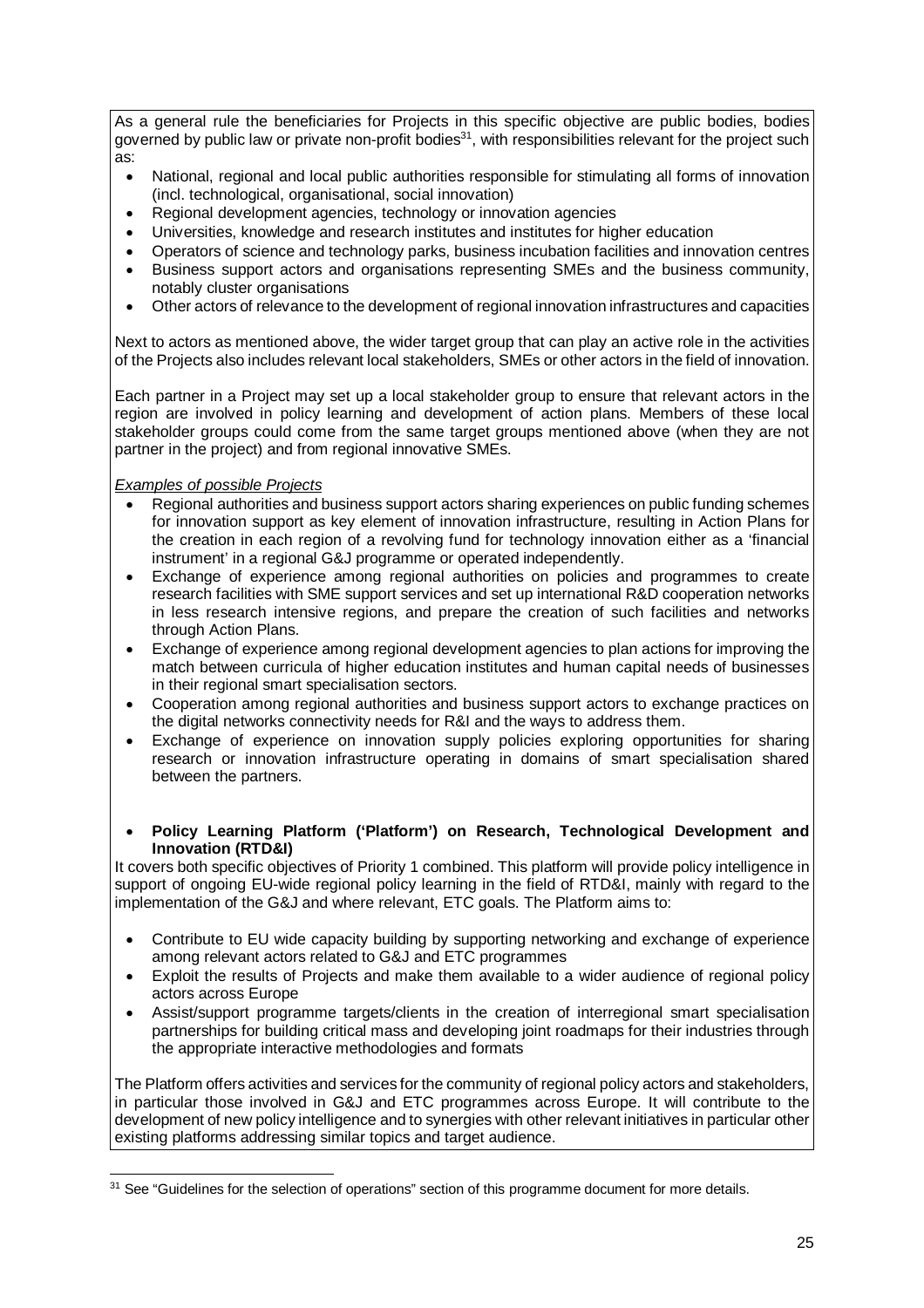In order to ensure a user-driven character, the platform will be selected through a tendering procedure that will allow flexibility in terms of activities and services offered, as well as of their administration to ensure quality performance. Its services will be adapted to the needs of the territories and to the demand of the users. The overall monitoring of the platform is ensured by the Monitoring Committee (MC) of the programme. An annual meeting will also organised with the relevant thematic DGs of the Commission in order to ensure their contribution to the work of the platforms.

Activities and services of the Platform can include (non-exhaustive):

- Follow as far as possible the developments in G&J and ETC programmes and other relevant sources around Europe on topics related to RTD&I to identify possible interesting experiences
- Maintain a close collaboration with the S3 Platform $3^2$  to share information and ensure complementarity of activities
- Analyse and benchmark the content of projects in Priority 1 and other priorities, if relevant
- Write thematic productions such as newsletters, studies, policy recommendations related to regional RTD&I challenges
- Organise thematic events and meetings for the community of actors and stakeholders involved in programmes for G&J and ETC in the field of Priority 1 (with other Platforms where there are strong thematic synergies).
- Organise and facilitate peer reviews between European regions in support of policy improvement and capacity building
- Advise projects in Priority Axis 1 when relevant
- Advise programme bodies on the programme's strategic orientation on RTD&I
- Assess and advise on the relevance of possible pilot actions proposed by Projects in their phase  $\mathcal{L}$
- Provide and moderate on-line collaborative tools for knowledge sharing and policy learning
- Answer requests for information from individual actors and stakeholders involved in G&J and ETC programmes in the field of Priority 1

#### Main target groups and types of beneficiaries

The beneficiary<sup>33</sup> of the Platform is the Managing Authority of INTERREG EUROPE. The main target groups for the services and activities of the Platform are:

- Actors involved in management and implementation of G&J and ETC programmes (or of similar thematic policies in the case of Norway and Switzerland)
- Actors involved as (potential) beneficiaries of such programmes
- Actors not directly involved in the G&J or ETC programmes, whose competences and needs are in line with the issues tackled by the platform

#### Examples of possible actions of the Platform

- Publication of policy recommendations for creating regional centres of competence for research and innovation based on successful experiences from different Projects and G&J programmes.
- Seminar for regional actors on transferring experience gained in various EU regions about strengthening the role of universities in the regional innovation system.
- Peer reviews among European regions, which have similar sectors of smart specialisation to analyse and improve their regional innovation infrastructures and identify joint opportunities for linkages between their sectors.

#### **B. CONTRIBUTION TO THE SPECIFIC OBJECTIVE**

The exchange of experience in projects on innovation infrastructure and capacities will increase knowledge and awareness of existing practices and build up skills and capacities of professionals (partner staff, other stakeholders) involved in the project activities. The projects will also ensure that these lessons learnt are integrated in regional policies and actions by developing concrete Action Plans

l  $32$  This complementary platform is operated by the Institute for Prospective Technological Studies (Seville, ES) and is dedicated to the exchange of experience on how to prepare S3 (process and methodology related issues). The Platform will complement the work of the IPTS by focusing on the content related issues (i.e. what is financed in the regions through the S3).

<sup>&</sup>lt;sup>33</sup> Beneficiary means a public or private body responsible for initiating or initiating and implementing operations (Common Provisions Regulation, Article 2.10).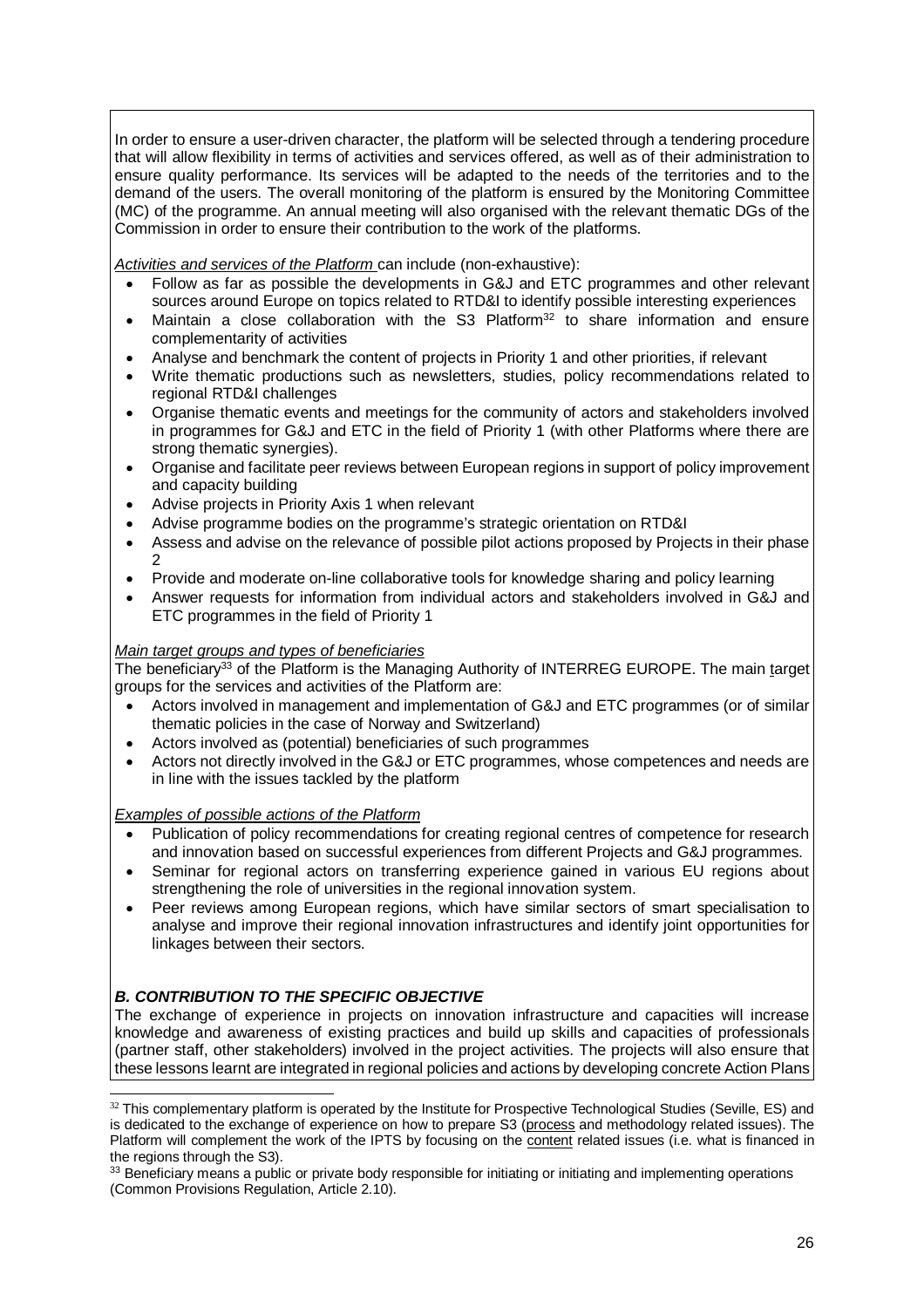for each partner region. As a result the Projects lead to an improved implementation of regional development policies and programmes, in particular G&J and ETC programmes, in the field of research and innovation infrastructure and capacities.

Projects in this Specific Objective can also have synergies with themes covered by other specific objectives of this programme, for instance related to innovation in the field of low-carbon technology or resource efficiency.

The Platform for this priority contributes to the specific objective through activities and services that enable policy learning in the field of infrastructures and capacities for research and innovation. These activities and services will increase knowledge and awareness of existing practices and experiences in this field and build up skills and capacities of actors (staff and organisations) involved in the development and implementation of G&J and ETC programmes in this field. As a result these actors will be able to improve the implementation of their programmes.

The improvements of the implementation of G&J, ETC and other regional programmes can take place at different levels, notably:

- the implementation of a new project/practice/tool funded by the programme
- a change in the management of the programme/policy (e.g. revised set-up of calls for proposals, alternative monitoring methods)
- a change in the strategic focus of the programme/policy (e.g. modification of a specific objective, integration of a new policy aim).

The improved implementation of policies and programmes should eventually have an effect on the infrastructures and capacities for innovation in the participating regions, for instance related to:

- Further development of smart specialisation strategies through implementation of adequate innovation infrastructure
- More effective management of research infrastructure
- Better match between education curriculum and needs from innovative companies
- Optimisation of public investment in R&I infrastructures
- Increase attraction of region for researchers
- Increase of private investment in research and education of the R&I infrastructures
- Increase attraction of regions for companies, including SMEs
- Linking international research and innovation partners (also outside EU)
- Stronger participation in Horizon 2020 projects('Stairway to excellence')

#### **C. SPECIFIC TERRITORIES TARGETED (IF ANY)**

INTERREG EUROPE targets the whole EU territory and Norway and Switzerland.

#### **2.A.6.2 Guiding principles for selection of operations**

#### **Investment Priority 1(a)**

l

The guiding principles for selection of operations are crosscutting to all specific objectives. The overall approach is first described below and further information on the selection criteria for Projects are provided under the specific objective 1.2.

**Interregional Cooperation Projects** are selected through regular calls for proposals. These calls can be open to proposals addressing the full thematic scope of the specific objective. The programme authorities may also decide to open targeted calls for proposals focusing on key areas within the scope of this specific objective. Terms of reference for targeted calls may take into account developments and results of previous calls, policy trends in the scope of this investment priority and possible guidance by the policy learning platform.

Beneficiaries<sup>34</sup> eligible to receive funding are:

<sup>&</sup>lt;sup>34</sup> Beneficiary means a public or private body responsible for initiating or initiating and implementing operations (Common Provisions Regulation, Article 2.10).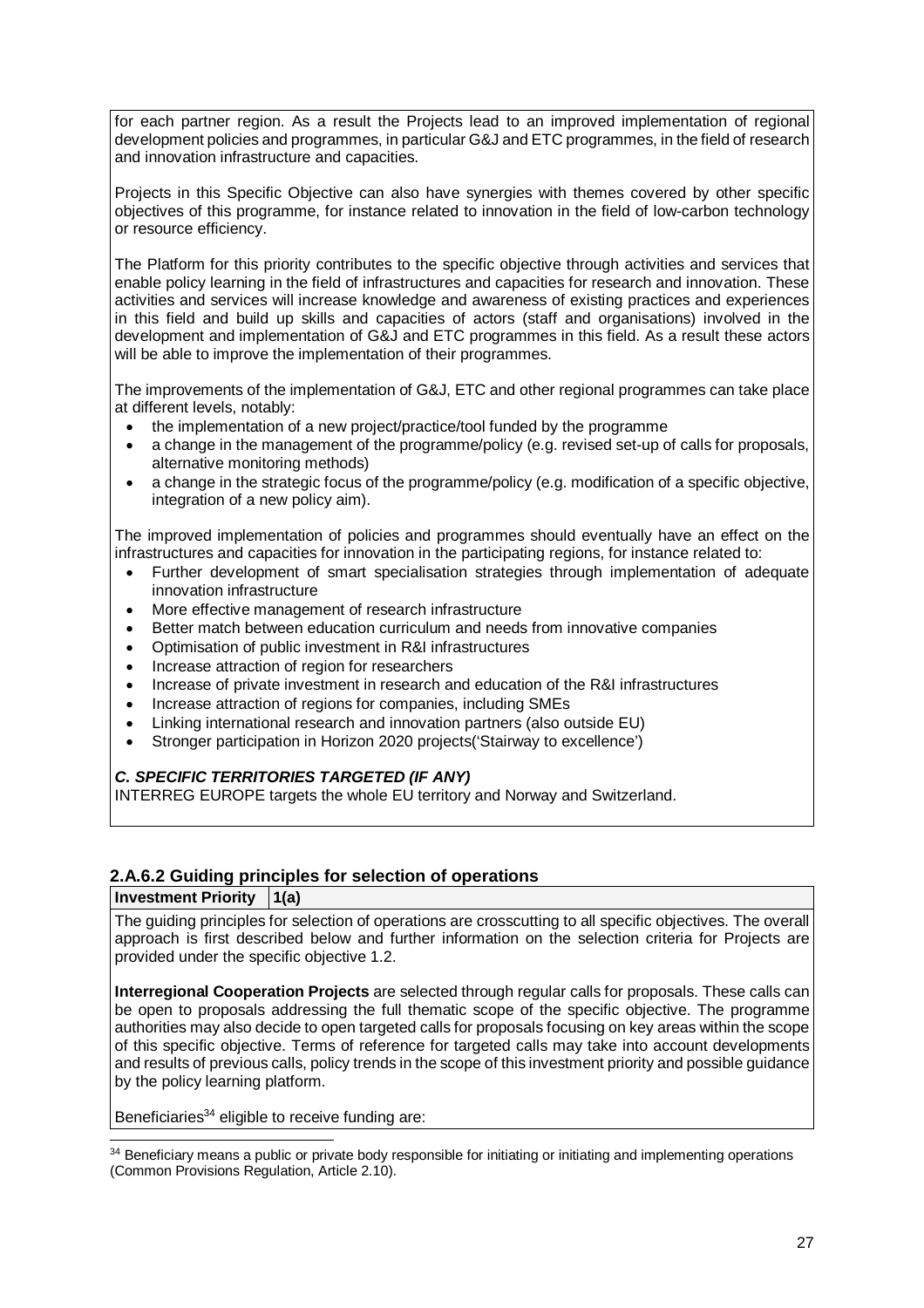- Public authorities
- Bodies governed by public law. This means any body<sup>35</sup>:
	- (a) they are established for the specific purpose of meeting needs in the general interest, not having an industrial or commercial character;
	- (b) they have legal personality; and
	- (c) they are financed, for the most part, by the State, regional or local authorities, or by other bodies governed by public law; or are subject to management supervision by those authorities or bodies; or have an administrative, managerial or supervisory board, more than half of whose members are appointed by the State, regional or local authorities, or by other bodies governed by public law; […]

It is important to highlight that private non-profit bodies cannot take on the role of a lead partner in INTERREG EUROPE projects.

- Private non-profit bodies. In INTERREG EUROPE, this means any body
	- (d) they are not having an industrial or commercial character;
	- (e) they are having a legal personality; and
	- (f) they are not financed, for the most part, by the state, regional or local authorities, or other bodies governed by public law; or are not subject to management supervision by those bodies; or not having an administrative, managerial or supervisory board, more than half of whose members are appointed by the State, regional or local authorities, or by other bodies governed by public law.

Selection criteria and additional performance indicators are defined in the Programme Manual. Further information on these criteria are provided in the specific objective 1.2.

Projects shall primarily contribute to the expected result of one specific objective of the programme. But Projects that have cross-cutting synergies with the themes covered by other specific objectives are welcome.

The second phase of the Projects is dedicated to the monitoring of the Action Plan implementation. In justified cases Projects may also propose to perform pilot actions during this phase, if a part of the Action Plan needs testing. A proposal for such a pilot action may be submitted to the programme at the end of the first phase. The JS will assess the relevance of these actions and make recommendations to the MC for decision.

The **Policy Learning Platform** will be established at programme level for the duration of the seven year period from 2015 until 2021. It will be run by a team of experts selected and contracted through a tendering procedure. The platform runs its activities based on a work plan for a limited period. After this period, the contract with the selected team of experts can be renewed depending on its performance, by decision of the Monitoring Committee.

#### **2.A.6.3 Planned use of financial instruments (where appropriate)**

## **Investment Priority 1(a)**

Not relevant

#### **2.A.6.4 Planned use of major projects (where appropriate)**

**Investment Priority 1(a)**

Not relevant

l 35 As defined in directive 2014/24/EU Article 2 (1)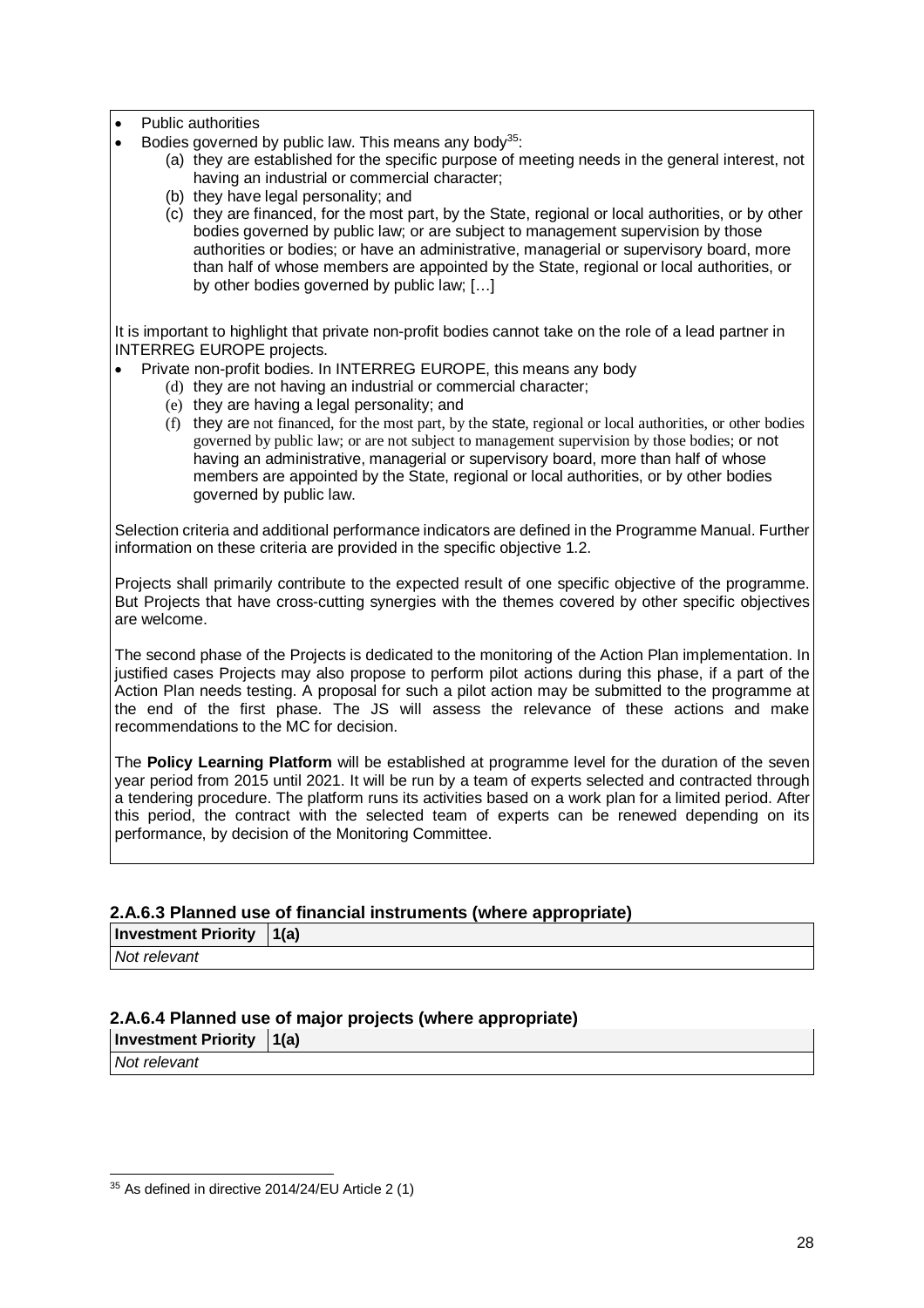# **2.A.6.5 Output Indicators (Investment Priority)**

| ID | <b>Indicator</b>                                                                                                                                                                               | Unit   | <b>Target</b><br>(2023) | <b>Source of Data</b>                                                                                                                                                               | Freq. of<br>reporting |
|----|------------------------------------------------------------------------------------------------------------------------------------------------------------------------------------------------|--------|-------------------------|-------------------------------------------------------------------------------------------------------------------------------------------------------------------------------------|-----------------------|
|    | Number of Action Plans developed in the field of research<br>and innovation infrastructures                                                                                                    | Number | 76                      | Programme<br>monitoring<br>Further explanations<br>on the concept of<br>Action Plans will be<br>presented<br>in<br>the<br>progr. manual                                             | annual                |
|    | Number of people with increased professional capacity due Number<br>to their participation in interregional cooperation activities in<br>the field of research and innovation infrastructures. |        | 1000                    | Programme<br>monitoring<br>Definition<br>οf<br>"increased<br>professional<br>capacity" and survey<br>method<br>will<br>be<br>detailed in separate<br>document<br>(progr.<br>manual) | annual                |
|    | Share of all European regions' (NUTS 2) registered to the<br>Policy Learning Platform for Priority 1 in the field of research<br>and innovation infrastructures.                               | %      | 7%                      | Programme<br>monitoring                                                                                                                                                             | annual                |
|    | Number of policy learning events in the field of research and Number<br>innovation infrastructures organised by the Policy Learning<br>Platform for Priority 1.                                |        | 10                      | Programme<br>monitoring                                                                                                                                                             | annual                |

#### **Table 4: Common and programme specific output indicators**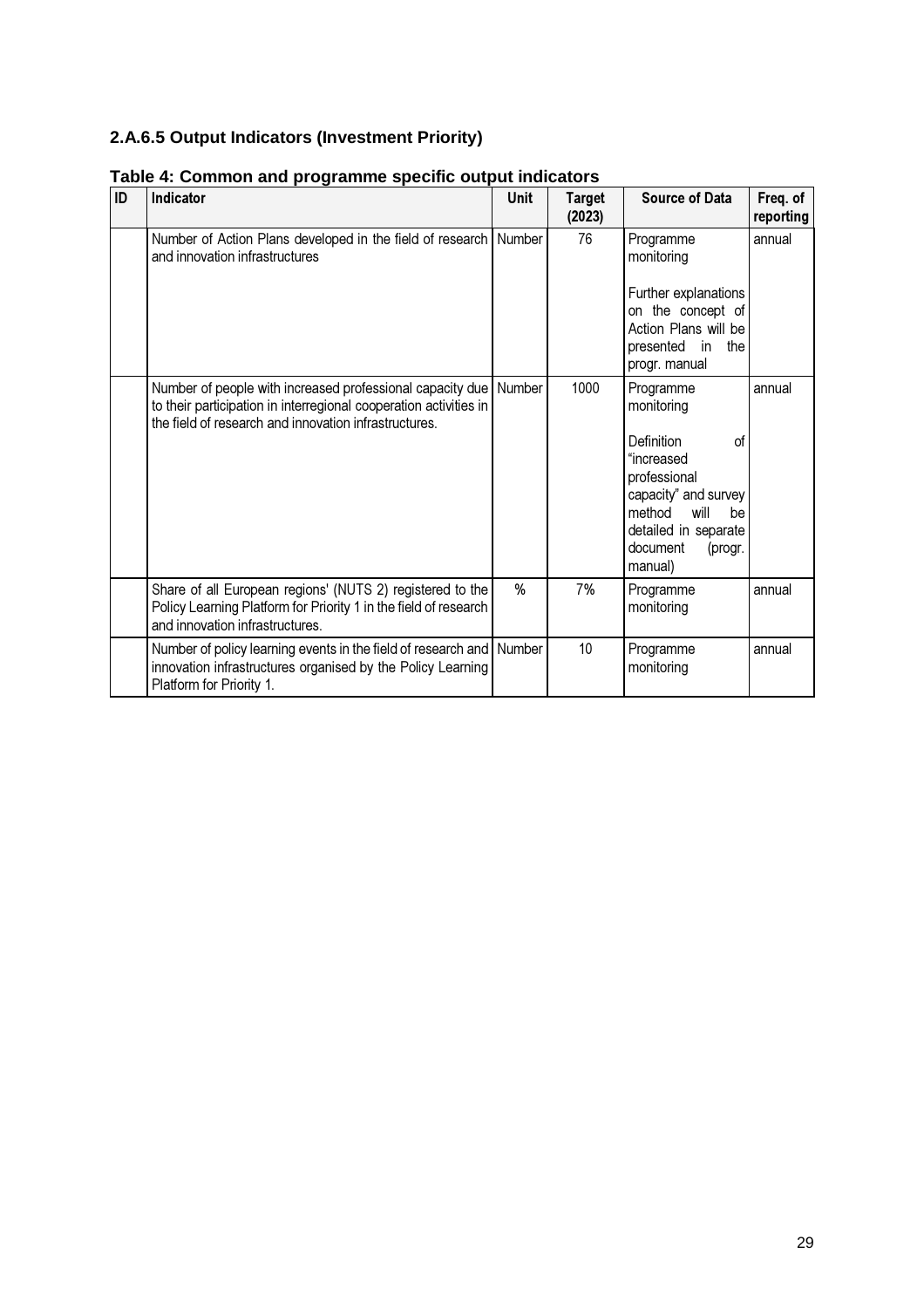#### **2.A.4 Investment priority**

| Investment | Investment priority 1(b)                                                                                     |
|------------|--------------------------------------------------------------------------------------------------------------|
| priority   | Promoting business investment in R&I, developing links and synergies between enterprises, research           |
|            | and development centres and the higher education sector, in particular promoting investment in product       |
|            | and service development, technology transfer, social innovation, eco-innovation, public service              |
|            | applications, demand stimulation, networking, clusters and open innovation through smart specialisation,     |
|            | and supporting technological and applied research, pilot lines, early product validation actions, advanced   |
|            | manufacturing capabilities and first production, in particular in key enabling technologies and diffusion of |
|            | general purpose technologies;                                                                                |

#### **2.A.5. Specific objectives corresponding to the investment priority and expected results**

| ID                                                                       | <b>Specific Objective 1.2</b>                                                                                                                                                                                                                                                                                                                                                                                                                                                                                                                                                                                                          |
|--------------------------------------------------------------------------|----------------------------------------------------------------------------------------------------------------------------------------------------------------------------------------------------------------------------------------------------------------------------------------------------------------------------------------------------------------------------------------------------------------------------------------------------------------------------------------------------------------------------------------------------------------------------------------------------------------------------------------|
| Specific<br>objective                                                    | Improve the implementation of regional development policies and programmes, in<br>particular programmes for Investment for Growth and Jobs and, where relevant, ETC<br>programmes, that support the delivery of innovation by actors in regional innovation<br>chains in areas of "smart specialisation" and innovation opportunity.                                                                                                                                                                                                                                                                                                   |
| The<br>that<br>Member<br><b>States</b><br>to<br>with<br>Union<br>support | result The main change sought is an improved implementation of regional policies and<br>the programmes, in particular for Investment for Growth and Jobs (G&J) and where relevant<br>ETC, that provide support to the actual delivery of innovation in regional innovation<br>seek chains by measures related to i.e. development of clusters, support to triple-helix<br>achieve cooperation and to business activities in innovation.                                                                                                                                                                                                |
|                                                                          | Regional authorities and their innovation partners need to facilitate cooperation and joint<br>initiatives of the enterprises, R&D centres and higher education actors in their key<br>regional areas of smart specialisation and innovation opportunity.                                                                                                                                                                                                                                                                                                                                                                              |
|                                                                          | Regional authorities and their innovation partners also need to facilitate aligned or joint<br>initiatives, in particular cross-regional European cluster partnerships, with other regions<br>that have related areas of smart specialisation and with whom they share "intra-regional<br>objectives" and which would address specific territorial needs of each participating region.                                                                                                                                                                                                                                                 |
|                                                                          | Creating effective ecosystems of innovation can improve technology transfer and the<br>emergence and economic exploitation of new R&D results. Regions must develop and<br>cultivate research-driven clusters in their main sectors of innovation potential to increase<br>innovation-driven growth. Following the RoK initiative, regions must also develop more<br>open innovation support and expand the linkages through aligned or joint initiatives<br>spanning across borders. Finally regional actors can also devise policies to trigger<br>consumption of innovation, for instance through public procurement of innovation. |
|                                                                          | Under this specific objective and in line with the smart specialisation strategies, regional<br>authorities and their partners are encouraged to work on the whole innovation value chain<br>in order to better integrate the supply side ('upstream part') and the demand side<br>('downstream part') of these policies.<br>In this specific objective, the cross-cutting theme of ICTs can for instance be reflected in<br>regional policy support to innovation in digital technologies.                                                                                                                                            |
|                                                                          | The programme will support the exchange of experience among actors of regional<br>relevance from across Europe in this field to prepare the integration of lessons learnt in<br>the regional programmes for Growth and Jobs, ETC or other relevant regional<br>programmes. The programme will also facilitate policy learning and capitalisation by<br>making relevant practices and results from Interregional Cooperation Projects and other<br>experiences widely available and usable for regional actors involved in innovation support<br>in G&J, ETC and other programmes.                                                      |
|                                                                          | This interregional sharing of practices and policy learning will improve capacities (skills,<br>knowledge) of the involved individuals and organisations and plan the implementation of                                                                                                                                                                                                                                                                                                                                                                                                                                                |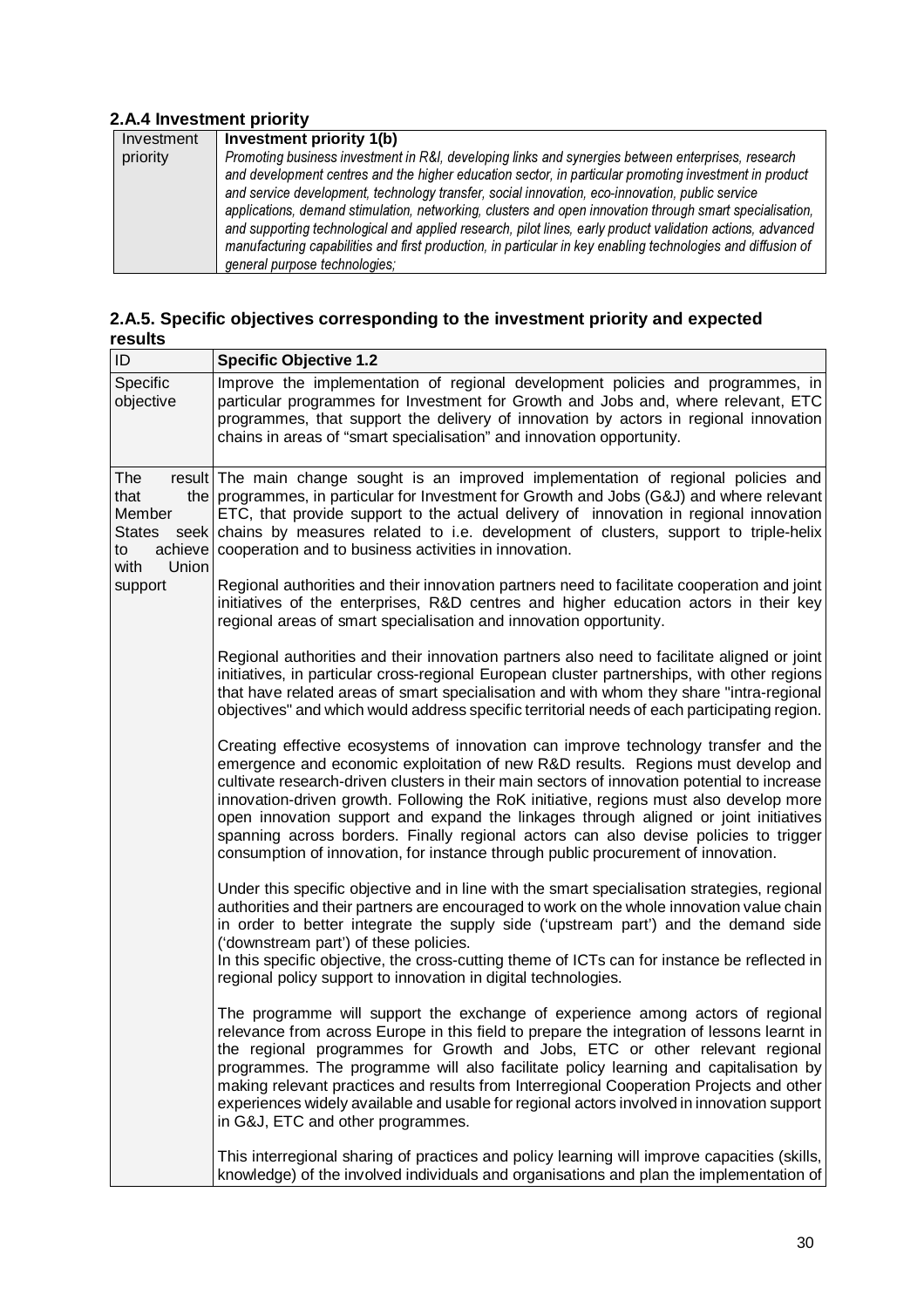**Table 3: Programme Specific Result indicators (by specific objective)** 

| ID             | Indicator                                                                                                                                                 | <b>Unit</b>                                                       | <b>Base-line   Base-</b><br>Value | line<br>Year | <b>Target</b><br>Value<br>(2023) | <b>Source of Data</b>                                                                                                                                                                                                                                                                                                  | Freq.<br>of<br>reporting |
|----------------|-----------------------------------------------------------------------------------------------------------------------------------------------------------|-------------------------------------------------------------------|-----------------------------------|--------------|----------------------------------|------------------------------------------------------------------------------------------------------------------------------------------------------------------------------------------------------------------------------------------------------------------------------------------------------------------------|--------------------------|
| 1              | Share of Growth & Jobs and ETC<br>programmes where measures inspired by<br>INTERREG EUROPE were implemented<br>in the field of the delivery of innovation | %<br>of<br>&<br>Growth<br>Jobs<br>and<br><b>ETC</b><br>programmes | all 3.66%                         | 2014         | 25%                              | Survey among the<br>Managing Authorities (or<br>relevant intermediate<br>bodies) of all Growth &<br>Jobs and ETC<br>programmes.<br>content<br>The<br>and                                                                                                                                                               | 2018;<br>2020:<br>2023.  |
|                |                                                                                                                                                           |                                                                   |                                   |              |                                  | approach of this survey<br>developed<br>in<br>is<br>a<br>separate document.                                                                                                                                                                                                                                            |                          |
|                |                                                                                                                                                           |                                                                   |                                   |              |                                  | For the baseline value.<br>the definition of the result<br>indicators was adapted<br>in the 2015 survey to<br>refer to INTERREG IVC<br><b>INTERREG</b><br>not<br>and<br>EUROPE. The wording<br>also referred to the<br>influence in the design of<br>the Structural Funds and<br>not<br>in<br>their<br>implementation. |                          |
| $\overline{2}$ | Amount of Structural Funds (from Growth<br>& Jobs and ETC) influenced by<br><b>INTERREG EUROPE in the field of the</b><br>delivery of innovation          | <b>EUR</b>                                                        | 3.5M                              | 2014         | 144M                             | Same as above                                                                                                                                                                                                                                                                                                          | 2018;<br>2020;<br>2023.  |

#### **2.A.6. Actions to be supported under the Investment Priority**

#### **2.A.6.1.Description of type and examples of actions to be supported and their expected contribution to the specific objectives including, where appropriate, identification of the main target groups, specific territories and types of beneficiaries**

**Investment Priority 1(b)**

#### **A. TYPES OF ACTIONS TO BE SUPPORTED**

In line with the operational objectives, the programme supports two actions to allow partners from the different Partner States to work together on a shared regional policy issue related to supporting the delivery of innovation in the regional innovation chain: Interregional Cooperation Projects and Policy Learning Platforms.

#### **Interregional Cooperation Projects** (from here on 'projects')

The objective of the projects is to improve the implementation of the policies of participating regions by supporting exchange of experiences and sharing of practices between actors of regional relevance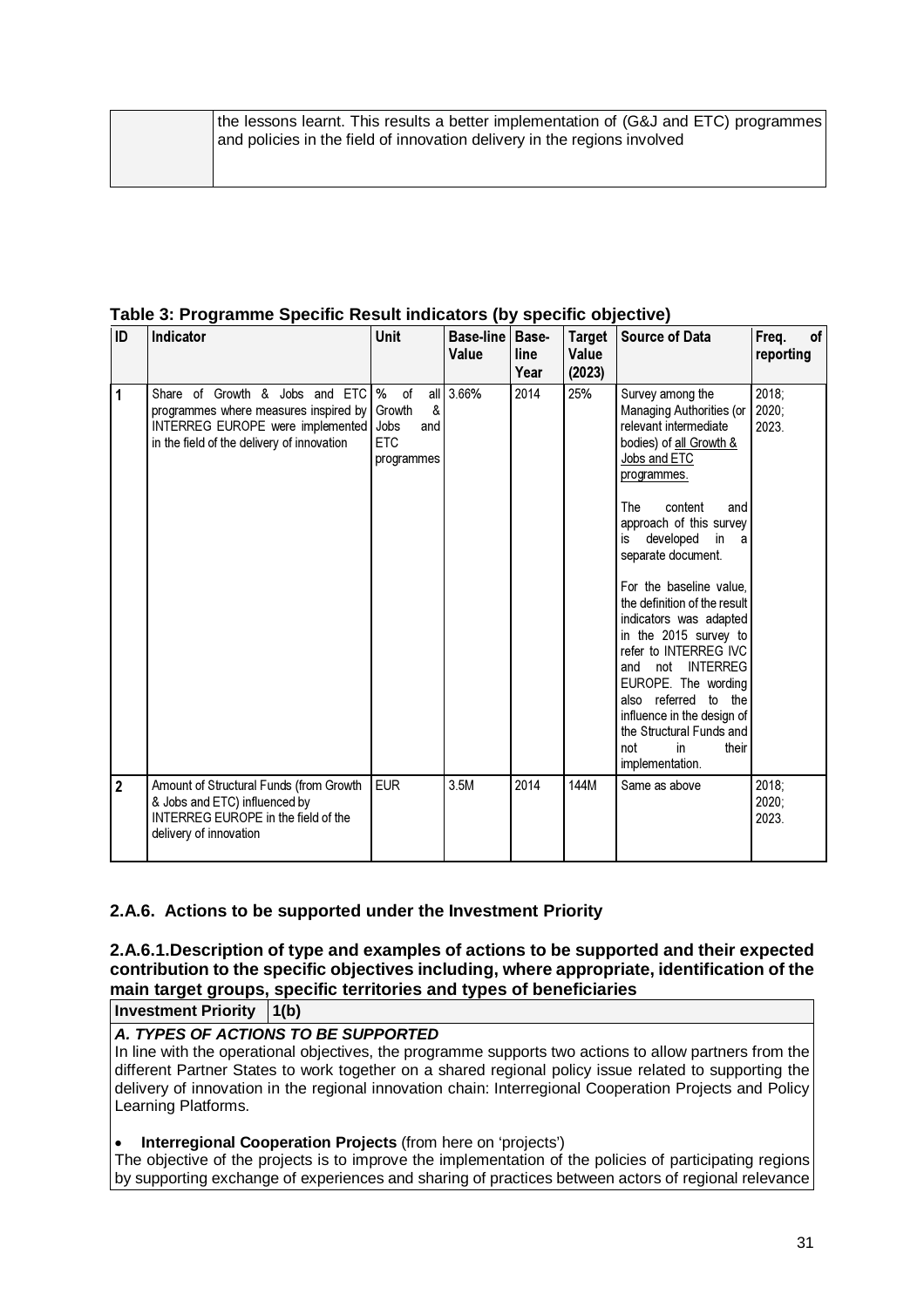with the specific aim to prepare the integration of the lessons learnt into regional policies and actions. Through the projects, INTERREG EUROPE intends to improve primarily the implementation of the programmes for Investment for Growth and Jobs (G&J) of the participating regions, and where relevant the implementation of programmes for European Territorial Cooperation (ETC). However, also the implementation of other regional programmes and policies in support of innovation delivery can be improved as a result of the cooperation.

Projects are also expected to contribute to the content and activities of the Policy Learning Platform for this Priority Axis (see point 2. below) to ensure that relevant policy intelligence generated by projects can find its way to other regional actors in Europe.

Interregional Cooperation Projects as a general rule have two phases:

- Phase 1 is dedicated to the exchange of policy experience and to preparing the implementation of lessons learnt. By the end of this phase each partner region shall produce an Action Plan for the integration of lessons learnt from the cooperation in their regional policies and/or (Growth and Jobs, ETC) programmes. The Action Plans shall identify the measures to be integrated and their timeframe, work steps, responsible actors, costs (if any) and funding sources. The partners shall actively involve relevant regional stakeholders in all activities.
- Phase 2 is dedicated to the joint monitoring by each partner region of the implementation of their Action Plan by the responsible actors in their territory. The actual implementation of these actions is not funded by INTERREG EUROPE. This monitoring primarily takes place within the context of in each region but it is implemented through a common methodology with dedicated indicators. The interregional partnership may decide to organise joint activities in this monitoring phase to continue their policy learning process. In duly justified cases, phase 2 may also include pilot actions to test certain parts of the Action Plan in practice.

Further modalities will be defined in the Programme Manual.

Activities of the projects can include (non-exhaustive):

- Elaboration of Action Plans (mandatory)
- Policy related analysis and studies, e.g. on stimulation of regional triple helix cooperation
- Meetings and activities with the local stakeholder group
- Interregional study visits e.g. to learn about cluster management in partner regions
- Interregional seminars and events for capacity building on innovation delivery
- Contributions to Policy Learning Platform activities and outputs
- Communication and dissemination of project results
- Monitoring and analysis of Action Plan results (phase 2)
- Pilot actions (phase 2)

l

#### Main target groups and types of beneficiaries

As a general rule the beneficiaries for Projects in this specific objective are public bodies, bodies governed by public law or private non-profit bodies<sup>36</sup>, with responsibilities relevant for the project such as:

- National, regional and local public authorities responsible for stimulating all forms of innovation (incl. technological, organisational, social innovation);
- Regional development agencies;
- Universities, knowledge and research institutes and institutes for higher education;
- Operators of science and technology parks, business incubation facilities and innovation centres;
- Business support actors and organisations representing SMEs and the business community;
- Other actors of relevance to the development of regional innovation chain.

Next to actors as mentioned above, the wider target group that can play an active role in the activities of the Projects also includes relevant local stakeholders, SMEs or other actors in the field of innovation.

<sup>&</sup>lt;sup>36</sup> See "Guidelines for the selection of operations" section of this programme document for more details.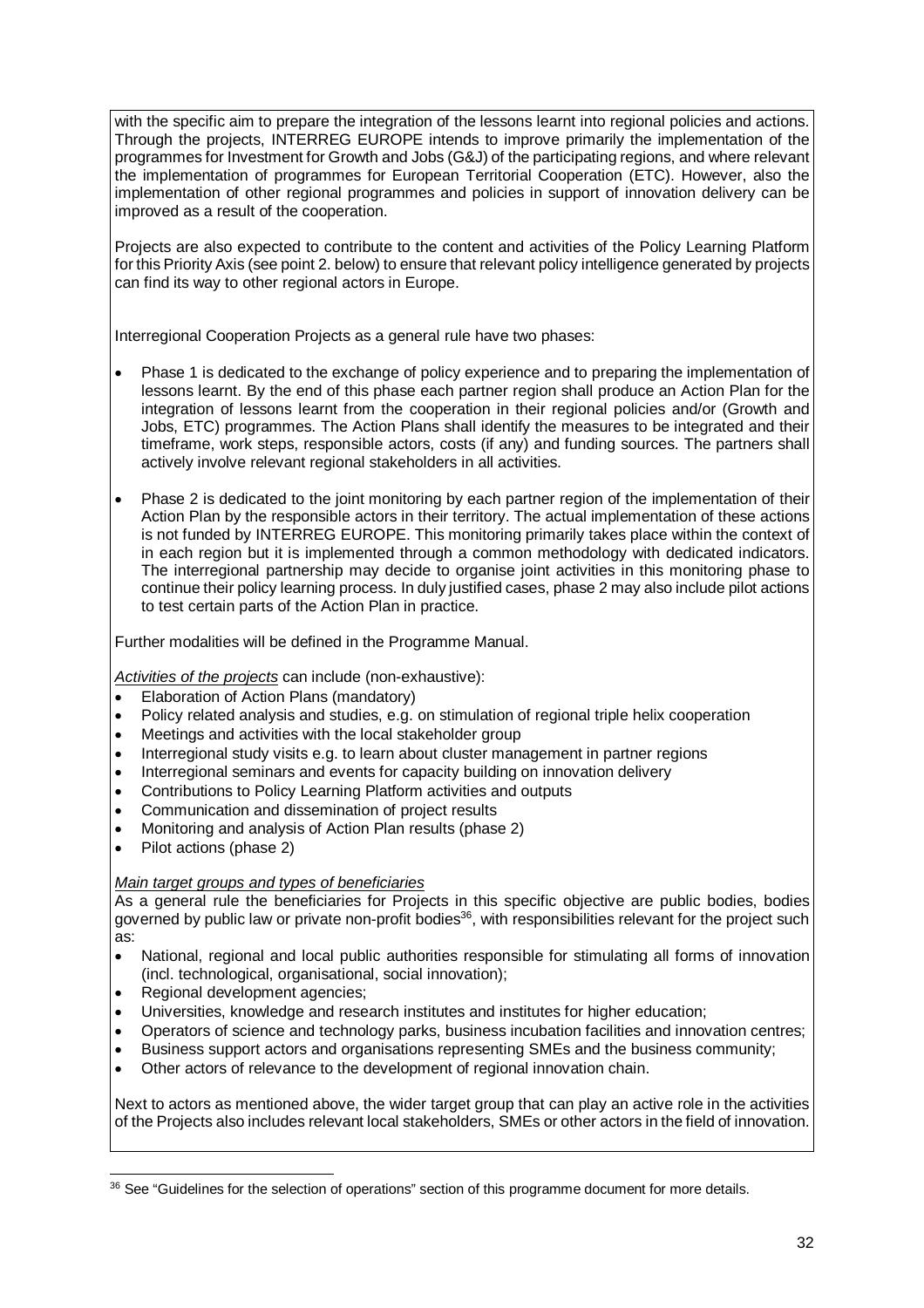Each partner in a Project may set up a local stakeholder group to ensure that relevant actors in the region are involved in policy learning and development of action plans. Members of these local stakeholder groups could come from the same target groups mentioned above (when they are not partner in the project) and from regional innovative SMEs.

#### **Examples of possible Projects**

- Exchange of practices among regional authorities, universities and innovation agencies to develop for each partner region facilities and methods to support knowledge transfer and strengthen opportunities for open innovation between businesses and academia in the field of green technologies within and between partner regions.
- Regional innovation agencies exchanging practices on cluster development and management in life-science related clusters, resulting in Action Plans for establishing new regional and crossborder clusters through projects under their respective regional Growth and Jobs and cross-border ETC programmes.
- Cooperation among regional authorities and business support actors from regions with strong ICT/new media sectors to exchange practices and prepare action to increase intra- and interregional business cooperation for the commercialisation of R&D results.
- Cooperation among regional authorities and business support actors to exchange practices on the relevance, the use and the management of ICT innovation vouchers schemes.
- Exchange of experience among regional actors to improve policies in support of innovation addressing the key societal challenges in the field of demographic change, well-being, medical science and health technologies (possible contribution to the Cross-border Healthcare Directive (2011/24))
- **Policy Learning Platform('Platform') on Research, Technological Development and Innovation**

It covers both specific objectives of Priority 1 combined. This platform will provide policy intelligence in support of ongoing EU-wide regional policy learning in the field of research, technological development and innovation, mainly with regard to the implementation of the Growth and Jobs and where relevant, ETC goals. The Platform aims to

- Contribute to EU wide capacity building by supporting networking and exchange of experience among relevant actors related to Investment for Growth and Jobs and ETC programmes.
- Exploit the results of Interregional Cooperation Projects and make them available to a wider audience of regional policy actors across Europe.
- Assist/support programme targets/clients in the creation of interregional smart specialisation partnerships for building critical mass and developing joint roadmaps for their industries through the appropriate interactive methodologies and formats.

The Platform offers activities and services for the whole community of regional policy actors and stakeholders, in particular those involved in Growth and Jobs and ETC programmes across Europe. It will contribute to the development of new policy intelligence and to synergies with other relevant initiatives in particular other existing platforms addressing similar topics and target audience.

In order to ensure a user-driven character, the platform will be selected through a tendering procedure that will allow flexibility in terms of activities and services offered, as well as of their administration to ensure quality performance. Its services will be adapted to the needs of the territories and to the demand of the users. The overall monitoring of the platform is ensured by the Monitoring Committee (MC) of the programme. An annual meeting will also be organised with the relevant thematic DGs of the Commission in order to ensure their contribution to the work of the platforms.

Activities and services of the Platform include (non-exhaustive):

- Follow as far as possible the developments in G&J and ETC programmes and other relevant sources around Europe on topics related to Research, Technological Development and Innovation (RTD&I) to identify possible interesting experiences
- Maintain a close collaboration with the Smart Specialisation Platform to share information and ensure complementarity of activities
- Analyse and benchmark the content of projects in Priority 1 and other priorities, if relevant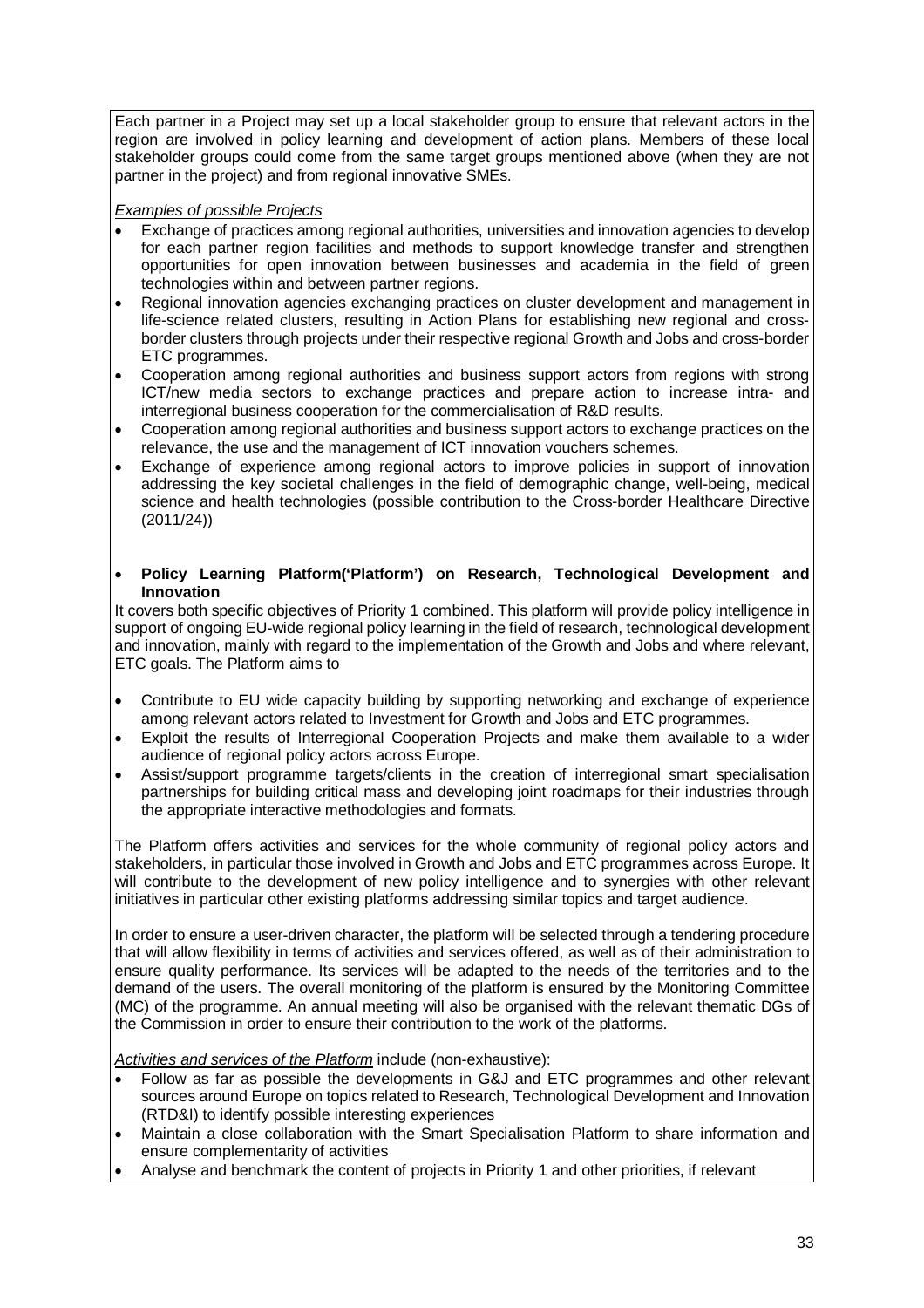- Write thematic productions such as newsletters, studies, policy recommendations related to regional RTD&I challenges
- Organise thematic events and meetings for the community of actors and stakeholders involved in programmes for Investment for Growth and Jobs and ETC in the field of Priority 1 (with other Platforms where there are strong thematic synergies).
- Organise and facilitate peer reviews between European regions in support of policy improvement and capacity building
- Advise projects in Priority Axis 1 when relevant
- Advise INTERREG EUROPE programme bodies on the programme's strategic orientation on RTD&I (e.g. recommendations for thematic calls for proposals)
- Assess and advise on the relevance of possible pilot actions proposed by projects in their phase 2
- Provide and moderate on-line collaborative tools for knowledge sharing and policy learning
- Answer requests for information from individual actors and stakeholders involved in G&J and ETC programmes in the field of Priority 1.

#### Main target groups and types of beneficiaries

The beneficiary<sup>37</sup> of the Platform is the Managing Authority of INTERREG EUROPE. The main target groups for the services and activities of the Platform are:

- Actors involved in management and implementation of Growth and Jobs and ETC programmes (or of similar thematic policies in the case of Norway and Switzerland);
- Actors involved as (potential) beneficiaries of such programmes;
- Actors not directly involved in the Growth and Jobs or ETC programmes, whose competences and needs are in line with the issues tackled by the platform.

#### Examples of possible actions of the Platform:

- Publication of an overview of successful examples cluster support projects and measures implemented through Growth and Jobs programmes across Europe.
- Peer reviews among European regions (involving authorities and actors in their innovation chains) related to the organisation and governance of their triple helix cooperation.
- Workshop for procurement managers of regional authorities to disseminate regional practices in public procurement for innovation.

#### **B. CONTRIBUTION TO THE SPECIFIC OBJECTIVE**

The exchange of experience in projects on innovation delivery will increase knowledge and awareness of existing practices and build up skills and capacities of professionals (partner staff, other stakeholders) involved in the project activities. The projects will also ensure that these lessons learnt are integrated in regional policies and actions by developing concrete Action Plans for each partner region. As a result the projects lead to an improved implementation of regional development policies and programmes, in particular Growth and Jobs and ETC programmes, in support of the delivery of innovation in regional innovation chains.

Projects in this Specific Objective can also have synergies with themes covered by other specific objectives of this programme, for instance related to cluster policies involving SMEs, or innovation cooperation linked to low-carbon technologies, eco-innovation or resource efficiency.

The Platform for this priority contributes to the specific objective through activities and services that enable policy learning in the field of delivery of innovation in regional innovation chains. These activities and services will increase knowledge and awareness of existing practices and experiences in this field and build up skills and capacities of actors (staff and organisations) involved in the development and implementation of G&J and ETC programmes in this field. As a result these actors will be able to improve the implementation of their programmes.

The improvements to the implementation of G&J, ETC and other regional programmes can take place at different levels, notably:

• the implementation of a new project/practice/tool funded by the programme

 $\overline{a}$ <sup>37</sup> Beneficiary means a public or private body responsible for initiating or initiating and implementing operations (Common Provisions Regulation, Article 2.10).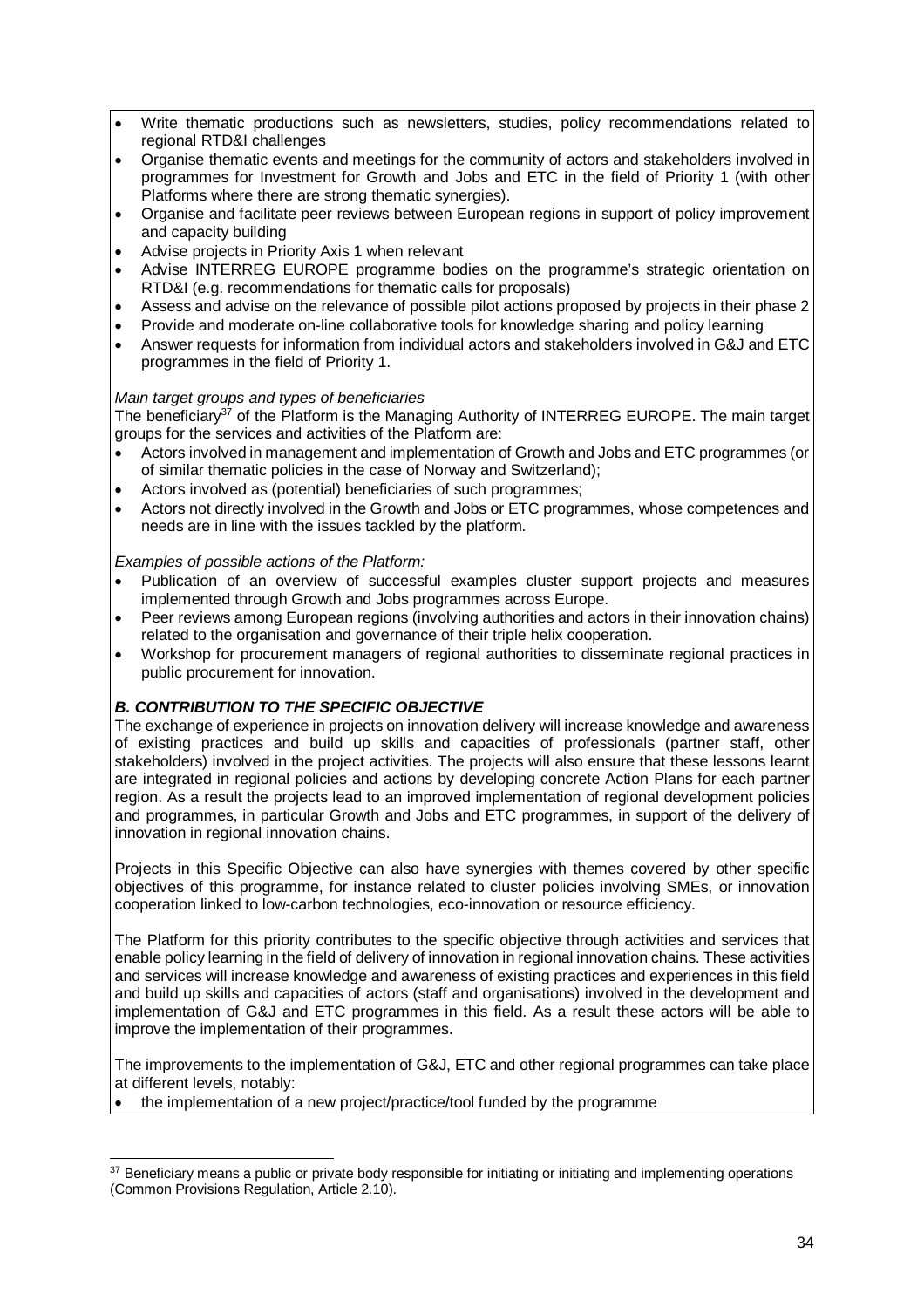- a change in the management of the programme/policy (e.g. revised set-up of calls for proposals, alternative monitoring methods)
- a change in the strategic focus of the programme/policy (e.g. modification of a specific objective, integration of a new policy aim).

The improved implementation of policies and programmes should eventually have an effect on the delivery of innovation in the participating regions, for instance related to:

- Stronger business/academia and triple helix collaboration
- Acceleration in the commercialisation of R&D results
- Increased number of SMEs and employees in R&D
- Increased number of intellectual property exploited in the region
- Increased investment of private sector (including banks) in innovation

#### **C. SPECIFIC TERRITORIES TARGETED (IF ANY)**

INTERREG EUROPE targets the whole EU territory and Norway and Switzerland.

#### **2.A.6.2 Guiding principles for selection of operations**

**Investment Priority 1(b)**

In addition to the guiding principles defined for specific objective 1.1, the selection criteria defined in the manual will ensure that result oriented projects are selected. Priority will be given to projects that demonstrate clear policy relevance (e.g. direct involvement of policy makers, compliance with regional strategies such as Smart Specialisation Strategies for Priority Axis 1) and credible paths for implementation (including sound monitoring system). Particular consideration will be given to projects which demonstrate a strong focus on developing inter-regional value chains, in line with smart specialisation priorities, which are developing systematic approaches to industry-led inter-regional collaboration. These projects should aim at demonstrating EU replication potential in their methodologies, which could be transferred to different domains and areas of EU industrial strength.

In line with the overall programme objective, all Projects should have a minimum link with the implementation of programmes under the Investment for Growth and Jobs goal, and when relevant the ETC goal. In each project at least half of the participating EU regions have to address the implementation of their Operational Programme (e.g. for a project with 4 regions, a minimum of 2 would need to demonstrate this direct link; for a project with 5 regions, at least 3 must demonstrate this direct link). A balanced combination of regions of varying development levels will be encouraged in the project partnerships.

The Programme Manual will provide a detailed description of the 6 selection criteria used for selecting the projects. The following elements will be covered in these criteria

- o **Quality of monitoring and evaluation plans** in each of the partner regions. The quality of project-specific impact indicators foreseen in the project is important in this regards.
- o **Coherence with policy context**: i.e. alignment with **ESIF programmes, regional policies and Smart Specialisation Strategies (S3)** and demonstration of relevance of the project with respect to existing policies and strategies in the partner regions. Linkages with ESIF and/or national/regional policies need to be demonstrated in order to avoid selecting ad hoc projects with little chance of implementation and continuity. Synergies with other EU programmes such as Teaming or Twinning or Cluster related projects in Horizon 2020, or INTERREG A and B projects, is another positive element. The extent to which the projects can contribute to further leverage the results of the H2020 and COSME actions promoting cross-sectoral and crossregional partnerships involving clusters are also considered.
- o **Quality of regional partnership**: Involvement of relevant policy-makers (having a stake with respect to the topic of the project) and involvement of wider group of local/regional stakeholders (relevant to the project topic);
- o **Private sector** involvement: companies are not eligible as beneficiaries but can be closely associated projects activities. Cooperation between clusters will notably be encouraged since INTERREG Europe builds on Regions of Knowledge experience;
- o **Aligned/joint actions**: seeking cross-border or interregional opportunities. Many aspects of regional policies can benefit from opening up to transnational aligned or joint actions.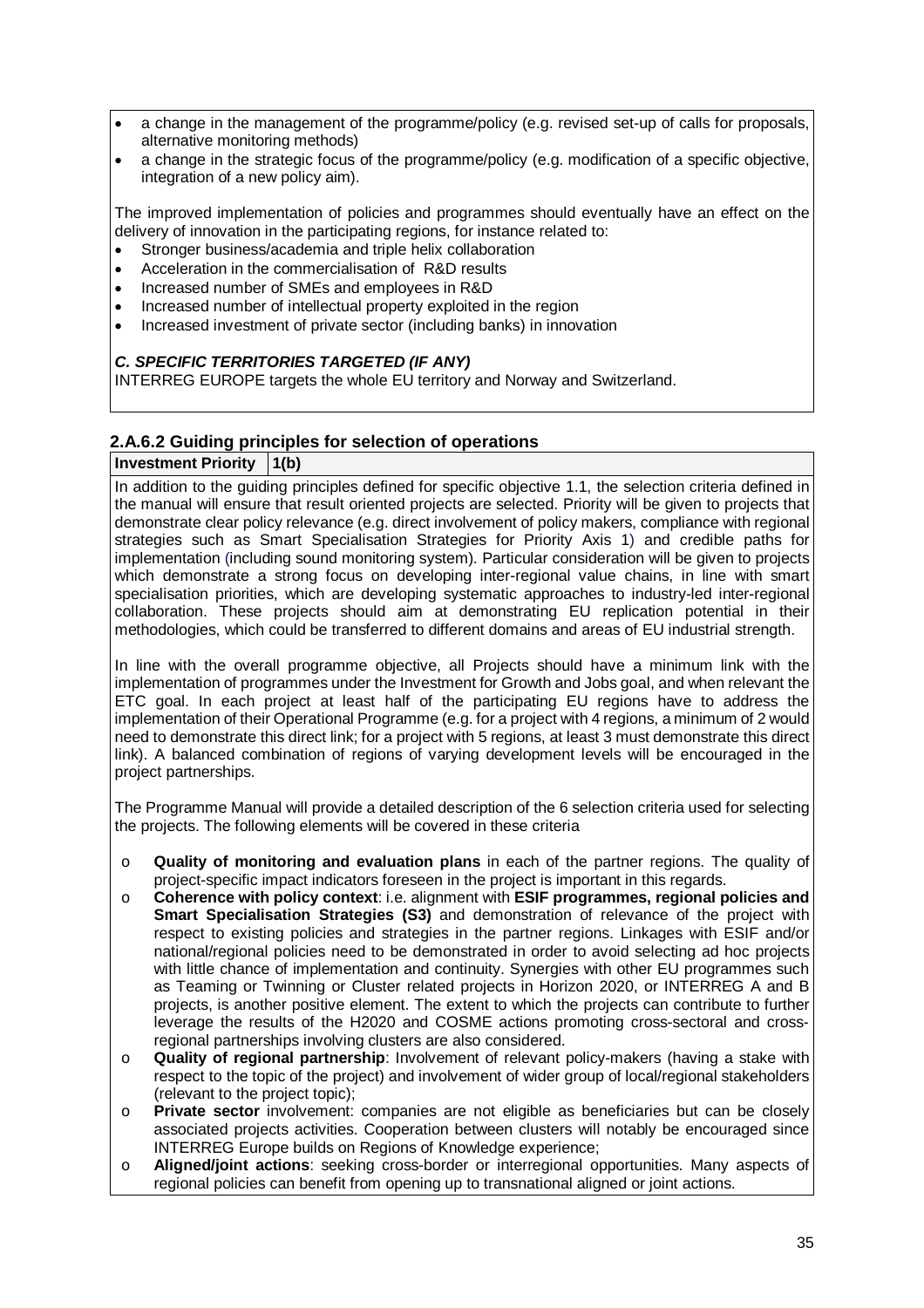#### **2.A.6.3 Planned use of financial instruments (where appropriate)**

**Investment Priority 1(b)**

Not relevant

## **2.A.6.4 Planned use of major projects (where appropriate)**

**Investment Priority 1(b)**

Not relevant

## **2.A.6.5 Output Indicators (Investment Priority)**

#### **Table 4: Common and programme specific output indicators**

| ID | <b>Indicator</b>                                                                                                                                                           | <b>Unit</b> | <b>Target</b><br>(2023) | <b>Source of Data</b>   | Freq. of<br>reporting |
|----|----------------------------------------------------------------------------------------------------------------------------------------------------------------------------|-------------|-------------------------|-------------------------|-----------------------|
|    | Number of Action Plans developed in the field of innovation Number<br>delivery                                                                                             |             | 154                     | Programme<br>monitoring | annual                |
|    | Number of people with increased professional capacity due to their Number<br>participation in interregional cooperation activities in the field of<br>innovation delivery. |             | 2000                    | Programme<br>monitoring | annual                |
|    | Share of all European regions (NUTS 2) registered to the Policy<br>Learning Platform for Priority 1 in the field of innovation delivery.                                   | %           | 18%                     | Programme<br>monitoring | annual                |
|    | Number of policy learning events in the field of innovation delivery<br>organised by the Policy Learning Platform for Priority 1.                                          | Number      | 18                      | Programme<br>monitoring | annual                |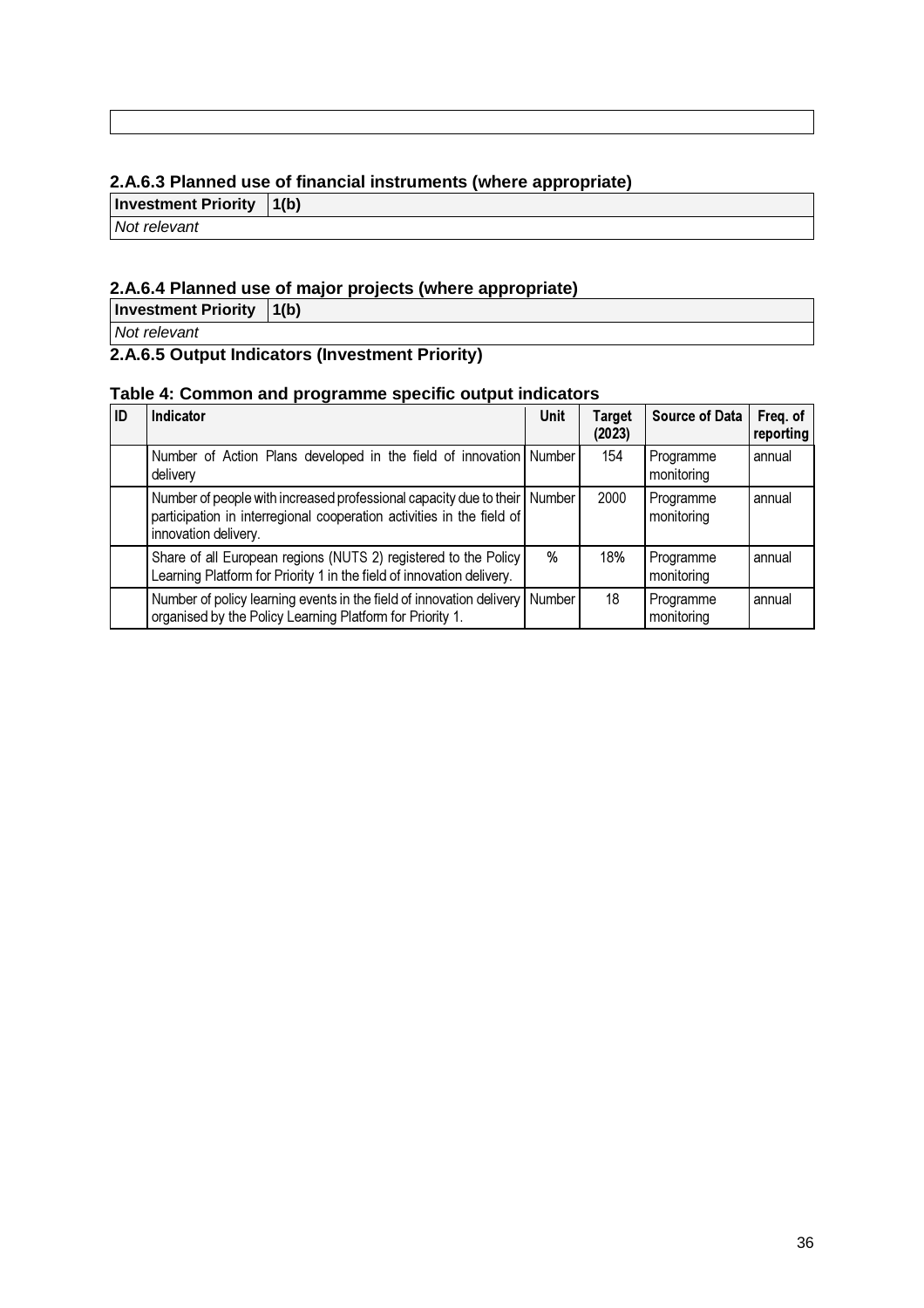### **2.A.1 Priority Axis**

| <b>ID of the Priority Axis</b>                   | <b>Priority Axis 2</b> |                                                              |
|--------------------------------------------------|------------------------|--------------------------------------------------------------|
| Title of the Priority Axis                       |                        | <b>Competitiveness of Small and Medium-Sized Enterprises</b> |
|                                                  |                        |                                                              |
| The entire priority axis will be                 |                        | $\leq$ 2A.3 type='C' input='M'>                              |
| implemented solely through financial instruments |                        |                                                              |

| implemented solely through financial instruments |                                 |
|--------------------------------------------------|---------------------------------|
| The entire priority axis will be                 | $\leq$ 2A.4 type='C' input='M'> |
| implemented solely though financial instruments  |                                 |
| set up at Union level                            |                                 |
| The entire priority axis will be                 | $\leq$ 2A.5 type='C' input='M'> |
| implemented through community-led local          |                                 |
| development                                      |                                 |

#### **2.A.2. Justification for the establishment of a priority axis covering more than one thematic objective** (where applicable)

<2.A.0 type='S' maxlength='3 500' input='M'>

#### **2.A.3 Fund and calculation basis for Union support**

| Fund                                             | ERDE                                         |
|--------------------------------------------------|----------------------------------------------|
| Calculation basis (total eligible expenditure or | total eligible expenditure (incl. public and |
| eligible public expenditure)                     | private)                                     |

#### **2.A.4 Investment priority**

| Investment | Investment priority $3(d)$                                                                           |
|------------|------------------------------------------------------------------------------------------------------|
| priority   | supporting the capacity of SMEs to engage in growth in regional, national and international markets, |
|            | and in innovation processes:                                                                         |

#### **2.A.5. Specific objectives corresponding to the investment priority and expected results**

| ID                                   | <b>Specific Objective 2.1</b>                                                                                                                                                                                                                                                                                                                                                                                                                                                                                                                                            |
|--------------------------------------|--------------------------------------------------------------------------------------------------------------------------------------------------------------------------------------------------------------------------------------------------------------------------------------------------------------------------------------------------------------------------------------------------------------------------------------------------------------------------------------------------------------------------------------------------------------------------|
| <b>Specific</b><br>objective         | Improve the implementation of regional development policies and programmes, in<br>particular programmes for Investment for Growth and Jobs and, where relevant, ETC<br>programmes, supporting SMEs in all stages of their life cycle to develop and achieve<br>growth and engage in innovation.                                                                                                                                                                                                                                                                          |
| The<br>that<br>Member<br>States seek | result The main change sought is an improved implementation of regional policies and<br>the programmes, in particular programmes for Growth and Jobs and ETC that support the<br>creation, development and growth of small and medium sized enterprises.                                                                                                                                                                                                                                                                                                                 |
| to<br>with<br>support                | achieve The potential for enterprises to create new or use existing market opportunities begins<br>Union with the presence of entrepreneurial skills. Regional policies therefore need to actively<br>support entrepreneurship development and capacity building as a building block for<br>business creation and growth.                                                                                                                                                                                                                                                |
|                                      | It is equally crucial that regional authorities and business support actors respond<br>adequately to the key challenges that obstruct businesses on their path to growth, such<br>as access to finance (e.g. through facilities for start-up capital or guarantees) and<br>knowledge and to international markets. Certain priority target groups of entrepreneurship<br>policies (e.g. young people, migrants or female entrepreneurs) may also require specific<br>support. The same relates to regional policies to support the development of social<br>enterprises. |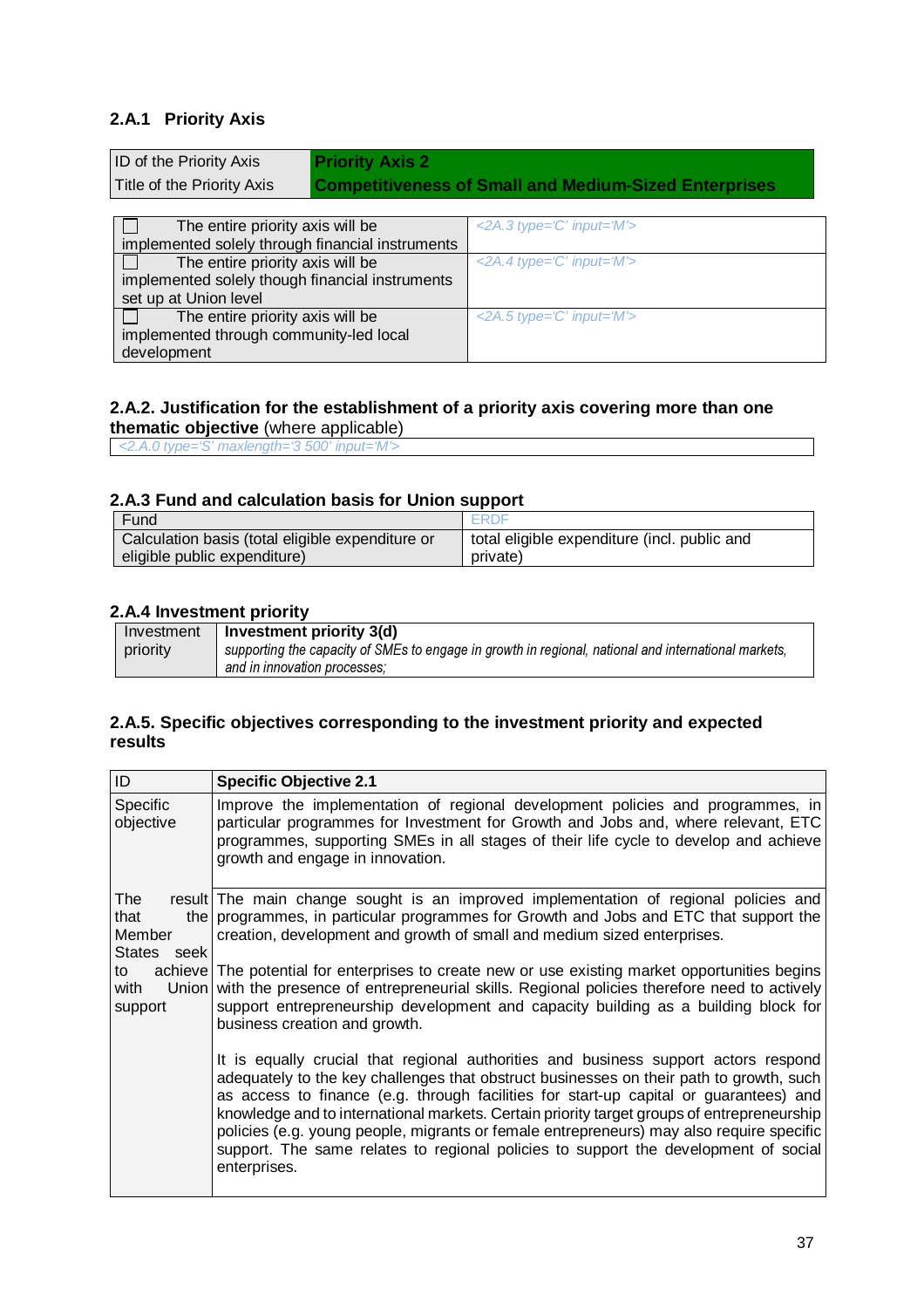| ID | <b>Specific Objective 2.1</b>                                                                                                                                                                                                                                                                                                                                                                                                                                                                                                                              |
|----|------------------------------------------------------------------------------------------------------------------------------------------------------------------------------------------------------------------------------------------------------------------------------------------------------------------------------------------------------------------------------------------------------------------------------------------------------------------------------------------------------------------------------------------------------------|
|    | A transparent and dependable business climate is crucial for all economic actors.<br>Regional procedures can be made more business-friendly, e.g. related to public<br>procurement or e-invoicing.                                                                                                                                                                                                                                                                                                                                                         |
|    | In this specific objective the cross-cutting theme of ICTs can for instance be tackled<br>through business support to the digital economy.                                                                                                                                                                                                                                                                                                                                                                                                                 |
|    | The programme will support exchange of experiences and sharing of practices between<br>actors of regional relevance with the aim to prepare the integration of the lessons learnt<br>in regional policies and actions for entrepreneurship and SME support<br>And the programme will facilitate policy learning and capitalisation by making relevant<br>practices and results from interregional cooperation and other experiences widely<br>available and usable for regional actors involved in innovation support in G&J, ETC and<br>other programmes. |
|    | This interregional sharing of practices and policy learning will improve capacities (skills,<br>knowledge) of individuals and organisations involved and prepare the implementation of<br>the lessons learnt. This results in a better implementation of G&J or ETC programmes,<br>but also other programmes and policies of regions involved.                                                                                                                                                                                                             |

**Table 3: Programme Specific Result indicators (by specific objective)**

| ID                      | Indicator                                                                                                                                                                                | <b>Unit</b>                                                   | line<br>Value | Base- Base-<br>line<br>Year | <b>Target</b><br>Value<br>(2023) | <b>Source of Data</b>                                                                                                                                                                                                                                                                                                                                                                                                                                                                                                      | Freq.<br>0f<br>reporting |
|-------------------------|------------------------------------------------------------------------------------------------------------------------------------------------------------------------------------------|---------------------------------------------------------------|---------------|-----------------------------|----------------------------------|----------------------------------------------------------------------------------------------------------------------------------------------------------------------------------------------------------------------------------------------------------------------------------------------------------------------------------------------------------------------------------------------------------------------------------------------------------------------------------------------------------------------------|--------------------------|
| $\mathbf{1}$            | Share of Growth & Jobs<br>and ETC<br>programmes where measures inspired by<br>INTERREG EUROPE were implemented in Jobs<br>field<br>οf<br><b>SME</b><br>growth<br>the<br>entrepreneurship | %<br>all<br>of<br>&<br>Growth<br>and<br>and ETC<br>programmes | 1.83%         | 2014                        | 33%                              | Survey among the<br>Managing Authorities (or<br>relevant intermediate<br>bodies) of all Growth & Jobs<br>and ETC programmes.<br>The content and approach of<br>this survey is developed in a<br>separate document.<br>For the baseline value, the<br>definition of the result<br>indicators was adapted in<br>the 2015 survey to refer to<br>INTERREG IVC and not<br><b>INTERREG EUROPE. The</b><br>wording also referred to the<br>influence in the design of the<br>Structural Funds and not in<br>their implementation. | 2018;<br>2020:<br>2023.  |
| $\overline{\mathbf{2}}$ | Amount of Structural Funds (from Growth &<br>Jobs and ETC) influenced by INTERREG<br>EUROPE in the field of SME growth and<br>entrepreneurship                                           | <b>EUR</b>                                                    | 0             | 2014                        | 192M                             | Same as above                                                                                                                                                                                                                                                                                                                                                                                                                                                                                                              | 2018;<br>2020:<br>2023.  |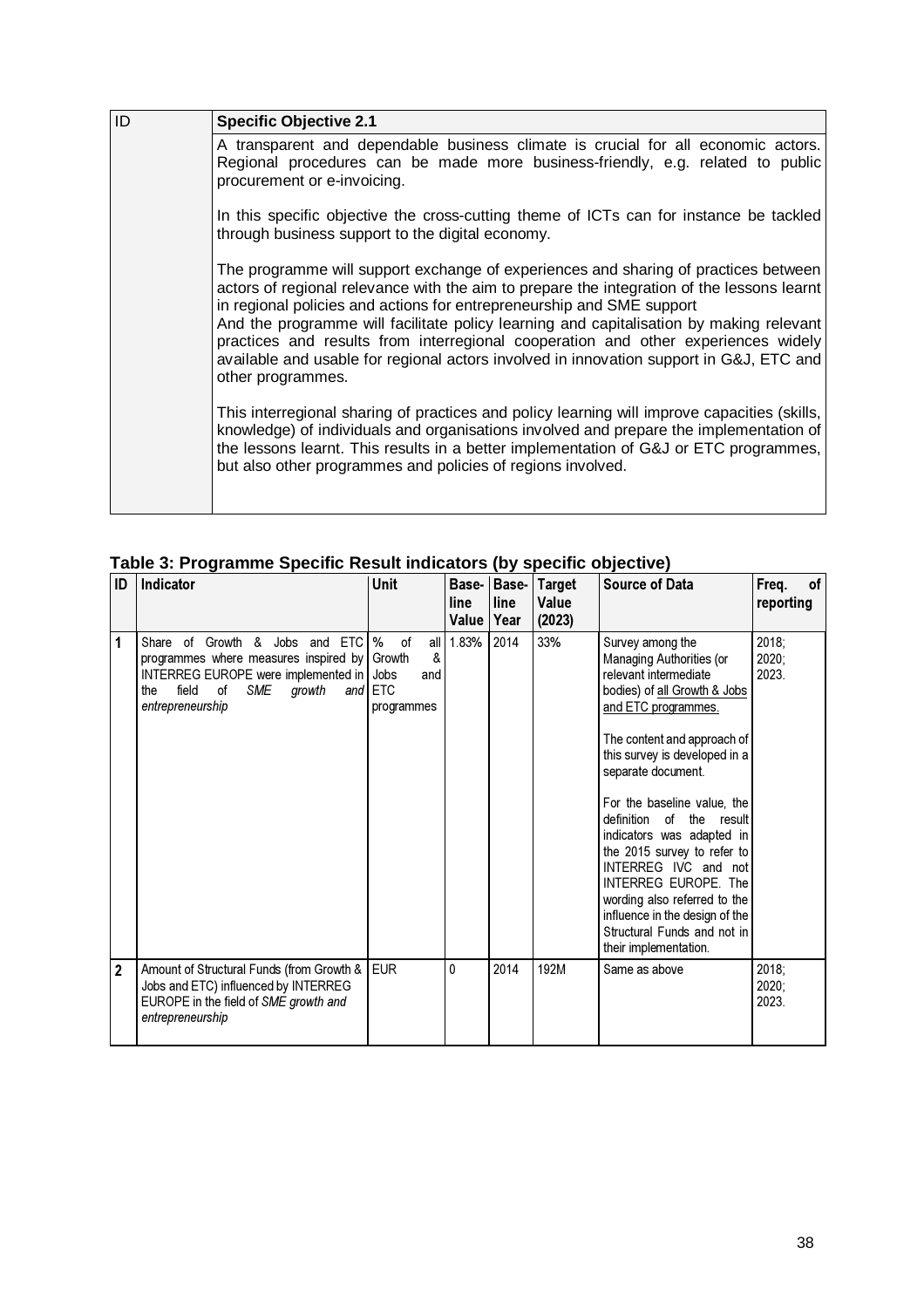#### **2.A.6. Actions to be supported under the Investment Priority**

#### **2.A.6.1.Description of type and examples of actions to be supported and their expected contribution to the specific objectives including, where appropriate, identification of the main target groups, specific territories and types of beneficiaries**

**Investment Priority 3(d)**

#### **TYPES OF ACTIONS TO BE SUPPORTED**

In line with the operational objectives, the programme supports two actions to allow partners from the different Partner States to work together on a shared regional policy issue related to supporting SME growth and entrepreneurship: Interregional Cooperation Projects and Policy Learning Platforms.

#### **1. Interregional Cooperation Projects** (from here on 'projects'):

The objective of the Projects is to improve the implementation of the policies of participating regions by supporting exchange of experiences and sharing of practices between actors of regional relevance with the specific aim to prepare the integration of the lessons learnt into regional policies and actions. Through the projects, INTERREG EUROPE intends to improve primarily the implementation of the programmes for Investment for Growth and Jobs (G&J) of the participating regions, and where relevant the implementation of programmes for European Territorial Cooperation (ETC). However, also the implementation of other regional programmes and policies in the field SME and entrepreneurship support can be improved as a result of the cooperation.

Projects are also expected to contribute to the content and activities of the Policy Learning Platform for this Priority Axis (see point 2. below) to ensure that relevant policy intelligence generated by projects can find its way to other regional actors in Europe.

Interregional Cooperation Projects as a general rule have two phases:

- Phase 1 is dedicated to the exchange of policy experience and to preparing the implementation of lessons learnt. By the end of this phase each partner region shall produce an Action Plan for the integration of lessons learnt from the cooperation in their regional policies and/or (Growth and Jobs, ETC) programmes. The Action Plans shall identify the measures to be integrated and their timeframe, work steps, responsible actors, costs (if any) and funding sources. The partners shall actively involve relevant regional stakeholders in all activities.
- Phase 2 is dedicated to the joint monitoring by each partner region of the implementation of their Action Plan by the responsible actors in their territory. The actual implementation of these actions is not funded by INTERREG EUROPE. This monitoring primarily takes place within the context of in each region but it is implemented through a common methodology with dedicated indicators. The interregional partnership may decide to organise joint activities in this monitoring phase to continue their policy learning process. In duly justified cases, phase 2 may also include pilot actions to test certain parts of the Action Plan in practice.

Further modalities will be defined in the Programme Manual.

Activities of the Projects can include (non-exhaustive):

- Elaboration of Action Plans (mandatory)
- Studies and analysis on entrepreneurship and SME support policies
- Meetings and activities with the local stakeholder group
- Interregional study visits e.g. to learn about partner regions' SME support facilities and entrepreneurship policies.
- Interregional seminars and events for experience exchange and capacity building on entrepreneurship and SME support
- Contributions to Policy Learning Platform activities and outputs
- Communication and dissemination of project results
- Monitoring and analysis of Action Plan results (phase 2)
- Pilot actions (phase 2)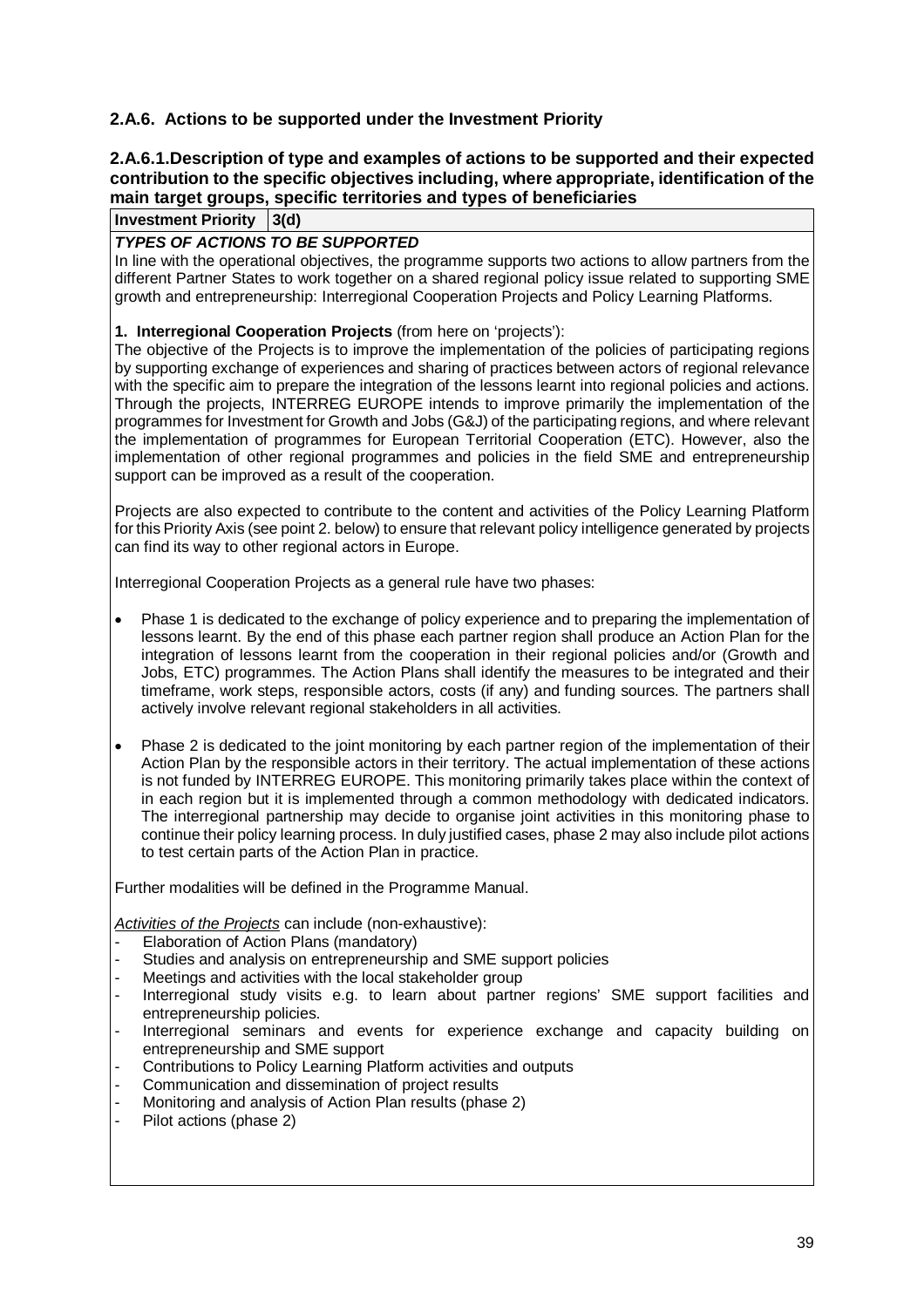#### Main target groups and types of beneficiaries

As a general rule the beneficiaries for Projects in this specific objective are public bodies, bodies governed by public law or private non-profit bodies<sup>38</sup>, with responsibilities relevant for the project such as:

- National, regional and local public authorities responsible for entrepreneurship and SME support;
- Regional development agencies;
- Business support actors, cluster organisations, other organisations representing SMEs;
- Chambers of commerce and trade:
- Education and vocational training actors:
- Other actors of relevance to the development of regional entrepreneurship and SME competiveness.

Next to actors as mentioned above, the wider target group that can play an active role in the activities of the Projects also includes relevant local stakeholders, SMEs or other actors in the field of entrepreneurship and SMEs.

Each partner in a Project may set up a local stakeholder group to ensure that relevant actors in the region are involved in policy learning and development of action plans. Members of these local stakeholder groups could come from the same target groups mentioned above (when they are not partner in the project) and from regional SMEs, civil society organisations and possibly individuals (future potential entrepreneurs).

#### Examples of possible Projects

l

- Cooperation among regional authorities and business support agencies to exchange practices on the set-up and management of seed-capital facilities to support SMEs, to prepare the creation of such financial support schemes through the partners' programmes for Investment for Growth and Jobs or other regional business support programmes.
- Regional authorities and business support actors sharing experiences on awareness raising and building entrepreneurial qualities among young people and developing action plans for the introduction of young entrepreneur support schemes in their regions.
- Exchange of practices about SME internationalisation and export support facilities among regional development agencies, resulting in Action Plans for establishing new and improving existing SME internationalisation support facilities in each region through a project under the regional Growth and Jobs programme or other regional programmes.
- Cooperation among regional authorities, business support players and education and vocational training players to exchange experience and best practices on the development of ICT skills for SMEs
- Cooperation among regional authorities and business support actors to exchange practices on broadband connectivity needs for SMEs, including in rural areas and on the ways to address them

#### **2. Policy Learning Platform ('Platform') on competitiveness of small and medium-sized enterprises and entrepreneurship.**

This platform will provide policy intelligence in support of ongoing EU-wide regional policy learning in the field of SME and entrepreneurship policies, mainly with regard to the implementation of the Growth and Jobs and where relevant, ETC goals. The Platform aims to:

- Contribute to EU wide capacity building by supporting networking and exchange of experience among relevant actors related to Investment for Growth and Jobs and ETC programmes.
- Exploit the results of Interregional Cooperation Projects and make them available to a wider audience of regional policy actors across Europe.

The Platform offers activities and services for the whole community of regional policy actors and stakeholders, in particular those involved in Growth and Jobs and ETC programmes across Europe. It will contribute to the development of new policy intelligence and to synergies with other relevant initiatives in particular other existing platforms addressing similar topics and target audience.

<sup>&</sup>lt;sup>38</sup> See "Guidelines for the selection of operations" section of this programme document for more details.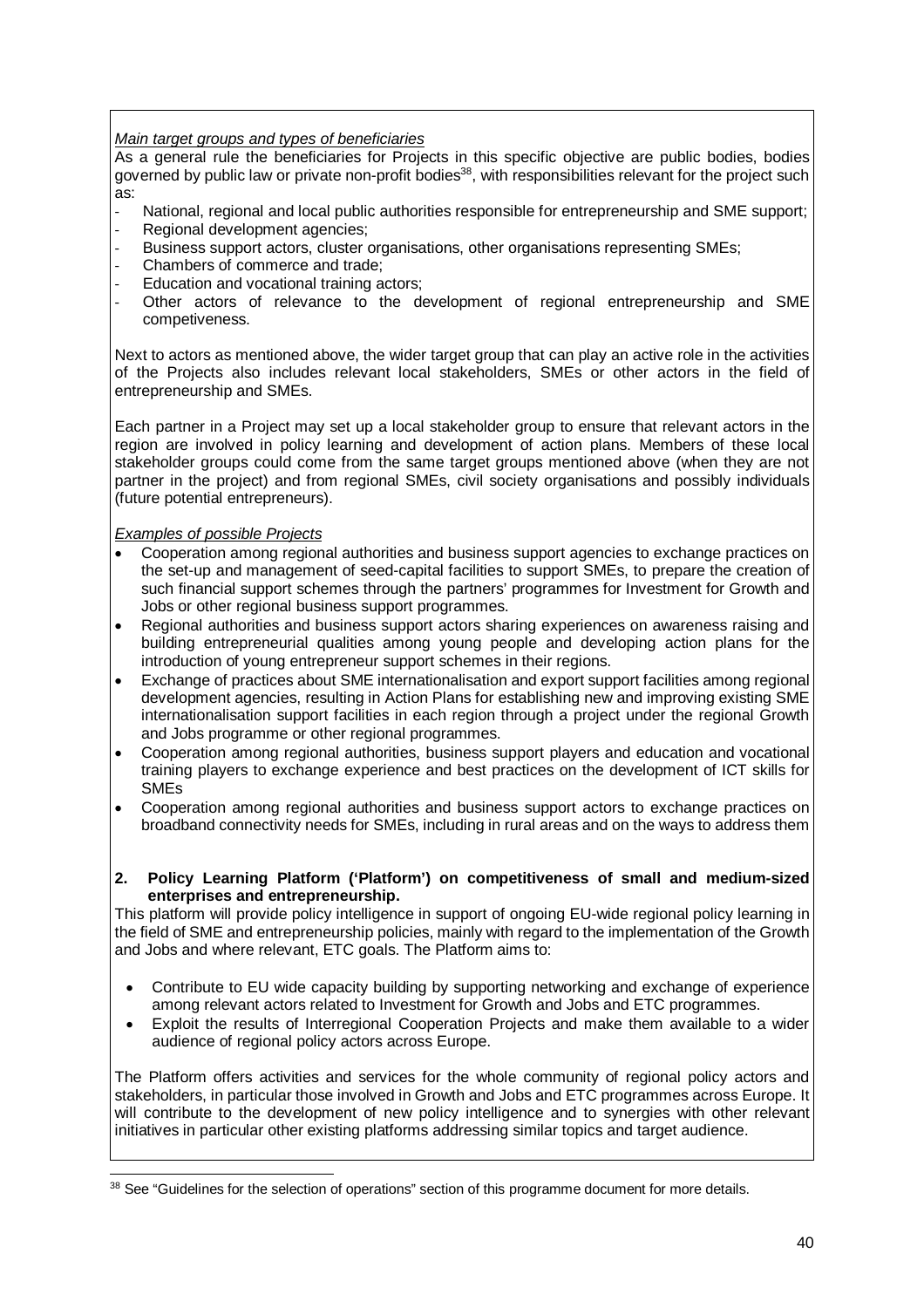In order to ensure a user-driven character, the platform will be selected through a tendering procedure that will allow flexibility in terms of activities and services offered, as well as of their administration to ensure quality performance. Its services will be adapted to the needs of the territories and to the demand of the users. The overall monitoring of the platform is ensured by the Monitoring Committee (MC) of the programme. An annual meeting will also organised with the relevant thematic DGs of the Commission in order to ensure their contribution to the work of the platforms.

Activities and services of the Platform include (non-exhaustive):

- Follow as far as possible the developments in G&J and ETC programmes and other relevant sources around Europe on topics related to the competitiveness of SMEs and entrepreneurship to identify possible interesting experiences
- Analyse and benchmark the content of projects in Priority 2 and other priorities, if relevant
- Write thematic productions such as newsletters, studies, policy recommendations related to entrepreneurship and SMEs
- Organise thematic events and meetings for the community of actors and stakeholders involved in programmes for Investment for Growth and Jobs and ETC in the field of Priority 2 – if relevant in cooperation with other Platforms where there are strong thematic synergies.
- Organise and facilitate peer reviews between European regions in support of policy improvement and capacity building
- Advise projects in Priority 2 when relevant
- Advise INTERREG EUROPE programme bodies on the programme's strategic orientation on competitiveness of SMEs and entrepreneurship (e.g. recommendations for thematic calls for proposals)
- Assess and advise on the relevance of possible pilot actions proposed by projects in their phase 2
- Provide and moderate on-line collaborative tools for knowledge sharing and policy learning
- Answer requests for information from individual actors and stakeholders involved in G&J and ETC programmes in the field of Priority 2.

#### Main target groups and types of beneficiaries

The beneficiary<sup>39</sup> of the Platform is the Managing Authority of INTERREG EUROPE. The main target groups for the services and activities of the Platform are:

- Actors involved in management and implementation of Growth and Jobs and ETC programmes (or of similar thematic policies in the case of Norway and Switzerland);
- Actors involved as (potential) beneficiaries of such programmes;
- Actors not directly involved in the Growth and Jobs or ETC programmes, whose competences and needs are in line with the issues tackled by the platform.

Examples of possible actions of the Platform:

- Publication of recommendations for regional SME development programmes based on an analysis of successful experiences from different projects and Growth and Jobs programmes.
- Seminar for regional authorities on the design of SME-friendly policies, including design of public procurement processes and the reduction of administrative burdens and barriers for SMEs.
- Peer reviews among regional development agencies and education institutes of regional entrepreneurship development programmes in different European regions

#### **B. CONTRIBUTION TO THE SPECIFIC OBJECTIVE**

The exchange of experience in projects on entrepreneurship and SME policies will increase knowledge and awareness of existing practices and build up skills and capacities of professionals (partner staff, other stakeholders) involved in the project activities. The projects will also ensure that these lessons learnt are integrated in regional policies and actions by developing concrete Action Plans for each partner region. As a result the projects lead to an improved implementation of regional development policies and programmes, in particular Growth and Jobs and ETC programmes, in the field of competitiveness of SMEs and entrepreneurship. .

 $\overline{a}$ <sup>39</sup> Beneficiary means a public or private body responsible for initiating or initiating and implementing operations (Common Provisions Regulation, Article 2.10).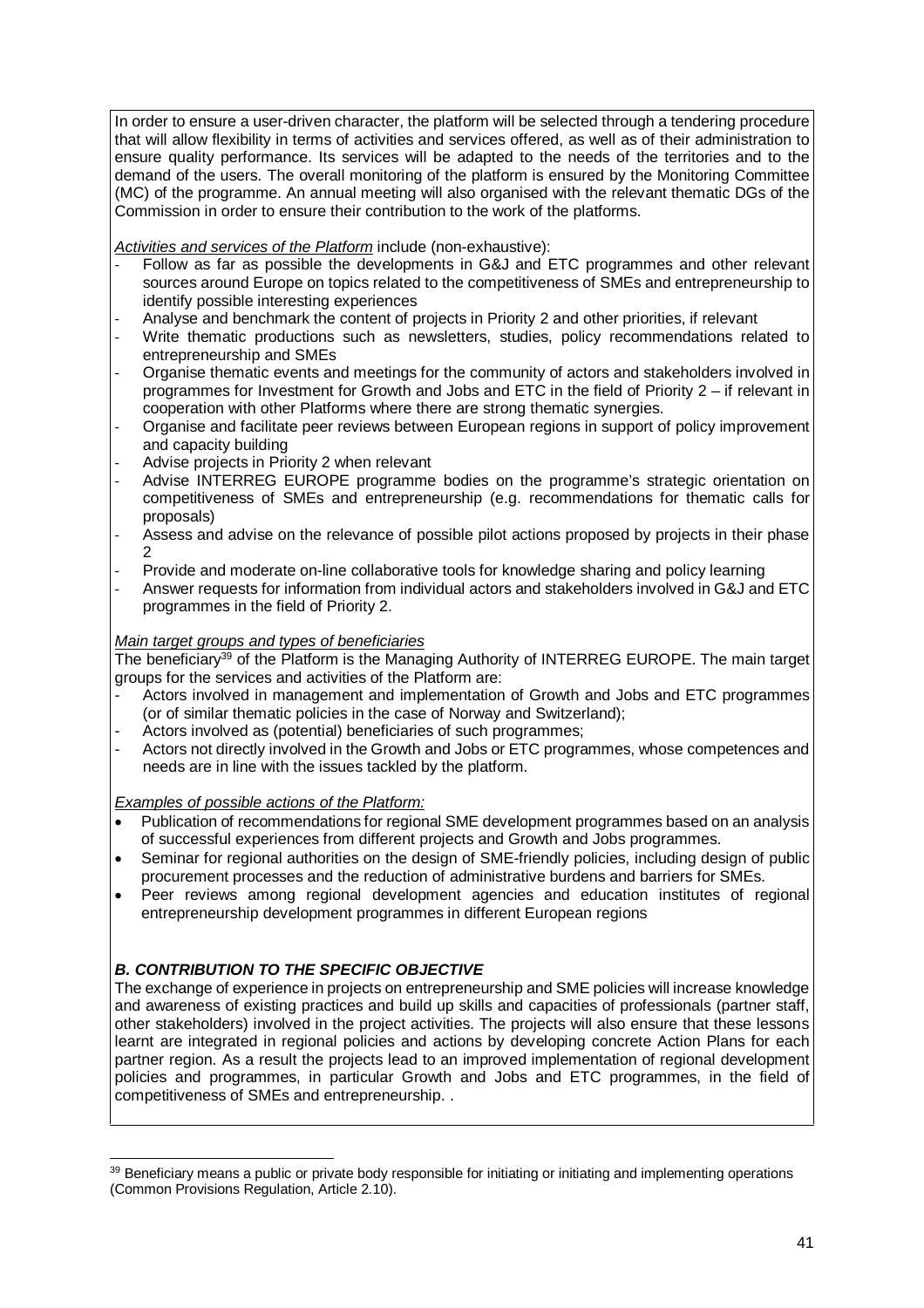Projects in this Specific Objective can also have synergies with themes covered by other specific objectives of this programme, for instance related to policies supporting SMEs on environmental performance management (EMAS) or resource efficiency issues in SMEs.

The Platform for this priority contributes to the specific objective through activities and services that enable policy learning in the field of competitiveness of SMEs and entrepreneurship. These activities and services will increase knowledge and awareness of existing practices and experiences in this field and build up skills and capacities of actors (staff and organisations) involved in the development and implementation of Growth and Jobs and ETC programmes in this field. As a result these actors will be able to improve the implementation of their programmes.

The improvements to the implementation of G&J, ETC and other regional programmes can take place at different levels, notably:

- a) the implementation of a new project/practice/tool funded by the programme
- b) a change in the management of the programme/policy (e.g. revised set-up of calls for proposals, alternative monitoring methods)
- c) a change in the strategic focus of the programme/policy (e.g. modification of a specific objective, integration of a new policy aim).

The improved implementation of policies and programmes should eventually have an effect on the SMEs and entrepreneurship in the participating regions, for instance related to:

- Increased share of regional SMEs active on international markets
- Increase in number of successful business start-ups
- Increased number of jobs in regional SMEs
- Increased availability of regional start-up and growth capital for SMEs

#### **C. SPECIFIC TERRITORIES TARGETED (IF ANY)**

INTERREG EUROPE targets the whole territory of the EU and Norway and Switzerland.

#### **2.A.6.2 Guiding principles for selection of operations**

**Investment Priority 3(d)** 

The guiding principles for selection of operations under this investment priority/specific objective are the same as those described for specific objective 1.1 and 1.2.

#### **2.A.6.3 Planned use of financial instruments (where appropriate)**

| <b>Investment Priority 3(d)</b> |  |  |  |
|---------------------------------|--|--|--|
| Not relevant                    |  |  |  |
|                                 |  |  |  |

#### **2.A.6.4 Planned use of major projects (where appropriate)**

| <b>Investment Priority <math> 3(d) </math></b> |  |
|------------------------------------------------|--|
| Not relevant                                   |  |

#### **2.A.6.5 Output Indicators (Investment Priority)**

#### **Table 4: Common and programme specific output indicators**

| ID | <b>Indicator</b>                                                                              | Unit | Target<br>(2023) | Source of Data I        | Freg. of<br>reporting |
|----|-----------------------------------------------------------------------------------------------|------|------------------|-------------------------|-----------------------|
|    | Number of Action Plans developed in the field of entrepreneurship   Number  <br>& SME support |      | 230              | Programme<br>monitorina | annual                |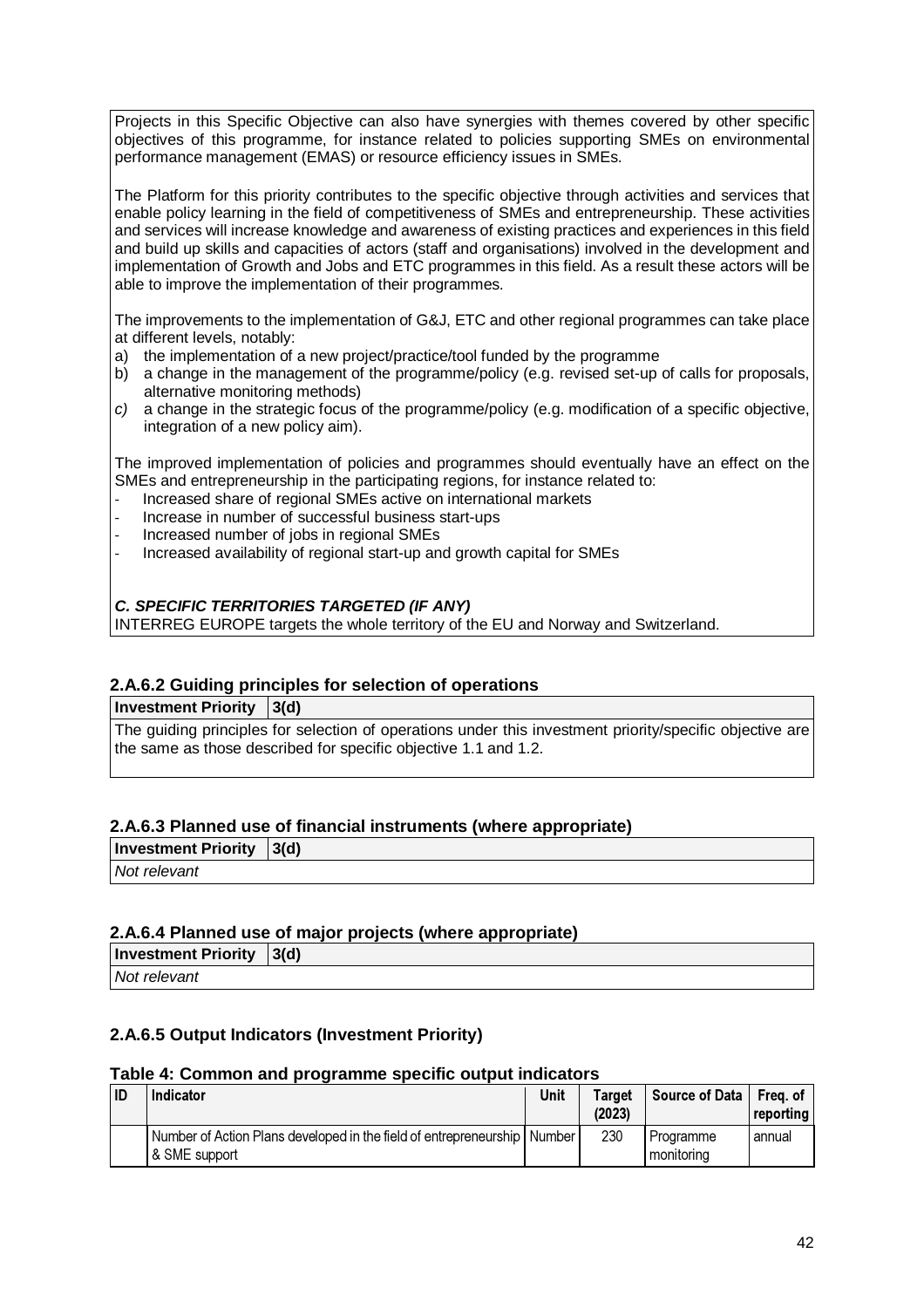| Number of people with increased professional capacity due to their   Number<br>participation in interregional cooperation activities in the field of<br>entrepreneurship & SME support. |   | 3000 | Programme<br>monitoring | annual |
|-----------------------------------------------------------------------------------------------------------------------------------------------------------------------------------------|---|------|-------------------------|--------|
| Share of all European regions (NUTS 2) registered to the Policy<br>Learning Platform for Priority 2.                                                                                    | % | 25%  | Programme<br>monitoring | annual |
| Number of policy learning events in the field of entrepreneurship Number<br>& SME support organised by the Policy Learning Platform for<br>Priority 2.                                  |   | 28   | Programme<br>monitoring | annual |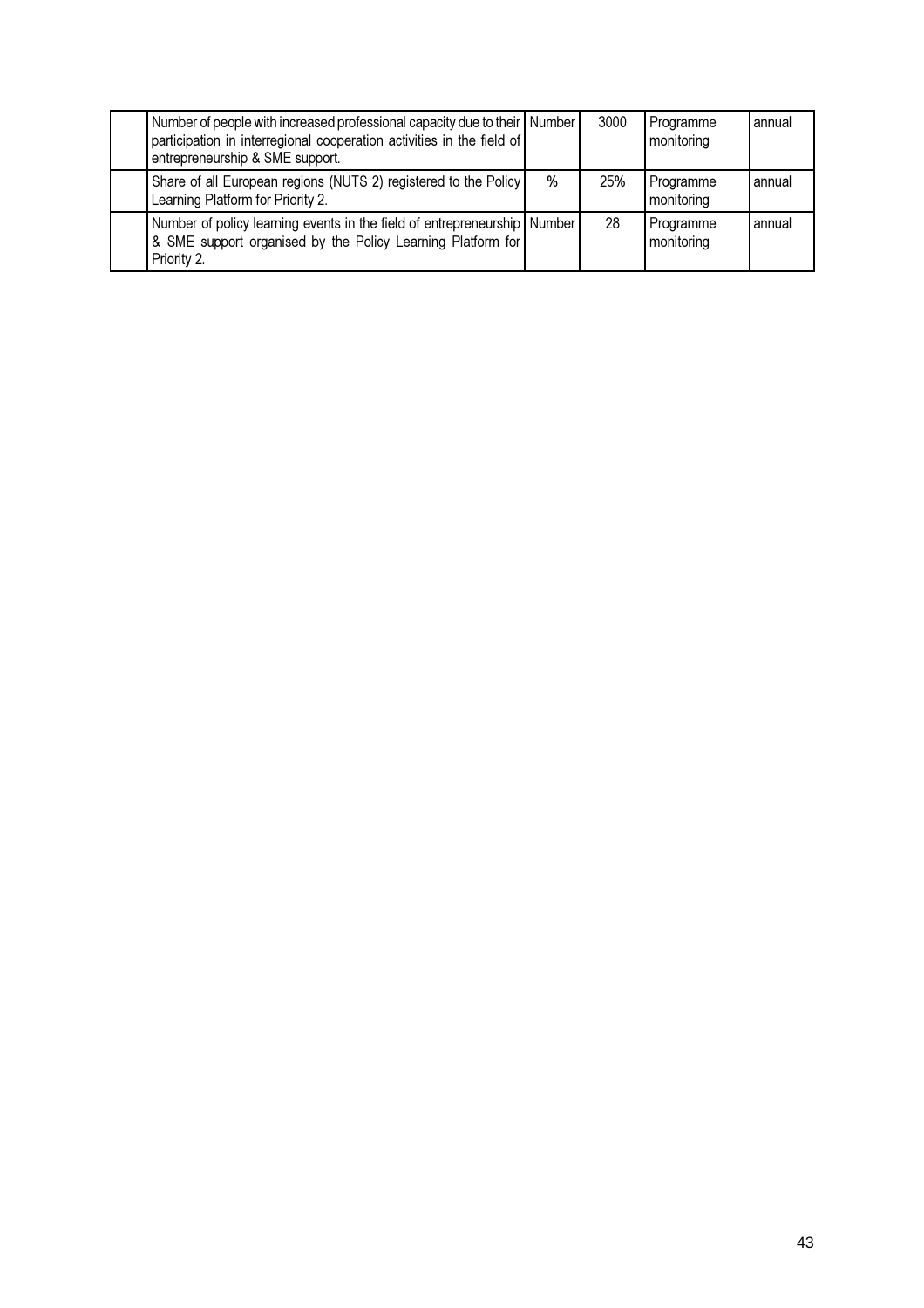#### **2.A.1 Priority Axis**

development

| ID of the Priority Axis<br><b>Priority Axis 3</b><br>Title of the Priority Axis<br><b>Low Carbon Economy</b> |                                 |
|--------------------------------------------------------------------------------------------------------------|---------------------------------|
| The entire priority axis will be                                                                             | <2A.3 type= $C$ ' input= $M$ '> |
| implemented solely through financial instruments                                                             |                                 |
| The entire priority axis will be                                                                             | $<$ 2A.4 type='C' input='M'>    |
| implemented solely though financial instruments                                                              |                                 |
| set up at Union level                                                                                        |                                 |
| The entire priority axis will be<br>implemented through community-led local                                  | $\leq$ 2A.5 type='C' input='M'> |

#### **2.A.2. Justification for the establishment of a priority axis covering more than one thematic objective** (where applicable)

<2.A.0 type='S' maxlength='3 500' input='M'>

#### **2.A.3 Fund and calculation basis for Union support**

| Fund                                             | ERDF                                         |
|--------------------------------------------------|----------------------------------------------|
| Calculation basis (total eligible expenditure or | total eligible expenditure (incl. public and |
| eligible public expenditure)                     | private)                                     |

#### **2.A.4 Investment priority**

| Investment | Investment priority 4(e)                                                                                   |
|------------|------------------------------------------------------------------------------------------------------------|
| priority   | Promoting low-carbon strategies for all types of territories, in particular for urban areas, including the |
|            | promotion of sustainable multi-modal urban mobility and mitigation relevant adaptation measures:           |

#### **2.A.5. Specific objectives corresponding to the investment priority and expected results**

| ID                                             | <b>Specific Objective 3.1</b>                                                                                                                                                                                                                                                                                                                                                                                                                                                                                                                                                                                                                                                                                                                                                     |
|------------------------------------------------|-----------------------------------------------------------------------------------------------------------------------------------------------------------------------------------------------------------------------------------------------------------------------------------------------------------------------------------------------------------------------------------------------------------------------------------------------------------------------------------------------------------------------------------------------------------------------------------------------------------------------------------------------------------------------------------------------------------------------------------------------------------------------------------|
| Specific<br>objective                          | Improve the implementation of regional development policies and programmes, in<br>particular programmes for Investment for Growth and Jobs and, where relevant, ETC<br>programmes, addressing the transition to a low-carbon economy notably in the<br>framework of Smart Specialisation Strategies                                                                                                                                                                                                                                                                                                                                                                                                                                                                               |
| The<br>that<br>Member<br><b>States</b><br>seek | result The main change sought is an improved implementation of regional development policies<br>the and programmes, in particular the programmes for investment and Growth and Jobs and<br>ETC, in support of the transition to a low-carbon economy.                                                                                                                                                                                                                                                                                                                                                                                                                                                                                                                             |
| to<br>with<br>support                          | achieve Regional policies in this field include support actions and investments to increase levels<br>Union of energy efficiency, including in public buildings and the housing sector. They also aim<br>at raising the share of energy from renewable sources in the overall energy mix, by<br>encouraging and facilitating production and distribution of renewables, while preventing<br>possible adverse effects on biodiversity, landscape or water. Policies must facilitate the<br>move to more sustainable, low-carbon alternatives for transport and mobility by<br>introducing cleaner transport modes and systems, and by promoting alternative mobility<br>behaviour. Another key field of action is reduction of energy consumption by businesses<br>and households. |
|                                                | The introduction of ICT-based solutions can also play a key role in regional low carbon<br>strategies, for instance in relation to reducing the need for physical mobility, increasing<br>the energy performance of public buildings, or as a part of public awareness strategies.                                                                                                                                                                                                                                                                                                                                                                                                                                                                                                |
|                                                | Integrated regional low-carbon strategies are needed to identify the most promising areas<br>of action, mobilise stakeholders, facilitate and channel public and private investments and                                                                                                                                                                                                                                                                                                                                                                                                                                                                                                                                                                                          |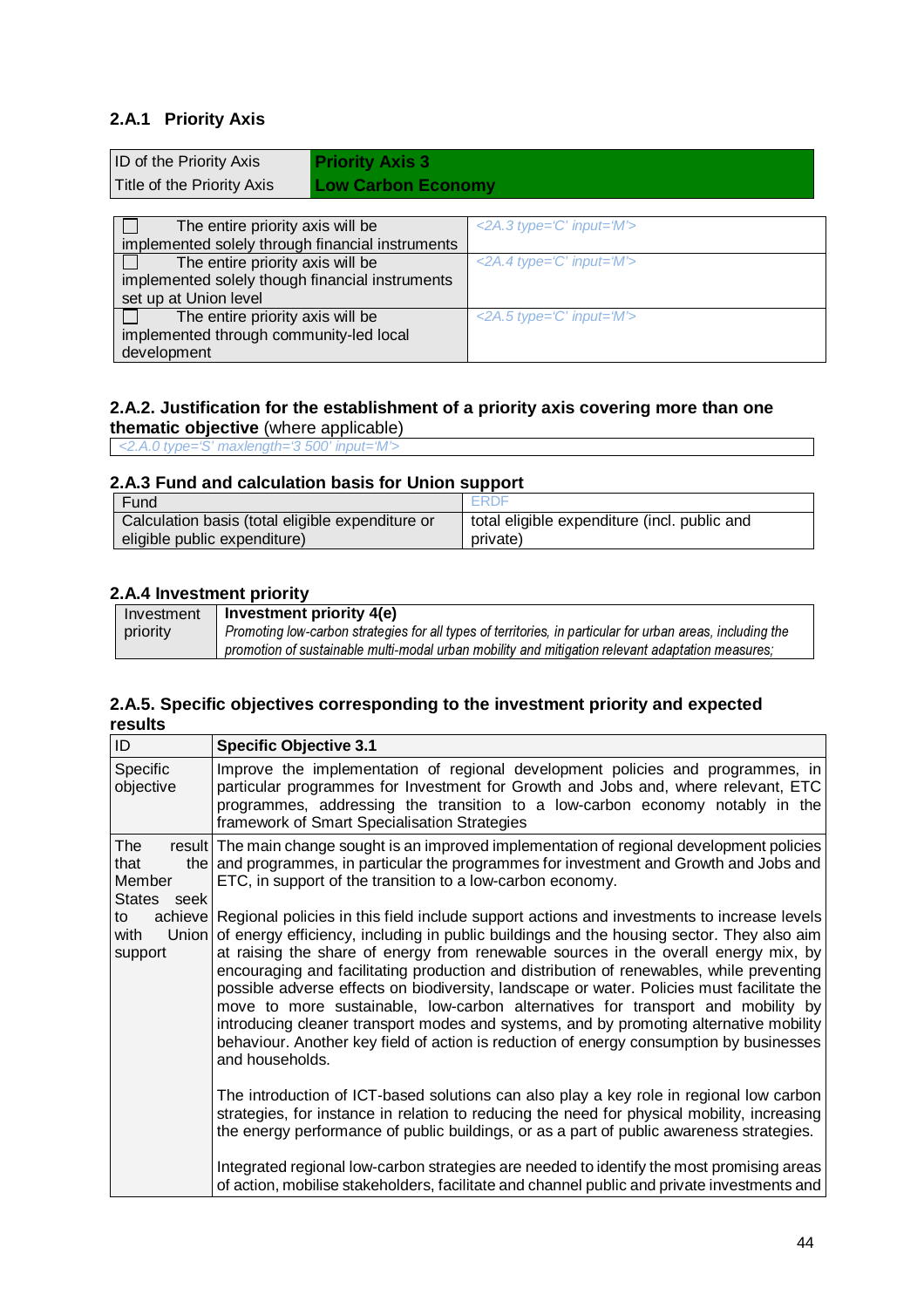increase the awareness of inhabitants, business and other actors of the need for and opportunities of using low-carbon alternatives. Regional authorities can also facilitate the development of low-carbon innovations and speed up their application through green public procurement, regional pilots and investment schemes.

The programme will support exchange of experiences and sharing of practices between actors of regional relevance with the specific aim to prepare the integration of the lessons learnt into regional policies and actions. And the programme will facilitate policy learning and capitalisation by making relevant practices and results from Interregional Cooperation Projects and other experiences widely available and usable for regional policy actors.

This interregional sharing of practices and policy learning will improve capacities (skills, knowledge) of individuals and organisations involved and plan the implementation of lessons learnt. This results a better implementation of (G&J and ETC) programmes and policies for the low-carbon economy.

| ID             | Indicator                                                                                                                                         | <b>Unit</b>                                                          |                      | Base- Base- | <b>Target</b>   | <b>Source of Data</b>                                                                                                                                                                                                                                                                                                                                                                                                                                                                                                  | Freq.<br>of                |
|----------------|---------------------------------------------------------------------------------------------------------------------------------------------------|----------------------------------------------------------------------|----------------------|-------------|-----------------|------------------------------------------------------------------------------------------------------------------------------------------------------------------------------------------------------------------------------------------------------------------------------------------------------------------------------------------------------------------------------------------------------------------------------------------------------------------------------------------------------------------------|----------------------------|
|                |                                                                                                                                                   |                                                                      | line<br>Value   Year | line        | Value<br>(2023) |                                                                                                                                                                                                                                                                                                                                                                                                                                                                                                                        | reporting                  |
| 1              | Share of Growth & Jobs and ETC<br>programmes where measures inspired by<br>INTERREG EUROPE were implemented in<br>the field of low carbon economy | $\%$<br>0f<br>&<br>Growth<br>Jobs<br>and<br><b>ETC</b><br>programmes | all $1.31%$          | 2014        | 33%             | Survey among the<br>Managing Authorities (or<br>relevant intermediate<br>bodies) of all Growth & Jobs<br>and ETC programmes.<br>The content and approach of<br>this survey is developed in a<br>separate document.<br>For the baseline value, the<br>definition<br>of the result<br>indicators was adapted in<br>the 2015 survey to refer to<br>INTERREG IVC and not<br>INTERREG EUROPE. The<br>wording also referred to the<br>influence in the design of the<br>Structural Funds and not in<br>their implementation. | $2018$ ;<br>2020;<br>2023. |
| $\overline{2}$ | Amount of Structural Funds (from Growth &  <br>Jobs and ETC) influenced by INTERREG<br>EUROPE in the field of low carbon<br>economy               | <b>EUR</b>                                                           | <b>13M</b>           | 2014        | 192M            | Same as above                                                                                                                                                                                                                                                                                                                                                                                                                                                                                                          | 2018;<br>$2020$ ;<br>2023. |

**Table 3: Programme Specific Result indicators (by specific objective)**

### **2.A.6. Actions to be supported under the Investment Priority**

**2.A.6.1.Description of type and examples of actions to be supported and their expected contribution to the specific objectives including, where appropriate, identification of the main target groups, specific territories and types of beneficiaries** 

**Investment Priority 4(e)**

#### **A. TYPES OF ACTIONS TO BE SUPPORTED**

In line with the operational objectives, the programme supports two actions to allow partners from the different Partner States to work together on a shared regional policy issue related to the transition to the low-carbon economy: **Interregional Cooperation Projects** and **Policy Learning Platforms**.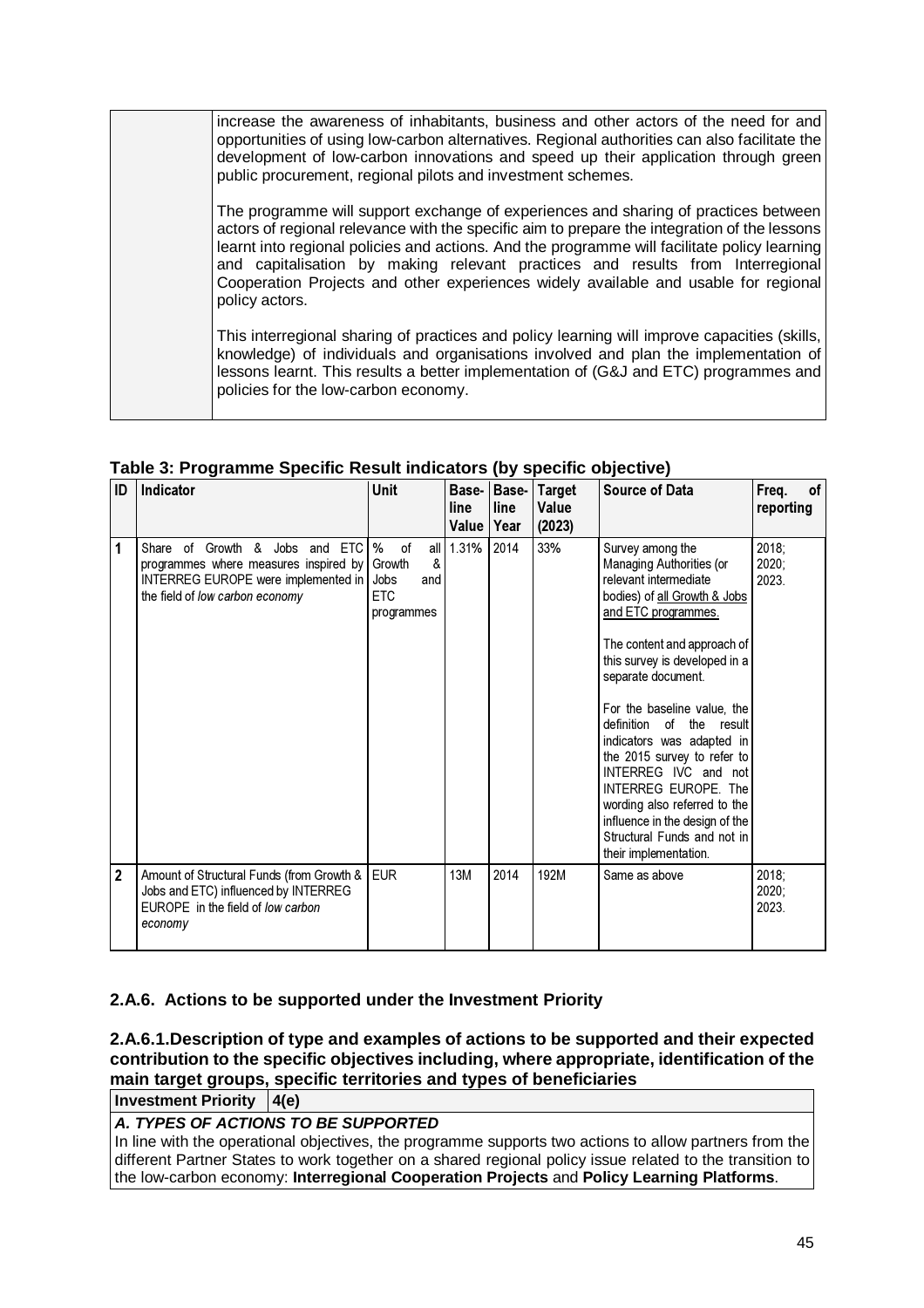#### **1. Interregional Cooperation Projects** (from here on 'projects').

The objective of the projects is to improve the implementation of the policies of participating regions by supporting exchange of experiences and sharing of practices between actors of regional relevance with the specific aim to prepare the integration of the lessons learnt into regional policies and actions. Through the projects, INTERREG EUROPE intends to improve primarily the implementation of the programmes for Investment for Growth and Jobs (G&J) of the participating regions, and where relevant the implementation of programmes for European Territorial Cooperation (ETC). However, also the implementation of other regional programmes and policies in the field the low-carbon economy can be improved as a result of the cooperation.

Projects are also expected to contribute to the content and activities of the Policy Learning Platform for this Priority Axis (see point 2. below) to ensure that relevant policy intelligence generated by projects can find its way to other regional actors in Europe.

Interregional Cooperation Projects as a general rule have two phases:

- Phase 1 is dedicated to the exchange of policy experience and to preparing the implementation of lessons learnt. By the end of this phase each partner region shall produce an Action Plan for the integration of lessons learnt from the cooperation in their regional policies and/or (Growth and Jobs, ETC) programmes. The Action Plans shall identify the measures to be integrated and their timeframe, work steps, responsible actors, costs (if any) and funding sources. The partners shall actively involve relevant regional stakeholders in all activities.
- Phase 2 is dedicated to the joint monitoring by each partner region of the implementation of their Action Plan by the responsible actors in their territory. The actual implementation of these actions is not funded by INTERREG EUROPE. This monitoring primarily takes place within the context of in each region but it is implemented through a common methodology with dedicated indicators. The interregional partnership may decide to organise joint activities in this monitoring phase to continue their policy learning process. In duly justified cases, phase 2 may also include pilot actions to test certain parts of the Action Plan in practice.

Further modalities will be defined in the Programme Manual.

Activities of the projects can include (non-exhaustive):

- Elaboration of Action Plans (mandatory)
- Studies and analysis related to regional low-carbon strategies
- Meetings and activities with the local stakeholder group
- Interregional study visits to learn about partner regions' facilities and programmes linked to i.a. renewable energy generation, energy efficiency and sustainable mobility.
- Interregional seminars and events for experience exchange and capacity building the low-carbon economy
- Contributions to Policy Learning Platform activities and outputs
- Communication and dissemination of project results
- Monitoring and analysis of Action Plan results (phase 2)
- Pilot actions (phase 2)

#### Main target groups and types of beneficiaries

As a general rule the beneficiaries for Projects in this specific objective are public bodies, bodies governed by public law or non-profit private bodies<sup>40</sup>, with responsibilities relevant for the project such as:

- National, regional and local public authorities responsible for energy, mobility and other low-carbon economy related policy fields;
- Regional energy agencies;

l

- Regional development agencies;
- Transport and mobility agencies:
- Regional environmental agencies;
- Universities, knowledge and research institutes;

<sup>&</sup>lt;sup>40</sup> See "Guidelines for the selection of operations" section of this programme document for more details.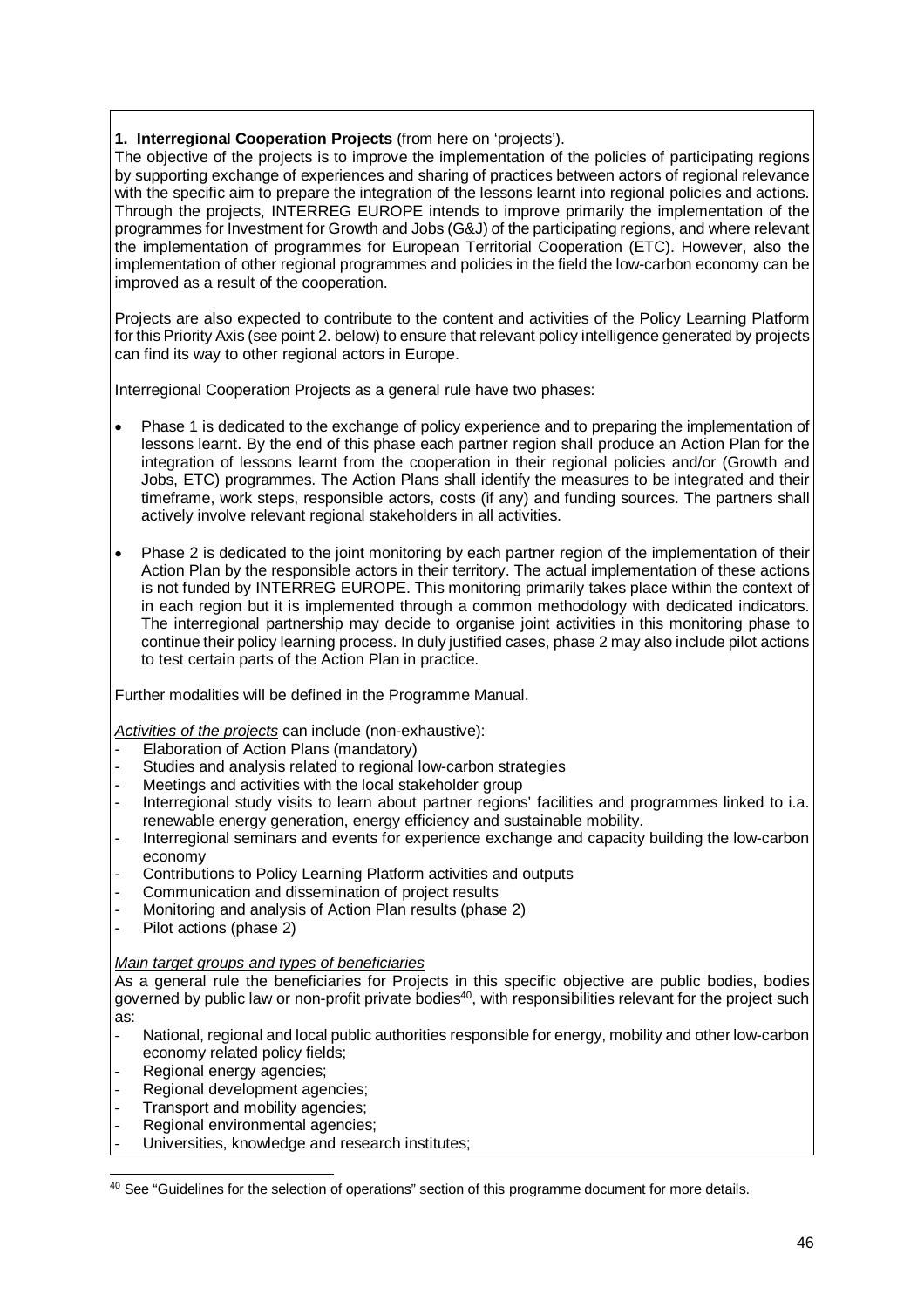Other public authorities or bodies governed by public law active in the low-carbon economy.

Next to actors as mentioned above, the wider target group that can play an active role in the activities of the Projects also includes relevant local stakeholders, SMEs or other actors in the field of the low carbon economy.

Each partner in a Project may set up a local stakeholder group to ensure that relevant actors in the region are involved in policy learning and development of action plans. Members of these local stakeholder groups could come from the same target groups mentioned above (when they are not partner in the project) and from regional SMEs and civil society organisations (e.g. local energy cooperatives).

#### Examples of possible Projects:

- Exchange of experience and good practices of regional and local authorities resulting in Action Plans to plan for setting up regional structures to promote and facilitate local sustainable energy generation and distribution systems in rural areas.
- Regional and city authorities sharing experiences on sustainable mobility measures, resulting in Action Plans that prepare actions and investments to increase the use low-carbon transport options to be funded from Growth & Jobs programmes or other regional programmes.
- Cooperation among regions and regional energy agencies on practices to encourage and support businesses to invest in energy-efficiency measures, resulting in the preparation of regional support programmes for energy efficiency in companies.

#### **2. Policy Learning Platform ('Platform') on the transition to a low-carbon economy**.

This platform will provide policy intelligence in support of ongoing EU-wide regional policy learning in the field of the low-carbon economy, mainly with regard to the implementation of the Growth and Jobs and where relevant, ETC goals. The Platform aims to:

- Contribute to EU wide capacity building by supporting networking and exchange of experience among relevant actors related to Investment for Growth and Jobs and ETC programmes.
- Exploit the results of Interregional Cooperation Projects and make them available to a wider audience of regional policy actors across Europe.

The Platform offers activities and services for the whole community of regional policy actors and stakeholders, in particular those involved in Growth and Jobs and ETC programmes across Europe. It will contribute to the development of new policy intelligence and to synergies with other relevant initiatives in particular other existing platforms addressing similar topics and target audience.

In order to ensure a user-driven character, the platform will be selected through a tendering procedure that will allow flexibility in terms of activities and services offered, as well as of their administration to ensure quality performance. Its services will be adapted to the needs of the territories and to the demand of the users. The overall monitoring of the platform is ensured by the Monitoring Committee (MC) of the programme. An annual meeting will also organised with the relevant thematic DGs of the Commission in order to ensure their contribution to the work of the platforms.

Activities and services of the Platform include (non-exhaustive):

- Follow as far as possible the developments in G&J and ETC programmes and other relevant sources around Europe on topics related to the Priority 3 theme of the low-carbon economy to identify possible interesting experiences
- Analyse and benchmark the content of projects in Priority 3 and other priorities, if relevant
- Write thematic productions such as newsletters, studies, policy recommendations related to regional low-carbon economy issues
- Organise thematic events and meetings for the community of actors and stakeholders involved in programmes for Investment for Growth and Jobs and ETC in the field of Priority 3 – if relevant in cooperation with other Platforms where there are strong thematic synergies.
- Organise and facilitate peer reviews between European regions in support of policy improvement and capacity building
- Advise projects in Priority 3 when relevant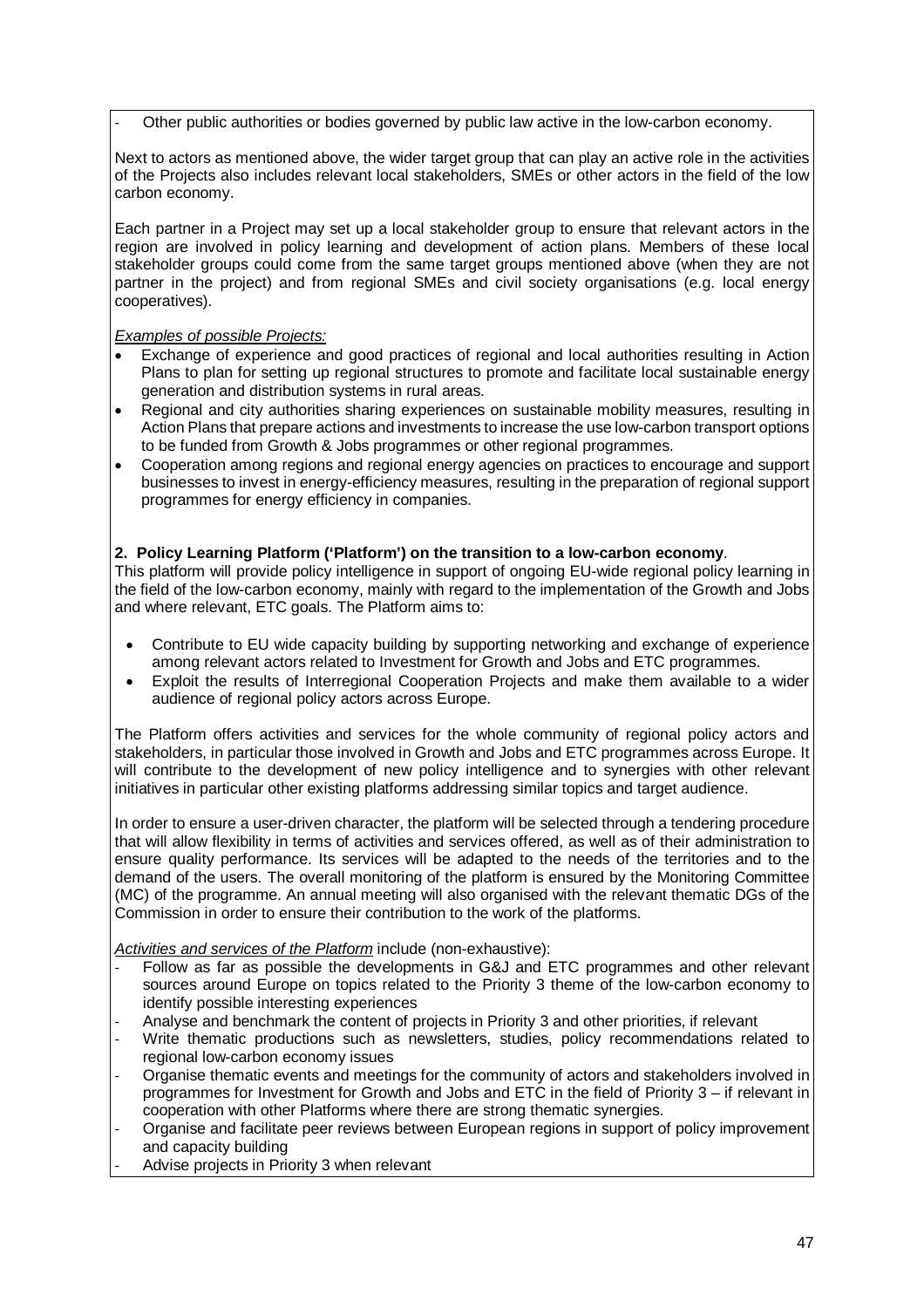- Advise INTERREG EUROPE programme bodies on the programme's strategic orientation on the transition to the low-carbon economy (e.g. recommendations for thematic calls for proposals)
- Assess and advise on the relevance of possible pilot actions proposed by projects in their phase  $\mathfrak{D}$
- Provide and moderate on-line collaborative tools for knowledge sharing and policy learning
- Answer requests for information from individual actors and stakeholders involved in programmes for Investment for Growth and Jobs and ETC in the field of Priority 3

#### Main target groups and types of beneficiaries

The beneficiary<sup>41</sup> of the Platform is the Managing Authority of INTERREG EUROPE. The main target groups for the services and activities of the Platform are:

- Actors involved in management and implementation of Growth and Jobs and ETC programmes (or of similar thematic policies in the case of Norway and Switzerland);
- Actors involved as (potential) beneficiaries of such programmes;
- Actors not directly involved in the Growth and Jobs or ETC programmes, whose competences and needs are in line with the issues tackled by the platform.

#### Examples of possible actions of the Platform:

- Creation of a web-based database of successful pilots and demonstrations of sustainable energy applications delivered with the support of Growth & Jobs and ETC programmes.
- Seminar for regional authorities and energy agencies to present regional practices in supporting the development of energy cooperatives for decentralised renewable energy generation.
- Peer reviews among regional energy agencies of regional tools and strategies for investment in renewable energy sources.

#### **B. CONTRIBUTION TO THE SPECIFIC OBJECTIVE**

The exchange of experience in projects on low-carbon economy will increase knowledge and awareness of existing practices and build up skills and capacities of professionals (partner staff, other stakeholders) involved in the project activities. The projects will also ensure that these lessons learnt are integrated in regional policies and actions by developing concrete Action Plans for each partner region. As a result the projects lead to an improved implementation of regional development policies and programmes, in particular Growth and Jobs and ETC programmes, in the field of low-carbon economy.

Projects in this Specific Objective can also have synergies with themes covered by other specific objectives of this programme, for instance related to the uptake of low-carbon measures or stimulating innovation by SMEs.

The Platform for this priority contributes to the specific objective through activities and services that enable policy learning in the field of the low carbon economy. These activities and services will increase knowledge and awareness of existing practices and experiences in this field and build up skills and capacities of actors (staff and organisations) involved in the development and implementation of Growth and Jobs and ETC programmes in this field. As a result these actors will be able to improve the implementation of their programmes.

The improvements to the implementation of G&J, ETC and other regional programmes can take place at different levels, notably:

- a) the implementation of a new project/practice/tool funded by the programme
- b) a change in the management of the programme/policy (e.g. revised set-up of calls for proposals, alternative monitoring methods)
- c) a change in the strategic focus of the programme/policy (e.g. modification of a specific objective, integration of a new policy aim).

This improved implementation of policies and programmes should eventually have an effect on the low-carbon economy in the participating regions, for instance related to: Increased share of renewable energy in the regional energy mix;

 $\overline{a}$ <sup>41</sup> Beneficiary means a public or private body responsible for initiating or initiating and implementing operations (Common Provisions Regulation, Article 2.10).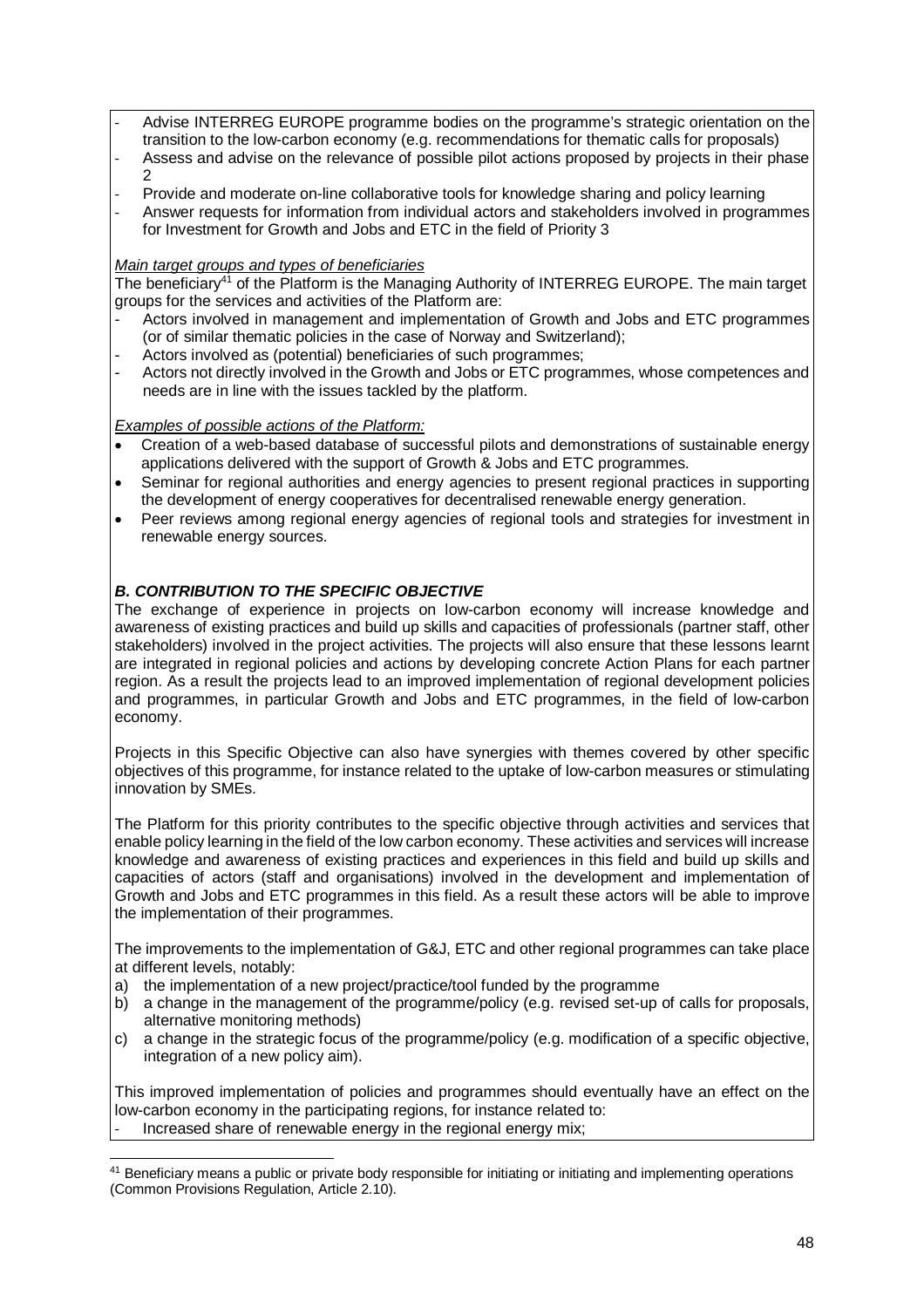- Accelerated application of energy efficiency measures (e.g. in buildings, mobility, etc)
- Lower greenhouse gas emissions from transport, heating etc.
- Creation of regional low-carbon partnerships (authorities, businesses, research and public)
- Accelerated investment in low-carbon technology
- Increased application of green public procurement

#### **C. SPECIFIC TERRITORIES TARGETED (IF ANY)**

INTERREG EUROPE targets the whole territory of the EU and Norway and Switzerland.

#### **2.A.6.2 Guiding principles for selection of operations**

**Investment Priority** 4(e)

The guiding principles for selection of operations under this investment priority/specific objective are the same as those described for specific objectives 1.1 and 1.2.

#### **2.A.6.3 Planned use of financial instruments (where appropriate)**

**Investment Priority 4(e)** 

Not relevant

#### **2.A.6.4 Planned use of major projects (where appropriate)**

| <b>Investment Priority <math> 4(e) </math></b> |  |
|------------------------------------------------|--|
| Not relevant                                   |  |
|                                                |  |

#### **2.A.6.5 Output Indicators (Investment Priority)**

#### **Table 4: Common and programme specific output indicators**

| ID | <b>Indicator</b>                                                                                                                                                            | <b>Unit</b> | <b>Target</b><br>(2023) | <b>Source of Data</b>        | Freq. of<br>reporting |
|----|-----------------------------------------------------------------------------------------------------------------------------------------------------------------------------|-------------|-------------------------|------------------------------|-----------------------|
|    | Number of Action Plans developed in the field of low-carbon Number<br>economy                                                                                               |             |                         | 230 Programme<br>monitoring  | annual                |
|    | Number of people with increased professional capacity due to their   Number<br>participation in interregional cooperation activities in the field of<br>low-carbon economy. |             |                         | 3000 Programme<br>monitoring | annual                |
|    | Share of all European regions (NUTS 2) registered to the Policy   %<br>Learning Platform for Priority 3.                                                                    |             |                         | 25% Programme<br>monitoring  | annual                |
|    | Number of policy learning events in the field of low-carbon Number<br>economy organised by the Policy Learning Platform for Priority 3.                                     |             |                         | 28 Programme<br>monitoring   | annual                |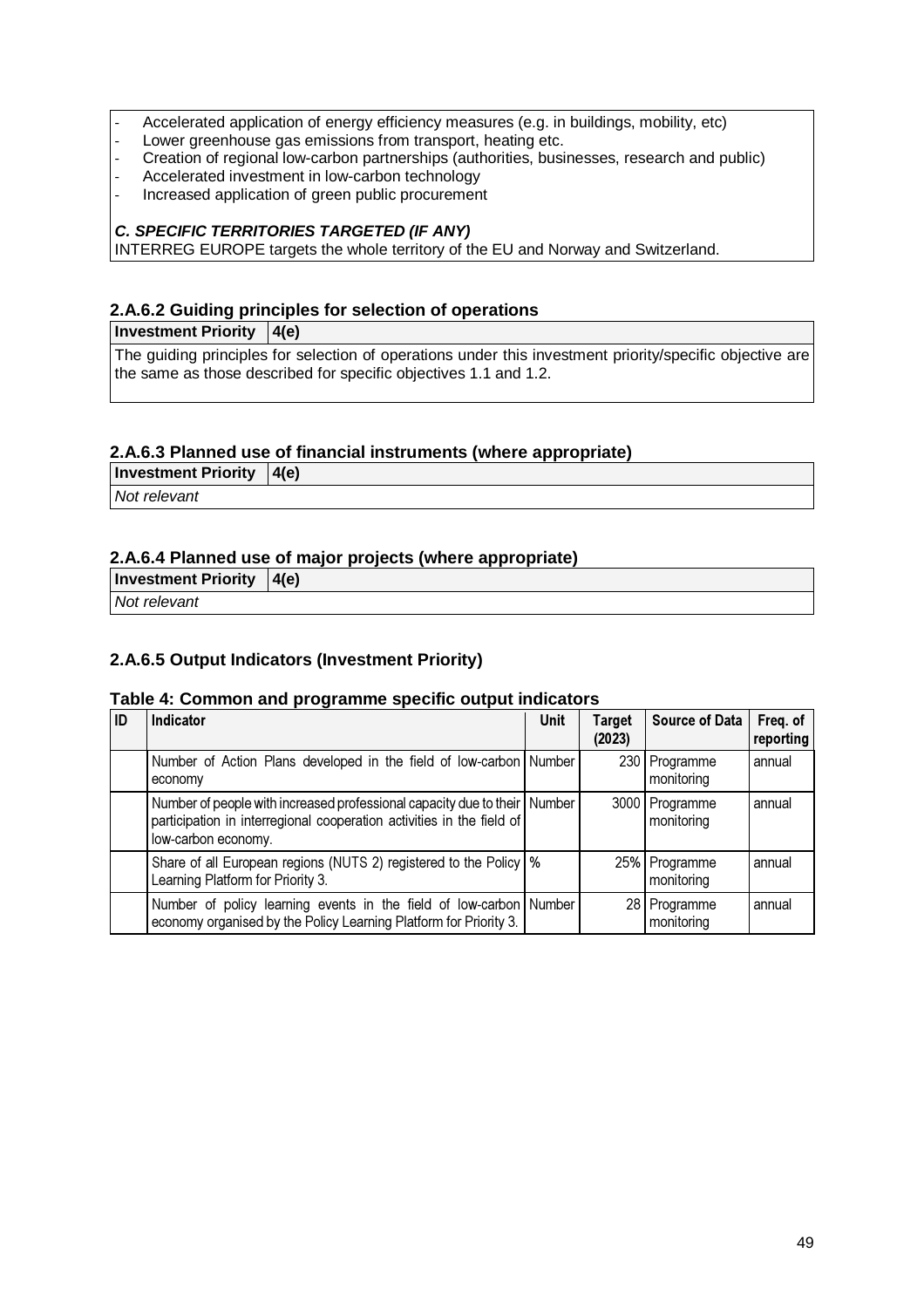#### **2.A.1 Priority Axis**

development

| ID of the Priority Axis<br>Title of the Priority Axis | <b>Priority Axis 4</b><br><b>Environment and Resource Efficiency</b>    |  |  |
|-------------------------------------------------------|-------------------------------------------------------------------------|--|--|
|                                                       |                                                                         |  |  |
| The entire priority axis will be                      | $\langle 2A.3 \text{ type} = \hat{C}' \text{ input} = \hat{W}' \rangle$ |  |  |
| implemented solely through financial instruments      |                                                                         |  |  |
| The entire priority axis will be                      | $\leq$ 2A.4 type='C' input='M'>                                         |  |  |
| implemented solely though financial instruments       |                                                                         |  |  |
| set up at Union level                                 |                                                                         |  |  |
| The entire priority axis will be                      | $\leq$ 2A.5 type='C' input='M'>                                         |  |  |
| implemented through community-led local               |                                                                         |  |  |

#### **2.A.2. Justification for the establishment of a priority axis covering more than one thematic objective** (where applicable)

<2.A.0 type='S' maxlength='3 500' input='M'>

#### **2.A.3 Fund and calculation basis for Union support**

| Fund                                             | <b>FRDF</b>                                  |
|--------------------------------------------------|----------------------------------------------|
| Calculation basis (total eligible expenditure or | total eligible expenditure (incl. public and |
| eligible public expenditure)                     | private)                                     |

#### **2.A.4 Investment priority**

|          | Investment   Investment priority $6(c)$                                         |
|----------|---------------------------------------------------------------------------------|
| priority | Conserving, protecting, promoting and developing natural and cultural heritage. |

#### **2.A.5. Specific objectives corresponding to the investment priority and expected results**

| ID                                                      | <b>Specific Objective 4.1</b>                                                                                                                                                                                                                                                                                                                                                                                                                                                                                                                                                                                                                                                                                                                                                                                                                                                                                                                                                                                                                                                                                     |
|---------------------------------------------------------|-------------------------------------------------------------------------------------------------------------------------------------------------------------------------------------------------------------------------------------------------------------------------------------------------------------------------------------------------------------------------------------------------------------------------------------------------------------------------------------------------------------------------------------------------------------------------------------------------------------------------------------------------------------------------------------------------------------------------------------------------------------------------------------------------------------------------------------------------------------------------------------------------------------------------------------------------------------------------------------------------------------------------------------------------------------------------------------------------------------------|
| Specific<br>objective                                   | Improve the implementation of regional development policies and programmes, in<br>particular Investment for Growth and Jobs and, where relevant, ETC programmes, in the<br>field of the protection and development of natural and cultural heritage.                                                                                                                                                                                                                                                                                                                                                                                                                                                                                                                                                                                                                                                                                                                                                                                                                                                              |
| The<br>that<br>Member<br><b>States</b><br>achieve<br>to | result The main change sought is an improved implementation of regional development policies<br>the and programmes, in particular for Investment in Growth and Jobs and ETC, dealing with<br>protecting, promoting and developing natural heritage, biodiversity and ecosystems as<br>seek well as supporting cultural heritage.                                                                                                                                                                                                                                                                                                                                                                                                                                                                                                                                                                                                                                                                                                                                                                                  |
| with<br>support                                         | Union Regional actors need to protect ecosystems and vulnerable landscapes and prevent<br>biodiversity loss and soil degradation in their territories to prevent (further) degradation of<br>these natural assets. Sustainable management and exploitation of the natural<br>environment can also foster sustainable regional development based on so-called eco-<br>system services (e.g. pollination for agriculture, or natural flood retention areas) and<br>natural quality (e.g. tourism, regional attractiveness). A similar logic applies to the<br>preservation and exploitation of regional cultural heritage. Preservation and exploitation<br>strategies can incorporate ICT applications for instance to raise public awareness and<br>ownership of natural and cultural heritage or by introducing applications or e-culture.<br>Regional actors in management of natural and cultural heritage must define coordinated,<br>place-based strategies and actions that balance measures of preservation with<br>sustainable exploitation of these assets. This can include improvement of biodiversity |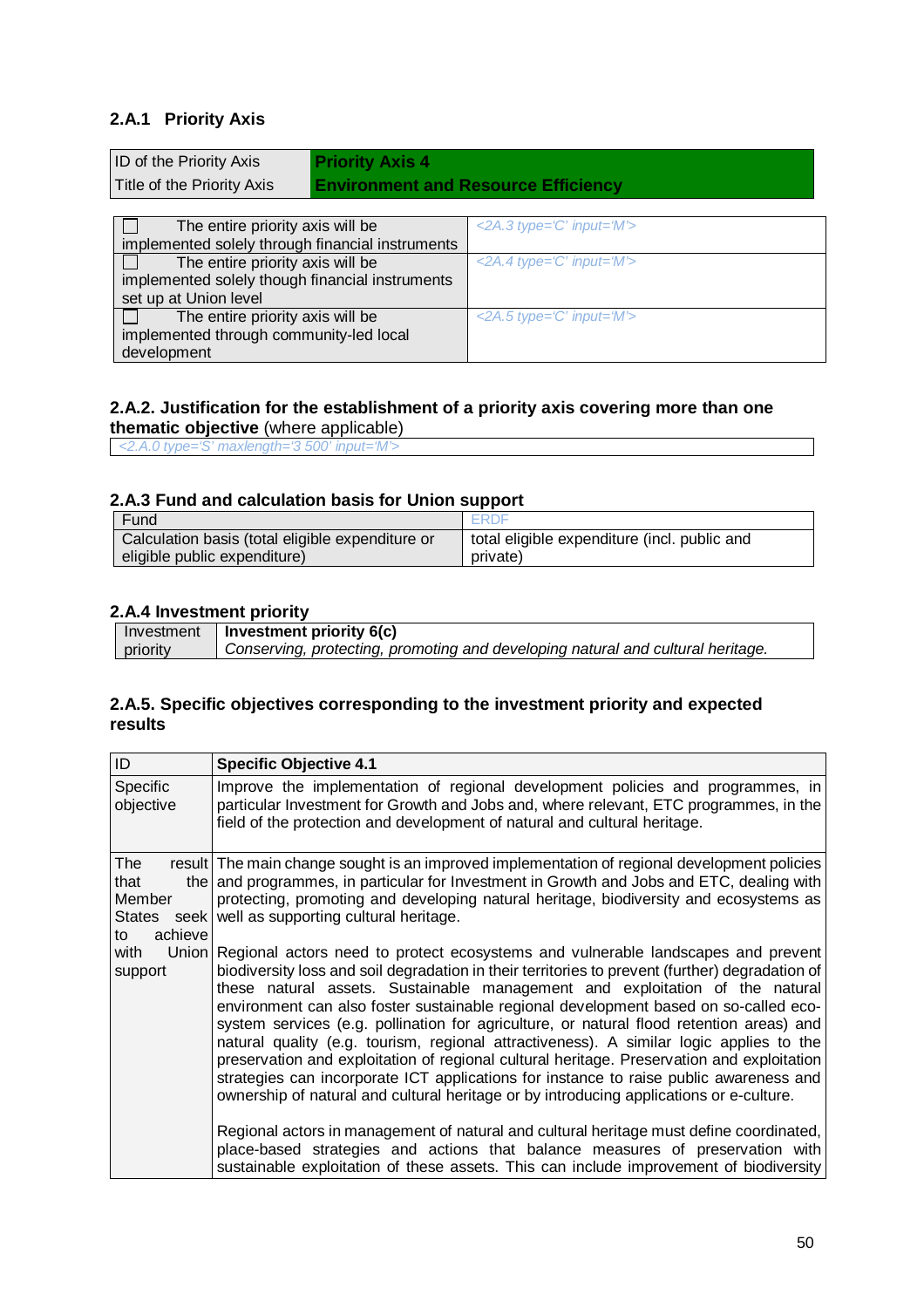| protection schemes, sustainable use of NATURA 2000 or other protected areas, increase<br>knowledge and sensitisation of actors.                                                                                                                                                                                                                                                                                                                            |
|------------------------------------------------------------------------------------------------------------------------------------------------------------------------------------------------------------------------------------------------------------------------------------------------------------------------------------------------------------------------------------------------------------------------------------------------------------|
| The programme supports exchange of experiences and sharing of practices between<br>actors of regional relevance with the aim to prepare the integration of lessons learnt into<br>regional policies and actions. And the programme will facilitate policy learning and<br>capitalisation by making relevant practices and results from Interregional Cooperation<br>Projects and other experiences widely available and usable for regional policy actors. |
| This interregional sharing of practices and policy learning will improve capacities (skills,<br>knowledge) of individuals and organisations involved and plan the implementation of<br>lessons learnt. This results a better implementation of (G&J and ETC) programmes and<br>policies for natural and cultural heritage.                                                                                                                                 |

#### **Table 3: Programme Specific Result indicators (by specific objective)**

| ID             | Indicator                                                                                                                                                                                           | Unit                                                                          | Base-<br>line<br>Value | Base-<br>line<br>Year | <b>Target</b><br>Value<br>(2023) | <b>Source of Data</b>                                                                                                                                                                                                                                                                                                                                                                                                                                                                                                                | Freq.<br>of<br>reporting |
|----------------|-----------------------------------------------------------------------------------------------------------------------------------------------------------------------------------------------------|-------------------------------------------------------------------------------|------------------------|-----------------------|----------------------------------|--------------------------------------------------------------------------------------------------------------------------------------------------------------------------------------------------------------------------------------------------------------------------------------------------------------------------------------------------------------------------------------------------------------------------------------------------------------------------------------------------------------------------------------|--------------------------|
| 1              | Growth &<br>Jobs and ETC<br>Share of<br>programmes where measures inspired by<br>INTERREG EUROPE were implemented in<br>the field of protection and development of<br>natural and cultural heritage | $\%$<br>of<br>all l<br>&<br>Growth<br>Jobs<br>and<br><b>ETC</b><br>programmes | 1.57%                  | 2014                  | 16%                              | Survey among the<br><b>Managing Authorities (or</b><br>relevant intermediate<br>bodies) of all Growth & Jobs<br>and ETC programmes.<br>The content and approach of<br>this survey is developed in a<br>separate document.<br>For the baseline value, the<br>definition<br>of the result<br>indicators was adapted in<br>the 2015 survey to refer to<br>INTERREG IVC and not<br><b>INTERREG EUROPE. The</b><br>wording also referred to the<br>influence in the design of the<br>Structural Funds and not in<br>their implementation. | 2018;<br>2020;<br>2023.  |
| $\overline{2}$ | Amount of Structural Funds (from Growth &<br>Jobs and ETC) influenced by INTERREG<br>EUROPE in the field of protection and<br>development of natural and cultural<br>heritage                       | <b>EUR</b>                                                                    | <b>19M</b>             | 2014                  | 96M                              | Same as above                                                                                                                                                                                                                                                                                                                                                                                                                                                                                                                        | 2018;<br>2020;<br>2023.  |

### **2.A.6. Actions to be supported under the Investment Priority**

**2.A.6.1.Description of type and examples of actions to be supported and their expected contribution to the specific objectives including, where appropriate, identification of the main target groups, specific territories and types of beneficiaries** 

**Investment Priority 6(c)** 

#### **A. TYPES OF ACTIONS TO BE SUPPORTED**

In line with the operational objectives, the programme supports two actions to allow partners from the different Partner States to work together on a shared regional policy issue related to supporting the protection and development of natural and cultural heritage: **Interregional Cooperation Projects** and **Policy Learning Platforms**.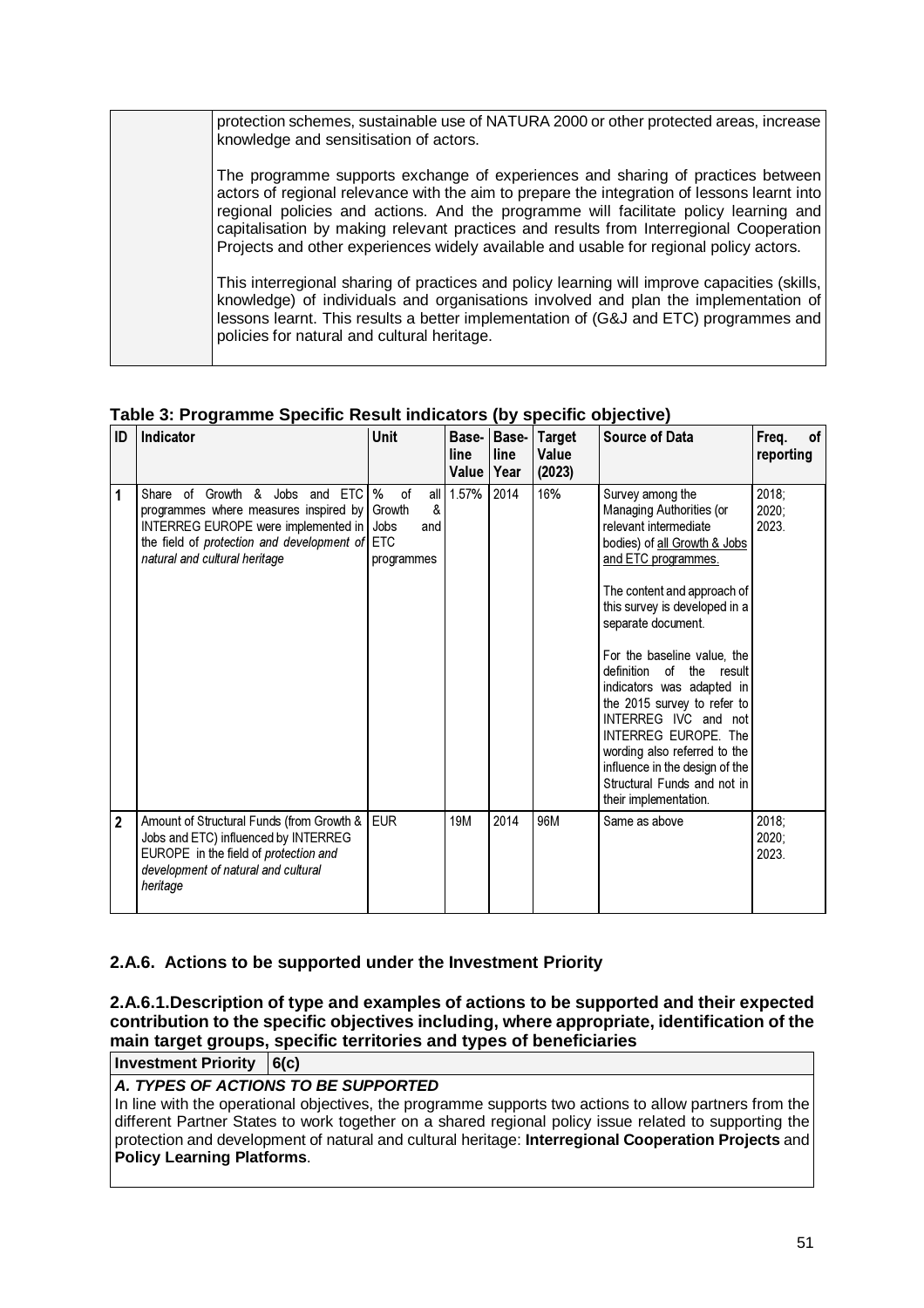#### **1. Interregional Cooperation Projects** (from here on 'projects').

The objective of the projects is to improve the implementation of the policies of participating regions by supporting exchange of experiences and sharing of practices between actors of regional relevance with the specific aim to prepare the integration of the lessons learnt into regional policies and actions. Through the projects, INTERREG EUROPE intends to improve primarily the implementation of the programmes for Investment for Growth and Jobs (G&J) of the participating regions, and where relevant the implementation of programmes for European Territorial Cooperation (ETC). However, also the implementation of other regional programmes and policies related to supporting the protection and development of natural and cultural heritage can be improved as a result of the cooperation.

Projects are also expected to contribute to the content and activities of the Policy Learning Platform for this Priority Axis (see point 2. below) to ensure that relevant policy intelligence generated by projects can find its way to other regional actors in Europe.

Interregional Cooperation Projects as a general rule have two phases:

- Phase 1 is dedicated to the exchange of policy experience and to preparing the implementation of lessons learnt. By the end of this phase each partner region shall produce an Action Plan for the integration of lessons learnt from the cooperation in their regional policies and/or (G&J, ETC) programmes. The Action Plans shall identify the measures to be integrated and their timeframe, work steps, responsible actors, costs (if any) and funding sources. The partners shall actively involve relevant regional stakeholders in all activities.
- Phase 2 is dedicated to the joint monitoring by each partner region of the implementation of their Action Plan by the responsible actors in their territory. The actual implementation of these actions is not funded by INTERREG EUROPE. This monitoring primarily takes place within the context of in each region but it is implemented through a common methodology with dedicated indicators. The interregional partnership may decide to organise joint activities in this monitoring phase to continue their policy learning process. In duly justified cases, phase 2 may also include pilot actions to test certain parts of the Action Plan in practice.

Further modalities will be defined in the Programme Manual.

Activities of the projects can include (non-exhaustive):

- Elaboration of Action Plans (mandatory)
- Studies and analysis on natural and cultural heritage policies
- Meetings and activities with the local stakeholder group
- Exchange visits to study partners' natural and cultural heritage interventions.
- Interregional seminars and events for capacity building natural and cultural heritage policies
- Contributions to Policy Learning Platform activities and outputs
- Communication and dissemination of project results
- Monitoring and analysis of Action Plan results (phase 2)
- Pilot actions (phase 2)

#### Main target groups and types of beneficiaries

As a general rule the beneficiaries for Projects in this specific objective are public bodies, bodies governed by public law or non-profit private bodies<sup>42</sup>, with responsibilities relevant for the project such as:

- National, regional and local public authorities responsible for natural and cultural heritage
- Regional development agencies
- Environmental agencies
- Organisations responsible for management, exploitation of natural areas and/or cultural heritage
- Universities, knowledge and research institutes and institutes for higher education
- Actors in economic sectors with a strong impact or dependence on natural and cultural heritage (fisheries, agriculture, tourism…)
- Other actors relevant to the protection and development of natural and cultural heritage

l <sup>42</sup> See "Guidelines for the selection of operations" section of this programme document for more details.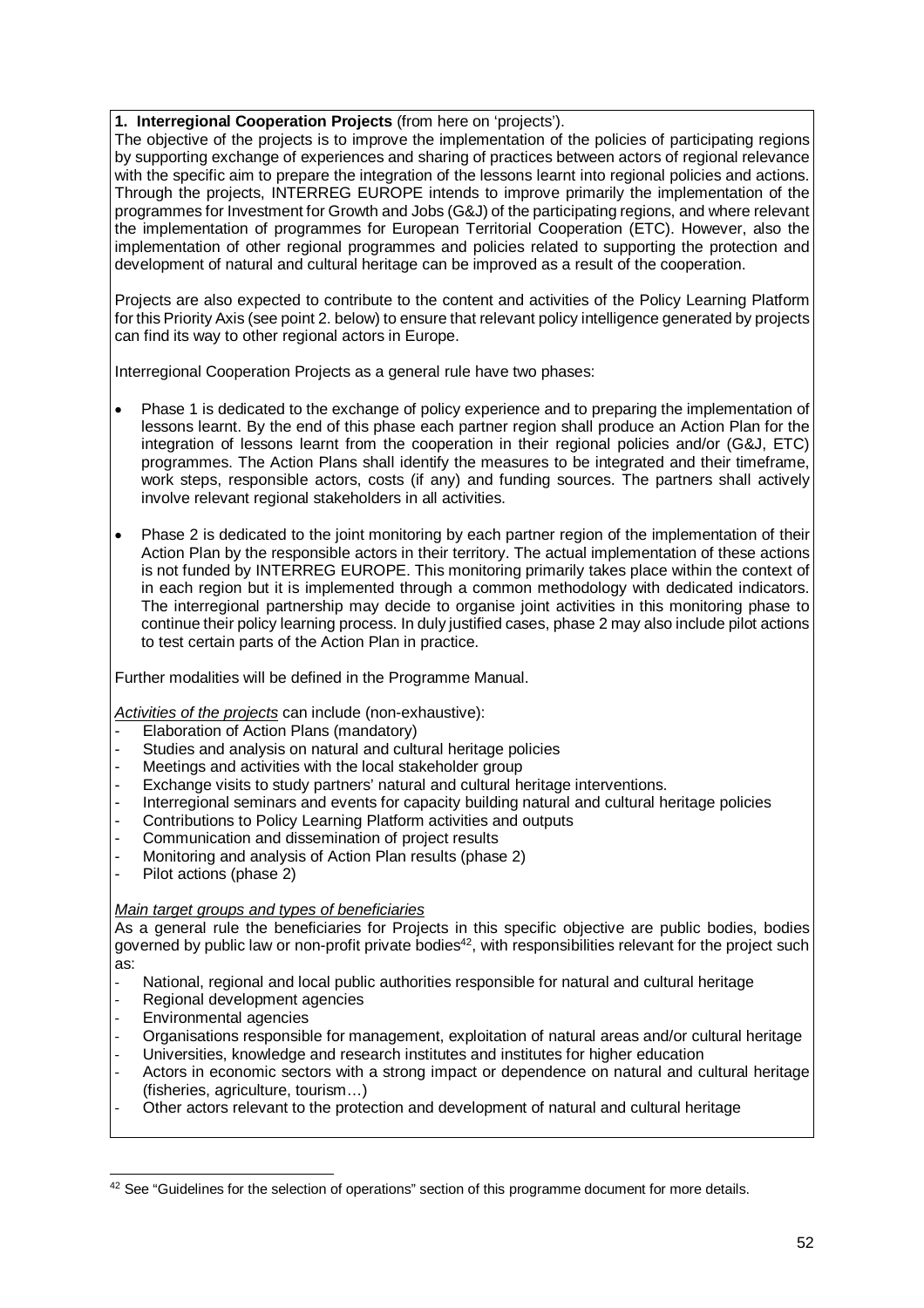Next to actors as mentioned above, the wider target group that can play an active role in the activities of the Projects also includes relevant local stakeholders, SMEs or other actors in the field of natural and cultural heritage.

Each partner in a Project may set up a local stakeholder group to ensure that relevant actors in the region are involved in policy learning and development of action plans. Members of these local stakeholder groups could come from the same target groups mentioned above (when they are not partner in the project) and from regional SMEs.

#### Examples of possible Projects:

- Exchange of practices between regional authorities and nature management agencies in urbanised regions on nature management to prepare development and integration of regional green infrastructures in zones under urban pressure as part of regional (Growth and Jobs) programmes.
- Regional authorities and knowledge institutes exchanging experiences on methods to assess vulnerability of regional and cross-border ecosystems, identify mitigative measures and plan their application through regional Growth &Jobs and ETC/cross-border cooperation programmes.
- Exchange of experience among regional authorities and nature park management bodies on governance models for regional nature parks and NATURA 2000 areas to prepare the introduction of new management and exploitation models for their regional parks.
- **2. Policy Learning Platform ('Platform') on Environment and resource efficiency,** addressing both specific objectives of Priority Axis 4 combined.

This platform will provide policy intelligence in support of ongoing EU-wide regional policy learning in the field of environment and resource efficiency, mainly with regard to the implementation of the Growth and Jobs and where relevant, ETC goals. The Platform aims to:

- Contribute to EU wide capacity building by supporting networking and exchange of experience among relevant actors related to Growth and Jobs and ETC programmes.
- Exploit the results of Interregional Cooperation Projects and make them available to a wider audience of regional policy actors across Europe.

The Platform offers activities and services for the whole community of regional policy actors and stakeholders, in particular those involved in G&J and ETC programmes across Europe. It will contribute to the development of new policy intelligence and to synergies with other relevant initiatives in particular other existing platforms addressing similar topics and target audience.

In order to ensure a user-driven character, the platform will be selected through a tendering procedure that will allow flexibility in terms of activities and services offered, as well as of their administration to ensure quality performance. Its services will be adapted to the needs of the territories and to the demand of the users. The overall monitoring of the platform is ensured by the Monitoring Committee (MC) of the programme. An annual meeting will also organised with the relevant thematic DGs of the Commission in order to ensure their contribution to the work of the platforms.

Activities and services of the Platform can include (non-exhaustive):

- Follow as far as possible the developments in G&J and ETC programmes and other relevant sources around Europe on topics related to Environment and resource efficiency to identify possible interesting experiences
- Analyse and benchmark the content of projects in Priority 4 and other priorities, if relevant
- Write thematic productions such as newsletters, studies, policy recommendations related to environment and resource efficiency
- Organise thematic events and meetings for the community of actors and stakeholders involved in programmes for Investment for Growth and Jobs and ETC in the field of Priority 4 (with other Platforms where there are thematic synergies)
- Organise and facilitate peer reviews between European regions in support of policy improvement and capacity building
- Advise projects in Priority 4 when relevant
- Advise INTERREG EUROPE programme bodies on the programme's strategic orientation on environment and resource efficiency (e.g. recommendations for thematic calls for proposals)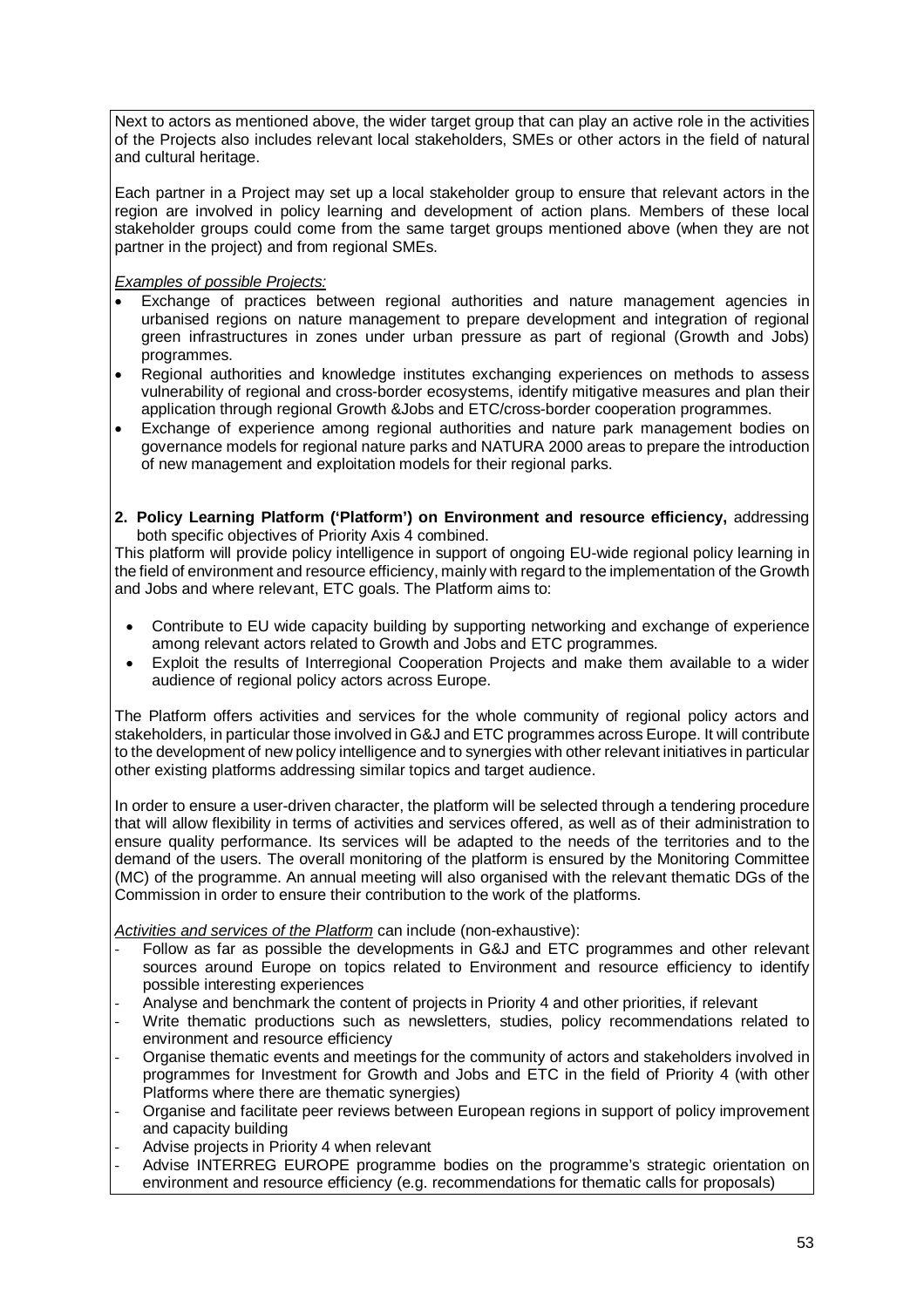- Assess and advise on the relevance of possible pilot actions proposed by projects in their phase  $\mathcal{D}$
- Provide and moderate on-line collaborative tools for knowledge sharing and policy learning
- Answer requests for information from individual actors and stakeholders involved in G&J and ETC programmes in the field of Priority 4

#### Main target groups and types of beneficiaries

The beneficiary<sup>43</sup> of the Platform is the Managing Authority of INTERREG EUROPE. The main target groups for the services and activities of the Platform are:

- Actors involved in management and implementation of Growth and Jobs and ETC programmes (or of similar thematic policies in the case of Norway and Switzerland)
- Actors involved as (potential) beneficiaries of such programmes<br>- Actors not directly involved in the Growth and Jobs or FTC program
- Actors not directly involved in the Growth and Jobs or ETC programmes, whose competences and needs are in line with the issues tackled by the platform

#### Examples of possible actions of the Platform:

- Creation of an online compendium of successful regional policy measures and projects for the promotion and preservation of biodiversity and nature implemented through regional programmes for investment for Growth and Jobs.
- Seminar for regional authorities and nature managers to present and disseminate regional practices for integrated coastal zone management in view of the new EU framework regulation on maritime spatial planning and integrated coastal zone management.
- Peer reviews among European metropolitan regions on their approaches to management and exploitation of cultural heritage in the built environment.

#### **B. CONTRIBUTION TO THE SPECIFIC OBJECTIVE**

The exchange of experience in projects on natural and cultural heritage will increase knowledge and awareness of existing practices and build up skills and capacities of professionals (partner staff, other stakeholders) involved in the project activities. The projects will also ensure that these lessons learnt are integrated in regional policies and actions by developing concrete Action Plans for each partner region. As a result the projects lead to an improved implementation of regional development policies and programmes, in particular G&J and ETC programmes, in the field of natural and cultural heritage.

The Platform for this priority contributes to the specific objective through activities and services that enable policy learning related to cultural and natural heritage policies. These activities and services will increase knowledge and awareness of existing practices and experiences in this field and build up skills and capacities of actors (staff and organisations) involved in the development and implementation of G&J and ETC programmes in this field. As a result these actors will be able to improve the implementation of their programmes.

The improvements to the implementation of G&J, ETC and other regional programmes can take place at different levels, notably:

- a) the implementation of a new project/practice/tool funded by the programme
- b) a change in the management of the programme/policy (e.g. revised set-up of calls for proposals, alternative monitoring methods)
- c) a change in the strategic focus of the programme/policy (e.g. modification of a specific objective, integration of a new policy aim)

This improved implementation of policies and programmes should eventually have an effect on the preservation and exploitation of natural and cultural heritage in the participating regions, for instance related to:

- Increased resilience of regional ecosystems and biodiversity
- Improved organisation of management and exploitation of cultural heritage
- Increased volume of natural areas with a protected status
- Increased attractiveness of regions

 $\overline{a}$ 43 Beneficiary means a public or private body responsible for initiating or initiating and implementing operations (Common Provisions Regulation, Article 2.10).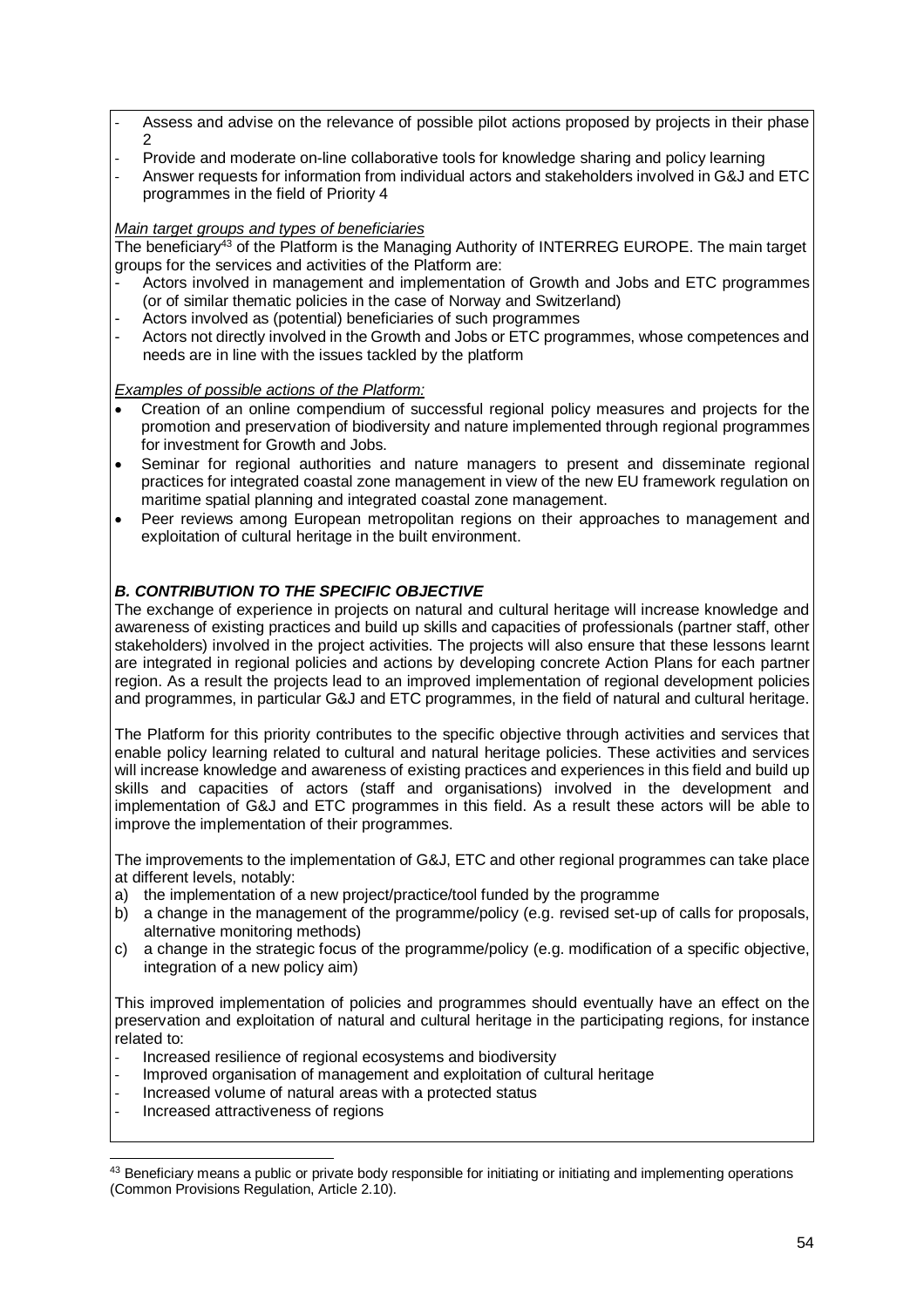#### **C. SPECIFIC TERRITORIES TARGETED (IF ANY)**

INTERREG EUROPE targets the whole EU territory and Norway and Switzerland.

#### **2.A.6.2 Guiding principles for selection of operations**

**Investment Priority 6(c)**

The guiding principles for selection of operations under this investment priority/specific objective are the same as those described for specific objectives 1.1 and 1.2.

#### **2.A.6.3 Planned use of financial instruments (where appropriate)**

**Investment Priority 6(c)**

Not relevant

#### **2.A.6.4 Planned use of major projects (where appropriate)**

**Investment Priority 6(c)**

Not relevant

#### **2.A.6.5 Output Indicators (Investment Priority)**

#### **Table 4: Common and programme specific output indicators**

| ID | Indicator                                                                                                                                                                            | <b>Unit</b> | <b>Target</b><br>(2023) | <b>Source of Data</b>         | Freq. of<br>reporting |
|----|--------------------------------------------------------------------------------------------------------------------------------------------------------------------------------------|-------------|-------------------------|-------------------------------|-----------------------|
|    | Number of Action Plans developed in the field of natural and Number<br>cultural heritage                                                                                             |             | 115                     | Programme<br>monitoring       | annual                |
|    | Number of people with increased professional capacity due to their Number<br>participation in interregional cooperation activities in the field of<br>natural and cultural heritage. |             | 1500                    | Programme<br>monitoring       | annual                |
|    | Share of all European regions (NUTS 2) registered to the Policy \%<br>Learning Platform for Priority 4 in the field of natural and cultural<br>heritage.                             |             |                         | 12%   Programme<br>monitoring | annual                |
|    | Number of policy learning events in the field of natural and cultural Number<br>heritage organised by the Policy Learning Platform for Priority 4.                                   |             |                         | 14 Programme<br>monitoring    | annual                |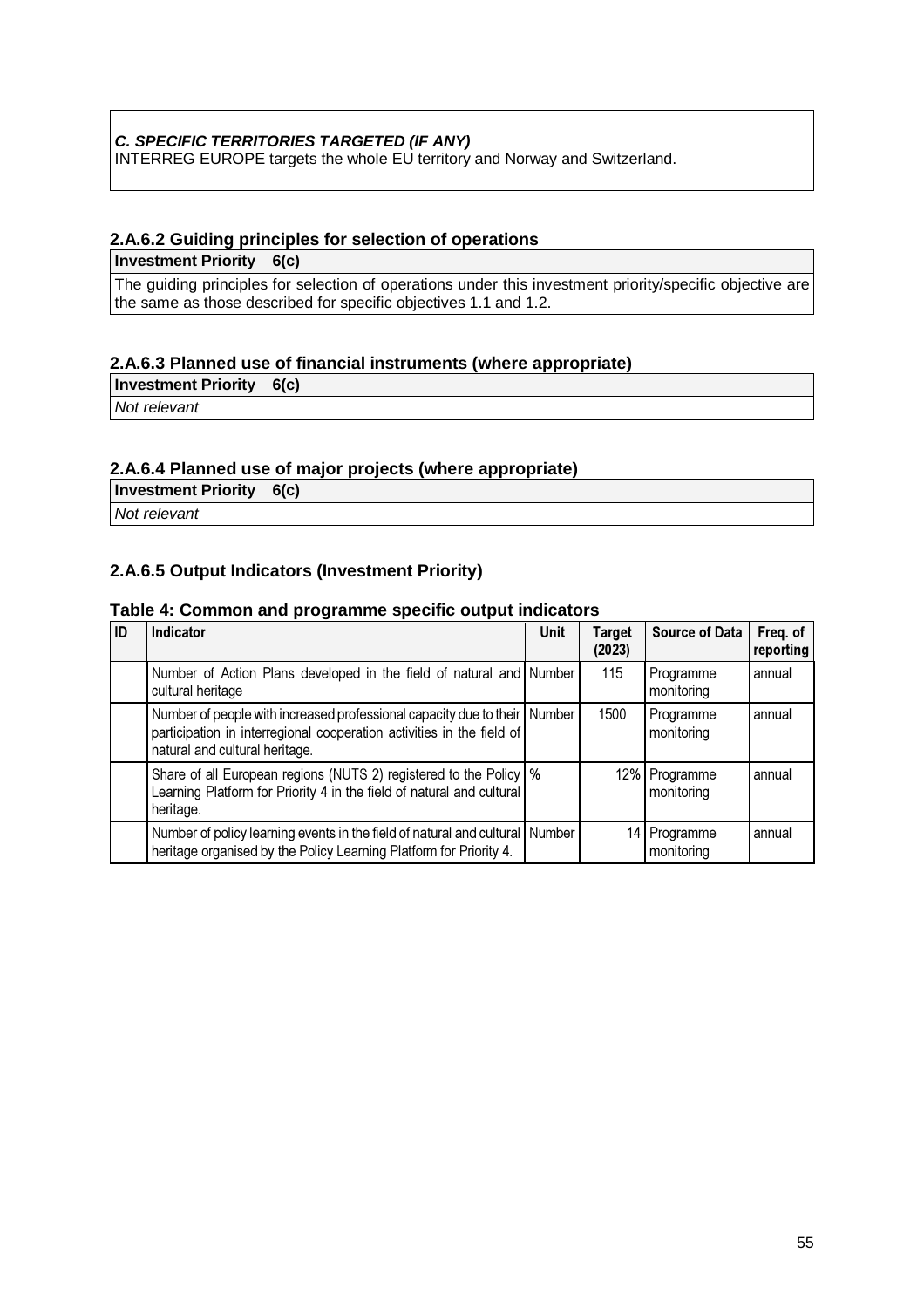# **2.A.4 Investment priority**

| Investment | Investment priority 6(g)                                                         |
|------------|----------------------------------------------------------------------------------|
| priority   | Supporting industrial transition towards a resource-efficient economy, promoting |
|            | green growth, eco-innovation and environmental performance management in the     |
|            | public and private sectors;                                                      |

#### **2.A.5. Specific objectives corresponding to the investment priority and expected results**

| ID                                                      | <b>Specific Objective 4.2</b>                                                                                                                                                                                                                                                                                                                                                                                                                                                               |
|---------------------------------------------------------|---------------------------------------------------------------------------------------------------------------------------------------------------------------------------------------------------------------------------------------------------------------------------------------------------------------------------------------------------------------------------------------------------------------------------------------------------------------------------------------------|
| Specific<br>objective                                   | Improve the implementation of regional development policies and programmes, in<br>particular programmes for Investment for Growth and Jobs and, where relevant, ETC<br>programmes, aimed at increasing resource-efficiency, green growth and eco-innovation<br>and environmental performance management.                                                                                                                                                                                    |
| The<br>that<br>Member<br><b>States</b><br>achieve<br>to | result The main change sought is an improved implementation of regional development policies<br>the and programmes, in particular for Growth and Jobs and ETC that support the regional<br>transition to a resource efficient economy based on green growth and eco-innovation and<br>seek improve environmental performance management.                                                                                                                                                    |
| with<br>support                                         | Union Natural resources like metals, minerals, fuels and timber but also water, land and clean<br>air are becoming scarcer. Making use of these resources in an efficient and conscious<br>manner is essential to achieve sustainable growth in Europe and also brings major<br>economic opportunities.                                                                                                                                                                                     |
|                                                         | Regional actors can enable businesses to pursue green growth and eco-innovation to<br>develop new products and services, reduce inputs, minimise waste and improve<br>management of resource stocks. And they can lead in the introduction of new green<br>products and services, for instance by means of green procurement.                                                                                                                                                               |
|                                                         | They can also create awareness and provide incentives to businesses and households<br>to provoke change in consumption patterns and reduce waste and emissions of pollutants<br>to air, soil and water. The introduction of digital technologies to contribute to more efficient<br>use of resources (green ICT) can be an important part of this. Finally, regional authorities<br>can invest in further improving (the governance of) waste management, water treatment<br>and recycling. |
|                                                         | The programme will support exchange of experiences and sharing of practices between<br>actors of regional relevance, intended to prepare the integration of the lessons learnt into<br>regional policies and actions. And the programme will facilitate policy learning and<br>capitalisation by making relevant practices and results from Interregional Cooperation<br>Projects and other experiences widely available for regional policy actors.                                        |
|                                                         | This interregional sharing of practices and policy learning will improve capacities (skills,<br>knowledge) of individuals and organisations involved and prepare the implementation of<br>the lessons learnt, resulting in a better implementation of (G&J and ETC) programmes<br>and policies for resource efficiency, green growth and environmental performance<br>management.                                                                                                           |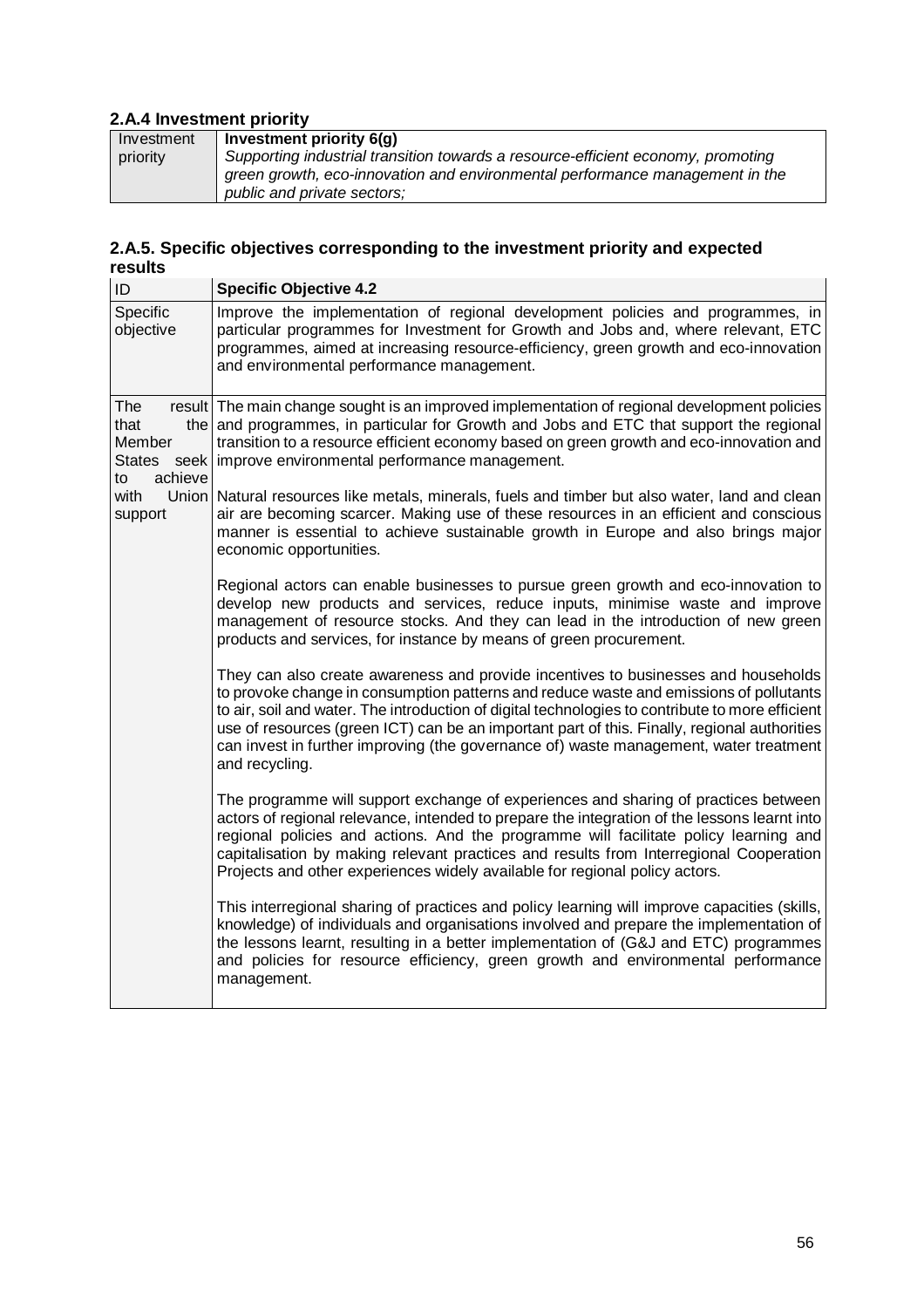| ID             | Indicator                                                                                                                                                     | <b>Unit</b>                                                           | Base-<br>line<br>Value | Base-<br>line<br>Year | <b>Target</b><br>Value<br>(2023) | <b>Source of Data</b>                                                                                                                                                                                                                                                                                                                                                                                                                                                                                                               | Freq.<br>οf<br>reporting   |
|----------------|---------------------------------------------------------------------------------------------------------------------------------------------------------------|-----------------------------------------------------------------------|------------------------|-----------------------|----------------------------------|-------------------------------------------------------------------------------------------------------------------------------------------------------------------------------------------------------------------------------------------------------------------------------------------------------------------------------------------------------------------------------------------------------------------------------------------------------------------------------------------------------------------------------------|----------------------------|
| 1              | Share of Growth &<br>and ETC<br>Jobs<br>programmes where measures inspired by<br>INTERREG EUROPE were implemented in Jobs<br>the field of resource efficiency | $\%$<br>οf<br>all I<br>&<br>Growth<br>and<br><b>ETC</b><br>programmes | 0.52%                  | 2014                  | 16%                              | Survey among the<br>Managing Authorities (or<br>relevant intermediate<br>bodies) of all Growth & Jobs<br>and ETC programmes.<br>The content and approach of<br>this survey is developed in a<br>separate document.<br>For the baseline value, the<br>definition<br>of<br>the<br>result<br>indicators was adapted in<br>the 2014 survey to refer to<br>INTERREG IVC and not<br><b>INTERREG EUROPE. The</b><br>wording also referred to the<br>influence in the design of the<br>Structural Funds and not in<br>their implementation. | 2018;<br>$2020$ ;<br>2023. |
| $\overline{2}$ | Amount of Structural Funds (from Growth &  <br>Jobs and ETC) in the field of resource<br>efficiency                                                           | <b>EUR</b>                                                            | 19M                    | 2014                  | 96M                              | Same as above                                                                                                                                                                                                                                                                                                                                                                                                                                                                                                                       | 2018;<br>2020;<br>2023.    |

**Table 3: Programme Specific Result indicators (by specific objective)**

#### **2.A.6. Actions to be supported under the Investment Priority**

#### **2.A.6.1.Description of type and examples of actions to be supported and their expected contribution to the specific objectives including, where appropriate, identification of the main target groups, specific territories and types of beneficiaries**

#### **Investment Priority 6(g)**

#### **A. TYPES OF ACTIONS TO BE SUPPORTED**

In line with the operational objectives, the programme supports two actions to allow partners from the different Partner States to work together on a shared regional policy issue related to increasing resource-efficiency, green growth and eco-innovation and improving environmental performance management: **Interregional Cooperation Projects** and **Policy Learning Platforms**.

#### **1. Interregional Cooperation Projects** (from here on 'projects').

The objective of the projects is to improve the implementation of the policies of participating regions by supporting exchange of experiences and sharing of practices between actors of regional relevance with the specific aim to prepare the integration of the lessons learnt into regional policies and actions. Through the projects, INTERREG EUROPE intends to improve primarily the implementation of the programmes for Investment for Growth and Jobs (G&J) of the participating regions, and where relevant the implementation of programmes for European Territorial Cooperation (ETC). However, also the implementation of other regional programmes and policies in the field resource efficient economy can be improved as a result of the cooperation.

Projects are also expected to contribute to the content and activities of the Policy Learning Platform for this Priority Axis (see point 2. below) to ensure that relevant policy intelligence generated by projects can find its way to other regional actors in Europe.

Interregional Cooperation Projects as a general rule have two phases:

• Phase 1 is dedicated to the exchange of policy experience and to preparing the implementation of lessons learnt. By the end of this phase each partner region shall produce an Action Plan for the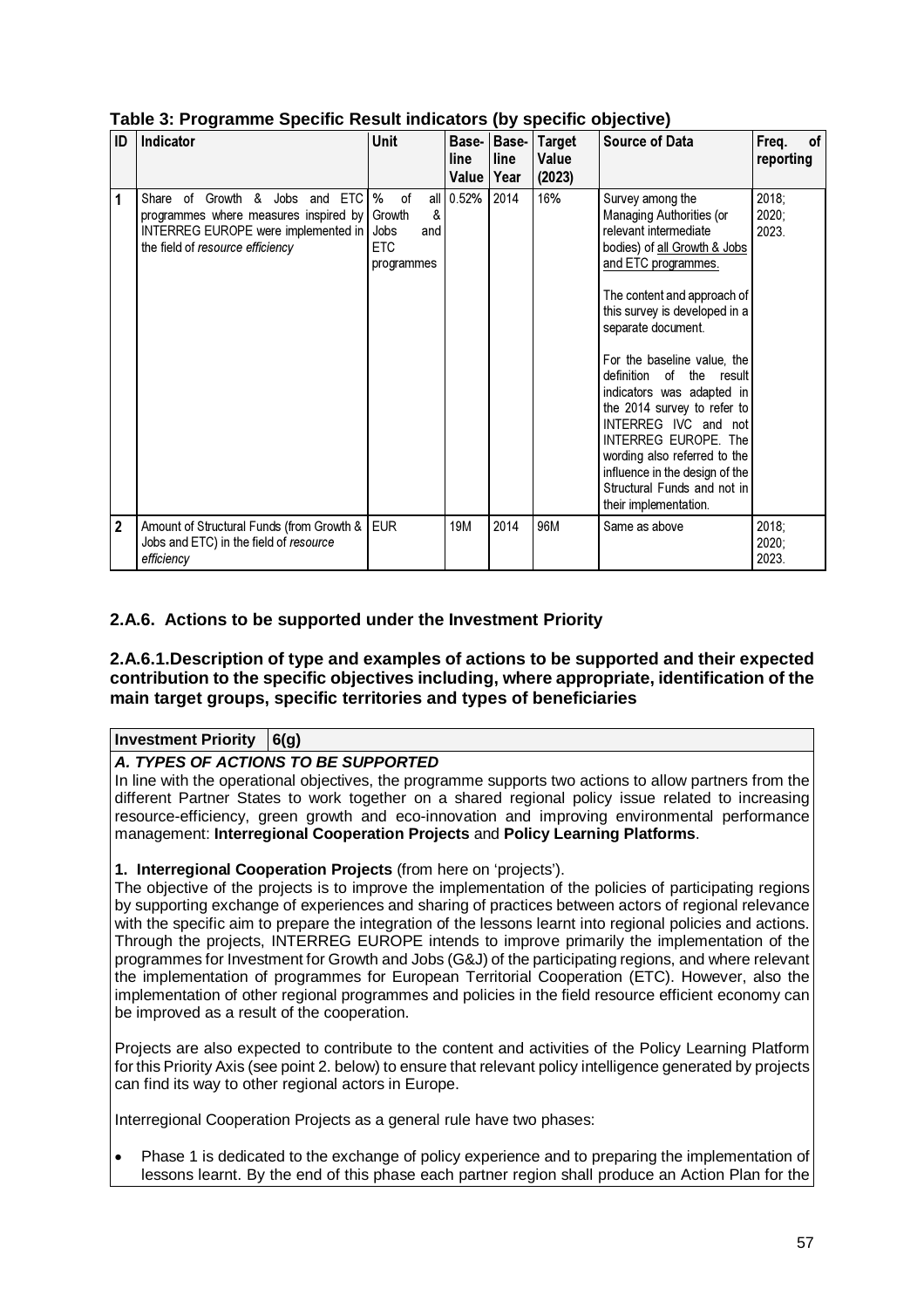integration of lessons learnt from the cooperation in their regional policies and/or (Growth and Jobs, ETC) programmes. The Action Plans shall identify the measures to be integrated and their timeframe, work steps, responsible actors, costs (if any) and funding sources. The partners shall actively involve relevant regional stakeholders in all activities.

Phase 2 is dedicated to the joint monitoring by each partner region of the implementation of their Action Plan by the responsible actors in their territory. The actual implementation of these actions is not funded by INTERREG EUROPE. This monitoring primarily takes place within the context of in each region but it is implemented through a common methodology with dedicated indicators. The interregional partnership may decide to organise joint activities in this monitoring phase to continue their policy learning process. In duly justified cases, phase 2 may also include pilot actions to test certain parts of the Action Plan in practice.

Further modalities will be defined in the Programme Manual.

Activities of the projects can include (non-exhaustive):

- Elaboration of Action Plans (mandatory)
- Studies and analysis on regional policies linked to resource efficiency, eco-innovation and environmental performance management
- Meetings and activities with the local stakeholder group
- Study visits to learn about partner regions' policies for a resource efficient regional economy
- Interregional seminars and events for capacity building on resource efficiency
- Contributions to Policy Learning Platform activities and outputs
- Communication and dissemination of project results
- Monitoring and analysis of Action Plan results (phase 2)
- Pilot actions (phase 2)

#### Main target groups and types of beneficiaries

As a general rule the beneficiaries for Projects in this specific objective are public bodies, bodies governed by public law or private non-profit bodies<sup>44</sup>, with responsibilities relevant for the project such as:

- National, regional and local public authorities responsible for environmental quality and resource efficiency
- Regional development agencies
- Environmental agencies
- Business support actors and SME/business community representatives
- Universities, knowledge, research and higher education institutes
- Other actors of regional relevance involved in resource efficiency

Next to actors as mentioned above, the wider target group that can play an active role in the activities of the Projects also includes relevant local stakeholders, SMEs or other actors in the field of resource efficiency.

Each partner in a Project may set up a local stakeholder group to ensure that relevant actors in the region are involved in policy learning and development of action plans. Members of these local stakeholder groups could come from the same target groups mentioned above (when they are not partner in the project) and from regional SMEs.

#### Examples of possible Projects:

l

- Regional business support actors sharing experiences on support measures and schemes to encourage manufacturing SMEs to assess their resource use and introduce more resource efficient work processes, and to prepare the introduction of these instruments through a regional Growth & Jobs programme or other programme.
- Exchange of experience among regional authorities and waste management agencies on policies and measures to reduce waste volumes and increase recycling rates among small businesses and households to plan the implementation of those measures as part of regional waste management programmes.

<sup>44</sup> See "Guidelines for the selection of operations" section of this programme document for more details.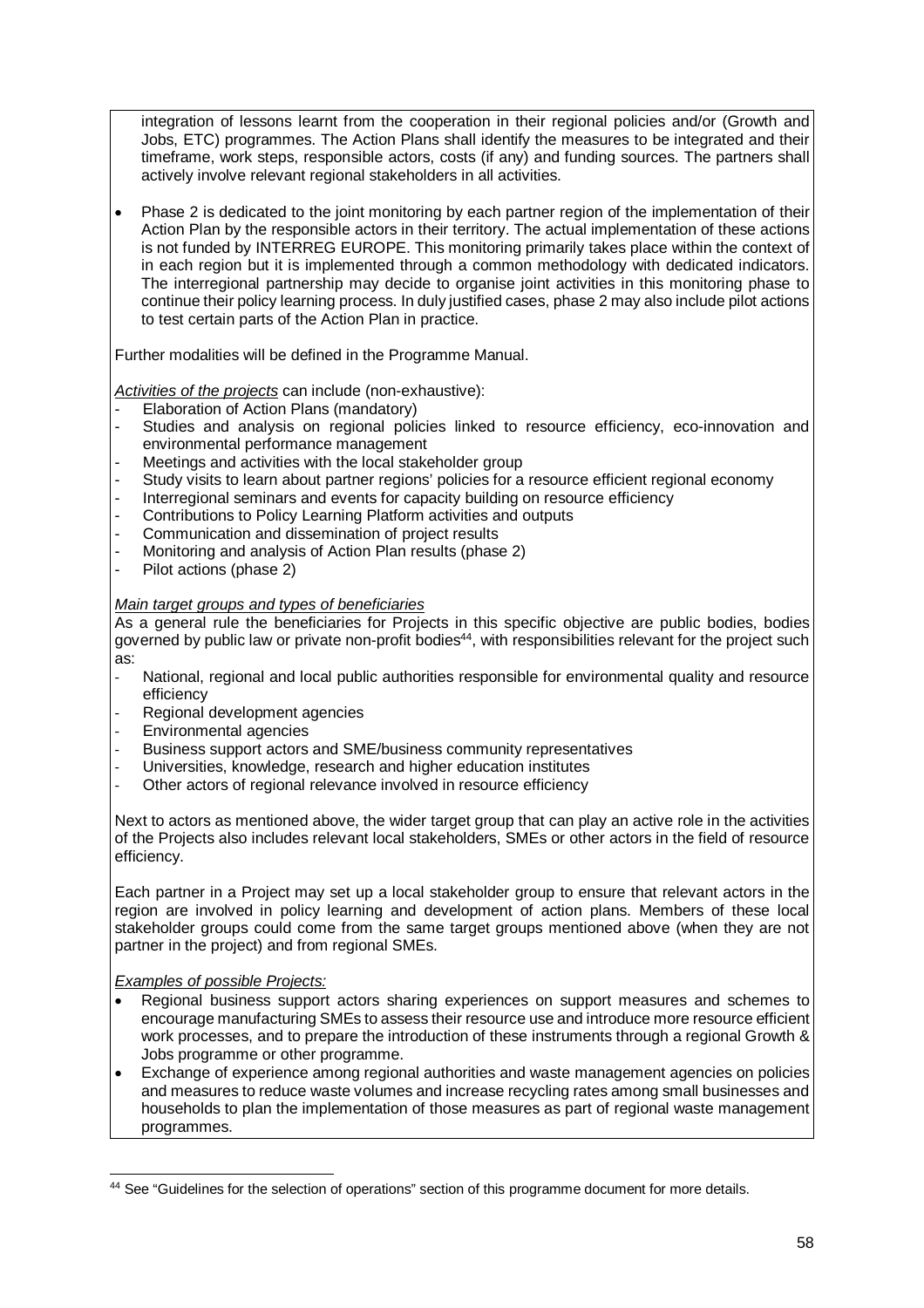• Exchange of practices among regional and local authorities on methods for the monitoring, management and improvement of air quality in urban and industrialised areas, resulting in Action Plans for establishing air quality and monitoring and mitigation schemes through projects under their regional Growth and Jobs programmes.

#### **2. Policy Learning Platform ('Platform') on Environment and resource efficiency**

It covers both specific objectives of Priority Axis 4 combined. This platform will provide policy intelligence in support of ongoing EU-wide regional policy learning in the field of resource affiance, mainly with regard to the implementation of the Growth and Jobs and where relevant, ETC goals. The Platform aims to:

- Contribute to EU wide capacity building by supporting networking and exchange of experience among relevant actors related to Investment for Growth and Jobs and ETC programmes.
- Exploit the results of Interregional Cooperation Projects and make them available to a wider audience of regional policy actors across Europe.

The Platform offers activities and services for the whole community of regional policy actors and stakeholders, in particular those involved in G&J and ETC programmes across Europe. It will contribute to the development of new policy intelligence and to synergies with other relevant initiatives in particular other existing platforms addressing similar topics and target audience.

In order to ensure a user-driven character, the platform will be selected through a tendering procedure that will allow flexibility in terms of activities and services offered, as well as of their administration to ensure quality performance. Its services will be adapted to the needs of the territories and to the demand of the users. The overall monitoring of the platform is ensured by the Monitoring Committee (MC) of the programme. An annual meeting will also organised with the relevant thematic DGs of the Commission in order to ensure their contribution to the work of the platforms.

Activities and services of the Platform include (non-exhaustive):

- Follow as far as possible the developments in G&J and ETC programmes and other relevant sources around Europe on topics related to Environment and resource efficiency to identify possible interesting experiences
- Analyse and benchmark the content of projects in Priority 4 and other priorities, if relevant
- Write thematic productions such as newsletters, studies, policy recommendations on issues related to resource efficiency
- Organise thematic events and meetings for the community of actors and stakeholders involved in G&J and ETC programmes in the field of Priority 4 (with other Platforms if relevant)
- Organise and facilitate peer reviews between European regions in support of policy improvement and capacity building
- Advise projects in Priority 4 when relevant
- Advise INTERREG EUROPE programme bodies on the programme's strategic orientation on resource efficiency
- Assess and advise on the relevance of possible pilot actions proposed by projects in their phase  $\mathfrak{D}$
- Provide and moderate on-line collaborative tools for knowledge sharing and policy learning
- Answer requests for information from individual actors and stakeholders involved in G&J and ETC programmes in the field of Priority 4

#### Main target groups and types of beneficiaries

The beneficiary<sup>45</sup> of the Platform is the Managing Authority of INTERREG EUROPE. The main target groups for the services and activities of the Platform are:

- Actors involved in management and implementation of Growth and Jobs and ETC programmes (or of similar thematic policies in the case of Norway and Switzerland)
- Actors involved as (potential) beneficiaries of such programmes
- Actors not directly involved in the Growth and Jobs or ETC programmes, whose competences and needs are in line with the issues tackled by the platform

 $\overline{a}$ 45 Beneficiary means a public or private body responsible for initiating or initiating and implementing operations (Common Provisions Regulation, Article 2.10).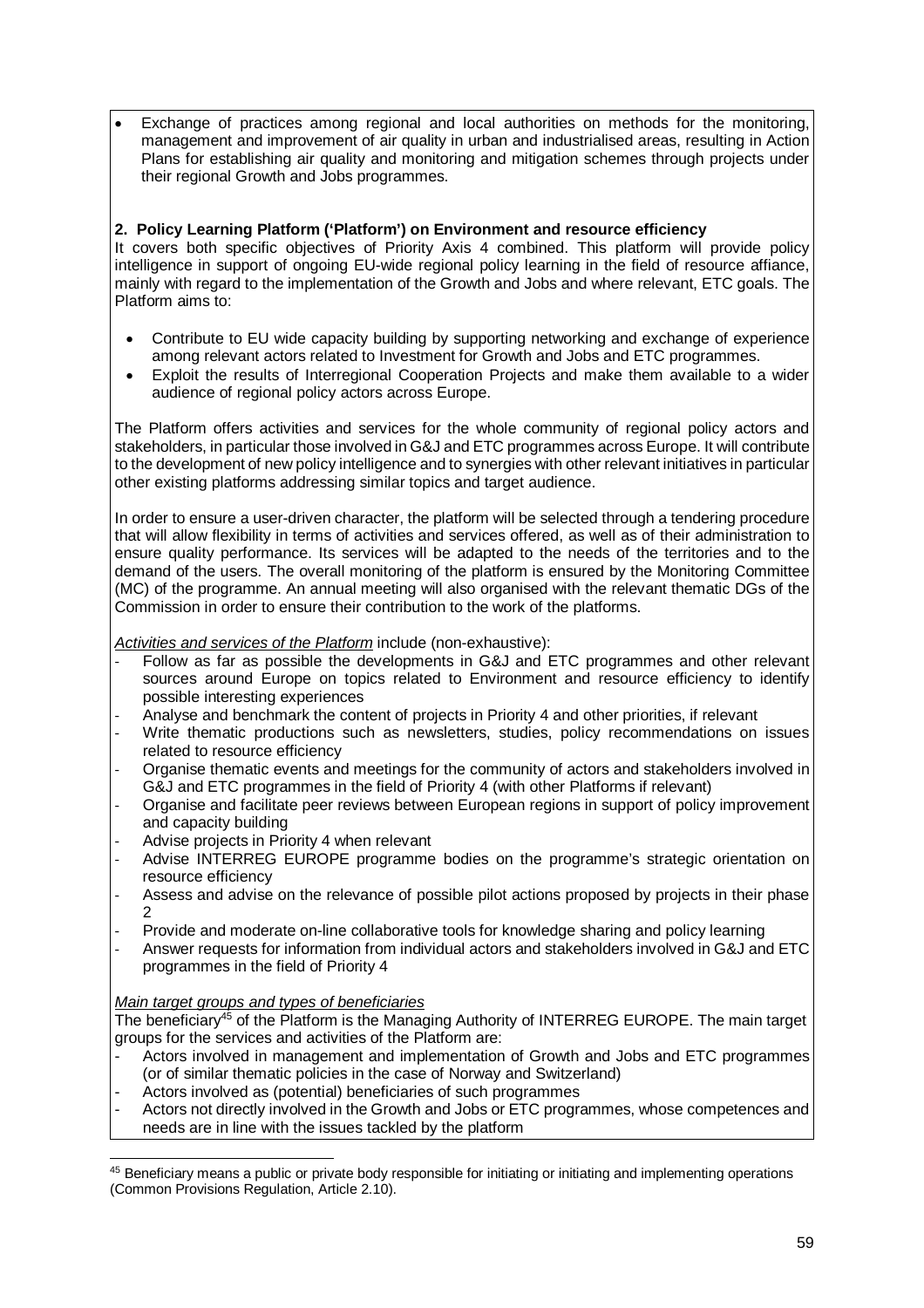#### Examples of possible actions of the Platform:

- Publication of examples and recommendations of regional development policies and tools to accommodate green technology and eco-innovation based companies to locate and develop in regions, based on Growth & Jobs projects around Europe.
- Seminar for regional authorities and development agencies to present practices and methods to promote eco-management in companies, based on examples from Growth & Jobs programmes.
- Peer reviews among European regions to assess and improve their programmes for monitoring and managing water quality in river basins and wetlands.

#### **B. CONTRIBUTION TO THE SPECIFIC OBJECTIVE**

The exchange of experience in projects resource efficiency, eco-innovation and environmental performance management will increase knowledge and awareness of existing practices and build up skills and capacities of professionals (partner staff, other stakeholders) involved in the project activities. The projects will also ensure that these lessons learnt are integrated in regional policies and actions by developing concrete Action Plans for each partner region. As a result the projects lead to an improved implementation of regional development policies and programmes, in particular G&J and ETC programmes, in the field of resource efficiency, eco-innovation and environmental performance management.

Projects in this Specific Objective can also have synergies with themes covered by other specific objectives of this programme, for instance related to stimulating the increase of resource efficiency by SMEs.

The Platform for this priority contributes to the specific objective through activities and services that enable policy learning in the field of resource efficiency, eco-innovation and environmental performance management. These activities and services will increase knowledge and awareness of existing practices and experiences in this field and build up skills and capacities of actors (staff and organisations) involved in the development and implementation of G&J and ETC programmes in this field. As a result these actors will be able to improve the implementation of their programmes.

The improvements to the implementation of G&J, ETC and other regional programmes can take place at different levels, notably:

- a) the implementation of a new project/practice/tool funded by the programme
- b) a change in the management of the programme/policy (e.g. revised set-up of calls for proposals, alternative monitoring methods)
- c) a change in the strategic focus of the programme/policy (e.g. modification of a specific objective, integration of a new policy aim)

This improved implementation of policies and programmes should eventually have an effect on the resource efficiency, eco-innovation and environmental performance management in the participating regions, for instance related to:

- Reduction of waste flows and increased volume of waste being recycled
- Improved air and water quality
- Creation of regional transition strategies to establish a resource efficient circular economy
- Increased application of 'green technology' in production processes
- More companies applying environmental performance management standards

#### **C. SPECIFIC TERRITORIES TARGETED (IF ANY)**

INTERREG EUROPE targets the whole EU territory and Norway and Switzerland.

#### **2.A.6.2 Guiding principles for selection of operations**

**Investment Priority 6(g)**

The guiding principles for selection of operations under this investment priority/specific objective are the same as those described for specific objectives 1.1 and 1.2.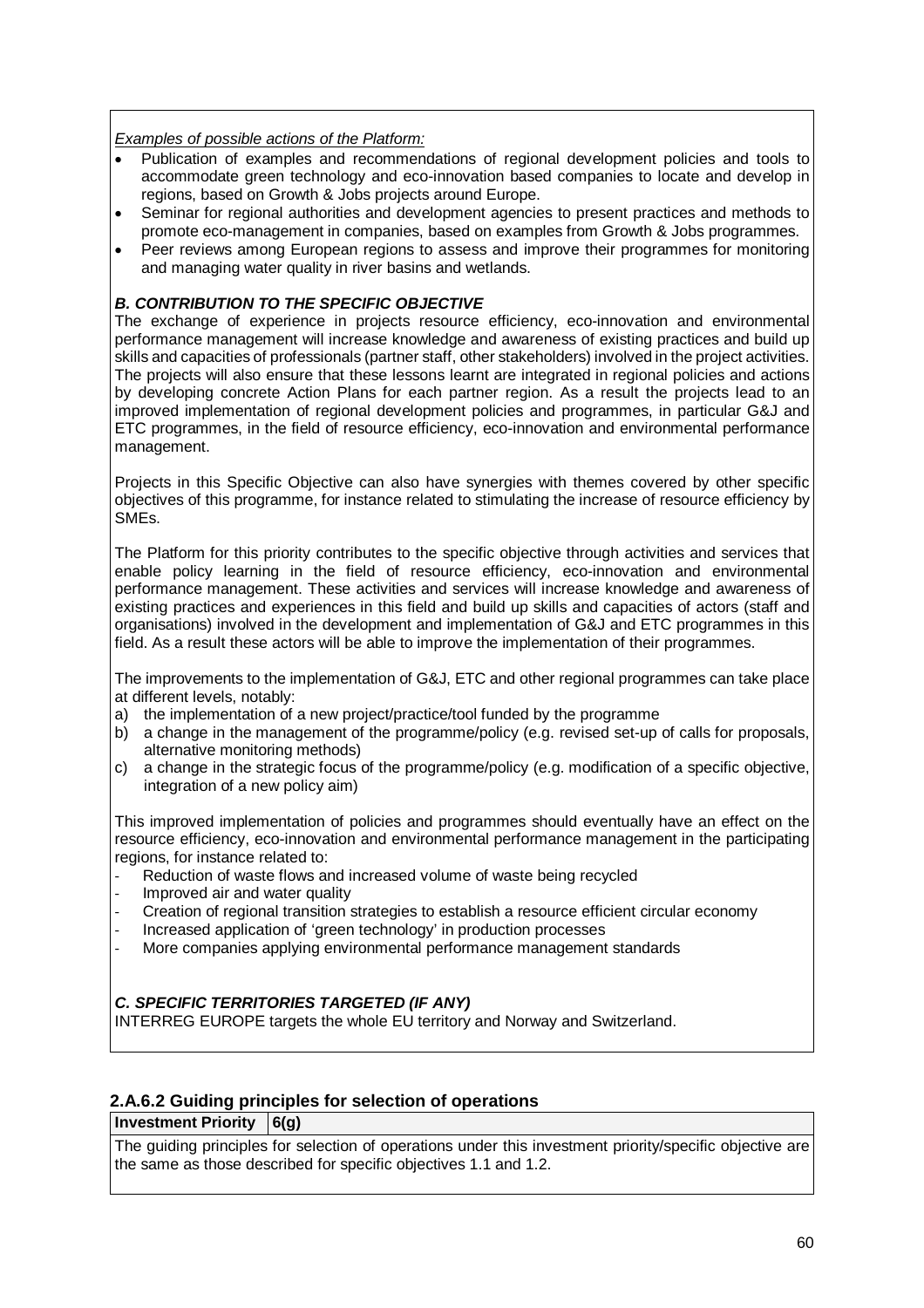#### **2.A.6.3 Planned use of financial instruments (where appropriate)**

**Investment Priority (6(g)** Not relevant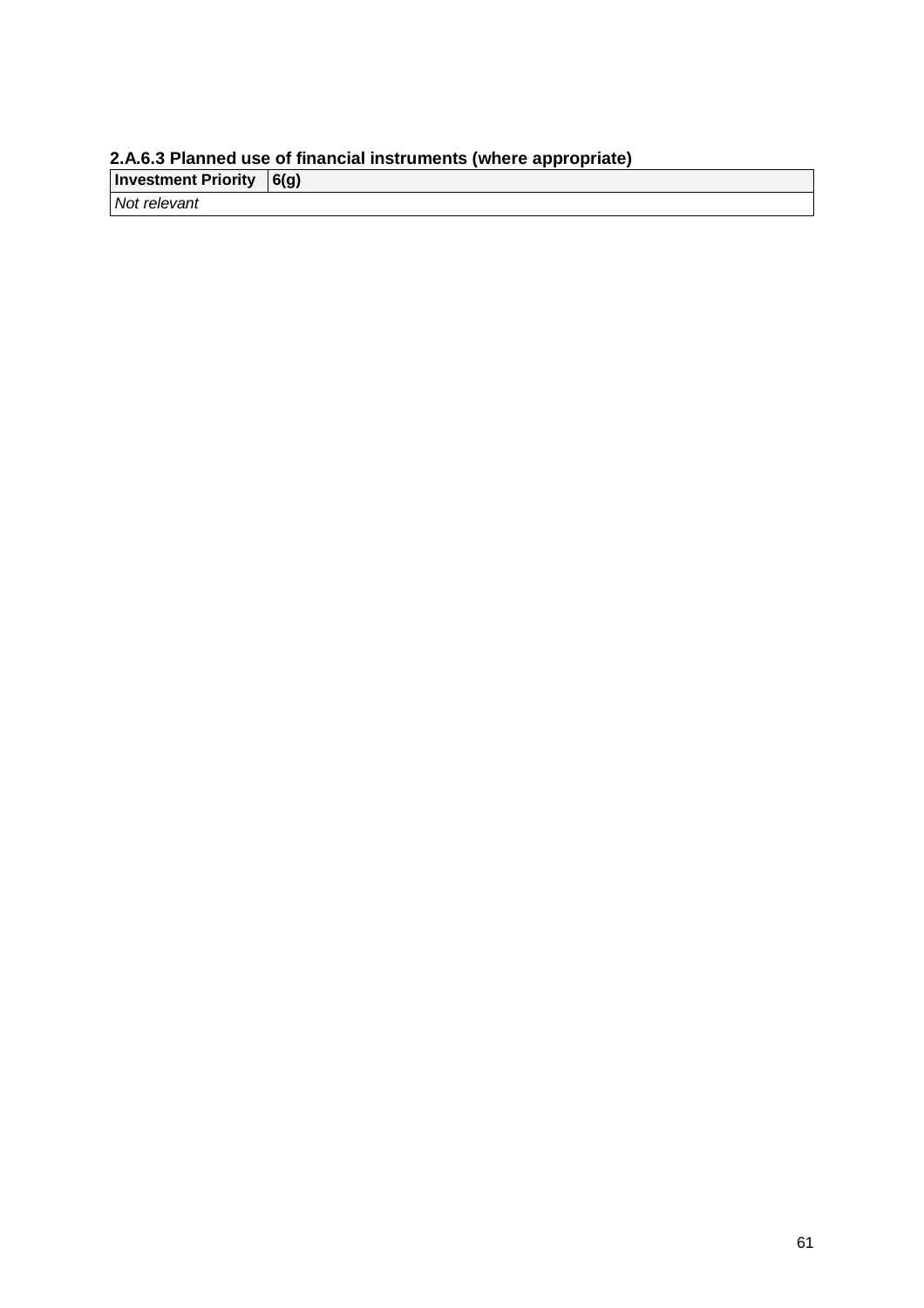# **2.A.6.4 Planned use of major projects (where appropriate)**

**Investment Priority 6(g)** 

Not relevant

# **2.A.6.5 Output Indicators (Investment Priority)**

#### **Table 4: Common and programme specific output indicators**

| ID | Indicator                                                                                                                                                                                                      | <b>Unit</b> | Target<br>(2023) | <b>Source of Data</b>        | Freq. of<br>reporting |
|----|----------------------------------------------------------------------------------------------------------------------------------------------------------------------------------------------------------------|-------------|------------------|------------------------------|-----------------------|
|    | Number of Action Plans developed in the field of resource<br>efficiency and eco-innovation and environmental performance<br>management                                                                         | Number      |                  | 115 Programme<br>monitoring  | annual                |
|    | Number of people with increased professional capacity due to their Number<br>participation in interregional cooperation activities in the field of<br>eco-innovation and environmental performance management. |             |                  | 1500 Programme<br>monitoring | annual                |
|    | Share of all European regions (NUTS 2) registered to the Policy   %<br>Learning Platform for Priority 4 in the field of eco-innovation and<br>environmental performance management.                            |             |                  | 12% Programme<br>monitoring  | annual                |
|    | Number of policy learning events in the field of eco-innovation and Number<br>environmental performance management organised by the Policy<br>Learning Platform for Priority 4.                                |             |                  | 14 Programme<br>monitoring   | annual                |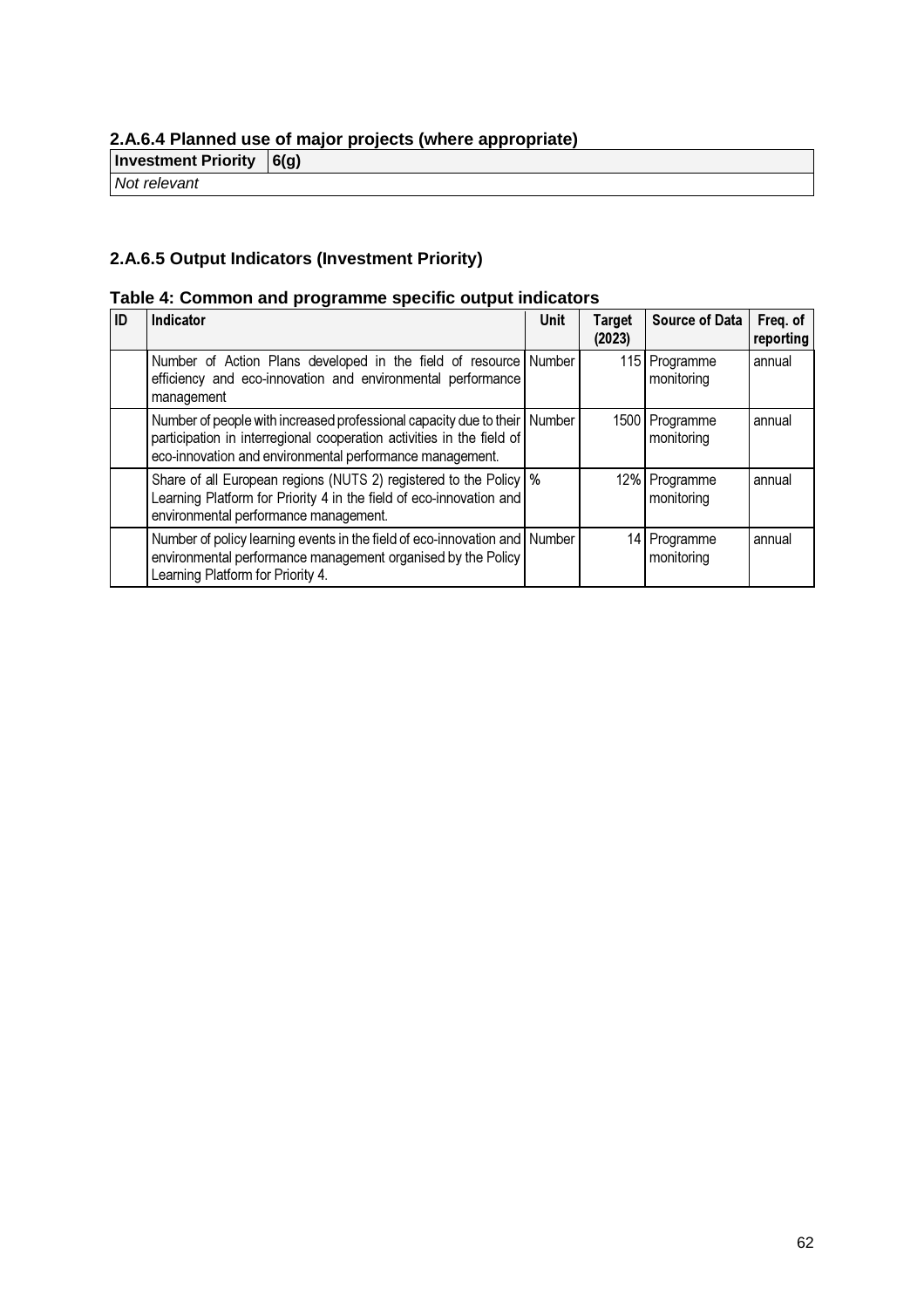## **2.A.7. Performance Framework**

| <b>Priority</b><br><b>Axis</b> | Indicator type      | ID | Indicator<br>or key implementation step                 | Unit       | <b>Milestone</b><br>for 2018 | <b>Final target</b><br>(2023) | Source of<br>data       | <b>Explan</b><br>ation if<br>neede<br>d |
|--------------------------------|---------------------|----|---------------------------------------------------------|------------|------------------------------|-------------------------------|-------------------------|-----------------------------------------|
|                                | output indicator    |    | Number of Action Plans developed                        | Number     | 70                           | 230                           | Programme<br>monitoring |                                         |
|                                | financial indicator |    | Amount of financial resources for Priority axis 1 spent | <b>EUR</b> | 11,000,000                   | 84,441,686                    | Programme<br>monitoring |                                         |
| 2                              | output indicator    |    | Number of Action Plans developed                        | Number     | 70                           | 230                           | Programme<br>monitoring |                                         |
|                                | financial indicator |    | Amount of financial resources for Priority axis 2 spent | <b>EUR</b> | 11,000,000                   | 84,441,685                    | Programme<br>monitoring |                                         |
| 3                              | output indicator    |    | Number of Action Plans developed                        | Number     | 70                           | 230                           | Programme<br>monitoring |                                         |
|                                | financial indicator |    | Amount of financial resources for Priority axis 3 spent | <b>EUR</b> | 11,000,000                   | 84,441,685                    | Programme<br>monitoring |                                         |
| 4                              | output indicator    |    | Number of Action Plans developed                        | Number     | 70                           | 230                           | Programme<br>monitoring |                                         |
|                                | financial indicator |    | Amount of financial resources for Priority axis 4 spent | <b>EUR</b> | 11,000,000                   | 84,441,685                    | Programme<br>monitoring |                                         |

#### **Table 5: Performance framework of the Priority Axis**

**Additional qualitative information on the establishment of the performance framework** (optional)

<2A.3.11 type='S' maxlength='7000' input='M'>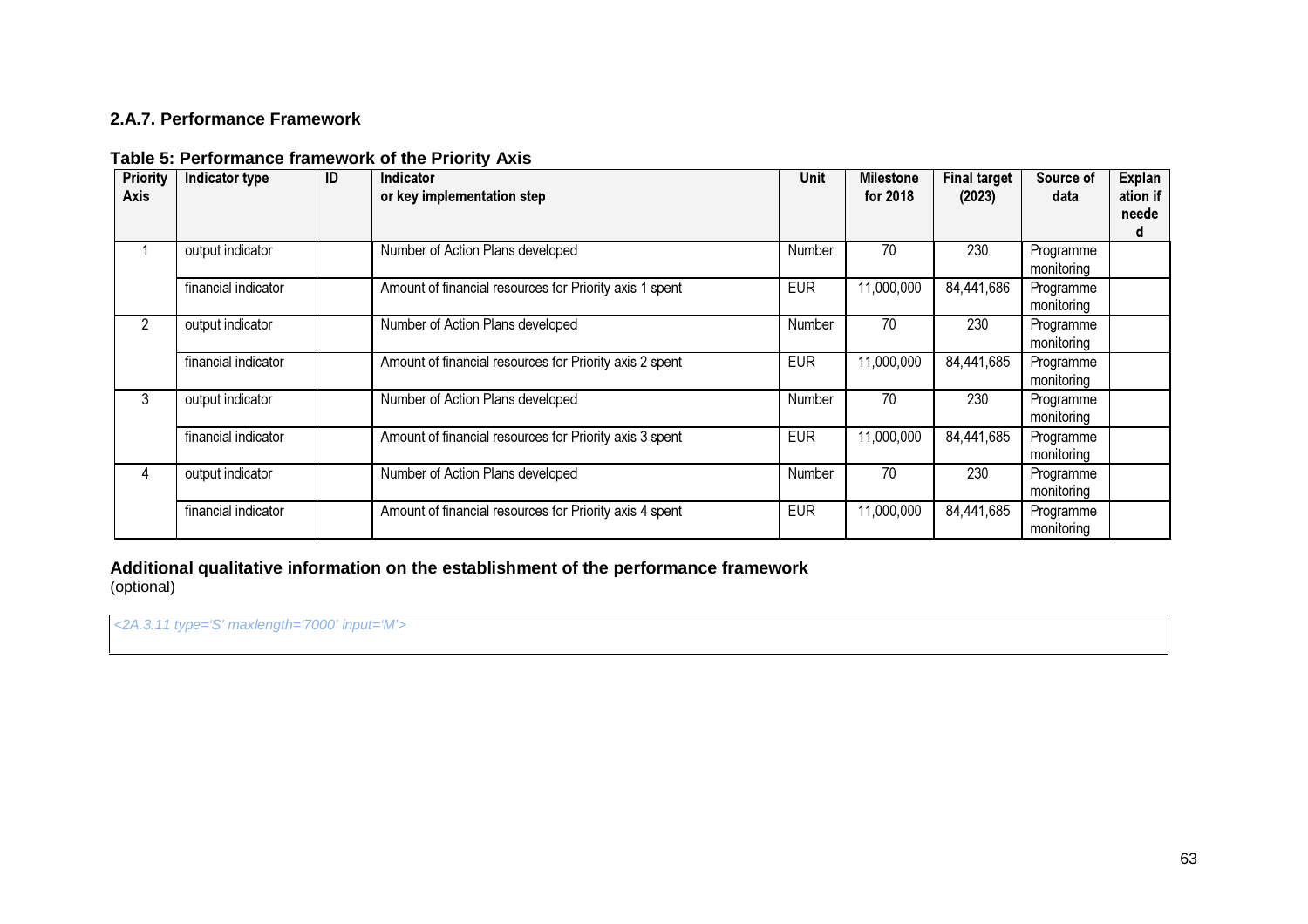# **2.A.8. Categories of intervention**

Categories of intervention corresponding to the content of the priority axis, based on a nomenclature adopted by the Commission, and indicative breakdown of Union support

| <b>Table 6: Dimension 1 Intervention field</b> |                                                                                                                                                                                 |              |  |  |  |  |
|------------------------------------------------|---------------------------------------------------------------------------------------------------------------------------------------------------------------------------------|--------------|--|--|--|--|
| <b>Priority axis</b>                           | Code                                                                                                                                                                            | Amount (EUR) |  |  |  |  |
|                                                | 096 - Institutional capacity of public administrations and<br>public services related to implementation of ERDF or<br>actions supporting ESF institutional capacity initiatives | €84,441,686  |  |  |  |  |
|                                                | 096 - Institutional capacity of public administrations and<br>public services related to implementation of ERDF or<br>actions supporting ESF institutional capacity initiatives | € 84.441.685 |  |  |  |  |
| 3                                              | 096 - Institutional capacity of public administrations and<br>public services related to implementation of ERDF or<br>actions supporting ESF institutional capacity initiatives | € 84.441.685 |  |  |  |  |
|                                                | 096 - Institutional capacity of public administrations and<br>public services related to implementation of ERDF or<br>actions supporting ESF institutional capacity initiatives | €84,441,685  |  |  |  |  |

| Table 7: Dimension 2 Form of finance |                          |              |  |  |  |
|--------------------------------------|--------------------------|--------------|--|--|--|
| <b>Priority axis</b>                 | Code                     | Amount (EUR) |  |  |  |
|                                      | 01 - Non-repayable grant | € 84.441.686 |  |  |  |
|                                      | 01 - Non-repayable grant | € 84.441.685 |  |  |  |
|                                      | 01 - Non-repayable grant | €84.441.685  |  |  |  |
|                                      | 01 - Non-repayable grant | € 84,441,685 |  |  |  |

| <b>Table 8: Dimension 3 Territory type</b> |                     |              |  |  |  |
|--------------------------------------------|---------------------|--------------|--|--|--|
| <b>Priority axis</b>                       | Code                | Amount (EUR) |  |  |  |
|                                            | 07 - Not applicable | €84.441.686  |  |  |  |
|                                            | 07 - Not applicable | € 84,441,685 |  |  |  |
| 3                                          | 07 - Not applicable | €84.441.685  |  |  |  |
| 4                                          | 07 - Not applicable | €84.441.685  |  |  |  |

| Table 9: Dimension 6 Territorial delivery mechanisms |                     |              |  |  |  |
|------------------------------------------------------|---------------------|--------------|--|--|--|
| <b>Priority axis</b>                                 | Code                | Amount (EUR) |  |  |  |
|                                                      | 07 - Not applicable | €84.441.686  |  |  |  |
|                                                      | 07 - Not applicable | €84.441.685  |  |  |  |
| 3                                                    | 07 - Not applicable | €84.441.685  |  |  |  |
| 4                                                    | 07 - Not applicable | €84.441.685  |  |  |  |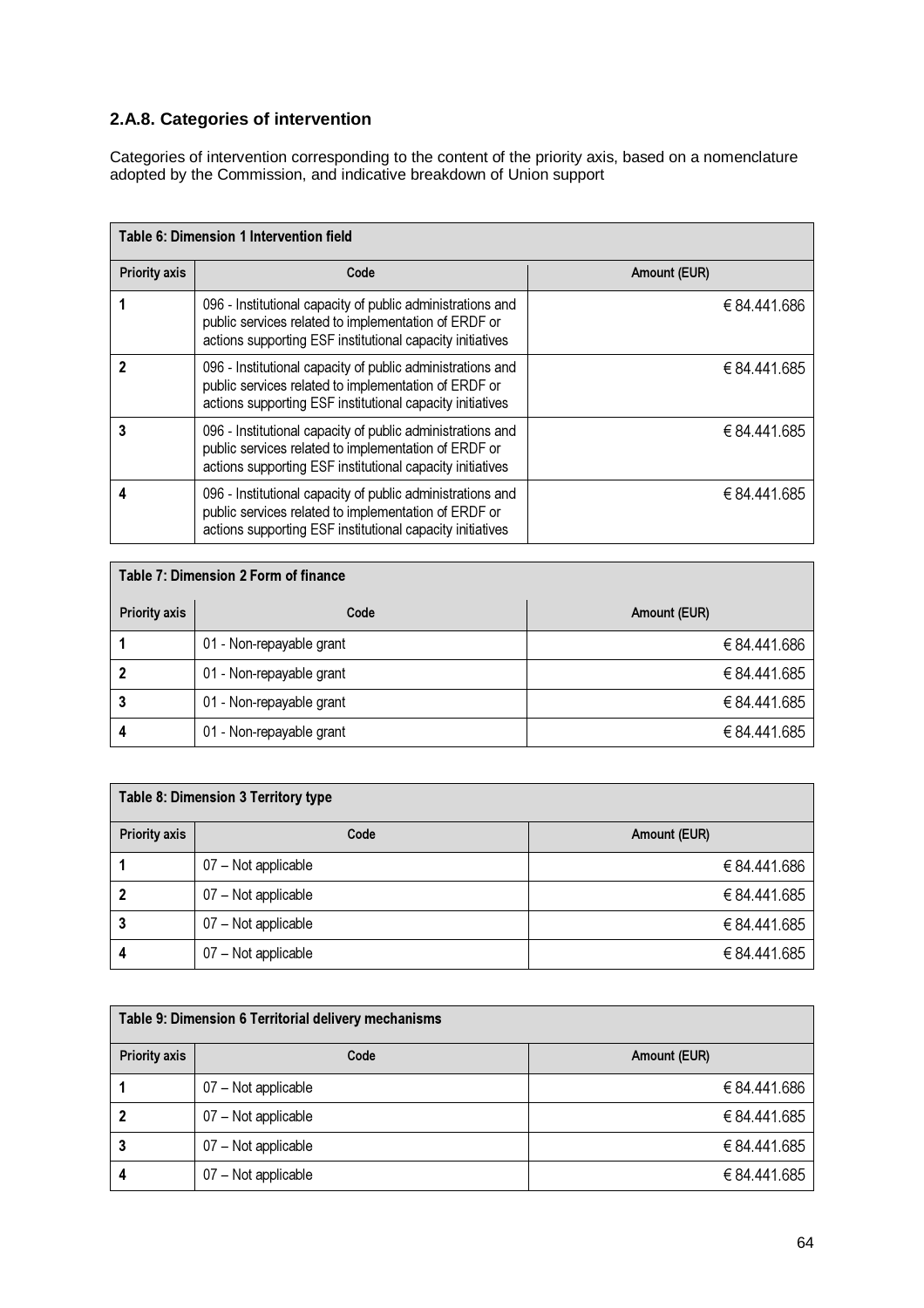**2.A.9. A summary of planned use of Technical Assistance including, where necessary, actions to reinforce the administrative capacity of authorities involved in the management and control of the programmes and beneficiaries and, where necessary, actions for to enhance the administrative capacity of relevant partners to participate in the implementation of programmes** (where appropriate)

| <b>Priority 1</b> |  |
|-------------------|--|
| Not relevant      |  |
| <b>Priority 2</b> |  |
| Not relevant      |  |
| <b>Priority 3</b> |  |
| Not relevant      |  |
| <b>Priority 4</b> |  |
| Not relevant      |  |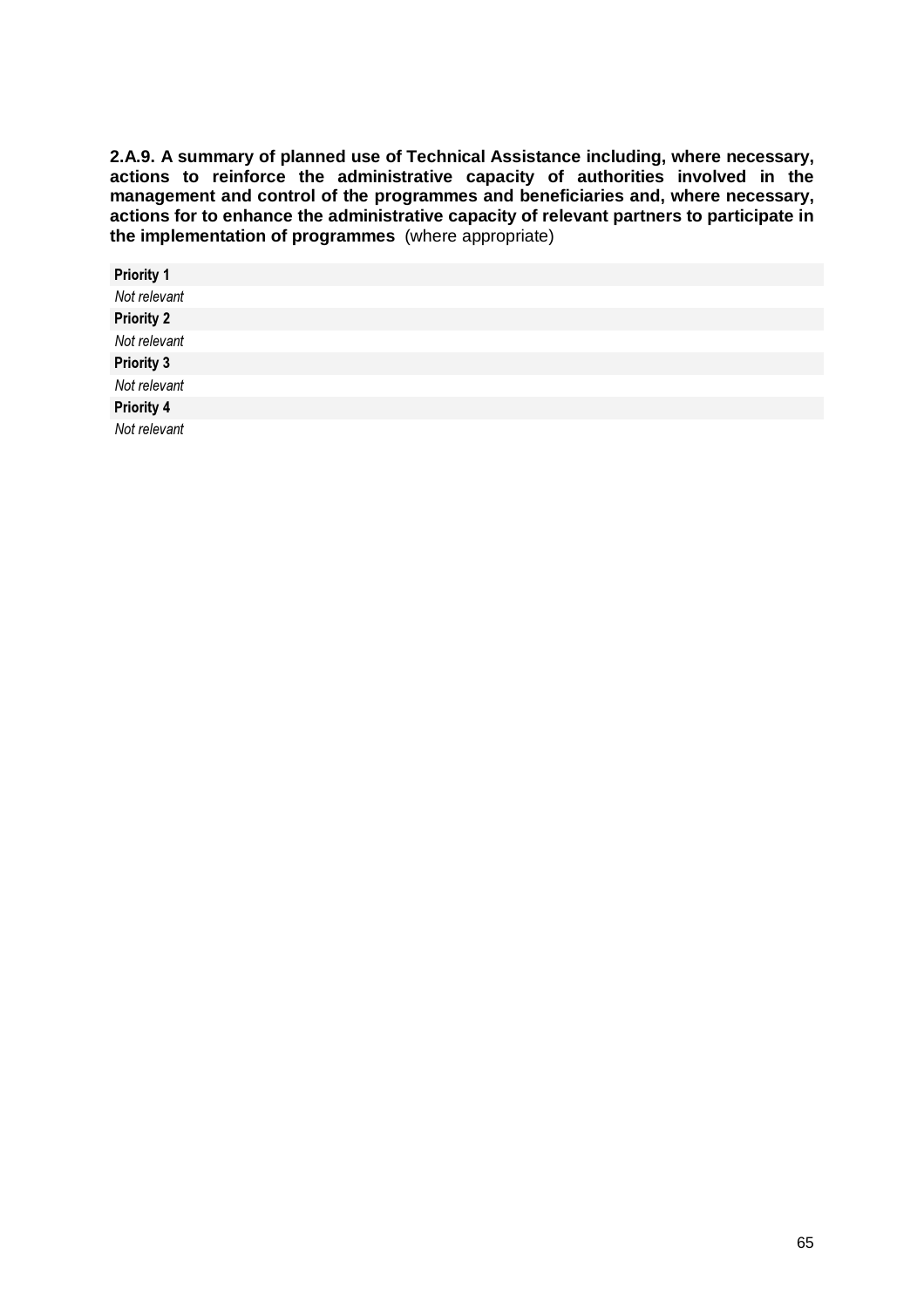# **Section 2.B. Description of the priority axis for technical assistance**

# **2.B.1 Priority Axis**

| <b>ID</b> of the Priority Axis<br><b>Priority Axis 5</b>  |                                                                         |
|-----------------------------------------------------------|-------------------------------------------------------------------------|
| Title of the Priority Axis<br><b>Technical Assistance</b> |                                                                         |
|                                                           |                                                                         |
| The entire priority axis will be                          | $\langle 2A.3 \text{ type} = \hat{C}' \text{ input} = \hat{W}' \rangle$ |
| implemented solely through financial instruments          |                                                                         |
| The entire priority axis will be                          | $\leq$ 2A.4 type='C' input='M'>                                         |
| implemented solely though financial instruments           |                                                                         |
| set up at Union level                                     |                                                                         |
| The entire priority axis will be                          | $\leq$ 2A.5 type='C' input='M'>                                         |
| implemented through community-led local                   |                                                                         |
| development                                               |                                                                         |

# **2.B.3. Specific objectives and expected results**

| ID                                                                            | <b>Specific Objective 5.1</b>                                                                                                                                                                                                                                                                                                                                                                                                                                                                                                                                                                                                                                                                                                  |
|-------------------------------------------------------------------------------|--------------------------------------------------------------------------------------------------------------------------------------------------------------------------------------------------------------------------------------------------------------------------------------------------------------------------------------------------------------------------------------------------------------------------------------------------------------------------------------------------------------------------------------------------------------------------------------------------------------------------------------------------------------------------------------------------------------------------------|
| Specific<br>objective                                                         | To maximise the effectiveness and efficiency of the management and implementation of<br>the INTERREG EUROPE Programme.                                                                                                                                                                                                                                                                                                                                                                                                                                                                                                                                                                                                         |
| <b>The</b><br>that<br>Member<br>States seek<br>achieve<br>to<br>with<br>Union | result The main result of the Technical Assistance priority axis will be the effective and efficient<br>the delivery of the INTERREG EUROPE programme over the 2014-2020 period, i.e. in line<br>with the requirements and timeline set in the regulation<br>the targets set in the cooperation programme<br>$\bullet$<br>to the clients' satisfaction.<br>$\bullet$                                                                                                                                                                                                                                                                                                                                                           |
| support                                                                       | The effectiveness and efficiency has to be maximized considering that compared to the<br>INTERREG IVC programme with a reduced technical assistance budget, new features<br>and characteristics will be taken on board such as<br>1 more Partner State<br>longer programme duration (+ 1 year)                                                                                                                                                                                                                                                                                                                                                                                                                                 |
|                                                                               | new regulatory requirements (e.g. annual closure of accounts)<br>content input to 4 platforms,                                                                                                                                                                                                                                                                                                                                                                                                                                                                                                                                                                                                                                 |
|                                                                               | longer project duration: up to 5 years and 2 project phases (covering now also<br>the monitoring of action plan implementation)                                                                                                                                                                                                                                                                                                                                                                                                                                                                                                                                                                                                |
|                                                                               | integration of the Regions of Knowledge programme,<br>$\bullet$                                                                                                                                                                                                                                                                                                                                                                                                                                                                                                                                                                                                                                                                |
|                                                                               | This requires the establishment of support structures and the development of tools and<br>activities at programme level to provide the highest levels of effectiveness and efficiency<br>in programme management and implementation.                                                                                                                                                                                                                                                                                                                                                                                                                                                                                           |
|                                                                               | These include an effective project generation and selection system that leads to<br>manageable numbers of applications of good quality and programme relevance with a<br>realistic change of approval.                                                                                                                                                                                                                                                                                                                                                                                                                                                                                                                         |
|                                                                               | To bring about this result it is also necessary to provide adequate support and facilities<br>to the actors involved in the funded Interregional Cooperation Projects and policy learning<br>platforms, enabling them to perform their planned activities in an efficient way.<br>It also requires a monitoring and control system that provides adequate insight in the<br>regularity and quality of the supported actions with as little administrative burden to<br>beneficiaries and programme bodies as possible ("simplification"). This contributes to<br>assuring that the outputs and results of supported actions are relevant and also ensures<br>the proper use of community funding distributed by the programme. |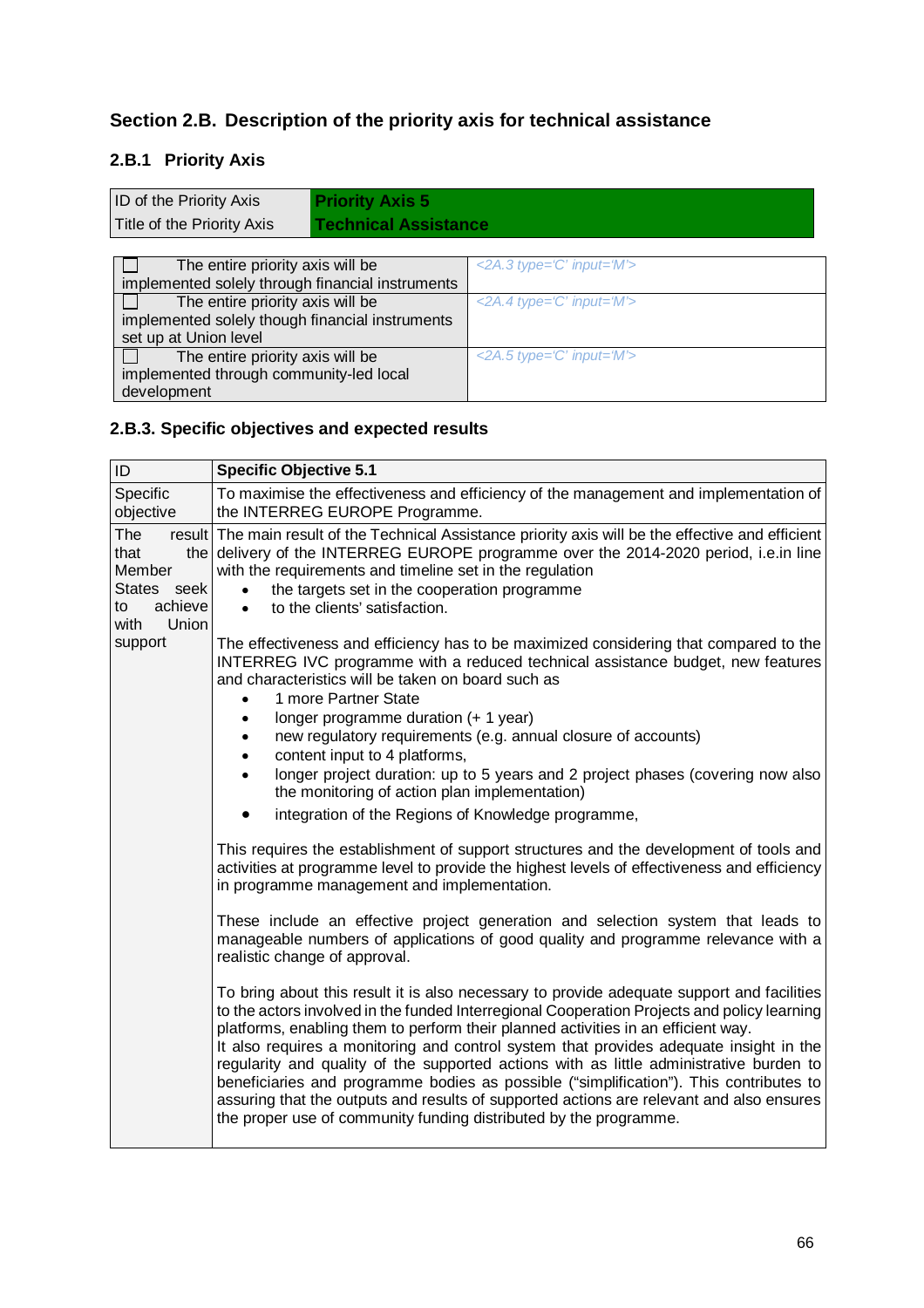| The full exploitation of the possibilities offered by IT tools will also play an important role<br>to make all processes as efficient as possible (e.g. online application, further developed<br>online monitoring system).                     |
|-------------------------------------------------------------------------------------------------------------------------------------------------------------------------------------------------------------------------------------------------|
| Key to achieving this result will also be the development of suitable channels and<br>activities for the communication, dissemination and capitalisation of the results of<br>Interregional Cooperation Projects and policy learning platforms. |
| Finally it is essential to enable the programme management bodies to make informed<br>decisions and give effective steering to the implementation of interregional cooperation<br>actions and to the strategic course of the programme.         |

# **2.B.4. Result Indicators**

# **Table 10: Programme Specific Result indicators (by specific objective)**

| ID              | <b>Indicator</b>                                                                                                                                                                                    | <b>Measurement</b><br>Unit | Value | <b>Baseline   Baseline   Target</b><br>Year | Value<br>(2023) | <b>Source</b><br>of Data       | Frequency<br>οf<br>reporting |
|-----------------|-----------------------------------------------------------------------------------------------------------------------------------------------------------------------------------------------------|----------------------------|-------|---------------------------------------------|-----------------|--------------------------------|------------------------------|
| TA <sub>1</sub> | Share (%) of all supported %<br>(projects<br>operations<br>and<br>is<br>platforms)<br>that<br>implemented<br>successfully,<br>demonstrated<br>the<br>by<br>achievement<br>οf<br>planned<br>outputs. |                            |       | 2013                                        | 90%             | Programme annual<br>monitoring |                              |
| TA <sub>2</sub> | Share (%) of total programme   %<br>ERDF budget decommitted                                                                                                                                         |                            |       | 2013                                        | 0%              | Programme annual<br>monitoring |                              |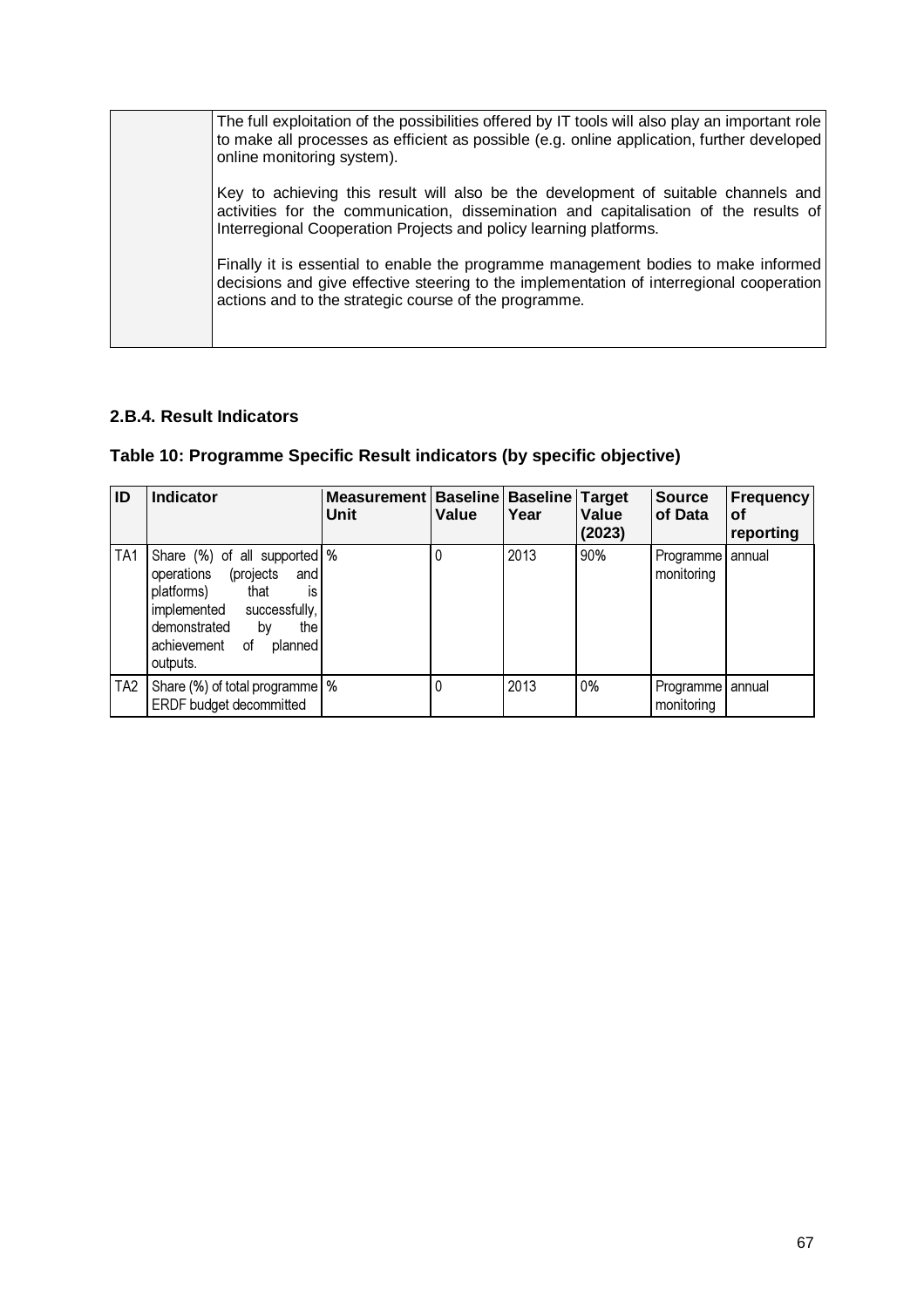## **Actions to be supported under Technical Assistance**

#### **Description of the actions to be supported and their contribution to the specific objective**

#### NOTE: max. 7000 char incl. spaces

Technical Assistance will finance the programme's Joint Secretariat as well as certain activities undertaken by the Managing Authority and Certifying Authority.

The Joint Secretariat needs a team of professionals bundling the skills and competences needed for the management, content delivery, financial and communication tasks related to implementing this EU-wide cooperation programme. Staffing and equipping this Joint Secretariat is a core part of the Technical Assistance budget expenditure.

In addition to sustaining the personnel of the Joint Secretariat, the Technical Assistance priority will support a range of activities and tools that are instrumental to achieving the specific objective of this priority. These include following types of activities:

Project generation and selection

- Developing application forms, calls for proposals/terms of reference and guidance documents for potential project applicants.
- Providing assistance and advice to potential applicants in the process of developing their project application, e.g. through lead applicant seminars, bilateral consultations and contacts.
- Performing quality assessments of applications for projects.

Support to the actors involved in Interregional Cooperation Projects

- Providing tools and guidance documentation (manuals, supporting project beneficiaries implement their project).
- Providing assistance and advice to lead partners and partners on the implementation of their project e.g. through lead partner seminars, first level control seminars and bilateral contacts.
- Participating in project related meetings and events and performing "on-the-spot visits" to projects to address project progress, outputs and results as well as obstacles in the implementation.

Development and support for the policy learning platforms,

- Developing terms of reference and guidance documents for policy learning platforms.
- Liaising with for and monitoring of the work of the individual policy learning platforms and ensuring the coherence and consistency as well as the quality of services and activities provided by the different platforms.

Monitoring, control and reporting

- Installing and operating a computerised system for programme management, monitoring, audit and control.
- Providing guidance and support to ensure adequate control of the programme actions at all levels (partners, controllers, Partner State bodies responsible for first level controller approbation) e.g. through seminars, guidance documents and advice.
- Coordinating and organising of programme level audit activities, including the (external) audits on projects and supporting the Group of Auditors.
- Regular reporting to the European Commission on progress of the programme.

Communication, dissemination and capitalisation

- Continuous development of the programme website.
- Creation and printing of programme information and publications.
- Organisation of events to generate interest for participation in the programme, showcase and disseminate results of the programme supported actions to professional audiences and the wider public and facilitate inter-project interaction and cooperation.

Programme management and steering

• Organisation, preparation and facilitation of meetings of the programme bodies, in particular the Monitoring Committee and Group of Auditors meetings.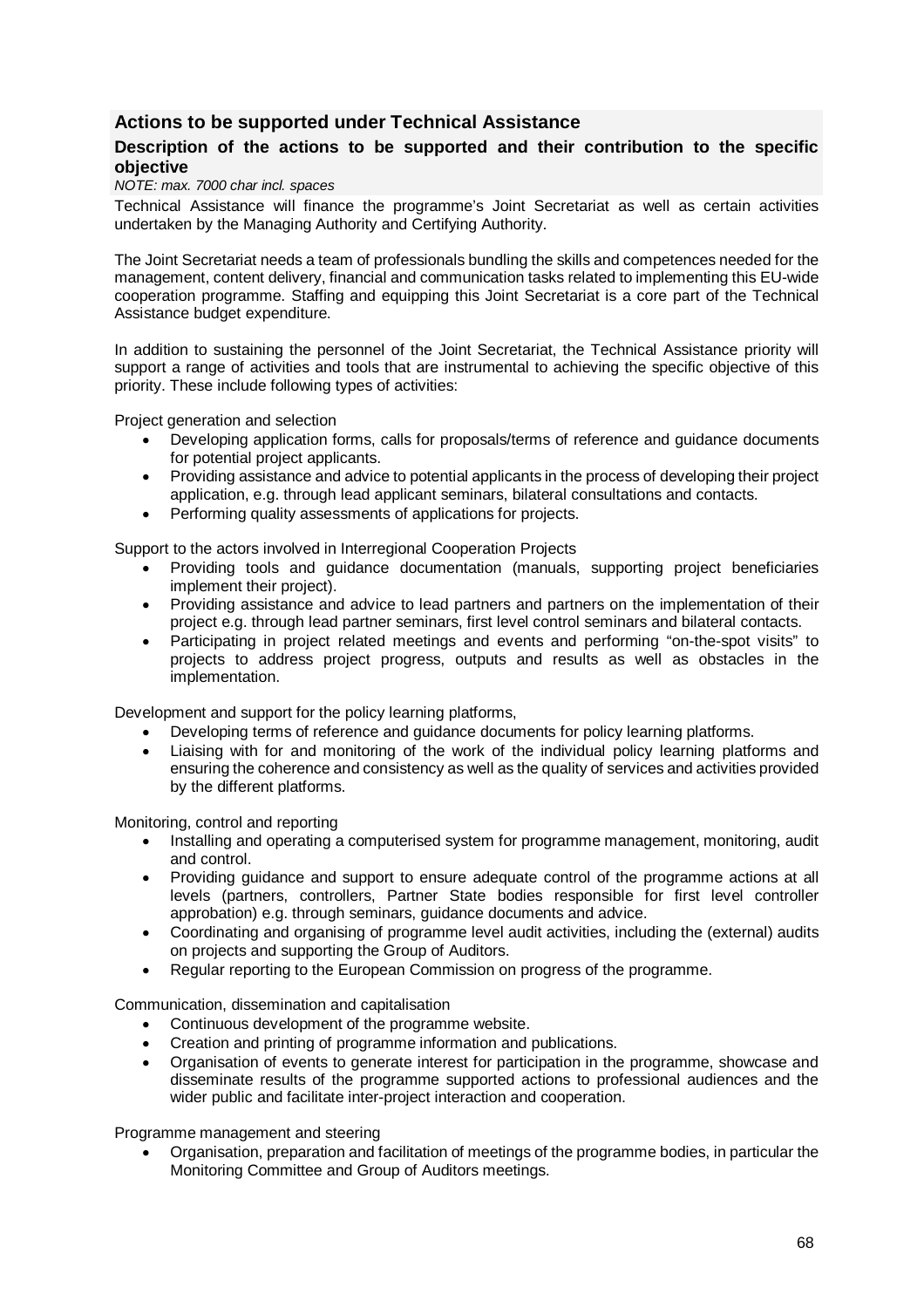• Evaluations, analysis and studies related to the delivery of the programme in support of the continuous improvement of its management and implementation.

In addition to the activities and programme bodies described above, the Programme may decide to use Technical Assistance funding to contribute to activities carried out by Partner States.

#### **2.B.5.2 Output Indicators expected to contribute to results** (Priority axis)

|  | <b>Table 11: Output indicators</b> |  |
|--|------------------------------------|--|
|  |                                    |  |

| ID           | <b>Indicator</b>                                                     | <b>Measurement Unit</b> | Target<br>$(2023)$ - optional $\vert$ | Value Source<br>of l<br>Data | <b>Frequency</b><br>of reporting |
|--------------|----------------------------------------------------------------------|-------------------------|---------------------------------------|------------------------------|----------------------------------|
| 1.           | Interregional<br>Cooperation<br><b>Projects</b><br>No of<br>approved | number                  | 200                                   | Programme<br>monitoring      | annual                           |
| 2.           | No of project visits and participations in project<br>events by JS   | number                  | 200                                   | Programme<br>monitoring      | annual                           |
| 3.           | Average no. of visits to programme website                           | Number/month            | 15,000                                | Programme<br>monitoring      | annual                           |
| $\mathbf{4}$ | No of Monitoring Committee meetings                                  | number                  | 14                                    | Programme<br>monitoring      | annual                           |
| 5.           | No of employees (FTEs) whose salaries are co-<br>financed by TA      | number                  |                                       | Staff<br>contracts           | annual                           |

#### **2.B.6. Categories of intervention**

Categories of intervention corresponding to the content of the priority axis, based on a nomenclature adopted by the Commission, and indicative breakdown of Union support.

#### **Tables 12-14: Categories of intervention**

| <b>Table 12: Dimension 1 Intervention field</b> |                                                                 |              |  |  |  |  |  |  |  |  |
|-------------------------------------------------|-----------------------------------------------------------------|--------------|--|--|--|--|--|--|--|--|
| <b>Priority axis</b>                            | Code                                                            | Amount (EUR) |  |  |  |  |  |  |  |  |
|                                                 | 121 - Preparation, implementation, monitoring and<br>inspection | € 19.352.417 |  |  |  |  |  |  |  |  |
|                                                 | 122 - Evaluation and studies                                    | € 316,456    |  |  |  |  |  |  |  |  |
|                                                 | 123 - Information and communication                             | € 1.890.706  |  |  |  |  |  |  |  |  |

| Table 13: Dimension 2 Form of finance |                          |              |  |  |  |  |
|---------------------------------------|--------------------------|--------------|--|--|--|--|
| <b>Priority axis</b>                  | Code                     | Amount (EUR) |  |  |  |  |
|                                       | 01 - Non-repayable grant | € 21.559.579 |  |  |  |  |

#### Table 14: Dimension 3 Territory

| <b>Priority axis</b> | Code                | Amount (EUR) |
|----------------------|---------------------|--------------|
|                      | 07 – Not applicable | € 21.559.579 |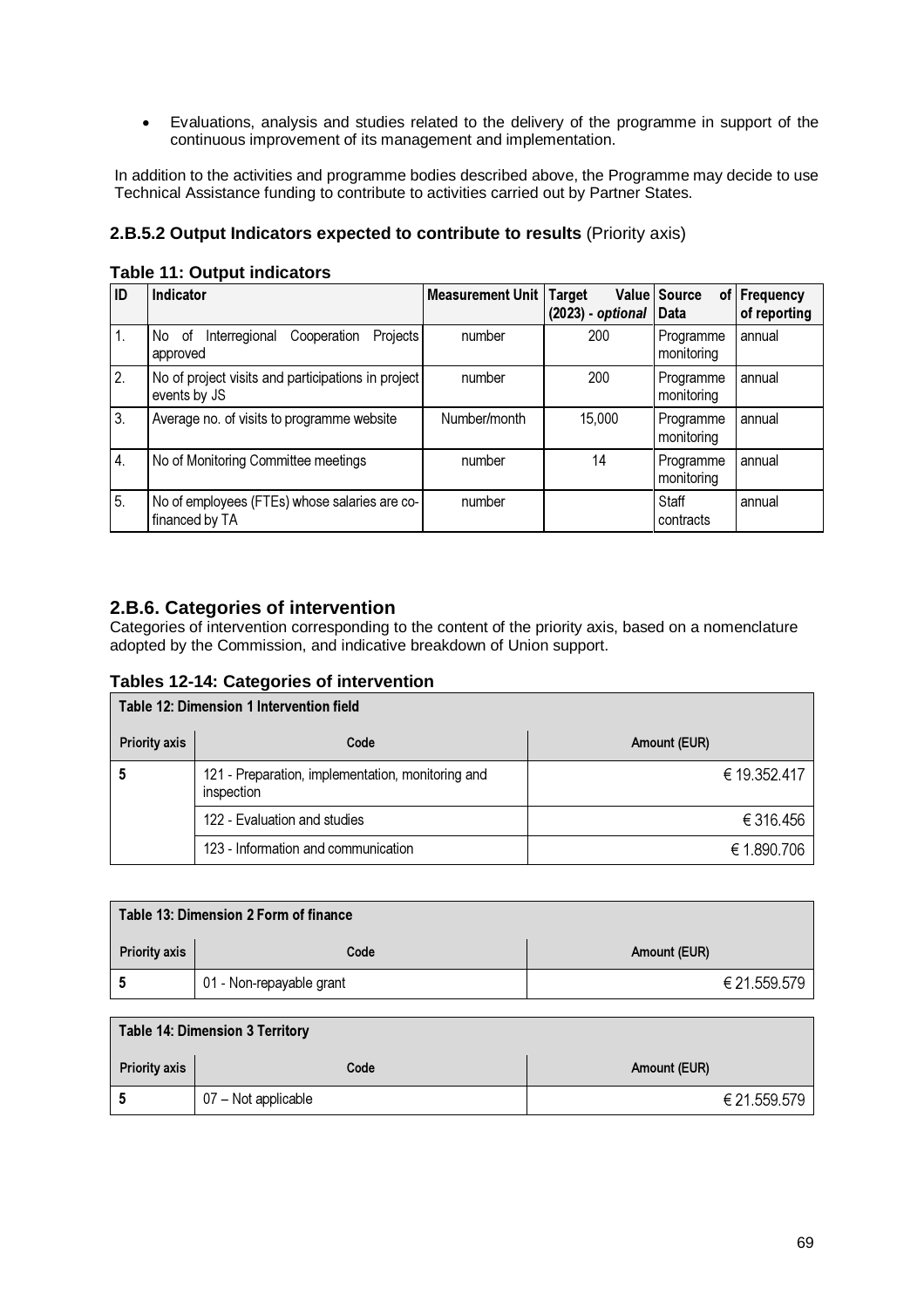# **Section 3. Financing plan**

# **3.1 Financial appropriation from the ERDF (in EUR)**

**Table 15**

| Fund        | 2014 | 2015        | 2016         | 2017         | 2018         | 2019        | 2020             | <b>Total</b>  |
|-------------|------|-------------|--------------|--------------|--------------|-------------|------------------|---------------|
| <b>ERDF</b> |      | €43.846.687 | € 37.163.641 | € 67.526.070 | € 68.876.592 | €70.254.124 | .659.206<br>€ 71 | € 359.326.320 |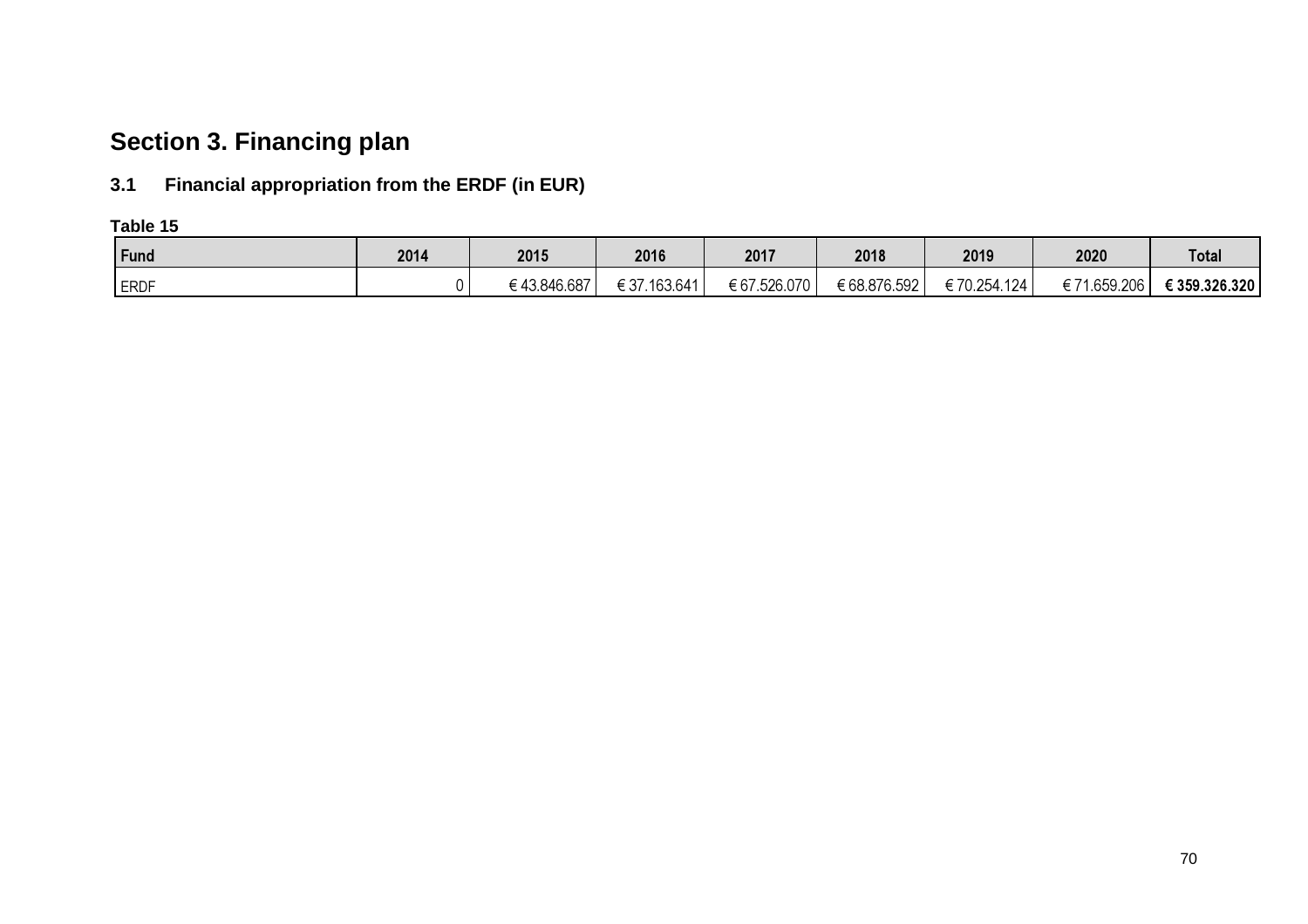# **3.2.A. Total financial appropriation from the ERDF and national co-financing (in EUR)**

| Table 16 - Financing plan |  |
|---------------------------|--|
|---------------------------|--|

|                             | <b>Fund</b> | <b>Basis for</b><br>calculation | <b>Union</b><br>support | <b>National</b><br>counterpart | Indicative breakdown of the national<br>counterpart |                      | <b>Total funding</b>          | Co-<br>financing | For information          |             |
|-----------------------------|-------------|---------------------------------|-------------------------|--------------------------------|-----------------------------------------------------|----------------------|-------------------------------|------------------|--------------------------|-------------|
|                             |             | <b>Union</b>                    |                         |                                |                                                     |                      |                               | rate *)          |                          |             |
|                             |             | support                         | (a)                     | $(b) = (c) + (d)$              |                                                     |                      | $(e) = (a) + (b)$             | $(f) = (a)/(e)$  | Contributions            | EIB         |
|                             |             | Total/public                    |                         |                                | National Public funding                             | National private (d) |                               |                  | from third               | contributio |
|                             |             | eligible cost                   |                         |                                | (c)                                                 |                      |                               |                  | countries<br>NO & CH **) | n.          |
| Priority Axis 1 -           | <b>ERDF</b> | total eligible                  |                         |                                |                                                     |                      |                               |                  |                          | n/a         |
| Research,                   |             | expenditure                     |                         |                                |                                                     |                      |                               |                  |                          |             |
| technological               |             | (incl. public<br>and private)   | 84,441,686              | 14,902,946.00                  | 13,465,446.00                                       | 1,437,500.00         | 99,344.632.00                 | 84.99%           | € 1,409,205.00           |             |
| development &<br>innovation |             |                                 |                         |                                |                                                     |                      |                               |                  |                          |             |
| Priority Axis 2 -           | <b>ERDF</b> | total eligible                  |                         |                                |                                                     |                      |                               |                  |                          | n/a         |
| Competitiveness of          |             | expenditure                     |                         |                                |                                                     |                      |                               |                  |                          |             |
| small & medium-             |             | (incl. public                   | 84,441,685              | 14,902,944.00                  | 13,465,444.00                                       | 1,437,500.00         | 99,344.629.00                 | 84.99%           | € 1,409,205.00           |             |
| sized enterprises           |             | and private)                    |                         |                                |                                                     |                      |                               |                  |                          |             |
| Priority Axis 3 -           | <b>ERDF</b> | total eligible                  |                         |                                |                                                     |                      |                               |                  |                          | n/a         |
| Low carbon                  |             | expenditure<br>(incl. public    | 84,441,685              | 14,902,944.00                  | 13,465,444.00                                       | 1,437,500.00         | 99,344.629.00                 | 84.99%           | € 1,409,205.00           |             |
| economy                     |             | and private)                    |                         |                                |                                                     |                      |                               |                  |                          |             |
| Priority Axis 4 -           | <b>ERDF</b> | total eligible                  |                         |                                |                                                     |                      |                               |                  |                          | n/a         |
| Environment &               |             | expenditure                     | 84,441,685              | 14,902,944.00                  | 13,465,444.00                                       | 1,437,500.00         | 99,344.629.00                 | 84.99%           | € 1,409,205.00           |             |
| resource efficiency         |             | (incl. public<br>and private)   |                         |                                |                                                     |                      |                               |                  |                          |             |
| Priority Axis 5 -           | <b>ERDF</b> | total eligible                  |                         |                                |                                                     |                      |                               |                  |                          | n/a         |
| Technical                   |             | expenditure                     | 21,559,579              | 7,371,520.00                   | 7,371,520.00                                        | 0,00                 | 28,931,099.00                 | 74.52%           | € 364,007                |             |
| Assistance                  |             | (incl. public<br>and private)   |                         |                                |                                                     |                      |                               |                  |                          |             |
| Total                       |             |                                 | 359,326,320             | 66,983,298.00                  | 61,233,298.00                                       |                      | 5,750,000.00   426,309,618.00 | 84,29%           | € 6,000,827              |             |

**\*)** The co-financing rate of 85% is an average, based on the 3 different co-financing rates that will be applied. For Interregional Cooperation Projects a co-financing rate of 85% will be applied to public partners as well as to public law bodies. A co-financing rate of 75% will be applied to private non-profit bodies. The Policy Learning Platforms will be financed at 100%.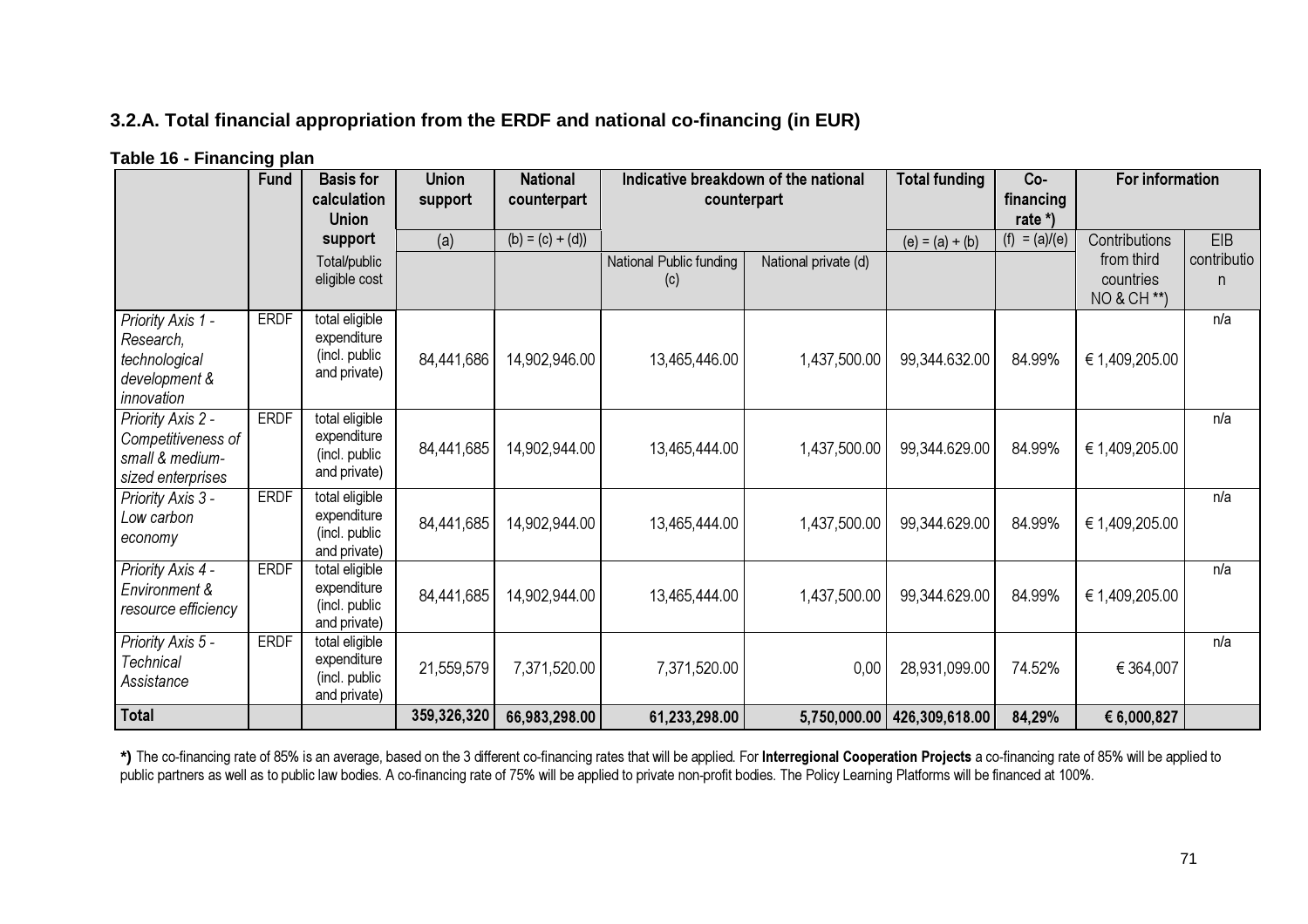# **3.2.B. Breakdown by priority axis and thematic objective**

#### **Table 17**

| <b>Priority axis</b>                                                     | Thematic objective                                                         | Union support | <b>National</b><br>counterpart | <b>Total funding</b> |
|--------------------------------------------------------------------------|----------------------------------------------------------------------------|---------------|--------------------------------|----------------------|
| Priority Axis 1 - Research, technological<br>development & innovation    | TO1 - Strengthening research, technological<br>development and innovation  | € 84,441,686  | 14,902,946.00                  | 99,344.632.00        |
| Priority Axis 2 - Competitiveness of small &<br>medium-sized enterprises | TO3 - Enhancing the competitiveness of<br>SMEs                             | € 84,441,685  | 14,902,944.00                  | 99,344.629.00        |
| Priority Axis 3 - Low carbon economy                                     | TO4 - supporting the shift towards a low-<br>carbon economy in all sectors | € 84,441,685  | 14,902,944.00                  | 99,344.629.00        |
| Priority Axis 4 - Environment & resource<br>efficiency                   | TO6 - protecting the environment and<br>promoting resource efficiency      | €84,441,685   | 14,902,944.00                  | 99,344.629.00        |
| Priority Axis 5 - Technical Assistance                                   |                                                                            | € 21,559,579  | 7,371,520.00                   | 28,931,099.00        |
| <b>TOTAL</b>                                                             |                                                                            | € 359,326,320 | 66,983,298.00                  | 426,309,618.00       |

**Table 18: Indicative amount of support to be used for climate change objectives**<br>The content of this table will be generated automatically on the basis of tables on categories of intervention under each priority axis.

| <b>Priority axis</b>                         | Indicative amount of support to be used for climate change<br>objectives $(\epsilon)$ | Proportion of the total allocation to<br>the programme $(\%)$ |
|----------------------------------------------|---------------------------------------------------------------------------------------|---------------------------------------------------------------|
| Priority Axis 1 - Research, technological    |                                                                                       |                                                               |
| development & innovation                     |                                                                                       |                                                               |
| Priority Axis 2 - Competitiveness of small & | 0                                                                                     |                                                               |
| medium-sized enterprises                     |                                                                                       |                                                               |
| Priority Axis 3 - Low carbon economy         | 33,776,674.00                                                                         | 9.4%                                                          |
| Priority Axis 4 - Environment & resource     |                                                                                       |                                                               |
| efficiency                                   |                                                                                       |                                                               |
| Priority Axis 5 - Technical Assistance       | 0                                                                                     |                                                               |
| <b>TOTAL</b>                                 | 33,776,674.00                                                                         | 9.4%                                                          |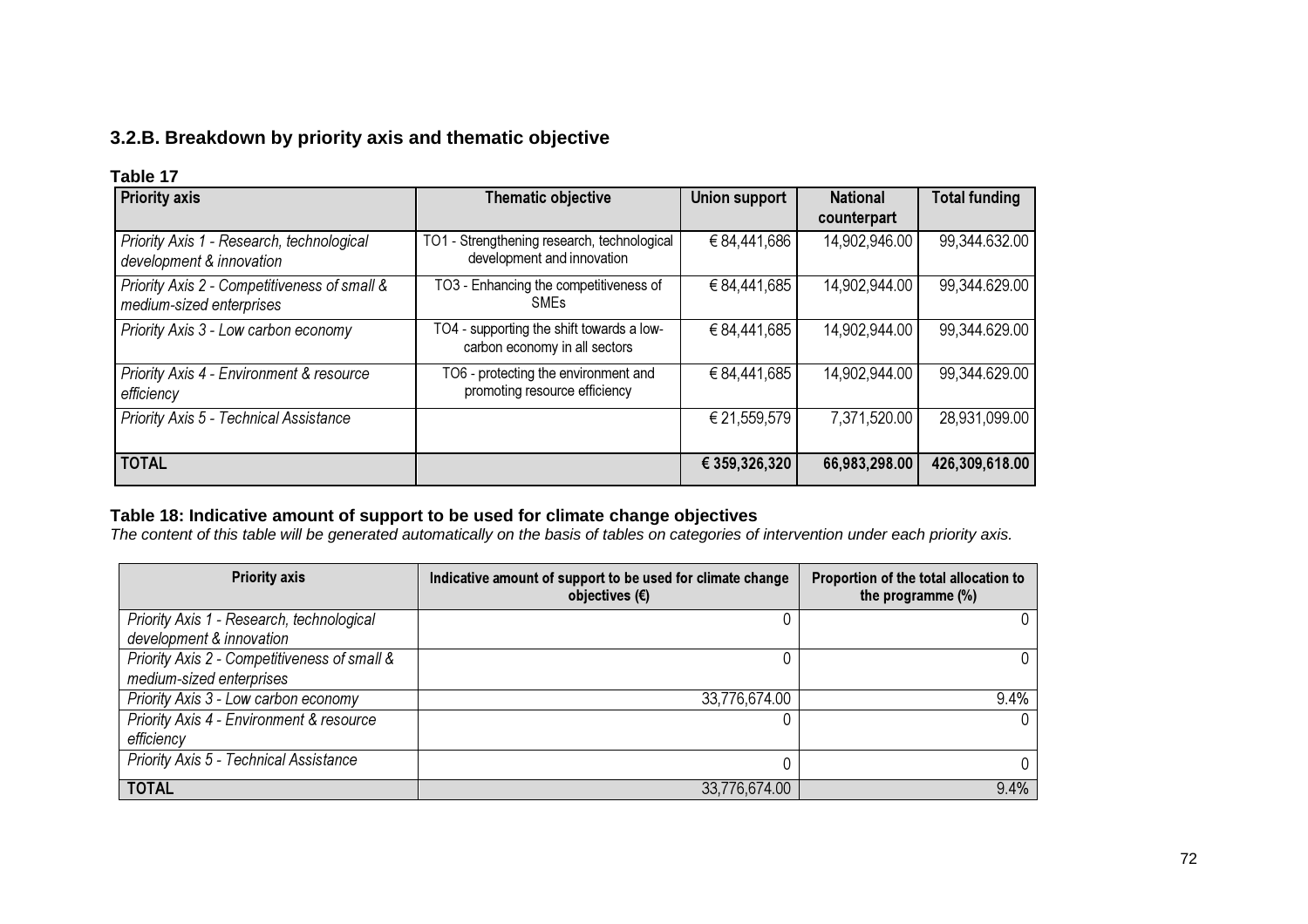# **Section 4. Integrated approach to territorial development**

# **Description of the integrated approach to territorial development**

**Description of the integrated approach to territorial development, taking into account the content and objectives of the cooperation programme, including in relation to regions and areas referred to in Article 174(3) TFEU, having regard to the Partnership Agreements of the participating Member States, and showing how it contributes to the accomplishment of the programme objectives and expected results** 

The objective of the INTERREG EUROPE programme is to improve the implementation and the effectiveness of regional development policies and programmes, in particular under the Investment for Growth and Jobs Goal and, where relevant, under European Territorial Cooperation.

It requires the development of integrated strategies addressing the main common challenges facing the regions in Europe such as the capacity of the European economy to grow, innovate and generate jobs, as well as its capacity to respond to demographic change and climate change and turn around its resource dependency.

The regional diversity in the EU, where regions have vastly different characteristics, opportunities and needs, requires going beyond 'one-size-fits-all' policies. It calls for a place-based approach that gives regions the ability and means to deliver policies that meet their specific needs. At the same time this diversity is an asset allowing each place to develop to its own strengths while benefitting from other regions through various forms of interaction. In view of this diversity INTERREG EUROPE can contribute to the integrated territorial development of regions across Europe by enabling them to make the implementation of their regional development policies better by learning from the experience and practices of other regions.

Given the geographical scope of the INTERREG EUROPE programme and its focus on policy learning to improve policy implementation, the use of specific instruments related to integrated approaches, such as community-led local development instruments, integrated actions for sustainable urban development or integrated territorial investments, is not appropriate.

However, the implementation of integrated approaches to territorial development can constitute a topic for cooperation, giving the opportunity to promote interregional exchange of knowledge and transfer of good practices on this issue. The support of Interregional Cooperation Projects directly or indirectly linked to this issue in the Investment for G&J and ETC programmes will be taken into consideration.

# **4.1 Community-led local development (where appropriate)**

Does not apply.

## **4.2 Integrated actions for sustainable urban development (where appropriate)**  Does not apply.

## **Table 19: Integrated actions for sustainable urban development – Indicative amounts of ERDF support**

| Fund | Indicative amount of ERDF support (EUR) |
|------|-----------------------------------------|
|      | (does not apply)                        |

# **4.3 Integrated Territorial Investment (ITI) (where appropriate)**

Does not apply.

## **Table 20: Indicative financial allocation to ITI other than those mentioned under point 4.2 (aggregate amount)**

| <b>Priority axis</b> | Indicative financial allocation (Union support) (EUR) |  |
|----------------------|-------------------------------------------------------|--|
|                      | $ $ (does not apply)                                  |  |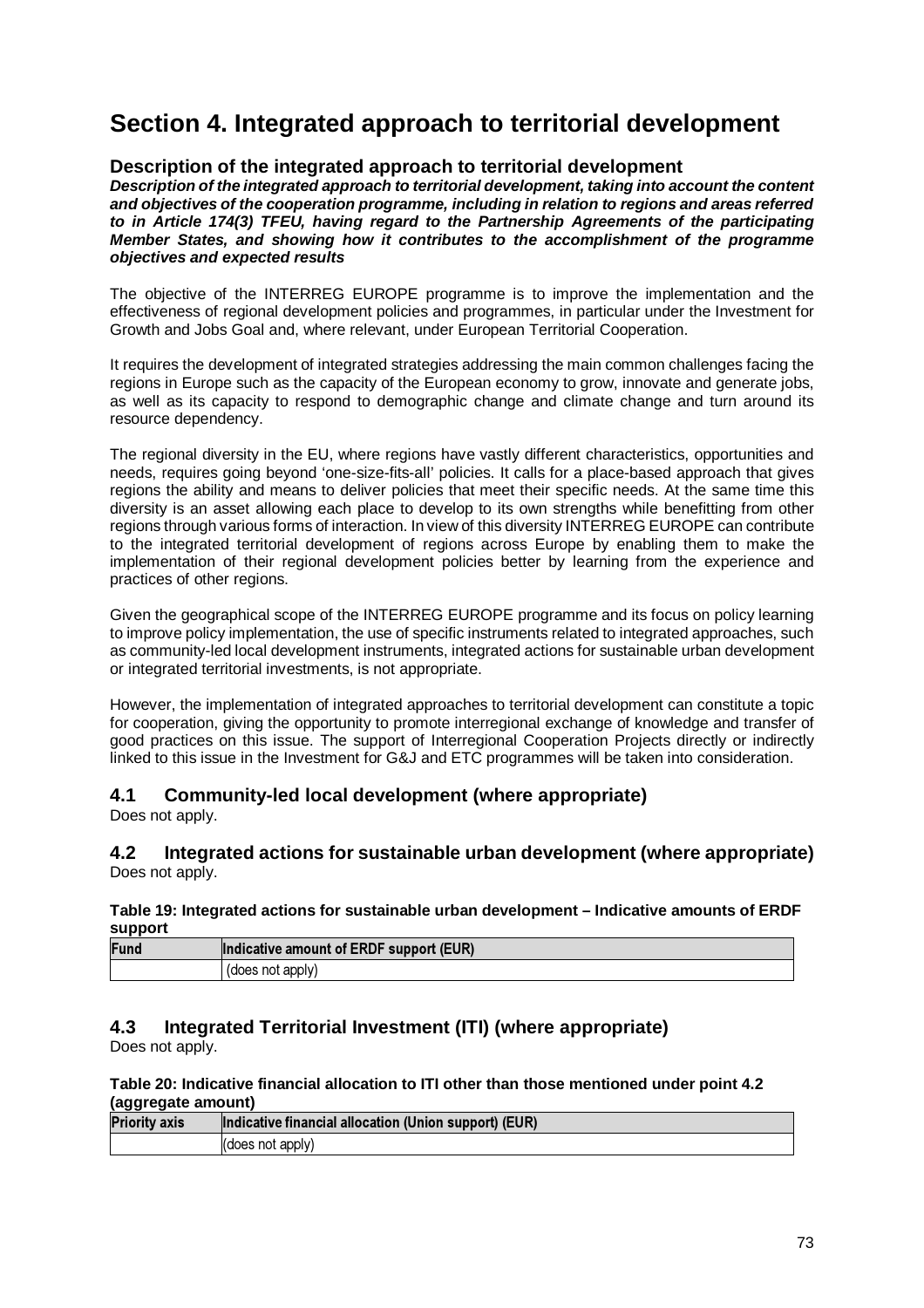# **4.4 Contribution of planned interventions towards macro-regional and Sea basin strategies, subject to the needs of the programme area as identified by the relevant Member States and taking into account, where applicable, strategically important projects identified in those strategies (where appropriate)**

(Where Member States and regions participate in macro-regional and sea basin strategies)

According to the European guidance, the Interregional Cooperation programme as other programmes co-financed by the ESI Funds should prioritise operations with a clear cross-border or macro-regional impact, such as those deriving from the macro-regional strategies, in order to support and enhance the implementation of their objectives.

The Common Strategic Framework (Annex 2 CPR) proposes three options to be used in all appropriate programmes:

- ring-fencing part of the programme funds for the implementation of strategic projects developed in the framework of Macro Regional Strategies,
- organising specific calls for projects with a clear cross-border or macro-regional impact, or
- giving priority to these operations in the selection process (i.e. more points in the selection process).

As provided for ETC programmes, it will be up to the Monitoring Committee to decide which of the options are the most appropriate in the framework of the programme.

Given the pan-European nature of the INTERREG EUROPE programme, the programme bodies find it not opportune to introduce a specific focus on or give priority to Interregional Cooperation Projects or activities that target a specific macro-region. However, proposals for Interregional Cooperation Projects that include issues related to one or more macro-regional strategies, as part of the practise sharing and policy learning among regional actors from different parts of Europe will be welcome by the programme.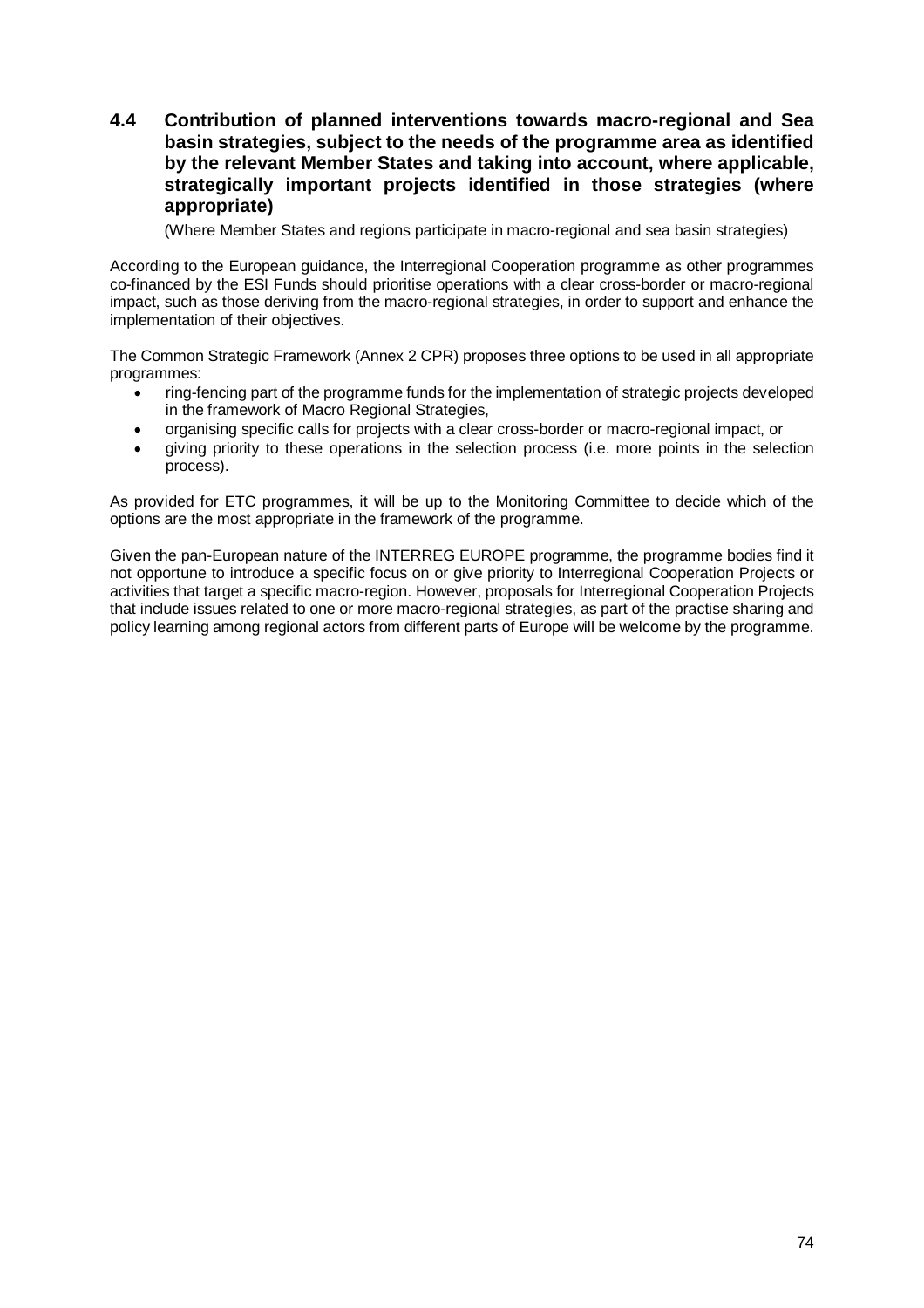# **Section 5. Implementing provisions for the cooperation programme**

This section describes the bodies acting as managing authority (MA), certifying authority (CA), audit authority (AA) and joint secretariat (JS). It defines the tasks of each of the bodies involved, including the monitoring committee (MC). It also describes the relations between the different bodies in the various processes necessary for programme implementation.

The working language of the programme shall be English.

# **5.1 Relevant authorities and bodies**

The management of this programme follows the management structure applicable for a Structural Funds programme and is made up of:

- a **managing authority**,
- a **certifying authority**,
- an **audit authority,**
- a **monitoring committee,**
- a **joint secretariat**

The characteristics, tasks and responsibilities of each of these bodies are described in the following paragraphs.

| Authority/body                                       | Name of the authority/body                                                                                                                                                       | Head of the authority/body                                                                  |
|------------------------------------------------------|----------------------------------------------------------------------------------------------------------------------------------------------------------------------------------|---------------------------------------------------------------------------------------------|
| Managing authority                                   | Région Nord-Pas de Calais<br>Conseil régional<br>Président<br>151. Avenue<br>Hoover<br>du<br>F 59555 LILLE CEDEX<br>France                                                       | Daniel Percheron<br>Président du Conseil régional<br>Nord-Pas de Calais                     |
| Certifying<br>authority,<br>where applicable         | Provincie Oost-Vlaanderen<br>Gouvernementstraat 1<br>9000 Gent<br>Belgium                                                                                                        | Jan Briers<br>Gouverneur van de provincie<br>Oost-Vlaanderen                                |
| Audit authority                                      | Commission Interministérielle de Coordination des<br>Contrôles des actions cofinancées par les Fonds<br>structurels (CICC)<br>5 Place des Vins de France<br>75012 PARIS - France | Mr Jean-Louis Rouguette<br>général<br>Inspecteur<br>des<br>finances<br>Président de la CICC |
| the managing authority<br>X the certifying authority | The body to which payments will be made by the Commission is:                                                                                                                    |                                                                                             |

## **Table 21: Identification of and contact details for the relevant authorities and bodies**

## **Table 22: Body or bodies carrying out control and audit tasks**

**(1)** Body or bodies carrying out control tasks

| <b>PARTNER</b><br><b>STATE</b> | <b>NAME OF THE</b><br><b>AUTHORITY</b> | <b>ADDRESS</b>      | <b>HEAD OF THE</b><br><b>AUTHORITY/</b><br><b>CONTACT</b><br><b>PERSON</b> | <b>EMAIL</b>              |
|--------------------------------|----------------------------------------|---------------------|----------------------------------------------------------------------------|---------------------------|
| Austria                        | Federal Chancellery,                   | Ballhausplatz 2,    | Luise Fasching                                                             | Luise.fasching@bka.gv.at  |
|                                | Division IV/4                          | 1014 Vienna         |                                                                            |                           |
| Belgium-                       | <b>Brussels Region Public</b>          | CCN, Rue du Progres | <b>Corentin Dussart</b>                                                    | c.dussart@sprb.irisnet.be |
| <b>Brussels</b>                | Service - ERDF                         | 80, boite 1, 1035   |                                                                            |                           |
|                                | Department                             | <b>Brussels</b>     |                                                                            |                           |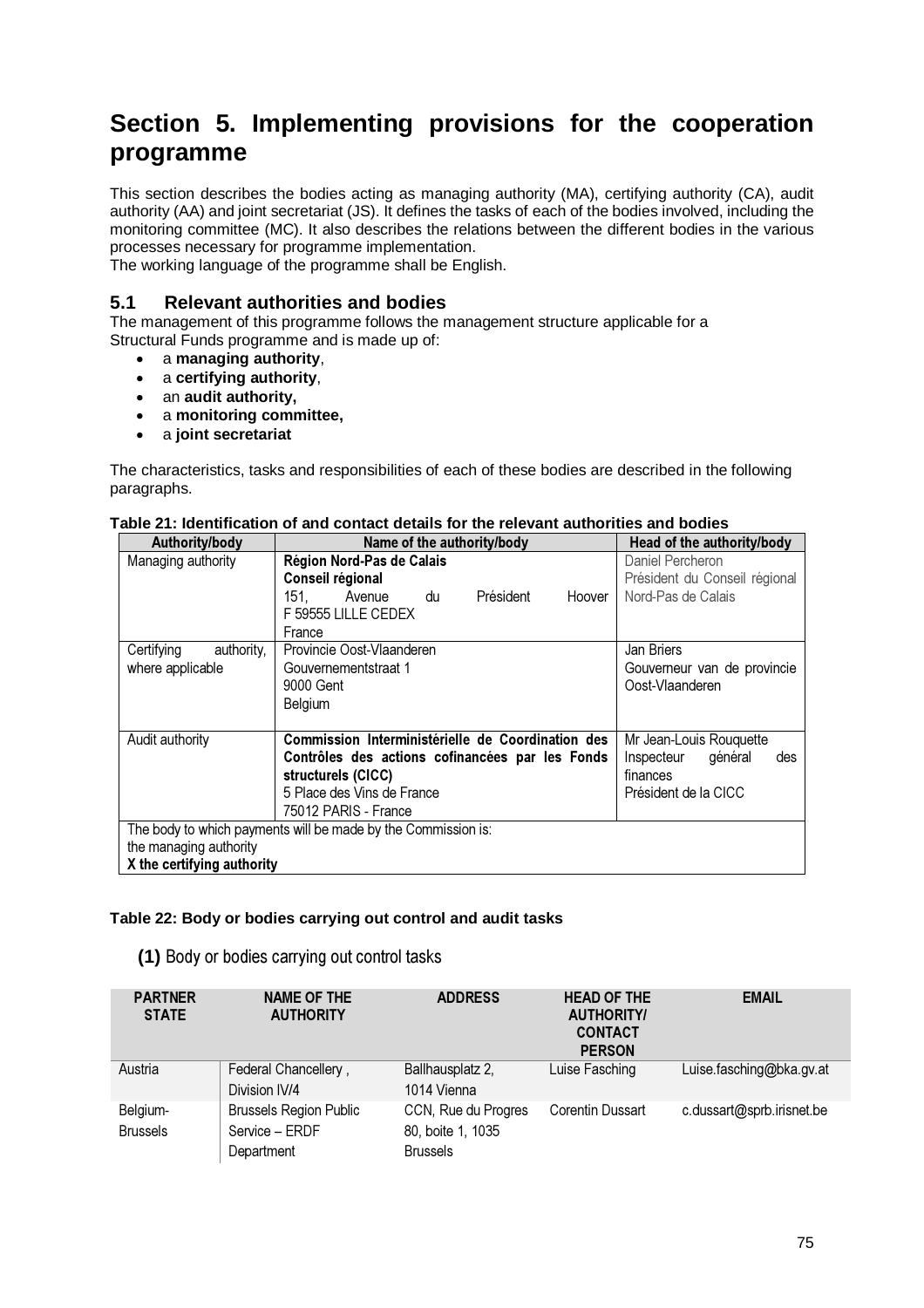| Belgium-<br><b>Flanders</b> | Agentschap Ondernemen -<br>Entiteit Europa Economie                                                                                                   | Koning Albert II Laan<br>35 bus 12, 1030<br><b>Brussel</b> | De heer Werner<br>Van den Stockt                | Werner.vandenstockt@age<br>ntschapondernemen.be |
|-----------------------------|-------------------------------------------------------------------------------------------------------------------------------------------------------|------------------------------------------------------------|-------------------------------------------------|-------------------------------------------------|
| Belgium-<br>Wallonia        | Wallonie-Bruxelles<br>International                                                                                                                   | Place Sainctelette 2,<br>1000 Bruxelles                    | <b>Christian Carette</b>                        | c.carette@wbi.be                                |
| Bulgaria                    | <b>Territorial Cooperation</b><br>Management, Directorate<br>General, Ministry of<br>Regional Development                                             | St. Cyril and<br>Methodius Street 17-<br>19, Sofia 1202    | Maria Duzova,<br>Director General               | mduzova@mrrb.governmen<br>t.bg                  |
| Croatia                     | Agency for Regional<br>Development and EU<br>Funds                                                                                                    | Vlaska 108, Zagreb                                         | Natasa Kulakowski,<br><b>Assistant Director</b> | Natasa.kulakowski@arr.hr                        |
| Cyprus                      | DG EPCD                                                                                                                                               | 29 Vyronos Street,<br>1096 Nicosia                         | Despina Stavrou                                 | dstravrou@treasury.gov.cy                       |
| Czech Republic              | Centre of Regional<br>Development of the Czech<br>Republic                                                                                            | Vinohradska 46, 120<br>00 Prague 2                         | Jiri Jansa                                      | Jansa@crr.cz                                    |
| Denmark                     | Danish Business Authority                                                                                                                             | Vejlsovej 29, 8600<br>Silkeborg                            | Niels Bjerring<br>Hansen                        | njbjha@erst.dk                                  |
| Estonia                     | Ministry of the Interior                                                                                                                              | Pikk 61, 15065 Tallinn                                     | Nele Ivask                                      | Nele.ivask@siseministeeriu<br>m.ee              |
| Finland                     | Ministry of Employment and<br>the Economy, Finland,<br>Regional Department,<br><b>Coordination and Finance</b>                                        | PO Box 32, FI-00023,<br>Government                         | <b>Tuula Manelius</b>                           | Tuula.manelius@tem.fi                           |
| France                      | Région Nord - Pas de<br>Calais                                                                                                                        | 151 Avenue du<br>Président Hoover,<br>59555 Lille Cedex    | Christophe Uliasz                               | Christophe.uliasz@nordpas<br>decalais.fr        |
| Germany                     | Ministry of Economic<br>Affairs, Climate Protection,<br>Energy and Regional<br>Planning                                                               | Stiftsstr. 9, 55116<br>Mainz                               | Christoph Linscheid                             | Christoph.linscheid@mwkel.<br>rlp.de            |
| Greece                      | Single Paying Authority,<br>First Level Control Unit                                                                                                  | Navarchou Nikodimou<br>11 & Voulis, 105 58<br>Athens       | Christos Tsikmanlis                             | ctsikmanlis@mnec.gr                             |
| Hungary                     | Széchenyi Programme<br>Office Consulting and<br>Service Non-profit Limited<br><b>Liability Company</b><br>(Széchenyi Programiroda<br>Non-profit Ltd.) | Szép utca 2, 1053<br>Budapest                              | Márta Gordos                                    | mgordos@vati.hu                                 |
| Ireland                     | Southern & Eastern<br>Regional Assembly                                                                                                               | Assembly House,<br>O'Connell Street,<br>Waterford, Ireland | Stephen Blair                                   | sblair@seregassembly.ie                         |
| Italy                       | <b>State General Accounting</b><br>Department                                                                                                         | Via XX Settembre 97,<br>00187 Roma                         | To be<br>communicated later                     | To be communicated later                        |
| Latvia                      | Ministry of Environmental<br>Protection and Regional<br>Development                                                                                   | 25 Peldu street, Riga<br>1494                              | Artis Lapins                                    | artis.lapins@varam.gov.lv                       |
| Lithuania                   | <b>Regional Policy Department</b><br>to the Ministry of Interior of<br>the Republic of Lithuania                                                      | Sventaragio str. 2,<br>01510 Vilnius                       | Deimante<br>Jankunaite                          | Deimante.jankunaite@vrm.lt                      |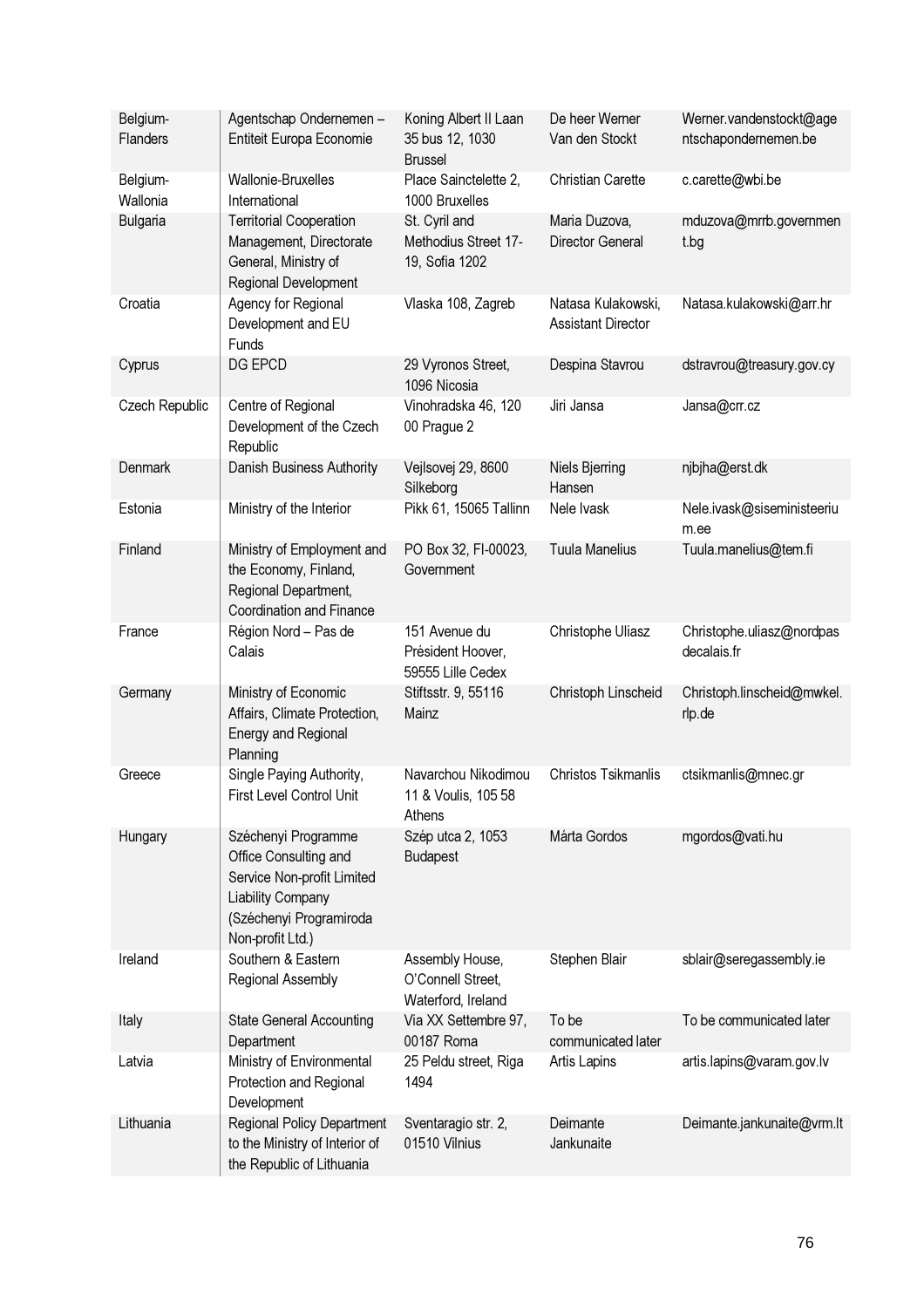| Luxembourg     | Direction du Controle<br>Financier                                                                                  | 3, rue de la<br>Congrégation, 1352<br>Luxembourg                      | Patrick Gillen                                   | Patrick.gillen@dcf.etat.u               |
|----------------|---------------------------------------------------------------------------------------------------------------------|-----------------------------------------------------------------------|--------------------------------------------------|-----------------------------------------|
| Malta          | <b>Funds and Programmes</b><br><b>Division</b>                                                                      | Triq il-Kukkanja, Santa<br>Verena, SVR 1411                           | Raphael Scerri                                   | Raphael.scerri@gov.mt                   |
| Netherlands    | Rijksdienst voor<br><b>Ondernemend Nederland</b>                                                                    | P.O. Box 8242, 3503<br><b>RE Utrecht</b>                              | Nancy Karjantiko                                 | nancy.karjantiko@rvo.nl                 |
| Norway         | Ministry of Local<br>Government and<br>Modernisation                                                                | Postbox 8112 Dep,<br>0032 Oslo                                        | Mee Eline Eriksson                               | Mee-<br>eline.eriksson@kmd.dep.no       |
| Poland         | Ministry of Infrastructure<br>and Development                                                                       | Wspólna 2/4, 00-926<br>Warsaw                                         | Magdalena<br>Rudzinska                           | Magdalena.rudzinska@mir.<br>gov.pl      |
| Portugal       | Agencia para o<br>Desenvolvimento e Coesao<br>I.P.                                                                  | Avenica 5 de Outubro,<br>153-1050-053 Lisboa                          | Raquel Rocha                                     | Raquel.rocha@adcoescao.<br>pt           |
| Romania        | Ministry of Regional<br>Development and Public<br>Administration, General<br>Directorate for European<br>Programmes | Bvd. Libertatii nr. 12,<br>sector 5, cod postal<br>040129, Bucuresti  | Lorant Para                                      | Lorant.para@mdrap.ro                    |
| Slovakia       | Ministry of Economy of the<br>Slovak Republic                                                                       | Mierová 19, 827 15<br>Bratislava                                      | Miroslava<br>Dianiskova                          | Miroslava.dianiskova@econ<br>omy.gov.sk |
| Slovenia       | Government Office for<br>Development and European<br><b>Cohesion Policy</b>                                         | Kotnikova 5, 1000<br>Ljubljana                                        | Natasa Franetic                                  | Natasa.franetic@gov.si                  |
| Spain          | Dirección General de<br>Fondos Comunitarios,<br>Ministerio de Hacienda y<br>Administraciones Públicas               | Paseo de la<br>Castellana, numero<br>162, 18th floor, 28071<br>Madrid | Fernando<br>Fernández Melle<br>(Deputy Director) | ffmelle@sepg.minhap.es                  |
| Sweden         | Tillväxtverket, Swedish<br>Agency for Economic and<br>Regional Growth                                               | Box 4044, SE 12061<br>Stockholm                                       | Håkan Flykt                                      | hakan.flykt@tillvaxtverket.s<br>e       |
| Switzerland    | n/a                                                                                                                 |                                                                       |                                                  |                                         |
| United Kingdom | Department for<br>Communities and Local<br>Government                                                               | 2 Marsham Street,<br>London                                           | Sam Lucas                                        | Sam.lucas@communities.g<br>si.gov.uk    |

# **(2)** Body or bodies carrying out audit tasks

| <b>PARTNER</b><br><b>STATE</b> | <b>NAME OF THE</b><br><b>AUTHORITY</b>                                       | <b>ADDRESS</b>                                             | <b>CONTACT</b><br><b>PERSON</b>       | <b>EMAIL</b>                             |
|--------------------------------|------------------------------------------------------------------------------|------------------------------------------------------------|---------------------------------------|------------------------------------------|
| Austria                        | Federal Chancellery,<br>Division IV/3                                        | Ballhausplatz 2,<br>1014 Vienna                            | Susanna Rafalzik                      | susanna.rafalzik@bka.gv.at               |
| Belgium-<br><b>Brussels</b>    | <b>Brussels Regional Public</b><br>Service - Financial Control<br>Department | Rue du Progrès 80,<br>boite 1, 1035 Brussels               | Abderrahmane<br><b>JAICHI</b>         | Ajaichi@sprb.irisnet.be                  |
| Belgium-<br><b>Flanders</b>    | Agentschap Ondernemen -<br>Afdelning Inspectie an<br>Ondersteuning           | Koning Albert II Laan<br>35 bus 12 1030,<br><b>Brussel</b> | De heer Dirk de<br><b>Rijck</b>       | Dirk.derijck@agentschapon<br>dernemen.be |
| Belgium-<br>Wallonia           | Inspection générale des<br>finances, Cellule Audit de                        | Avenue Prince de<br>Liege, 133 (3e etage),                 | <b>Gerard Quinet</b><br>(Inspector of | info@caif.wallonie.be                    |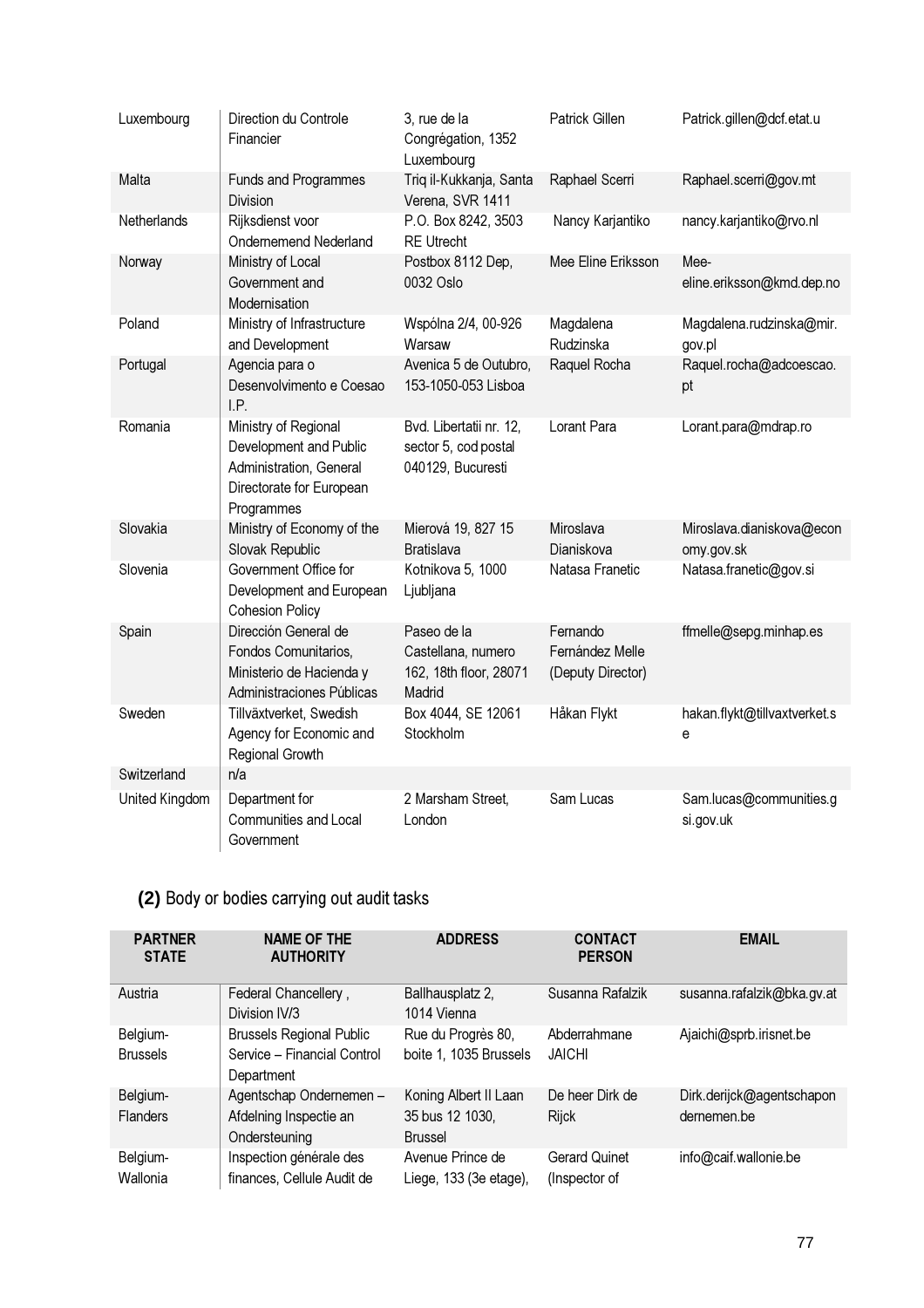|                | l'Inspection des finances<br>pour les fonds européens                                                                                                                                           | 5100 Jambes<br>(Namur)                                  | Finance),<br>Genevieve<br>Demarche<br>(inspector of<br>finance) |                                                                                                  |
|----------------|-------------------------------------------------------------------------------------------------------------------------------------------------------------------------------------------------|---------------------------------------------------------|-----------------------------------------------------------------|--------------------------------------------------------------------------------------------------|
| Bulgaria       | Audit of EU Funds<br><b>Executive Agency</b>                                                                                                                                                    | Slavyanska Street 4<br>Sofia 1040                       | Dobrinka Mihaylova                                              | d.y.mihaylova@minfin.bg                                                                          |
| Croatia        | Agency for Audit of the<br>European Union<br>Programmes<br>Implementation System                                                                                                                | Alexandera von<br>Humboldta 4/V,<br>10000 Zagreb        | Zvonko Siric (Head<br>of Service for ETC<br>and IPA II Audit)   | Zvonko.siric@arpa.hr                                                                             |
| Cyprus         | Internal Audit Service of the<br>Republic of Cyprus                                                                                                                                             | 13 Limassol Avenue,<br>2112 Aglantzia,<br>Nicosia       | Christos Karoulas                                               | ckaroulas@internalaudit.go<br>v.cy                                                               |
| Czech Republic | Ministry of Finance of the<br>Czech Republic                                                                                                                                                    | Letenska 15, 118 10<br>Prague 1                         | Evzen Mrazek                                                    | Evzen.Mrazek@mfcr.cz                                                                             |
| <b>Denmark</b> | Danish Business Authority                                                                                                                                                                       | Langelinje Alle 17,<br>Kobenhaven O                     | Svend Holger<br>Wellemberg                                      | Svewel@erst.dk                                                                                   |
| Estonia        | Ministry of the Interior /<br>Enterprise Estonia (EAS)                                                                                                                                          | Pikk 61, 15065 Tallinn                                  | Aive Adler                                                      | Aive.adler@siseministeeriu<br>m.ee                                                               |
| Finland        | Ministry of Finance,<br>Government financial<br>controller's function Audit<br><b>Authority Unit</b>                                                                                            | PO Box 28, FI-00023,<br>Government                      | Jan Holmberg                                                    | Jan.holmberg@vm.fi                                                                               |
| France         | Région Nord - Pas de<br>Calais                                                                                                                                                                  | 151 Avenue du<br>Président Hoover,<br>59555 Lille Cedex | Touhami Gherissi                                                | Touhami.Gherissi@nordpas<br>decalais.fr                                                          |
| Germany        | Ministry of Finance and<br>Economics, EU Financial<br>Control                                                                                                                                   | Neues Schloss,<br>Schlossplatz 4, 70173<br>Stuttgart    | Christian Debach,<br>Julia Münch, Sarah<br>Kretschmann          | Christian.debach@mfw.bwl.<br>de;<br>julia.muench@mfw.bwl.de,<br>sarah.kretschmann@mfw.b<br>wl.de |
| Greece         | General Accounting Office,<br><b>Financial Audit Committee</b><br>(EDEL), Directorate 56                                                                                                        | 57 Paneptistimou str.,<br>105 64 Athens                 | Vasileios Katrivesis                                            | gddde@mof-glk.gr,<br>audit56_esf_eff_etc@edel.g<br>r                                             |
| Hungary        | Directorate General for<br>Audit of European Funds                                                                                                                                              | Kálmán Imre u. 2.,<br>Budapest, H-1054                  | András Schneider                                                | Andras.Schneider@eutaf.g<br>ov.hu                                                                |
| Ireland        | Internal & EU Audit,<br>Department of Public<br>Expenditure & Reform                                                                                                                            | 3rd floor, Lansdowne<br>House, Dublin 4                 | Dermot Byrne                                                    | Dermot.byrne@per.gov.ie                                                                          |
| Italy          | Ministero dell'Economia e<br>delle Finanze, Dipartimento<br>della Ragioneria Generale<br>dello Stato, Ispetoratto<br>Generale per I Rapporti<br>Finanziari con l'Unione<br>Europea, Ufficio XII | Via XX Settembre 97,<br>00187 Roma                      | Annia Giorgi Rossi                                              | Anna.giorgirossi@tesoro.it                                                                       |
| Latvia         | Ministry of Environmental<br>Protection and Regional<br>Development                                                                                                                             | 25 Peldu street, Riga<br>1494                           | Zanda Janusauska                                                | Zanda.Janusauska@varam<br>.gov.lv                                                                |
| Lithuania      | Internal Audit Division of the<br>Ministry of the Interior of the<br>Republic of Lithuania                                                                                                      | Sventaragio str. 2,<br>01510 Vilnius                    | Rasa Rybakoviene                                                | Rasa.Rybakoviene@vrm.lt                                                                          |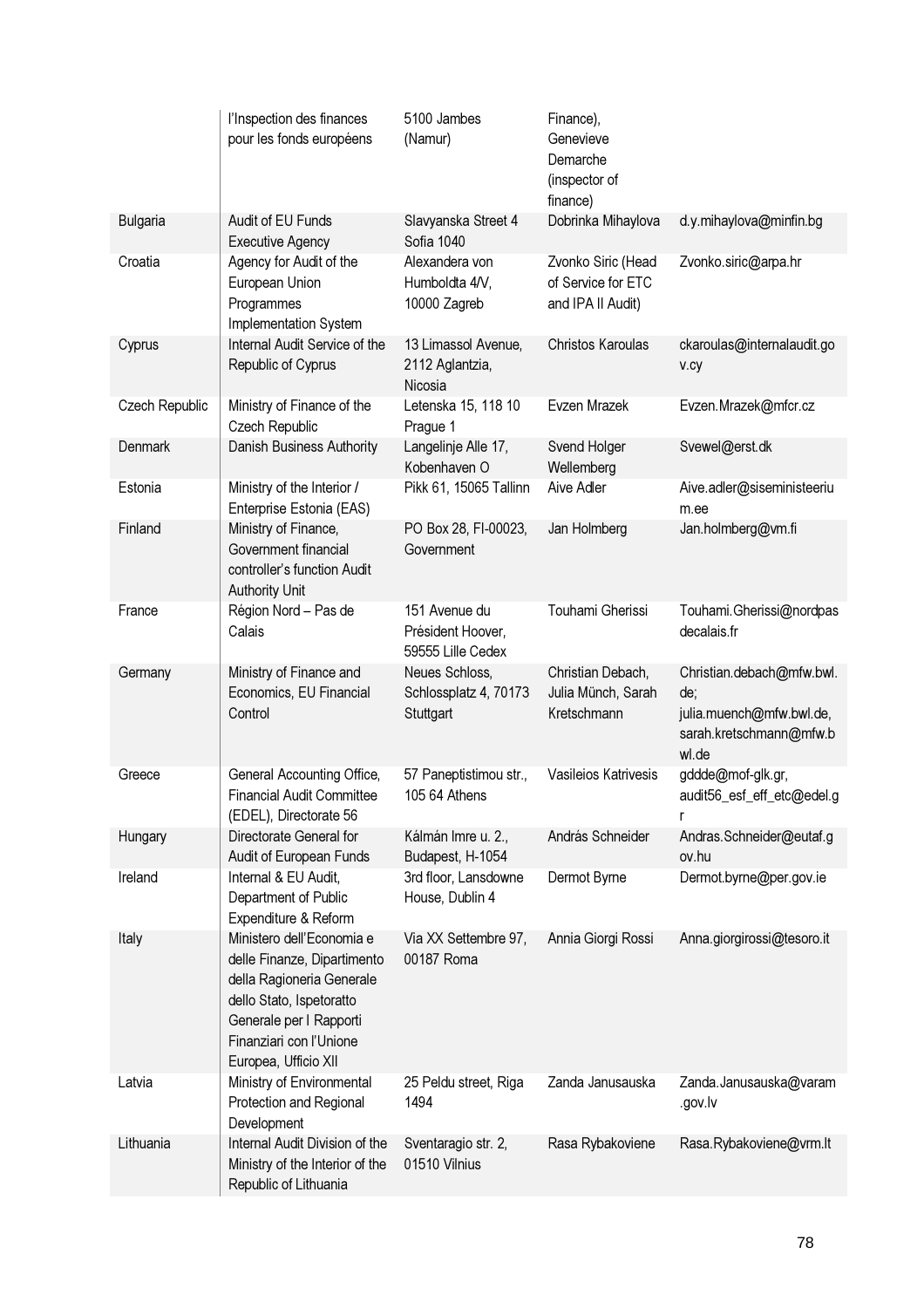| Luxembourg     | Inspection Générale des<br>Finances                                                                                        | 2, rue de la<br>Congrégation, 1352<br>Luxembourg                                      | Jeannot Waringo                                                                                                                                                                                                         | Jeannot. Waringo@igf.etat.l<br>u                                   |
|----------------|----------------------------------------------------------------------------------------------------------------------------|---------------------------------------------------------------------------------------|-------------------------------------------------------------------------------------------------------------------------------------------------------------------------------------------------------------------------|--------------------------------------------------------------------|
| Malta          | <b>IAID Internal Audit and</b><br><b>Investigations Department</b>                                                         | Lower Ground Floor,<br>Valletta Buildings,<br>South Stree, Valletta                   | Kenneth Farrugia                                                                                                                                                                                                        | Kenneth.a.farrugia@gov.mt                                          |
| Netherlands    | Auditdienst Rijk                                                                                                           | P.O. Box 20401, 2500<br>EK The Hague                                                  | R.C. (Ruud) van As                                                                                                                                                                                                      | r.c.as@minfin.nl                                                   |
| Norway         | Office of the Auditor<br>General of Norway                                                                                 | Pilestredet 42,<br>Postbox 8130 Dep,<br>0032 Oslo                                     | <b>Tor Digranes</b>                                                                                                                                                                                                     | Tor.digranes@riksrevisjone<br>n.no                                 |
| Poland         | Ministry of Finance                                                                                                        | Swietokrzyska 1200-<br>916 Warsaw                                                     | Rafal Manikowski                                                                                                                                                                                                        | Rafal.Manikowski@mofnet.<br>gov.pl                                 |
| Portugal       | Inspecao-Geral de Financa                                                                                                  | Rua Angelina Vidal,<br>41-1199-005 Lisboa                                             | Carlos Trigacheiro                                                                                                                                                                                                      | Carlostrigacheiro@igf.min-<br>financas.pt                          |
| Romania        | Romanian Court of<br>Accounts - Audit Authority                                                                            | Str. General Ernest<br>Brotesteanu nr 20,<br>sector 1, cod postal<br>010528 Bucuresti | Ioan Aron Popa<br>(president)                                                                                                                                                                                           | Aron.popa@rcc.ro                                                   |
| Slovakia       | Ministry of Finance of the<br>Slovak Republic                                                                              | Stefanovicova 5, 817<br>82 Bratislava                                                 | Zusana Dolinakova,<br>Zusana Slaninova                                                                                                                                                                                  | Zusana.dolinakova@mfsr.s<br>k;<br>zusana.slaninova@mfsr.sk         |
| Slovenia       | <b>Budget Supervision Office,</b><br>Ministry of Finance                                                                   | Fajfarjeva 33, 1000<br>Ljubljana                                                      | Natasa Prah                                                                                                                                                                                                             | Natasa.prah@mf-rs.si                                               |
| Spain          | Intervención General de la<br>Administración del Estado<br>(IGAE) Ministerio de<br>Hacienda y<br>Administraciones Públicas | C/María de Molina,<br>numero 50 floor 15th,<br>28006 Madrid                           | Mercedes Vaga<br>García (Auditora<br>Nacional Jefe de<br>División Oficina<br>Nacional de<br>Auditioria)<br>Mercedes<br>Lebrancon Cortás<br>(Auditora Nacional<br>Directora de Area<br>Oficina Nacional de<br>Auditoria) | divisionfondos@igae.minha<br>p.es<br>mlebrancon@igae.minhap.<br>es |
| Sweden         | Ekonomistyrningsverket,<br>The Swedish National<br><b>Financial Management</b><br>Authority                                | Box 45316, SE-10430<br>Stockholm                                                      | Barbro Nordgren                                                                                                                                                                                                         | barbro.nordgren@esv.se                                             |
| Switzerland    | n/a                                                                                                                        |                                                                                       |                                                                                                                                                                                                                         |                                                                    |
| United Kingdom | Government Internal Audit<br>Agency (GIIA)                                                                                 | G/08 Temple Quay<br>House<br>Bristol, BS1 6PN                                         | Desmond Mulcahy                                                                                                                                                                                                         | desmond.mulcahy@commu<br>nities.gsi.gov.uk                         |

# **5.2 Procedure for setting up the joint secretariat**

Arrangements are already in place at the time of programme submission because implementation arrangements are kept from the 2007-2013 programming period. The joint secretariat is set up after consultation with the Partner States under the responsibility of the managing authority. The location of the joint secretariat is in Lille, France.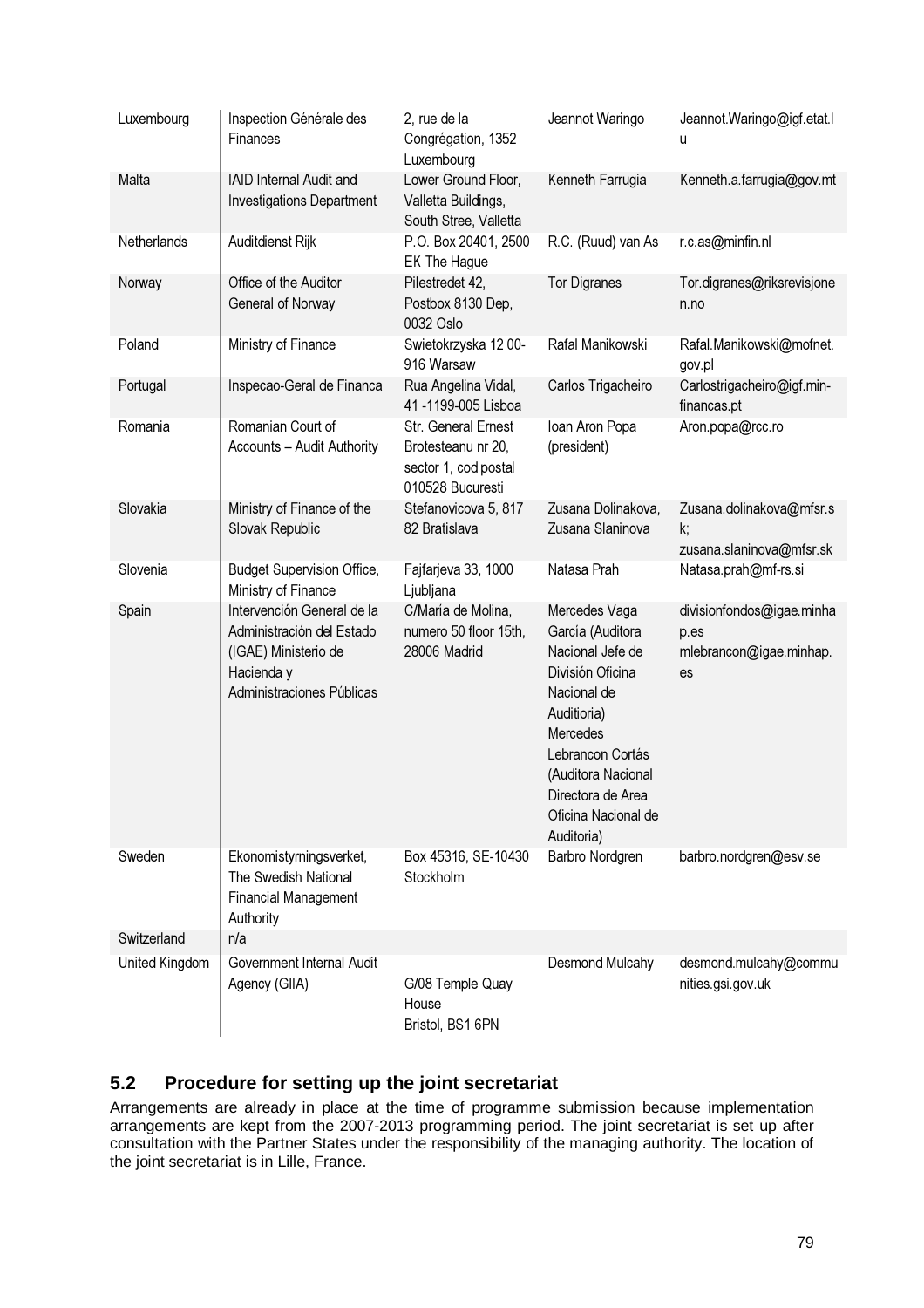The joint secretariat assists the monitoring committee, managing authority, certifying authority and where appropriate, the audit authority in carrying out their duties.

The assistance provided by the joint secretariat to the audit authority is strictly limited to administrative support, like the organisation of the group of auditors meetings, ensuring the communication flow between the different bodies involved (audit authority, group of auditors members, external audit firm), the follow-up of written procedures (decision notes of the group of auditors meetings, validation of sample for audits on operations etc.) and updating the list of the group of auditors members.

This support does not interfere with the tasks of the audit authority as defined in article 127 of the Regulation (EU) No 1303/2013 [CPR] and in article 25 of the Regulation (EU) No 1299/2013 [ETC]. The joint secretariat is not at all involved in the definition of the audit strategy, in drawing the sample of audits to be audited or in the drafting of the annual opinion of the audit authority for example.

The joint secretariat is funded from the technical assistance budget.

# **5.3 Summary description of the management and control arrangements**

The following paragraphs provide a description of the arrangements for the management and control of the INTERREG EUROPE programme.

## **Joint implementation structure of the programme**

The programme shall be implemented through the following main implementation structures: a managing authority (MA), a certifying authority, a joint secretariat (JS), a monitoring committee (MC), an audit authority and a group of auditors.

### **Role and tasks of the managing authority and the joint secretariat**

The MA, assisted by the JS, will be responsible for managing the cooperation programme in accordance with the principle of sound financial management as described in Article 125 of the Regulation (EU) 1303/2013 [CPR] and Article 23 of the Regulation (EU) 1299/2013 [ETC]. It ensures that the different programme bodies interact in a smooth way.

This includes the following tasks and responsibilities:

- accuracy and legality of payment
- information and publicity measures related to the cooperation programme
- liaison between the authorities implementing the programme and other interested parties where necessary
- liaison with the European Commission and the implementation of all accepted recommendations for amending management and monitoring procedures
- supervision of the joint secretariat and management of the technical assistance budget
- preparation of the committees and advices to the monitoring committee regarding strategic orientations

The MA is assisted by the joint secretariat in the implementation of its responsibilities and related tasks. They work closely together to ensure the fulfilment of its duties.

The JS is set up under the legal responsibility of the managing authority. Under its supervision, the joint secretariat assists the monitoring committee, the managing authority and, where appropriate, the audit authority in carrying out their respective functions and especially:

- a. to prepare, implement and follow-up decisions of the monitoring and programming committee, to organise the monitoring committee/programming committee and task force meetings;
- b. to liaise with the implementing authorities and the European Commission, to ensure that the relevant implementation reports and any other relevant information is made available to them;
- c. to cooperate with organisations, institutions and networks relevant for the objectives of the programme;
- d. to distribute information and publicise the programme, its various components and its projects, including running a programme website and events;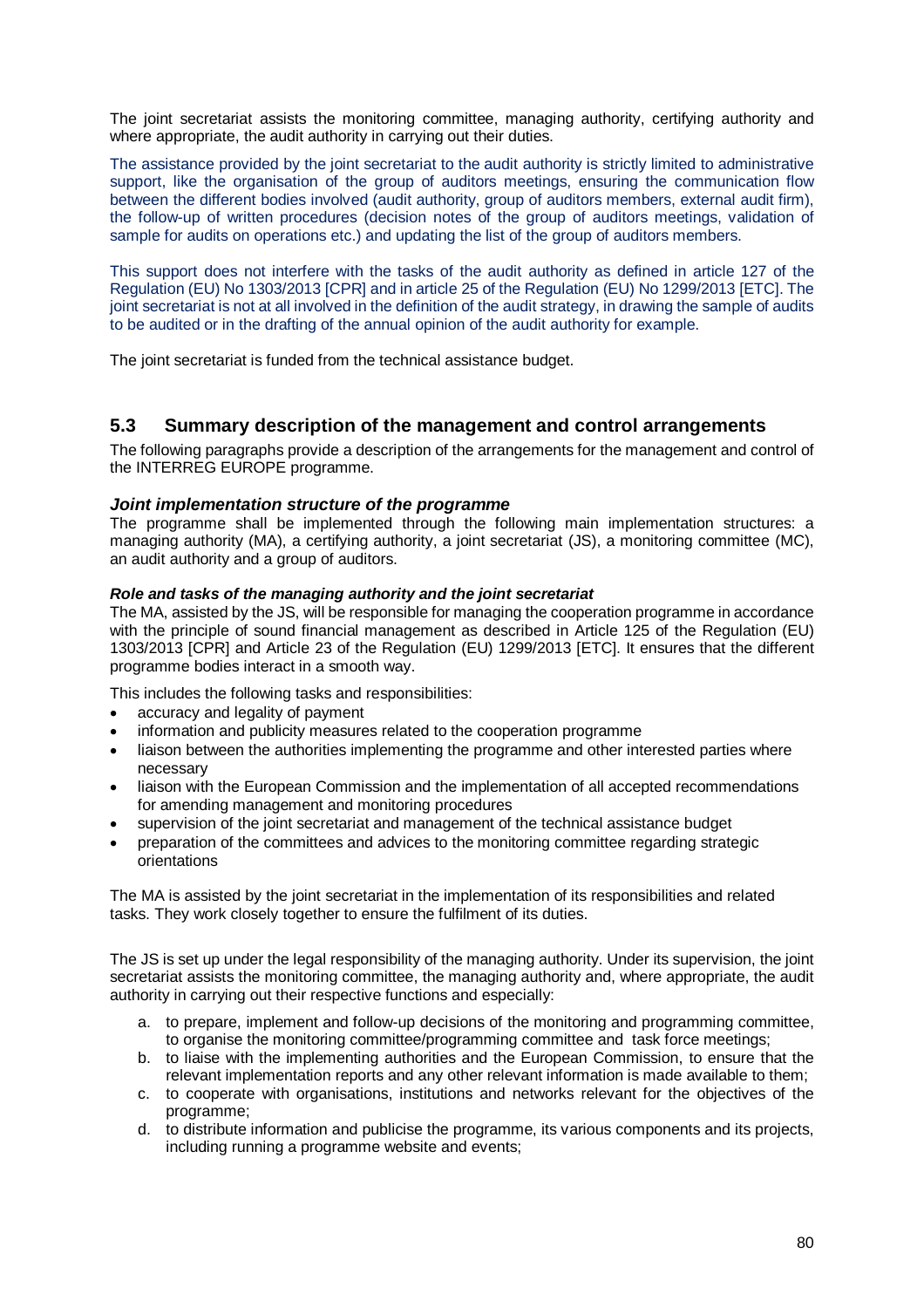- e. to establish a programme database and project online monitoring system to provide data in computerised form necessary for the monitoring, evaluation, financial management, verification and audit;
- f. to develop for approval by the monitoring committee a transparent selection procedure, selection criteria, terms of reference for the calls for applications, application pack including funding rules;
- g. to manage the project application process for all projects, including providing information and advice to applicants (e.g. by means of an applicants' pack), checking, assessing applications on the basis of approved criteria and procedure, and informing partners on monitoring committee decisions;
- h. to assist and organise activities to support project generation and development;
- i. to organise partner search events concerning the whole EU territory;
- j. to monitor commitments and payments of ERDF funds at programme level by categories of intervention;
- k. to provide advice and assistance to projects regarding implementation of activities and financial administration;
- l. to monitor progress made by projects through collecting and checking project monitoring reports, monitoring outputs, results and financial implementation;
- m. to ensure that payments to projects are made within the agreed timeframe;
- n. to manage and coordinate the policy learning platforms, including the tendering and contracting of the thematic expertise, the steering and monitoring of the activities and the reporting to and involvement of the programme stakeholders;
- o. to support the managing authority in setting up a coherent programme management and control system ensuring the legality, regularity of declared expenditure and the respect of the principle of sound financial management and liaise with first level controllers designated by the programme partner states to carry out the verifications pursuant to Article 23 (4) of the ETC regulation:
- p. to support the managing authority in drawing up the management declaration of assurance on the functioning of the management control system;
- q. when necessary to support the managing authority in managing the technical assistance budget (accounting, procurement, payments, reporting);
- r. to fulfil the usual work of a programme secretariat, i.e. organisation of meetings, preparation of documents, drafting of minutes, etc.;
- s. to liaise with the body carrying out the functions of the certifying authority and to make all relevant data available to them;
- t. to support the audit authority and the group of auditors: organisation and following up of meetings, following up of members' lists, following the procurement procedure for the externalisation of audits, ensure a good communication flow between the audit authority, the group of auditors members, audited projects and the external audit firm, making relevant data available to these actors to allow for a smooth implementation of their tasks.

With regard to the management of projects, the managing authority / joint secretariat have the following discretionary powers:

The MA / JS can decide on changes as long as the purpose and the other basic features of the project are not altered. It can also decide on changes in projects which do not have consequences on the eligibility or the results of the project. In particular the managing authority/joint secretariat can decide on:

- additional minor conditions to approved projects in case additional mistakes, errors or clarification requests are found during the phase of fulfilment of conditions with the lead partner;
- a reallocation of the budget as stated in the approved application, if the content and the implementation of the main activities do not change (without any increase of the ERDF);
- changes in activities which do not change the overall objectives of the project;
- an extension of the duration of the project not extending the programme deadline;
- an extension of the date by which progress reports have to be presented by the lead partner;
- a reduction of the approved project budget when a project partner withdraws or reduces its activities;
- the replacement of project partners, provided that the respective Partner State on whose territory the new project partner is located gives its approval.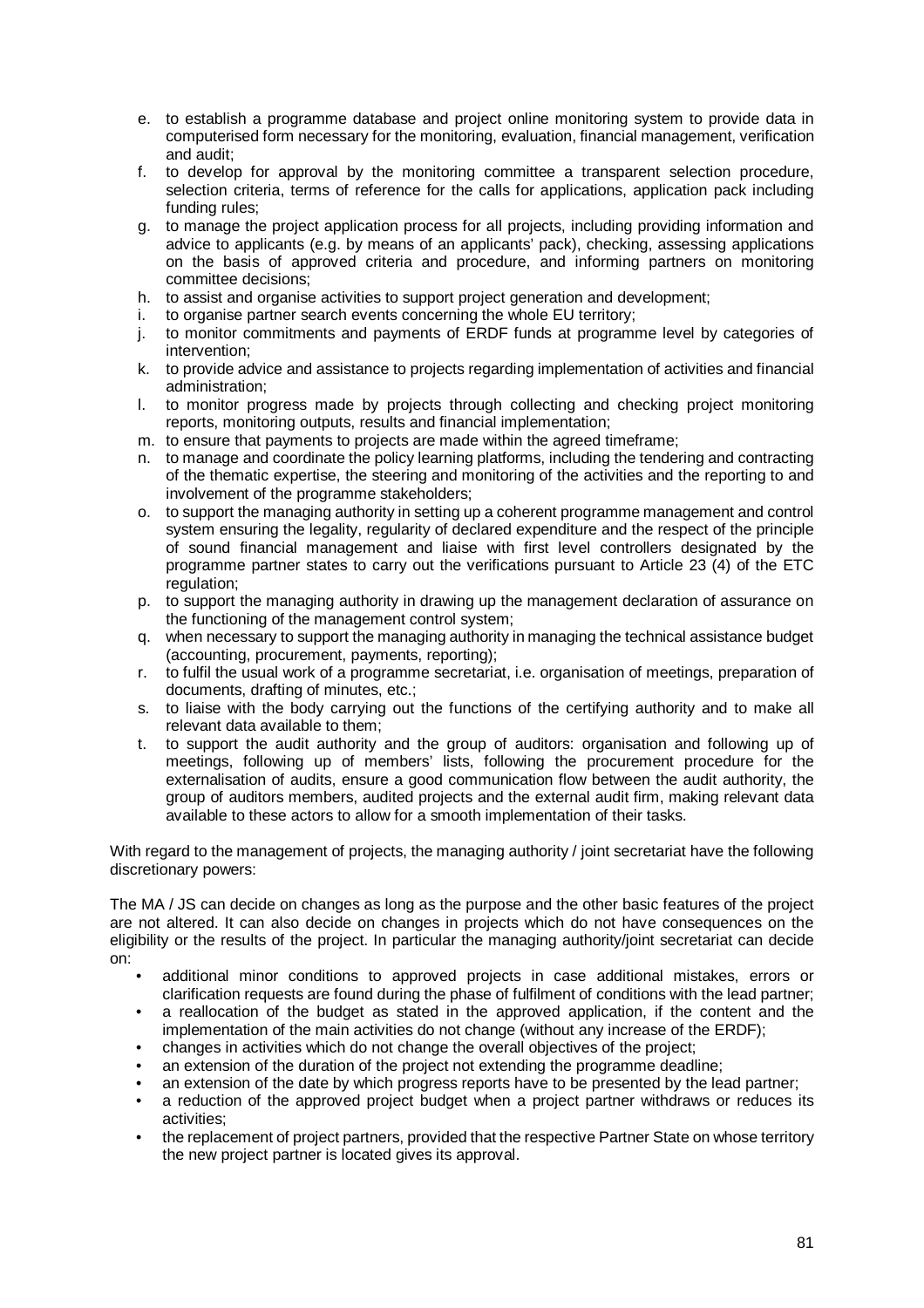The monitoring committee decides in cases of doubt and in all other cases and shall be informed on the decisions taken by the managing authority/joint secretariat on the cases mentioned above.

### **Role and tasks of the certifying authority**

The certifying authority of the programme is the Province of East Flanders, a Belgian public institution.

The certifying authority will comply with all functions and responsibilities in accordance with Article 126 of Regulation (EC) 1303/2013 [CPR].

The certifying authority will also be the paying body and as such shall be responsible for:

- receiving the payments made by the Commission;

- making payments to the beneficiaries.

### **Role and tasks of the audit authority and group of auditors**

The audit authority will comply with all functions and responsibilities in accordance with Article 127 of Regulation (EU) No 1303/2013 [CPR].

According to Article 21 of Regulation (EU) No 1299/2013 [ETC] and in compliance with the administrative provisions in France for the audit of actions co-financed by the European Structural Funds, the "Commission Interministérielle de Coordination des Contrôles des Opérations co-financées par les Fonds Européens" (CICC) shall act as audit authority.

In accordance with Article 25 of Regulation (EU) No 1299/2013 [ETC] the EU Member States and Norway agree that the audit authority will not be authorised to carry out directly the audit functions in the whole territory of the programme. As a consequence of this, the audit authority will be assisted by a group of auditors comprising a representative of each EU-Member State and Norway participating in the cooperation programme carrying out the duties provided for in Article 127 of Regulation (EU) No 1303/2013 [CPR]. Each EU Member State and Norway shall be responsible for the audits carried out on its territory. As a consequence, the representatives have to be entitled to participate in decisionmaking within the group of auditors on behalf of the respective Partner State and be from a unit independent from the monitoring committee members, the controllers designated according to Article 23 of Regulation (EU) 1299/2013 [ETC] and any project's activities and finances. The contact details of the respective independent body/unit representing the Partner States in the group of auditors will be included in the agreement signed by each EU Member State and Norway and a list will be provided at the same time as the cooperation programme to the Commission. Updates of the list will be communicated to the Commission with the annual control report.

The group of auditors will be set up within three months of the decision approving the cooperation programme. It will be chaired by the audit authority. The group of auditors shall draw up and approve its own rules of procedure during its first meeting. Furthermore, the audit authority shall within eight months of adoption of the cooperation programme prepare an audit strategy for performance of audits. The audit strategy shall set out the audit methodology, the sampling method for audits on projects and the planning of audits in relation to the current accounting year and the two subsequent accounting years.

The audit authority, in agreement with the group of auditors (and the monitoring committee for the budgetary provisions), may decide to contract an external audit firm to carry out audits on the proper functioning of the management and control systems and on an appropriate sample in compliance with Article 127 of Regulation (EU) No 1303/2013 [CPR].The quality and completeness of the audit work carried out will be ensured by the audit authority together with the group of auditors, assisted by the joint secretariat. The joint secretariat will inform the monitoring committee of the results of the audit work and necessary follow-up. The coordination among the members of the group of auditors with regard to the above will be formalised in the rules of procedure of the group of auditors, in the audit strategy and in the management and control system description.

### **Role and tasks of the monitoring committee**

In accordance with Article 47 of Regulation (EU) 1303/2013 [CPR], a MC will be set up. The MC will draw up and unanimously adopt its rules of procedure during its first meeting.

The MC is made up of: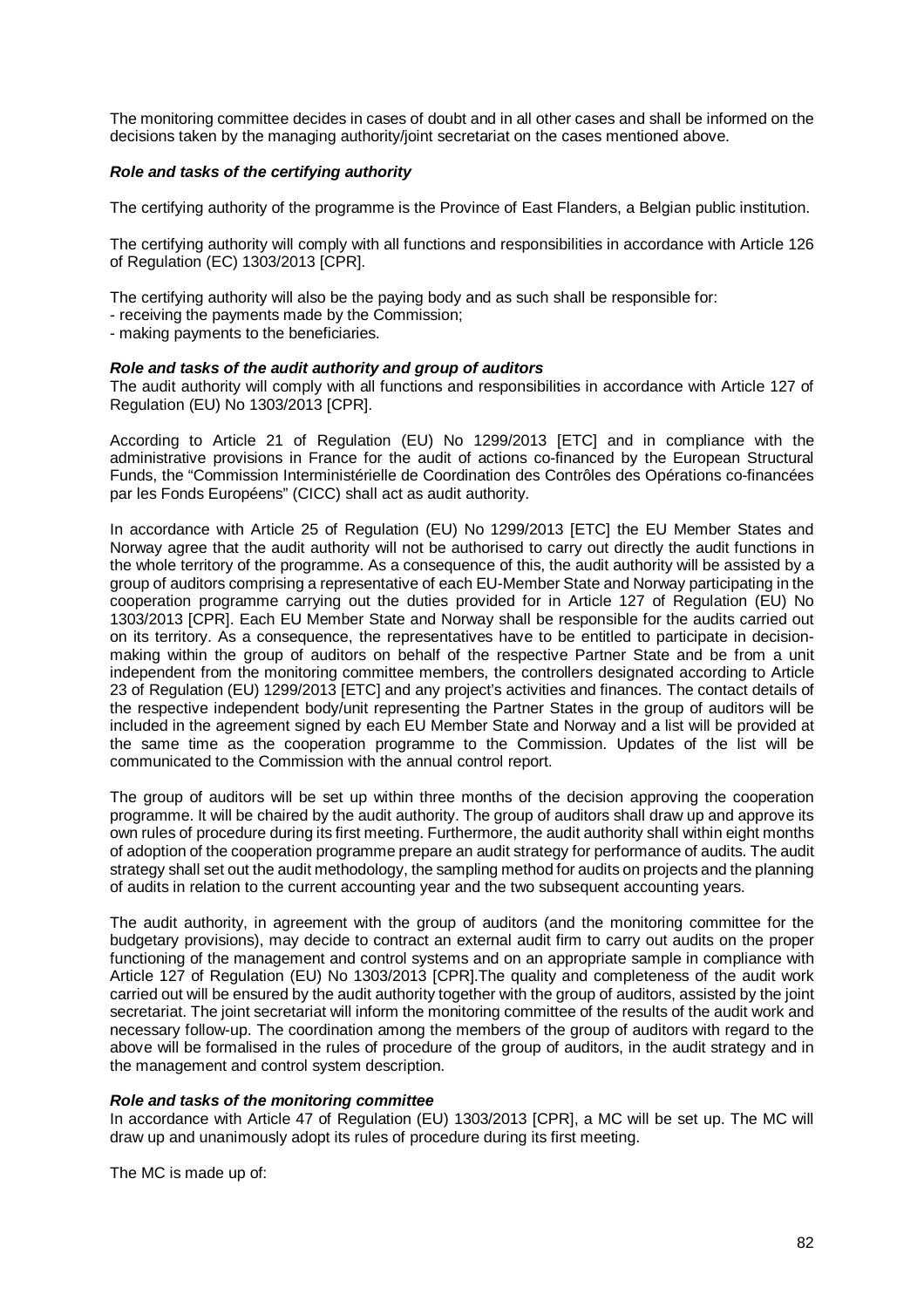- up to three representatives per country (EU 28, Norway, Switzerland) at the appropriate governance level;
- representatives of the European Commission, the Committee of the Regions (CoR), the European Economic and Social Committee (EESC) will participate in advisory capacity;
- The managing authority and the joint secretariat will also participate in an advisory capacity.
- The audit authority can participate as an independent observer.

The MC in accordance with Article 49 of Regulation (EU) 1303/2013 [CPR] shall review the implementation of the programme and progress towards achieving its objectives, and more specifically the functions listed in Article 110 of Regulation (EU) No 1303/2013 [CPR]. It will select the projects financed by the cooperation programme in line with Article 12 of Regulation (EU) 1299/2013 [ETC]. The MC will also adopt the methodology, criteria for selection of projects and the eligibility rules. The detailed provisions will be drawn up in the monitoring committee's rules of procedure.

The MC will validate the management and control system description that will form the basis for the designation of authorities according to Article 124 (2) of Regulation (EU) 1303/2013 [CPR].

The representatives of the MC will ensure that on the national level all relevant partners are involved in the preparation, implementation, monitoring and evaluation of the cooperation programme as referred to in Article 5(2) of Regulation (EU) No 1303/2013 [CPR].

With regard to the tasks of the MC it shall be ensured that decisions of the monitoring committee will be free from bias and must not be influenced by partial interest of any of the individual members of this committee. Any members who have a conflict of interest with respect to any subject matter up for consideration by the MC shall declare such interest to the meeting and shall not take part in the decision. The MC will set out the details of this procedure in the monitoring committee's rules of procedure.

### **Organisation of the assessment, selection of operations and resolution of complaints**

Project applications can be submitted following calls for proposals. The documents related to the application process will be published on the programme website. They will include the terms of reference and the programme manual, which outlines the funding rules. Details of the selection procedure will be outlined in the programme manual. All applications will be made available to the members of the monitoring committee. The joint secretariat organises the impartial assessment of these applications based on the eligibility and quality criteria approved by the monitoring committee, and makes a proposal for a decision to the monitoring committee.

Each Partner State is in charge of checking the eligibility and, where applicable, of confirming the relevance of each project partner located on its territory. This should be preferably done prior to the project approval by the monitoring committee and at the latest within two weeks following the project approval by the monitoring committee. Any Partner State can reject the participation of project partners on their territory for justified reasons without rejecting the whole project proposal. Following the monitoring committee's decision, the managing authority will prepare a subsidy contract between the managing authority and the lead applicants of the approved projects.

Project lead applicants of rejected project proposals are informed in writing about the reasons why an application was not eligible or not approved. Any questions in relation to the assessments will be examined and answered by the managing authority/joint secretariat. If needed, remaining complaints will be examined and answered by a complaint panel involving the previous, present and future chairs of the monitoring committee and the managing authority/joint secretariat. If deemed necessary, the complaint panel may decide to refer back a complaint to the monitoring committee. An overview of complaints examined and answered by the panel will be provided to the monitoring committee in the following meeting. Detailed procedures will be put down in the programme's manual and thus be available to applicants.

This complaints procedure is without prejudice to any mechanism or process for legal redress at national level.

Complaints against decisions of the programme's managing authority/joint secretariat during project implementation will follow the rules laid down in the subsidy contract that is concluded between the managing authority and the lead partner. Complaints related to first or second level control have to be lodged against the responsible national authority according to the applicable national rules.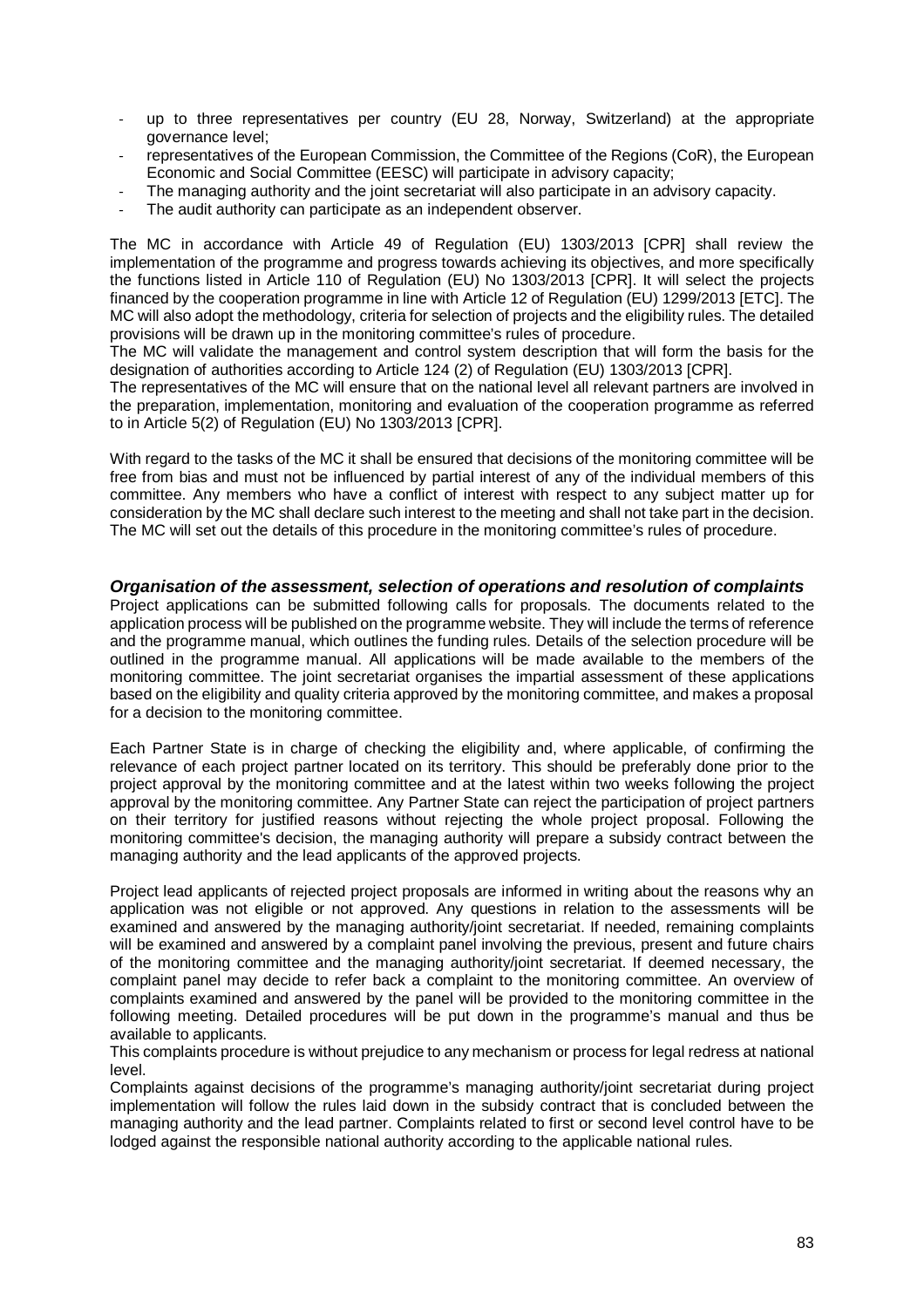## **Procedure for the signature of the document setting out the conditions of support "subsidy contract"**

Following the decision of the monitoring committee for project-related expenditure, the managing authority will use a standard form of subsidy contract which is approved by the monitoring committee and lays down further details concerning the responsibilities and liabilities of the beneficiaries. The subsidy contract is signed by the managing authority, and will be addressed to the project lead partner.

In cases where the managing authority exercises its right to terminate the subsidy contract, the Partner States involved in the project will be informed by email 1 month prior to such decision and given the possibility to provide their opinion. The monitoring committee will be informed of the termination of a subsidy contract during the following meeting.

The managing authority shall ensure that the subsidy contracts clearly state that the lead partner and the project partners will produce all documents, provide necessary information and give access to their business premises to any authorised body of the EU, the Partner State or to the audit authority, the certifying authority, the managing authority or joint secretariat for control and audit purposes in compliance with Article 140 of Regulation (EU) No 1303/2013 [CPR]. The subsidy contracts make reference to the control systems set up by the EU Member State and Norway in accordance with Article 23 of Regulation (EU) No 1299/2013 [ETC].

## **Financial control of beneficiaries**

According to Article 23 (4) of Regulation (EU) No 1303/2013 [ETC] and considering that the managing authority cannot carry out verifications under Article 125 (4) (a) of Regulation (EU) No 1303/2013 [CPR] throughout the whole programme area, each EU-Member State and Norway designates the bodies responsible for carrying out such verifications in relation to beneficiaries on its territory ('controller(s)'), as set out in annex 2.

Each EU Member State and Norway submits also to the managing authority a detailed description of the control system set up using the form provided by the managing authority/joint secretariat. The full description will be included in the description of the management and control system in accordance with Article 72 of Regulation (EU) No 1303/2013 [CPR]. When assessing this document the audit authority is authorised to request complementary information from the Partner State. The EU Member State and Norway shall without delay inform the managing authority of any changes of responsible body and the control system set up.

In compliance with article 23 (4) of Regulation (EU) No 1299/2013 [ETC], each EU Member State and Norway will ensure that for the verification of expenditure the maximum period of three months for the submission of the documents by the beneficiary / partner is respected. For this purpose, each EU Member State and Norway will do its utmost to ensure that the expenditure of each beneficiary / partner of the project is verified and confirmed by the controllers within a period of two months after the end of each reporting period set in the subsidy contract so that the lead partner of the project is in a position to submit the progress report to the managing authority/joint secretariat in due time and so that the certifying authority can declare regularly expenditure to the Commission.

The cost for these verifications will be either carried by the EU Member States or Norway or by the project partners. In the latter case, these costs can in principle be considered eligible for an ERDFreimbursement and reported within the project.

In order to ensure coherence among controllers from all countries participating in the programme, standard documents (such as standard control confirmation, control reports incl. checklist) shall be decided by the monitoring committee and used as minimum requirements across all EU Member States and Norway.

With regard to technical assistance payments to the managing authority/joint secretariat, the managing authority ensures that the expenditure is certified in line with the control system set up by France. Further modalities may apply in case technical assistance is used to finance actions at national level.

The respect of the EU public procurement rules and in particular (i) Directives 2004/18/EC and 2004/17/EC, (ii) Directives 2014/23/EU, 2014/24/EU and 2014/25/EU once transposed into national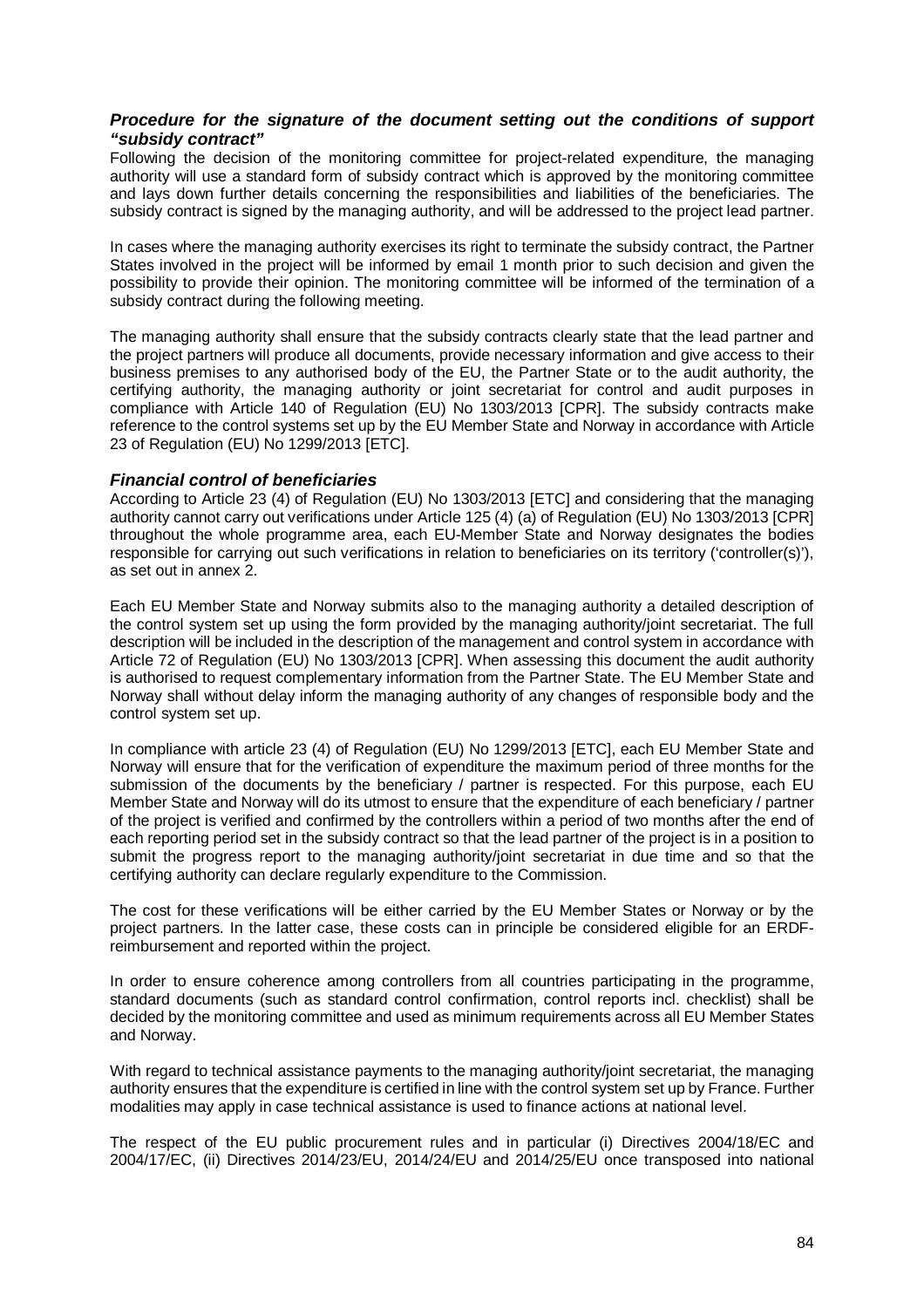legislation, (iii) Directives 89/665/EEC and 92/13/EEC and (iv) the general public procurement principles derived from the Treaty on the Functioning of the EU has to be ensured by all national authorities.

The result of any verification of the proper functioning of the first level control system carried out by the EU Member States or Norway shall be communicated to the managing authority/joint secretariat for coordination purposes (and follow-up action if necessary). The managing authority/joint secretariat will also inform the EU Member States and Norway of the results and follow-up of any checks carried out by other programme bodies or the Commission or European Court of Auditors.

## **Project monitoring**

The managing authority/joint secretariat shall monitor the activity and financial progress of projects. For this purpose, three main types of information need to be considered:

- the use of the ERDF subsidy for the purpose mentioned in the subsidy contract and the approved application;
- the progress made in implementing the project in compliance with the subsidy contract and the approved application;
- the confirmation of expenditure by the lead partner controller in compliance with the system set up in each partner state according to Article 23 (4) of Regulation (EU) No 1299/2013 [ETC].

The managing authority/joint secretariat shall assess the reports and monitor the proper implementation of the approved project referred to in the subsidy contract according to the procedure laid down in the description of the management and control system.

## **Programme monitoring**

The monitoring of this programme will provide information on the implementation at any given time. It will cover financial issues and achieved results considering the targets fixed for the different milestones in the performance framework.

Monitoring will encourage high quality, effective implementation by monitoring the progress of the projects against the goals and intended results of the programme. Monitoring will be mainly based on regular reports from the projects and in a more general perspective on the activities carried out by the policy learning platforms.

The programme specifies a set of indicators for monitoring and evaluating its progress. The programme specific result and output indicators are presented in Section 2 of this document. They relate directly to the different specific objectives of the programme. In particular, result indicators are the cornerstone of the performance analysis of the programme. They relate to parts of the intended results that can be captured. Those programme specific indicators have been designed in line with certain strict requirements (applicable to all Cohesion policy programmes). In addition to this set of result and output indicators, the INTERREG EUROPE programme may define complementary indicators that will enable the programme bodies to effectively monitor the progress and quality of programme and project implementation.

Projects will be obliged to report regularly on the effects and tangible results achieved by the cooperation actions developed by the partnerships. They will be required in these reports to provide strong evidence of the changes that derive from their actions.

The joint secretariat will collect and compile the data stemming from these reports in order to allow for conclusions on the programme level. The managing authority will use this documentation – together with additional information on the financial implementation – to draft the annual and final reports and submit them to the monitoring committee.

## **Annual and final implementation reports and closure of the programme**

The managing authority will, in accordance with Article 14 of Regulation (EU) No 1299/2013 [ETC], submit to the Commission implementation reports in accordance with the requirements of Article 50 of Regulation (EU) No 1303/2013 [CPR]. They will be approved by the monitoring committee before they are sent out to the Commission. A final report on implementation will be submitted to the Commission by 31 December 2023.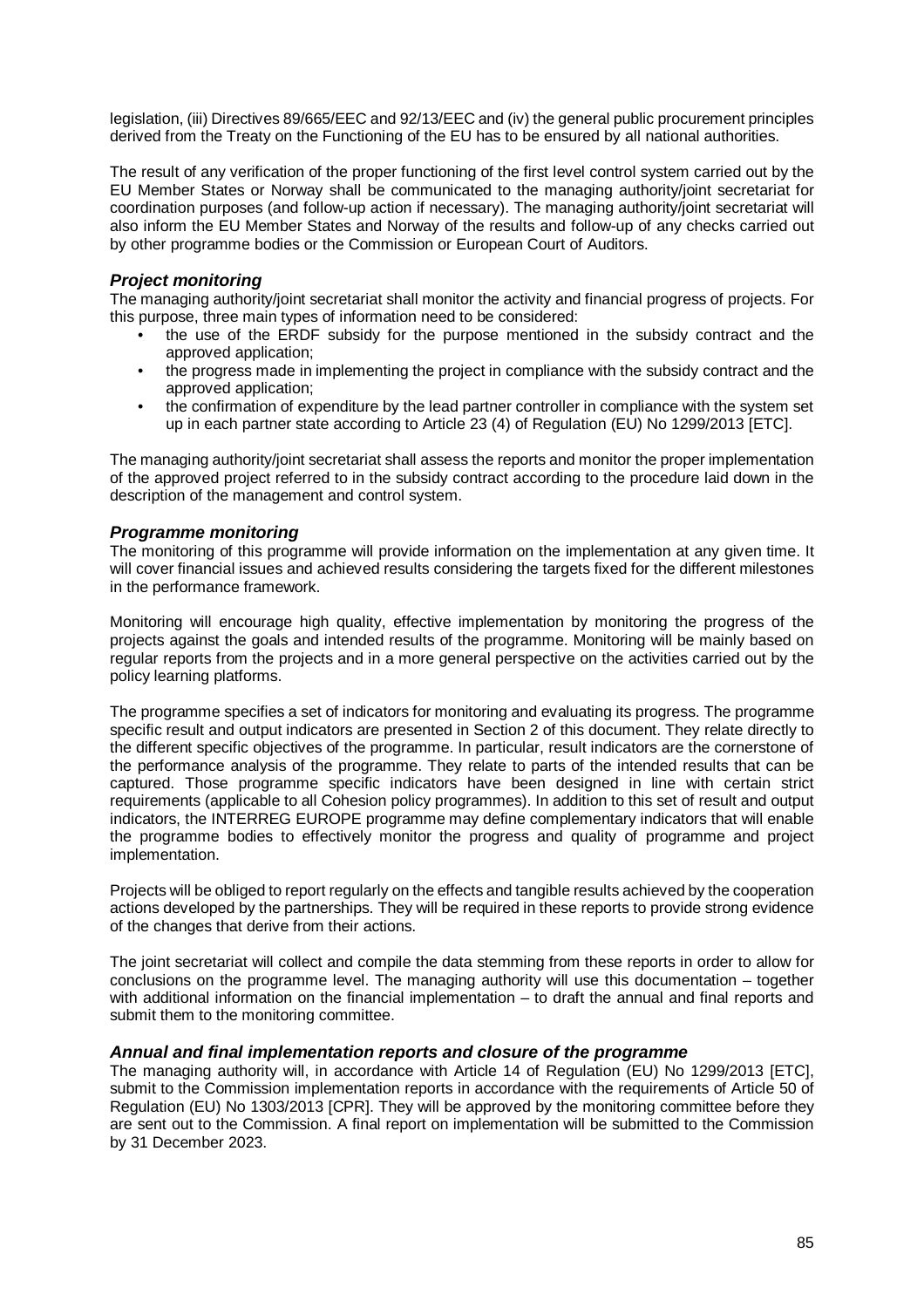The closure of the programme will be carried out in compliance with Article 141 of Regulation (EU) No 1303/2013 [CPR] by the competent programme authorities of the 2014-2020 programme. The programme closure will be prepared to a maximum within the eligibility period of the 2014-2020 programme to limit the closure activities and costs to be financed by the Partner States or the successor programme afterwards.

## **Evaluation**

The programme has been subject to an ex-ante evaluation of independent evaluators with the aim of improving the overall quality of the programme and to optimise the allocation of budgetary resources and the quantification of target values in the performance framework. The recommendations of this evaluation have been taken into account during the drafting of this programme, as described in annex 1 of the current document.

In accordance with Articles 56 and 114 of the Regulation (EU) 1303/2013 [CPR], the managing authority will draw up an evaluation plan for the programme. The evaluation plan shall be submitted to the first meeting of the monitoring committee.

One or several evaluations will be carried out to assess effectiveness, efficiency and impact of the programme on the basis of the evaluation plan. All evaluations will be examined by the monitoring committee and sent to the Commission.

By 31 December 2020, the managing authority will submit to the Commission a report summarising the findings of evaluations carried out during the programming period, including an assessment of the main outputs and results of the programme.

## **The computerised exchange of data**

Computerised systems for the management and monitoring of programme and project data will be set up no later than 31 December 2015. Online project reporting systems will also be set up in compliance with the requirements set out in Article 122(3) of Regulation (EU) No 1303/2013 [CPR]. These systems will allow all exchanges of information between beneficiaries and the managing authority, the certifying authority as well as the audit authority to be carried out by means of electronic data exchange systems. The system will facilitate interoperability and allow for the beneficiaries to submit all information as referred to in Article 122 (3) only once.

The development of the programme's computerised systems will take into consideration the database and online functions developed in the context of the predecessor programme.

## **Mobilisation and circulation of financial flows**

## **The contribution of the various partners to the financing of the programme**

On programme level the technical assistance is financed as indicated in table 16 and the share of each EU MS is based on the number of inhabitants per country in relation to the 2012 EU-28 total population.

The certifying authority administers the ERDF and Norwegian funding of the programme as well as the national contributions to the technical assistance budget in three separate accounts which will be set up within 3 months after the approval of the cooperation programme. The Swiss funding for projects will be paid out directly by the responsible national body to the Swiss project partners. The Norwegian and Swiss funding for technical assistance will be paid to the technical assistance account.

The Partner States will transfer their technical assistance contribution in up to seven instalments during the period 2014 to 2020. The payment of the annual contribution is due by the end of January of the year to be funded. An extension of this deadline is possible only in duly justified cases. The joint secretariat will send a written request three months prior to the due date in accordance with the financial tables of the national contributions to the technical assistance budget 2014-2023 approved by the monitoring committee. The written request will indicate the account number, the amount of the annual contributions and the payment due dates. The technical assistance budget is based on the financing plan of the cooperation programme. It is shared by the EU Member State according to their number of inhabitants. It also comprises a contribution from Norway and Switzerland. Further modalities may apply in case technical assistance is used to finance actions at national level.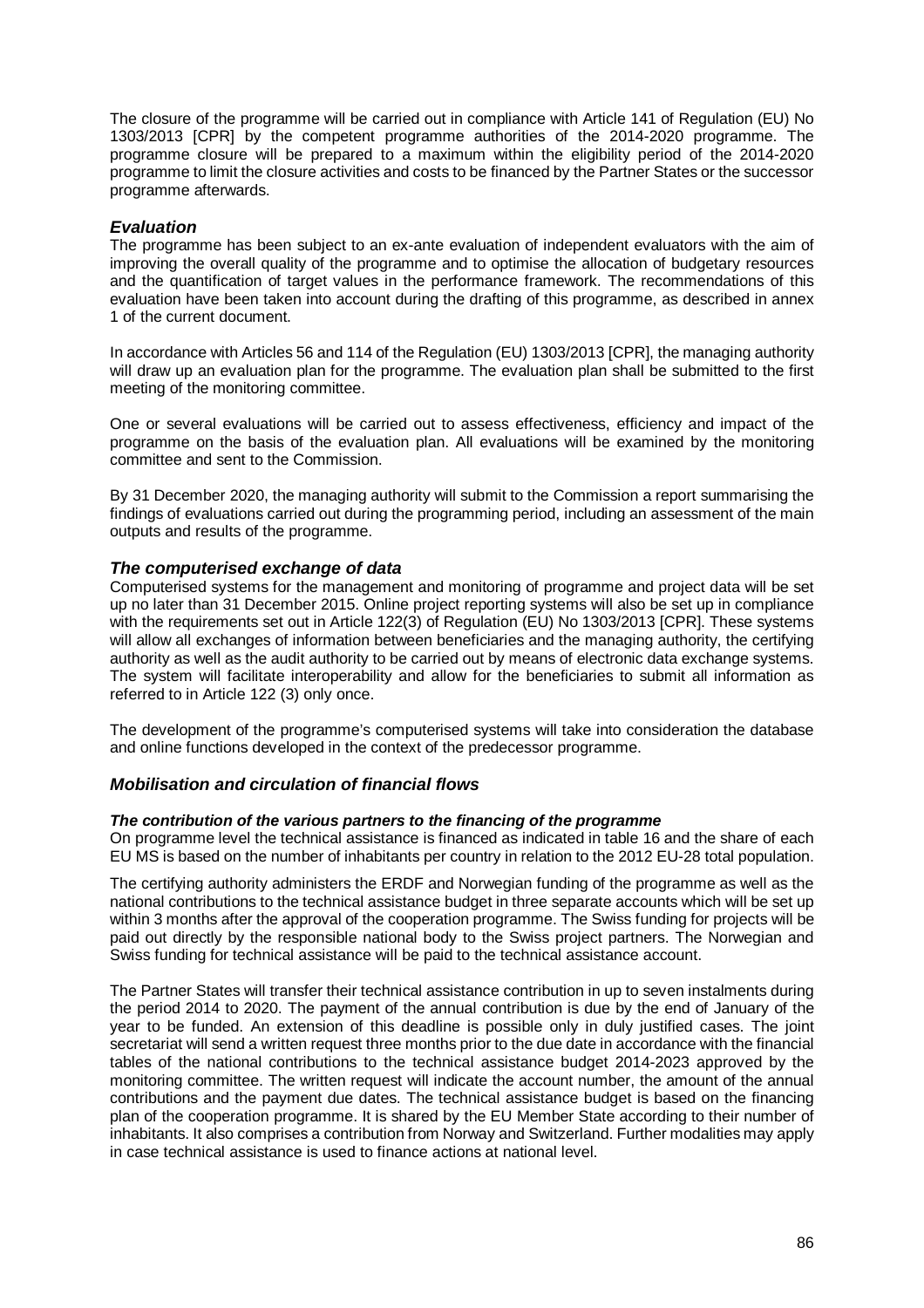A report on the payment situation and on interest generated on the account will be given by the certifying authority to the monitoring committee on a regular basis. In compliance with Article 44 of Regulation No 1303/2013 [CPR] any interest raised by the ERDF and Norwegian pre-financing shall be posted to the programme, being regarded as a resource for the EU-MS and Norway in the form of a national public contribution. The interest raised by the ERDF pre-financing and its use shall be declared to the Commission at the time of the final closure of the programme. The use of any interest raised by the national technical assistance contributions will be decided by the Partner States.

In the case that  $-$  at the end of the programme implementation period  $-$  the Partner States have transferred more funds than have actually been used for technical assistance, the certifying authority will reimburse these funds.

### **Main stages of disbursement of Community funding to the lead partners**

All projects have to be pre-financed by the project partners. The lead partner collects the certified declarations of expenditure of all project partners and makes a claim for reimbursement within the progress report to the managing authority. The maximum rates for reimbursement of the eligible expenditure are specified in Table 16 in paragraph 3.2.A. The reimbursement is paid from the certifying authority to the lead partner; and the lead partner distributes the money to the partners as set out in the progress report and the project's partnership agreement. All amounts referred to in the subsidy contract are expressed in EURO. Funds will be disbursed in EURO to the bank account specified by the lead partner in the project application. The exchange rate risk is borne by the lead partner.

Pursuant to Article 21 (2) of Regulation (EU) No 1299/2013 [ETC] and Article 132 of Regulation (EU) No 1303/2013 [CPR], the certifying authority undertakes the payment of the ERDF contribution to the lead partners. The same applies to the Norwegian funds for partners from Norway as also the Norwegian funds are handled by the programme. The certifying authority ensures that the lead partners receive payment in full and as quickly as possible, i.e. within 6 weeks on average after approval of the reports by the managing authority/joint secretariat provided that the funds are made available by the Commission and, if Norwegian partners are participating in the project, by the Kingdom of Norway. No deduction, retention or further specific charges which would reduce the amount of the payment shall be made. It is up to the lead partners to forward the ERDF/Norwegian contribution to the project partners as set out in Article 13 of Regulation (EU) No 1299/2013 [ETC].

Should there be any suspicion of irregularities, the managing authority/joint secretariat or the certifying authority shall inform the competent Partner State administrations listed as indicated in the annex of the submitted agreement in compliance with the description of the management and control system and suspend the reimbursement of the ERDF or Norwegian financing related to the project partner and expenditure under examination. Payments to project lead partners will be made after approval of the reports by the managing authority/joint secretariat.

The contributions for Swiss partners are not handled by the programme but at national level and will therefore be managed by the responsible Swiss authorities. Consequently, it is the Swiss authorities who are responsible for overseeing the audit and financial control activities.

## **Information and communication**

The managing authority, assisted by the joint secretariat, will draw up a communication strategy which will be discussed and approved by the monitoring committee no later than 6 months after the adoption of the cooperation programme, in accordance with Article 116 of Regulation (EU) No 1303/2013 [CPR]. Any revision of the communication strategy shall be discussed in, and approved by, the monitoring committee.

The managing authority will inform the monitoring committee at least once a year of progress in the implementation of the communication strategy and its assessment of the results, as well as on the planned information and communication activities to be carried out in the following year.

The managing authority will designate one person to be responsible for information and communication at cooperation programme level and shall inform the Commission of those designated. This person shall participate in any network(s) set up by the Commission to exchange on the results of the implementation of the communication strategy, as per Article 117(4) of Regulation (EU) No 1303/2013 [CPR]. The interaction between the person(s) responsible for information and communication at programme level and in each Partner State will be defined in the communication strategy.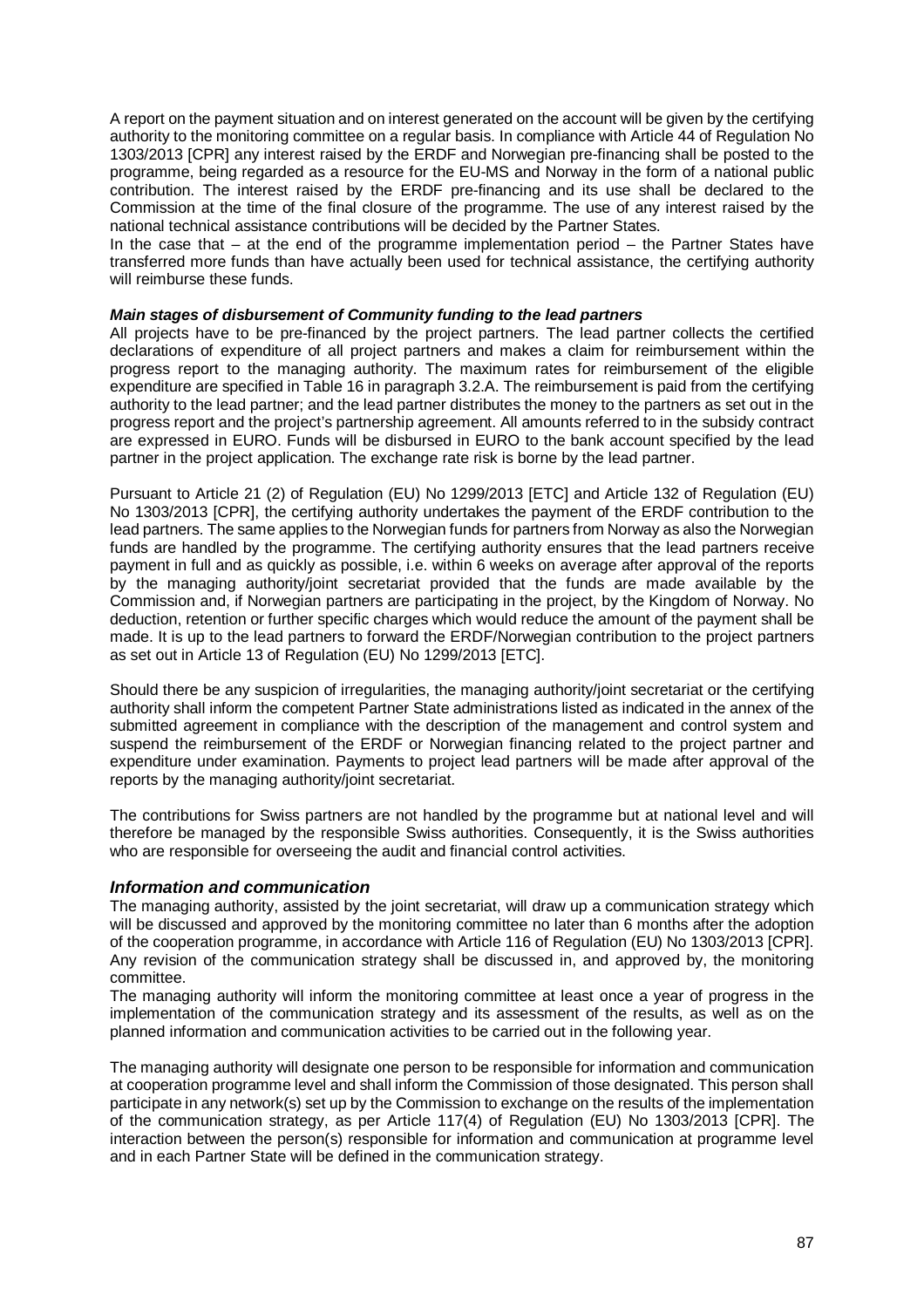The communication strategy will be implemented by the communication team in the joint secretariat, under the direction of the programme director and the managing authority. It will work in partnership with the partner states and other bodies identified in Annex XII (3) of Regulation (EU) No 1303/2013 [CPR].In particular, the programme partner states will support the communication activities through providing, where necessary, national specific information including on potential beneficiaries; providing a point of contact for potential applicants; ensuring wide dissemination of programme information; organising national events.

A budget for the implementation of the communication strategy will be made available as part of the programme's budget for technical assistance, in accordance with the principle of proportionality. The communication strategy aims in particular to inform potential beneficiaries about funding opportunities under this cooperation programme and to publicise to citizens the role and achievements of cohesion policy, through information and communication actions on the results and impacts of the programmes and projects. It will take into consideration the elements detailed in Annex XII of Regulation (EU) No 1303/2013 [CPR].

To ensure transparency in the support of the funds, a list of projects with at least the information set out in Annex XII (1) of Regulation (EU) No 1303/2013 [CPR] will be published on the programme website, updated at least every six months, and exportable in a format which allows the data to be sorted, searched, extracted, compared and easily published on the internet.

# **5.4 The apportionment of liabilities among the participating Member States in case of financial corrections imposed by the managing authority or the Commission**

# **Reduction and recovery of payments from beneficiaries**

The managing authority shall ensure that any amount paid as a result of an irregularity is recovered from the project via the lead partner. Project partners shall repay the lead partner any amounts unduly paid. The managing authority shall also recover funds from the lead partner (and the lead partner from the project partner) following a termination of the subsidy contract in full or in part based on the conditions defined in the subsidy contract. If the lead partner does not succeed in securing repayment from another project partner or if the managing authority does not succeed in securing repayment from the lead partner or sole beneficiary, the EU Member State, depending on whose territory the beneficiary concerned is located or, in the case of an EGTC, is registered, shall reimburse the managing authority based on Article 27 (3) of Regulation (EU) No 1299/2013 [ETC]. Details on the procedure will be included in the description of the management and control system to be established in accordance with Article 72 of Regulation (EU) No 1303/2013 [CPR]. In parallel to / after reimbursement of the irrecoverable amount by the EU Member State to the managing authority, the Member State holds the right to secure repayment from the project partner or sole beneficiary located on its territory, if necessary through legal action. For this purpose the managing authority and the lead partner shall assign their rights arising from the subsidy contract and the partnership agreement to the EU Member State in question. The possibility of securing repayment from the project partner located on its territory and the assignation of rights arising from the subsidy contract and partnership agreement shall also apply to Norway.

The managing authority shall be responsible for reimbursing the amounts concerned to the general budget of the Union in accordance with the apportionment of liabilities among the participating Member States as laid down in the cooperation programme and in Article 27 of Regulation (EU) No 1299/2013 [ETC].

With regard to financial irregularities being the subject of a Commission decision on the basis of Articles 144 to 147 of Regulation (EU) No 1303/2013 [CPR], financial consequences for the EU Member States are laid down in the section "liabilities and irregularities" below. Any related exchange of correspondence between the Commission and an EU Member State will be copied to the managing authority/joint secretariat. The managing authority/joint secretariat will inform the certifying authority and the audit authority/group of auditors where relevant.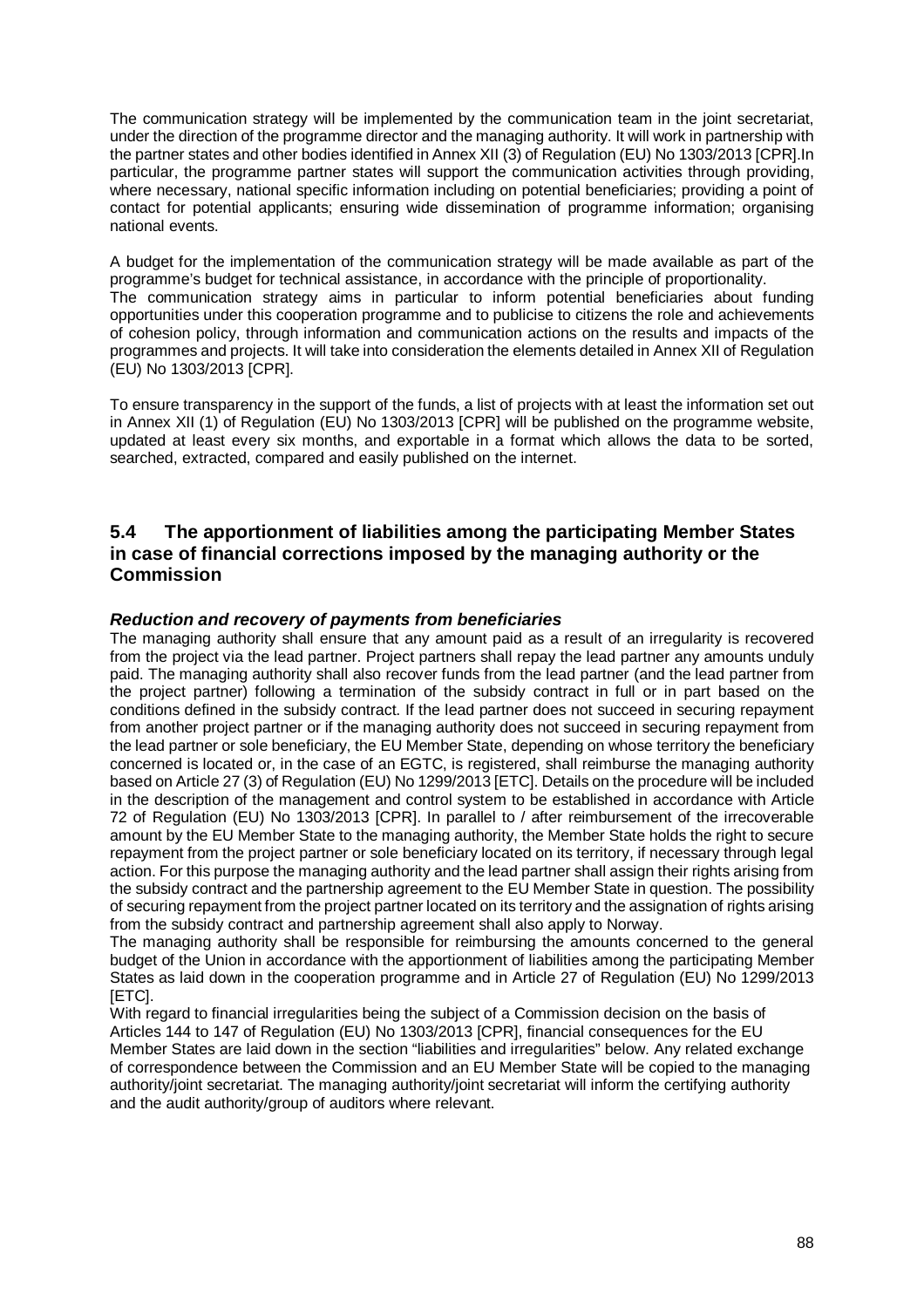# **Liabilities and irregularities**

The Partner State will bear liability in connection with the use of the programme ERDF, Norwegian and Swiss funding as follows:

• For project-related expenditure granted to project partners located on its territory, liability will be born individually by each Partner State.

• In case of a systemic irregularity or financial correction (the latter decided by the Commission), the EU Member State will bear the financial consequences in proportion to the relevant irregularity detected on the respective Member State territory. Where the systemic irregularity or financial correction cannot be linked to a specific EU Member State territory, the Member State shall be responsible in proportion to the ERDF contribution paid to the respective national project partners involved.

- For the technical assistance expenditure :
- o Partner States will bear joint liability for decisons of the monitoring committee in proportion to their respective share in the technical assistance budget.
- $\circ$  If technical assistance is used directly by a Partner State, this Partner State will bear full liability for this expenditure.
- o Being responsible for the day-to-day implementation of technical assistance, the managing authority bears full responsibility for consequences of any decision made on its behalf.

If the managing authority/joint secretariat, the certifying authority, any EU Member State or Norway becomes aware of irregularities, it shall without any delay inform the liable EU Member State or Norway or the managing authority/joint secretariat. The latter will ensure the transmission of information to the certifying authority and audit authority or group of auditors, where relevant.

In compliance with Article 122 of Regulation (EU) No 1303/2013 [CPR], each EU Member State is responsible for reporting irregularities committed by beneficiaries located on its territory to the Commission and at the same time to the managing authority. Each EU Member State shall keep the Commission as well as the managing authority informed of any progress of related administrative and legal proceedings. The managing authority will ensure the transmission of information to the certifying and audit authority.

If a Partner State does not comply with its duties arising from these provisions, the managing authority is entitled to suspend payments to all project partners located on the territory of this Partner State.

# **5.5 Use of the Euro**

For beneficiaries from Partner States which have not adopted the euro as their currency on the date of the submission of a report and in accordance with Article 28 of Regulation (EU) No 1299/2013 [ETC], and by way of derogation from Article 133 of Regulation (EU) No 1303/2013 [CPR], expenditure incurred in a currency other than the euro shall be converted into euro by the beneficiaries using the monthly accounting exchange rate of the Commission in the month during which that expenditure was submitted to the controller for verification. The conversion shall be verified by the controller in the Partner State in which the beneficiary is located.

# **5.6 Involvement of partners**

### **Actions taken to involve the partners referred to in Article 5 of Regulation (EU) No 1303/2013 in the preparation of the cooperation programme, and the role of those partners in the preparation and implementation of the cooperation programme, including their involvement in the monitoring committee.**

As specified in article 5 of Regulation (EU) No 1303/2013 the cooperation programme should involve the relevant partners in the preparation and implementation of the programme. Concretely, the programme should build on a partnership with the competent regional and local authorities and also include competent urban and other public authorities, economic and social partners and relevant bodies representing civil society, including environmental partners, non-governmental organisations, and bodies responsible for promoting social inclusion, gender equality and non-discrimination.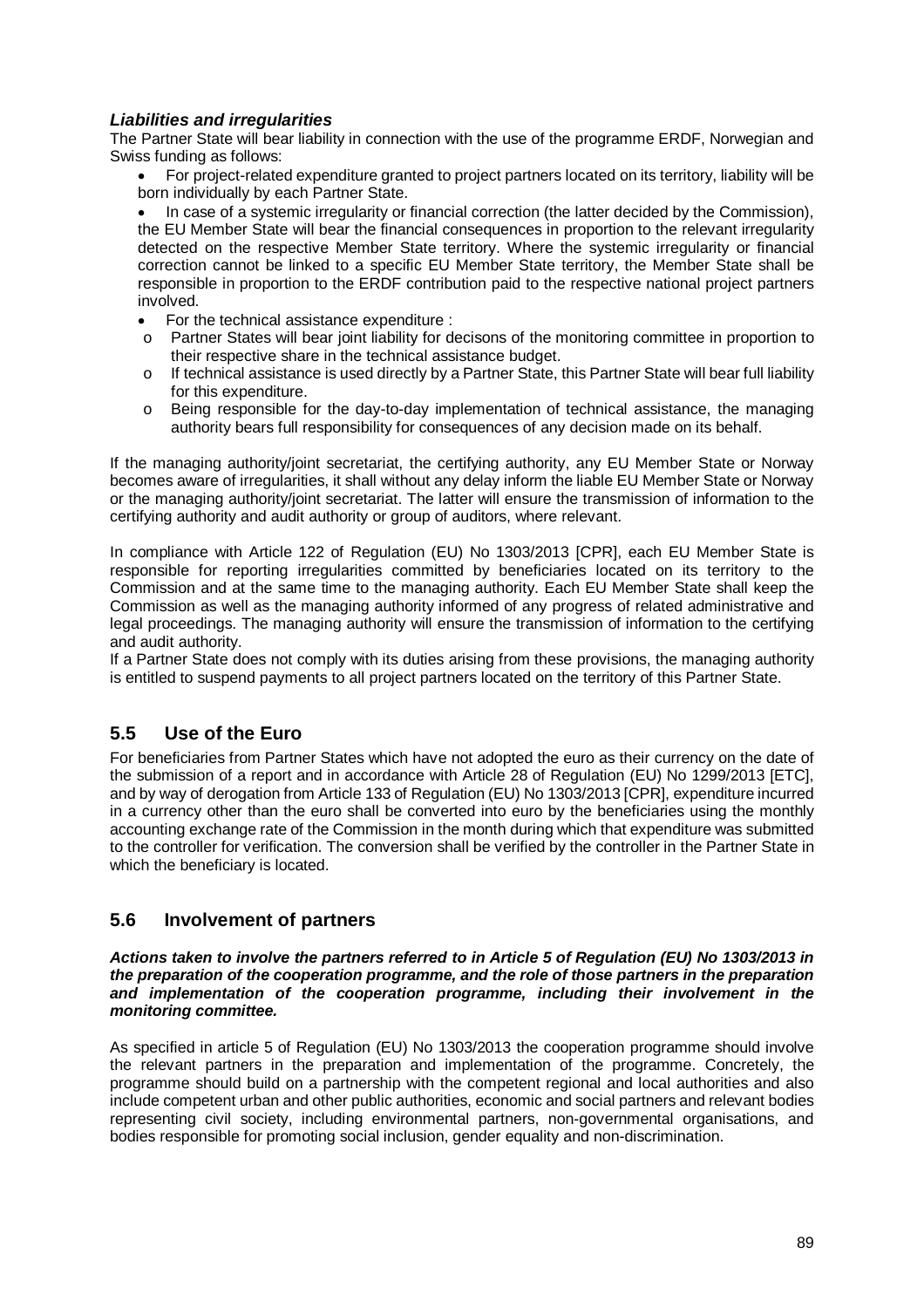## **5.6.1 Actions taken to involve the partners and their role in the preparation of the cooperation programme.**

### **Programming Committee**

The preparation process of the INTERREG EUROPE programme started in June 2012 with the setting up of a Programming Committee (PC) with the specific task to prepare the interregional cooperation programme for the 2014-2020 period. The PC was composed of up to three representatives per Partner State (EU Member States and Norway and Switzerland). These representatives should, where applicable, come from both national and regional levels of the States represented to ensure efficiency and broad representation, in coherence with their administrative system and institutional organisation.

In addition to the representatives of the Partner States, the Committee of the Regions (CoR) and the European Economic and Social Committee (EESC) were also represented in the Programming Committee. These two pan-European bodies were invited to partake in the committee to ensure that the interests of regional and local authorities and of socio-economic partners and civil society across Europe were represented throughout the programming process.

The PC met frequently during the preparation process to discuss and decide on the subsequent steps of the programming process. When needed members of the PC had additional meetings in the context of a Task Force (without right of decision) to discuss progress and prepare decision making by the PC. The Joint Technical Secretariat of the INTERREG IVC programme acted as Secretariat of the PC.

Following the completion of a draft version of the Cooperation Programme in December 2013, the Programme Committee took several actions to consult a wide array of partners all over Europe on their views and proposals for the programme.

### **Public consultation**

First of all, the draft Cooperation Programme was put out for a public consultation over a prolonged period of 10 weeks from January to March 2014. Participation in this public consultation, which took the form of an on-line survey, was open to all actors interested throughout Europe. The survey was published on the web-site of the INTERREG IVC programme. Representatives of the Partner States actively communicated the possibility to participate in this consultation to the relevant stakeholders in their countries.

The online public consultation survey was completed by 350 individuals and organisations, coming from 31 countries (including Albania and Georgia). These contributions included more than 500 individual comments and suggestions for modification or clarification of the programme. Public authorities represent more than 50% of the respondents, followed by universities and research institutions (13%) and business support organisations (11%). A list of the respondents is provided in section 9.3 of this document.

### **Stakeholder workshop**

In parallel to the on-line public consultation process, a dedicated 'stakeholder workshop' was organised to consult pan-European organisations and networks of European relevance, EU institutions and organisations, and selected Brussels based regional offices. Over 50 representatives participated in this workshop that took place in Brussels in February 2014. A list of the participating organisations is provided in section 9.3 of this document.

### **Strategic Environmental Assessment**

The preparation of the INTERREG EUROPE programme was subject to a strategic environmental assessment (SEA) procedure. This process served to identify the potential adverse effects of the programme on the environment during preparation and made amendments where necessary.

The report of the environmental assessment was put to public consultation in parallel the consultation on the draft Cooperation programme. In compliance with article 9 of the SEA directive, Partner States also ensured that national rules for the consultation process were respected and in particular that the relevant environmental authorities were informed.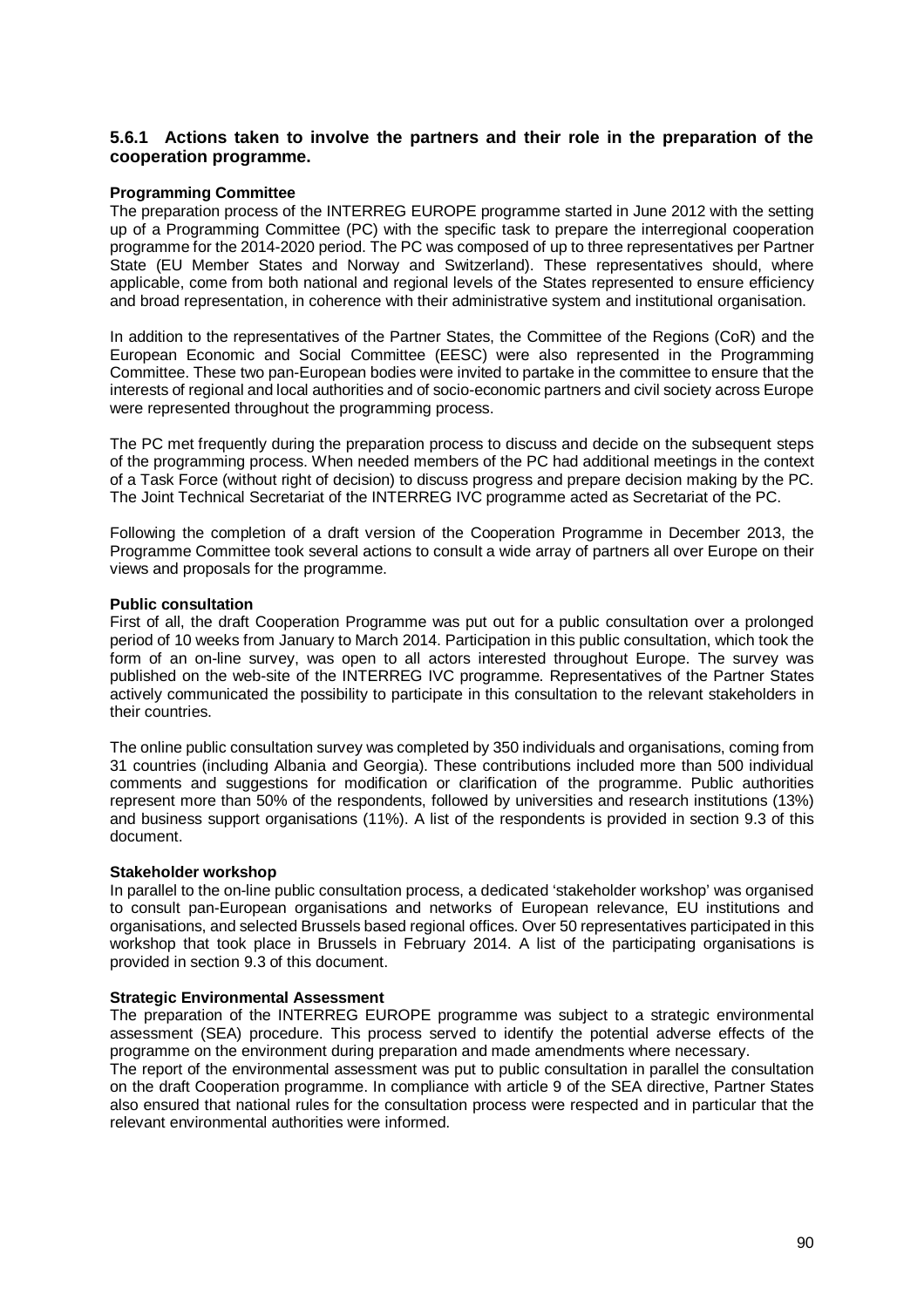### **Integration of partner contributions in the cooperation programme**

One of the main lessons learnt from the public consultation and in particular from the online questionnaire is the overall positive reaction on the programme's strategy and main features. A majority of the respondents agreed on the different aspects of INTERREG EUROPE. This may be partly explained by the fact that a significant number of respondents were familiar with interregional cooperation and are therefore aware of the benefit it brings. But still, half of the respondents were not involved in any INTERREG IVC projects. This positive feedback also applied to the most innovative feature of INTERREG EUROPE, namely the introduction of phase 2 for the projects and the development of Policy Learning Platforms.

As a consequence, the outcomes of public consultation did not lead to any major changes in the proposed strategy. Nevertheless, several contributions led to a direct modification of the Cooperation Programme, by enhancing the completeness or clarification of certain aspects of the strategy of INTERREG EUROPE. For instance, the importance of the global context and of the international dependencies were reminded in the strategy of the programme. The importance of climate change for all EU territories was clarified. Additional information was included on a few topics like transport in the third priority axis. The role of ICT as a cross-cutting notion of the programme was better highlighted. The possible synergies between INTERREG EUROPE and other EU programme was also further described in section 6.2 of the cooperation programme.

The overall positive feedback does not mean there are no challenges that INTERREG EUROPE will have to face. In particular, the specific focus on improving Structural Funds was noted by several respondents as interesting but difficult due to several constraints. From that point of view, the public consultation also contributed to fine-tuning the strategic approaches to the implementation of the programme and in particular its communication strategy.

### **5.6.2 Role of the partners in the implementation of the cooperation programme, including their involvement in the monitoring committee**

As indicated in Section 5.3 above, the INTERREG EUROPE Monitoring Committee includes representatives from each Partner State at the appropriate governance level. In addition the involvement of the Committee of the Regions (CoR) and the European Economic and Social Committee (EESC) will be continued. These two pan-European bodies participate in the Monitoring Committee in an advisory capacity. This will ensure that the perspective of the regional and local authorities and of socio-economic partners and civil society across Europe will be represented throughout the implementation of the programme.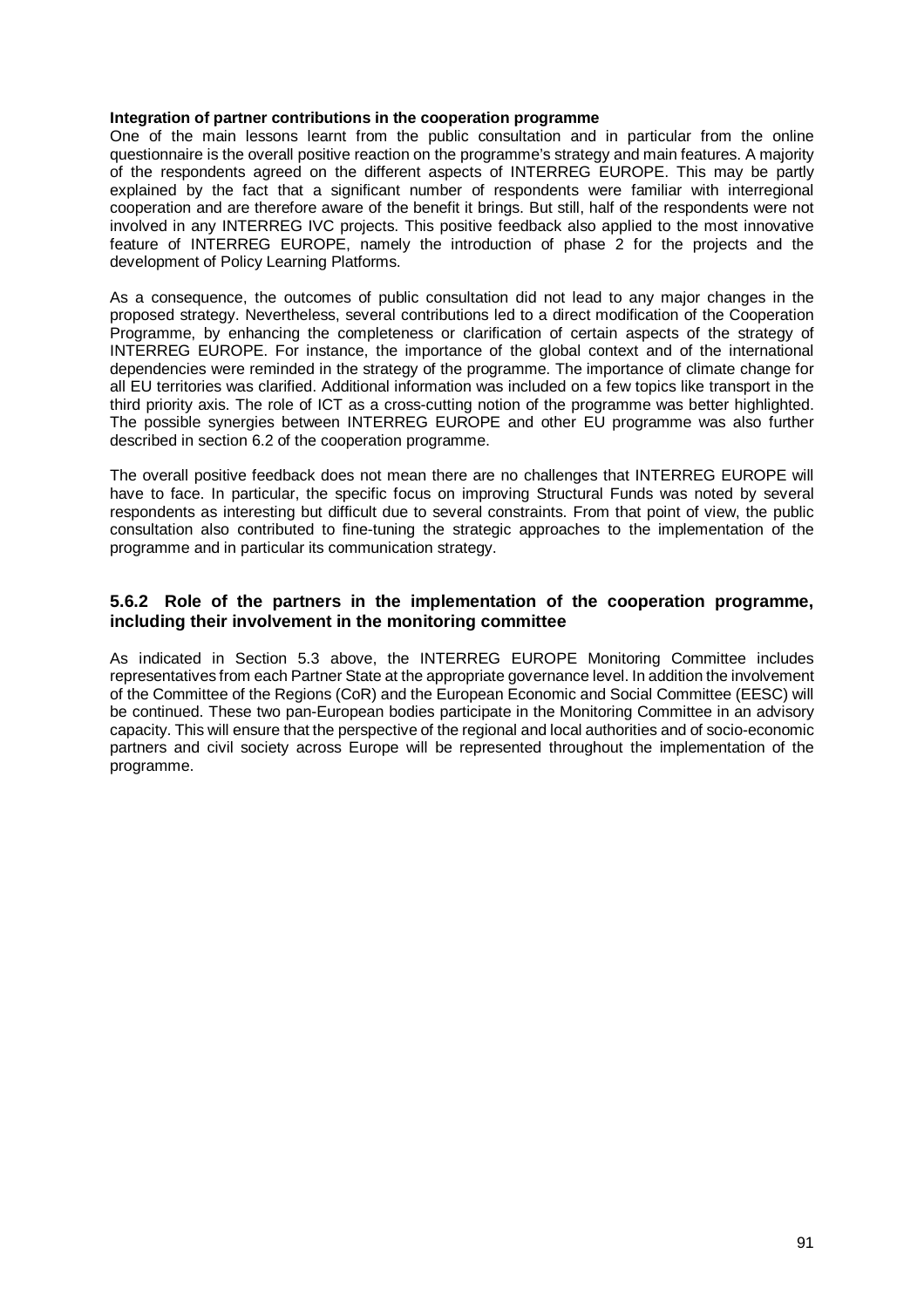# **Section 6. Coordination between funds**

This section addresses the coordination of INTERREG EUROPE with other EU-funded programmes. Ensuring a better coordination with other policies and programmes is necessary in order to promote synergies and complementarities between them. Coordination is essential to strengthen the respective objectives of these programmes but also to avoid overlaps in the double EU-financing of identical actions.

# **6.1 Coordination with the other ESI Funds**

**6.1.1. Coordination with programmes under the Investment for Growth and Jobs Goal**  The programme INTERREG EUROPE will be focused on improving the implementation of regional development policies, in particular, but not exclusively, related to the implementation of European structural and investment (ESI) funds. It aims to facilitate and improve the added value of ESI related programmes, notably those developed under the "Investment for Growth and Jobs" Goal.

The coordination between both types of programmes will be ensured through an increased involvement of regional managing authorities responsible for these Goal 1 programmes, in particular by making them aware of good practices developed within the INTERREG EUROPE and by providing them with services and information. Regular liaison will be ensured between the PLP and managing authorities responsible for the implementation of Goal 1 programmes. These platforms will allow exchange of information and will contribute to enhance the implementation of regional programmes.

In order to make these PLP well-known throughout Europe and to put under way a stronger relationship with regional decision-makers, events will be organised assemble the representatives of (NUTS 2 regions with) Growth and Jobs programmes that target the 4 Thematic Objectives supported by INTERREG EUROPE. Such events shall be organised in close cooperation with DG Regio, at least twice during the programming period, preferably at the beginning and at mid-term. A launching event will be organised for each of the four PLP upon invitation of DG Regio towards all regions in Europe. A mid-term event will be organised following the same logic.

The Interregional cooperation programme will also support and fund Interregional Cooperation Projects aiming at mainstreaming good practices in the participating regions, in particular through their respective programmes under the "Investment for Growth and Jobs".

Areas where the Interregional cooperation programme can achieve synergies with other ESI funds will be in particular:

- Innovation support policies
- Competitiveness of SMEs
- Low-carbon economy policies, including energy efficiency and renewable energy topics
- Protection and development of natural and cultural heritage

Project applicants will be required to include information on the past, the current and the envisaged EU assistance and indicate how coordination and articulation with activities of other programmes will be carried out, especially to avoid overlaps between INTERREG EUROPE projects and similar projects in the other mainstream programmes.

# **6.1.2. Complementarity with cross-border and transnational programmes**

The INTERREG EUROPE Programme will encourage cooperation among cross-border and transnational programme areas in order to enable an exchange of experience and a transfer of best practices on specific topics.

The synergies with these other European Territorial Cooperation programmes can go in two directions. On the one hand cross-border or transnational cooperation projects can become the foundation for wider exchanges of experiences at EU level, funded by INTERREG EUROPE ("upstream" complementarity) On the other hand, exchanges and policy learning through INTERREG EUROPE projects subsequently lead to more concrete joint projects with cross-border or transnational dimension ("downstream" complementarity)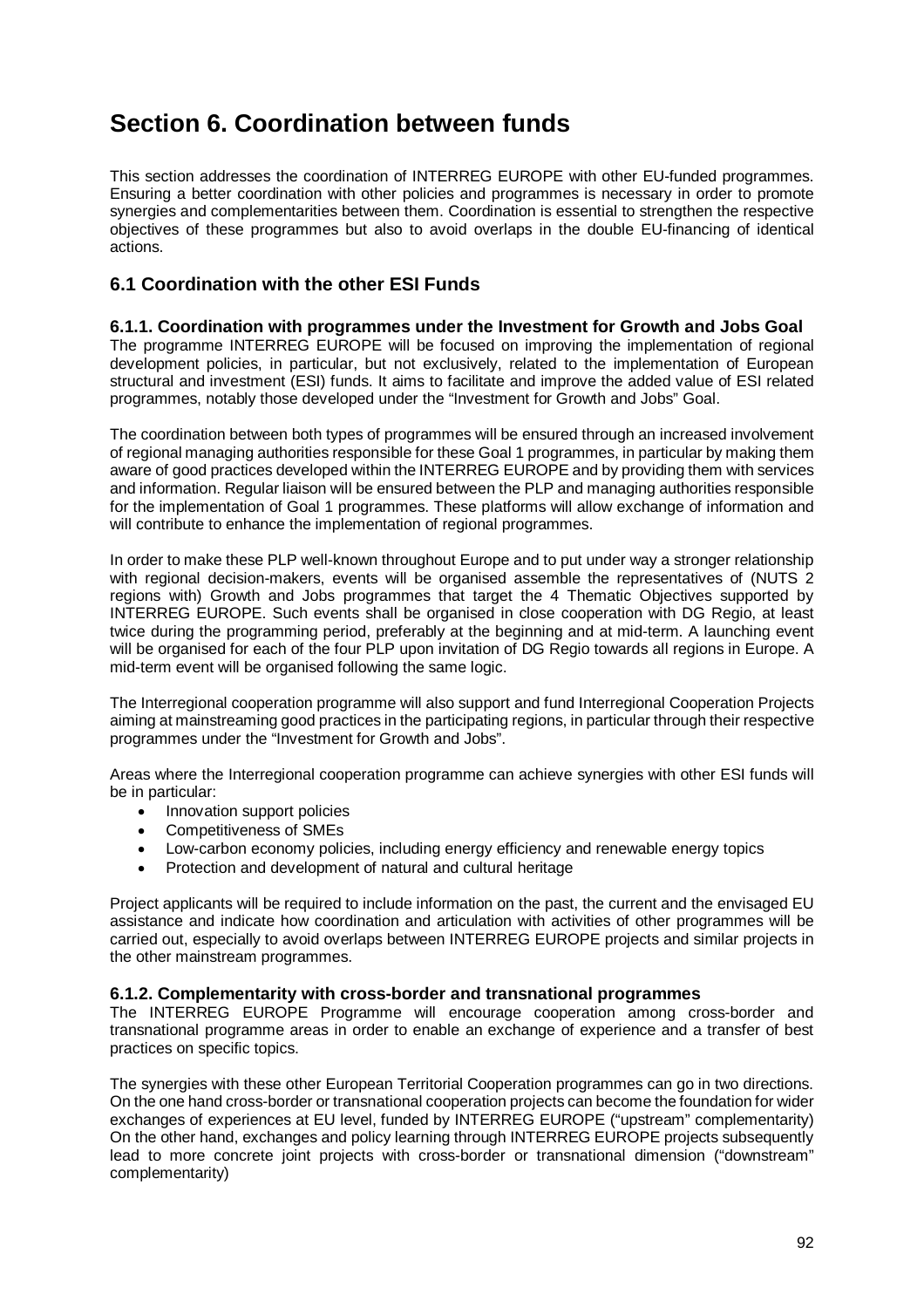In exploring these synergies, INTERREG EUROPE will work closely with the INTERACT III programme (see point 6.1.3.)

In addition, operational prescriptions will be elaborated by the Monitoring Committee to avoid potential overlaps with respect to the future European territorial cooperation programmes dealing with crossborder and transnational cooperation. These operational prescriptions will ensure that there is no double financing of activities.

### **6.1.3. Coordination with other Interregional Cooperation Programmes**

Since 2000, the four European Territorial Cooperation (ETC) Programmes – ESPON, INTERACT, INTERREG IVC and URBACT - have been in charge of different aspects of improving the quality and the efficiency of EU Regional Policy. Their common pan-European geographical scope and increasing maturity of operations have been gradually explored. More and more complementarities have been showcased in an increasing number of events, such as for instance at the Open Days. Additionally, their know-how and committed staff were brought together on a number of concrete activities, in particular for a framework for joint capitalisation and dissemination activities.

These Operational Programmes all included during the 2007-2013 period a resolution saying in substance: "Synergies between the three network programmes INTERACT, ESPON and URBACT as well as the interregional cooperation programme ("INTERREG IVC") shall be looked for through a strong coordination in elaborating their yearly activities and through regularly providing information on the activities of and results achieved in the other programmes to the Monitoring Committees. Furthermore, a close cooperation is intended as regards all technical programme implementation matters." The current Cooperation Programmes expand on this, on the basis of the increasing cooperation and efforts to ensure complementarities.

Arrangements for the coordination of Interregional Cooperation Programmes include in particular the implementation of activities for which programmes could use and share their know-how and committed staff for the following actions:

- **Bilateral cooperation events**
- Joint capitalisation and dissemination activities (development and promotion of European indicators, tools, data and methods, proven good practices)
- Joint exhibitions, workshops, information / awareness-raising actions concerning territorial development.

A specific link will be maintained with the INTERACT III programme in relation to their mission to improve the implementation of ETC programmes. Where INTERACT aims mainly at providing support to actors at the programme level, INTERREG-EUROPE projects and platforms provide the opportunity to build on and give input to projects under these ETC programmes. INTERACT III intends to support ETC programmes also in the thematic objectives not covered by INTERREG EUROPE to the extent possible. Both programmes have established ways of working to benefit from each other and avoid double work.

## **6.1.4. Coordination with ESF, EAFRD and EMFF**

Considering the thematic focus selected for INTERREG EUROPE, the risk of overlapping between the projects co-financed by this programme and those co-financed by the ESF, EAFRD and EMFF is extremely limited.

However, the applicants will be asked to include information on the past, the current and the envisaged EU assistance and indicate how coordination and articulation with activities of other programmes will be carried out, especially to avoid overlaps.

## **6.2. Coordination with other Union instruments**

The coordination with other Union instruments addressing issues close to INTERREG EUROPE will be mainly carried out by checking carefully the coherence between them.

It relates mainly to the EU programmes for Research and Innovation Horizon 2020, including with its part IV, on actions for Spreading Excellence and Widening Participation (Teaming, ERA Chairs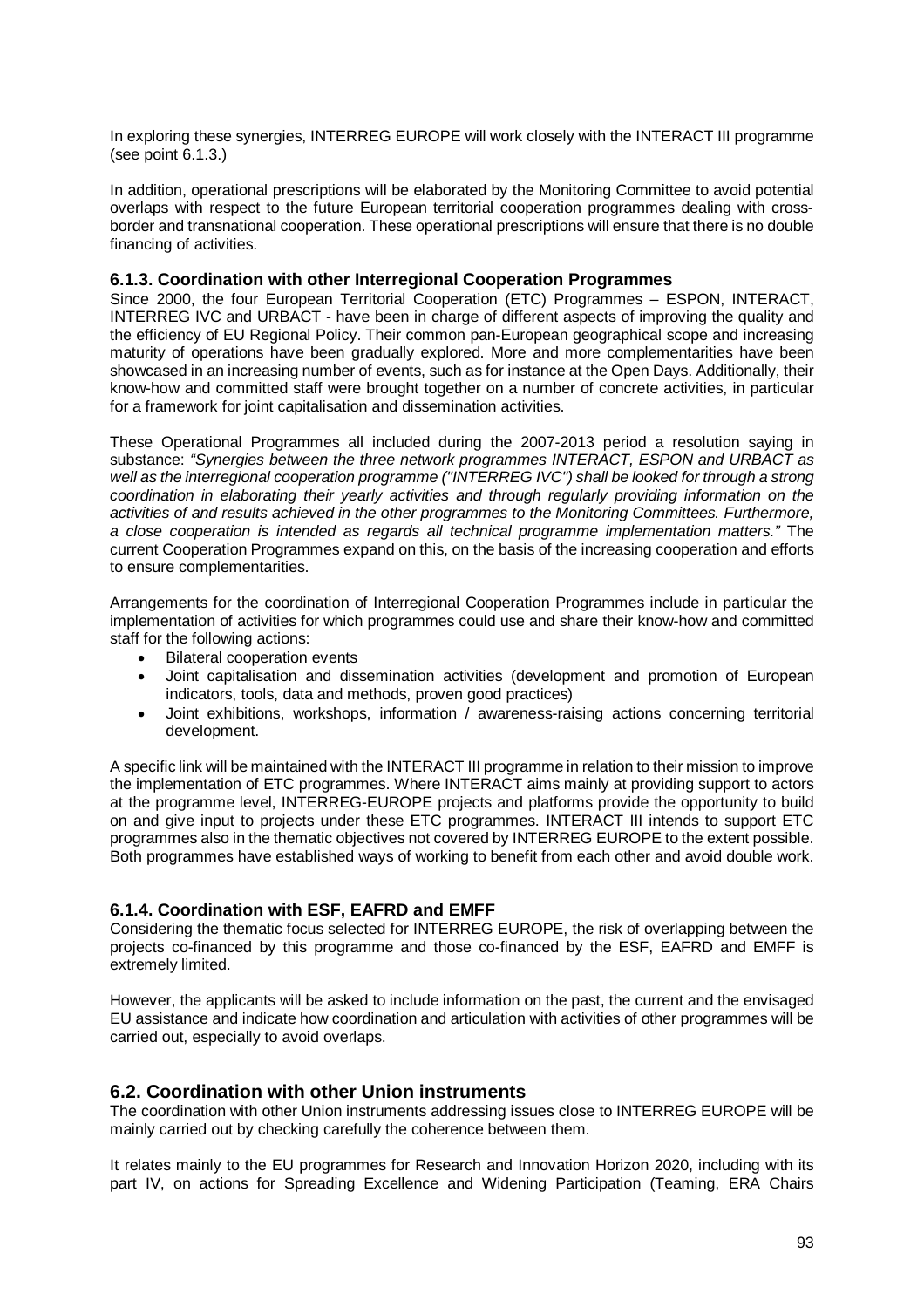&Twinning) and Industrial Leadership part (Innovation in SMEs – INNOSUP-2015-1 "Cluster facilitated projects for new industrial value chains"). It also includes the Intelligent Energy – Europe III (IEE III), for the Competitiveness of enterprises and SMEs (COSME) 2014-2020 (in particular COSME cluster activities, Cluster Excellence and Cluster Internationalisation Programmes for SMEs, as well as previous CIP cluster related actions), for the environment LIFE 2014-2020 which supports in particular a lowcarbon and climate-resilient economy.

Concerning transport and sustainable mobility, Member-States and their partners will build further from already existing efforts, leverage and link with the Commission's existing initiatives and more specifically:

- The Civitas Initiative (which supports innovative action for more sustainable urban mobility and transport ) – www.civitas.eu
- Eltis (for getting information and tools in the area of sustainable urban mobility)
- Specific financing schemes such as the CEF (urban nodes being a new priority under the new TEN-T policy as of the 2014 call), IAB's ELENA and JASPERS programmes and the European Energy Efficiency Fund
- The work of their national authorities regarding the development of a national framework for the deployment of alternative fuels recharging and refuelling infrastructure (due to be submitted to the Commission by October 2016)
- The Covenant of Mayor (which encourages and supports the development of Sustainable Energy Action Plans) - www.covenantofmayors.eu
- The European Platform on Sustainable Urban Mobility Plans (which facilitates cooperation on new approaches for policy making and planning for urban transport and mobility) – www.mobilityplans.eu [linked to the Commission's Urban Mobility Package of 2013 http://ec.europa.eu/transport/themes/urban/ump\_en.htm ]
- The Smart Cities and Communities European Innovation Partnership http://ec.europa.eu/eip/smartcities/
- URBACT http://urbact.eu/

Coordination will be ensured through exchange of information between the managing authority assisted by the Joint Secretariat and the bodies in charge of the implementation of these programmes on applications, projects and where relevant, results. This exchange of information will also include the potential redirection of project applicants towards a more suitable programme, where necessary.

Applicants will be asked to include information on possible past and/or current EU funded initiatives. They will have to demonstrate clear added-value compared with these other initiatives.

This does not prevent Interregional Cooperation Projects from building on experiences and practices funded by other Union instruments. Where relevant, outcomes from other EU initiatives may also be integrated in the learning activities and outputs developed by the INTERREG EUROPE Policy Learning Platforms.

Union instruments for the 2014-2020 period may also be used for implementing (parts of the) Action Plans that will be developed by the partners of Interregional Cooperation Projects.

# **6.3 Coherence / coordination with other EU policies and tools**

# **6.3.1 Coordination with the Smart Specialisation Platform**

Based on the Innovation Union commitment text, the Institute for Prospective Technological Studies (IPTS) in Seville (Spain) developed as of 2010 a Smart Specialisation Strategy (S3) Platform aiming at assisting regions and Member States to develop, implement and review regional smart specialisation strategies so that they comply with the ex-ante conditionality imposed by the regulation.

With regard to TO1 policy learning platform of the current INTERREG EUROPE programme, a close collaboration will be established with the S3 platform. The PLP will complement the work of the IPTS by focusing on content related issues, i.e. what is financed in the regions through the S3, while the S3 platform keeps on developing strategy/concept related aspects (e.g. the six steps of the RIS3 Guide). The interregional cooperation programme learning platform will in a way represent the "arm" of the S3 platform with regard to thematic content and its development.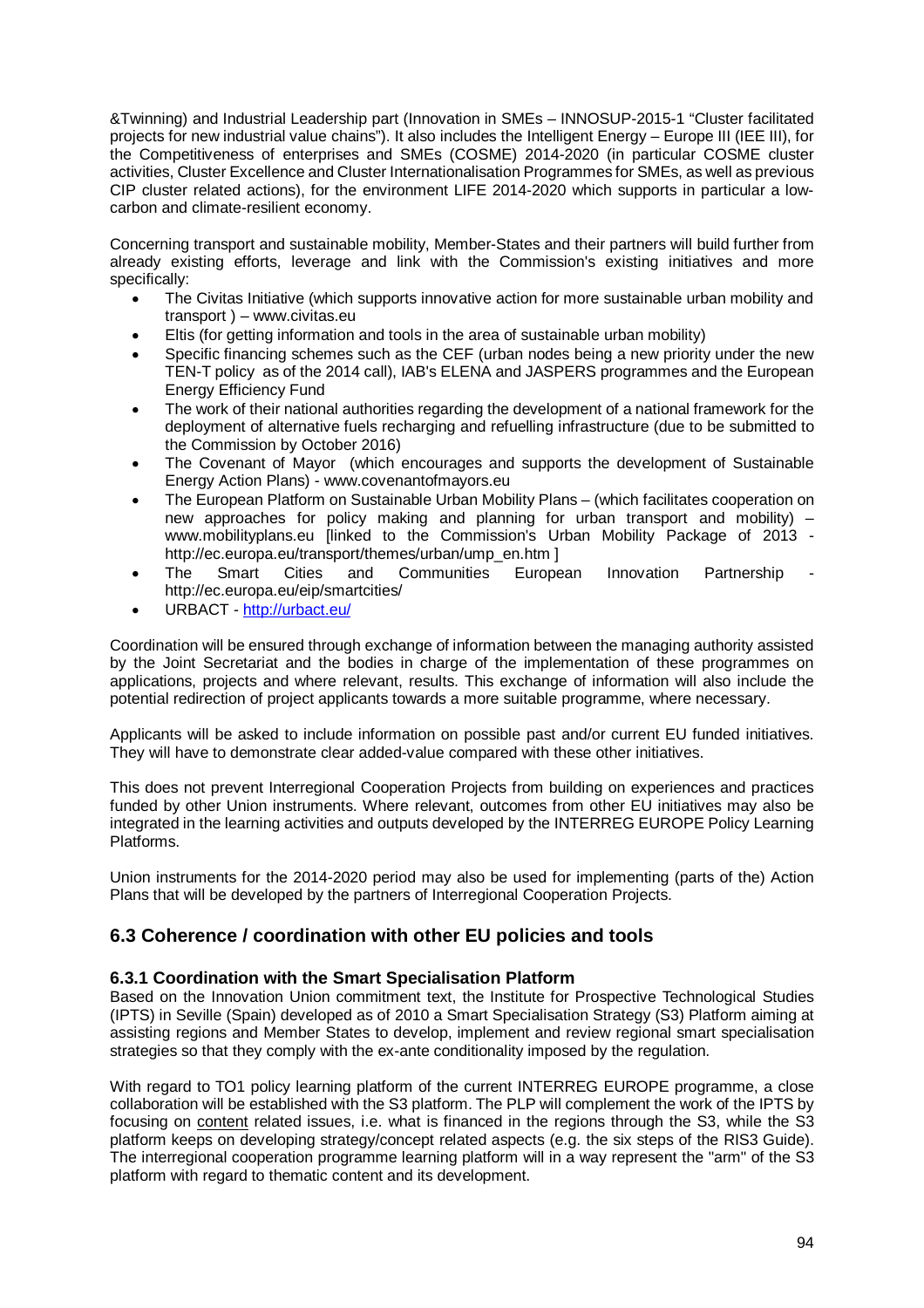# **6.3.2 Coherence with state aid rules**

The Member States confirm that any state aid that might be provided under this programme shall comply with the procedural and substantive State aid rules applicable at the time when the public support is granted.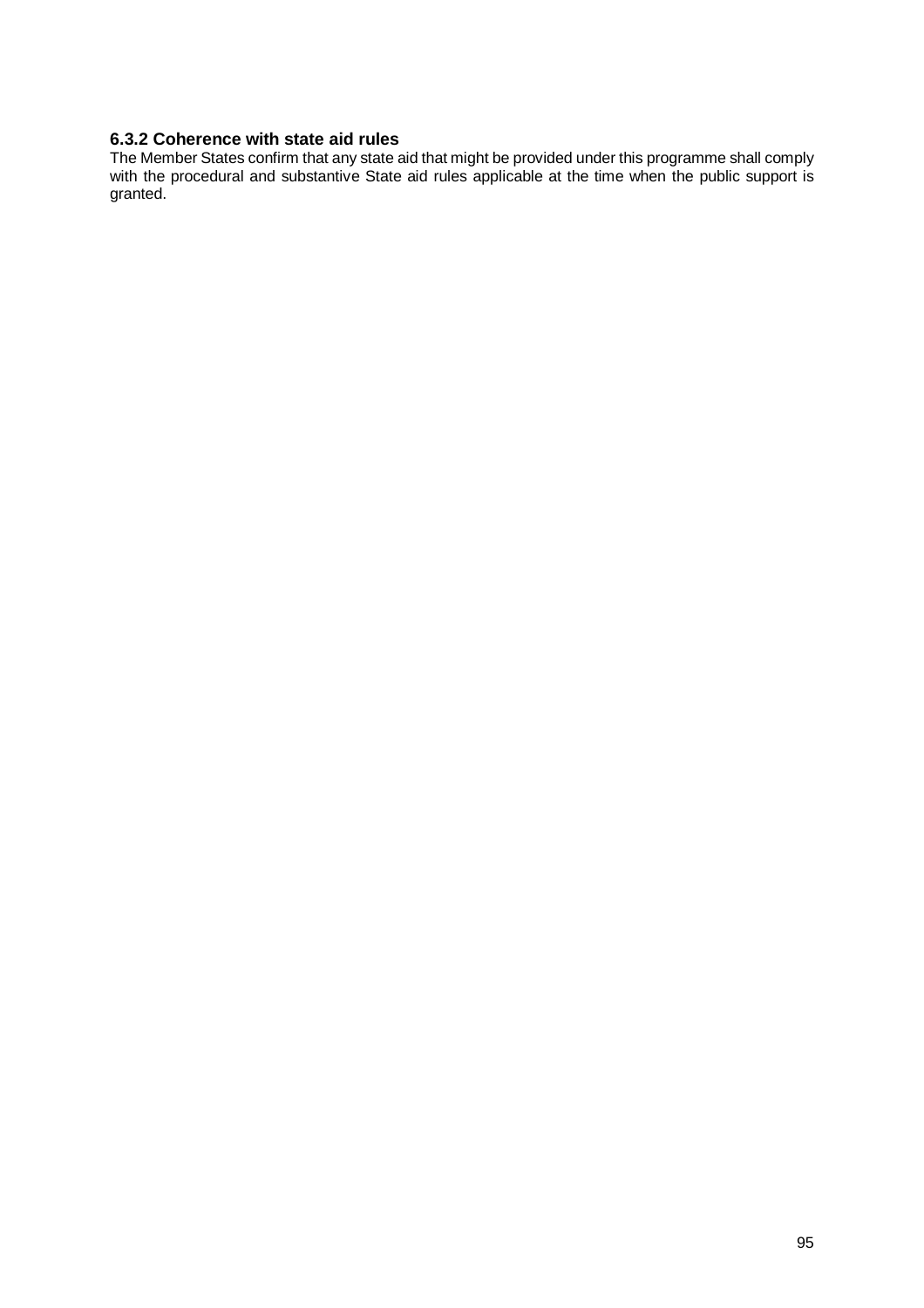# **Section 7. Reduction of administrative burden for beneficiaries**

# **7.1 Assessment of the administrative burden of beneficiaries**

The interim evaluation of the INTERREG IVC programme  $(2010)^{46}$  identified some sources of complexity in the programme's rules and procedures leaving room for simplification notably in the following areas:

- The general set-up and implementation framework of the programme (e.g. programme management structures, type of actions, co-financing rates, etc.).
- The programme-level application, appraisal, selection and approval process of operations.
- The general set-up and implementation of projects (e.g. scope of partnership & type of partners, type of actions).
- The administrative and financial management & reporting at the level of projects.

# **7.2 Main actions planned to reduce the administrative burden of INTERREG EUROPE**

Already during the 2007-2013 period several steps were taken by the INTERREG IVC programme to reduce or remove some of the complexities related to administrative and financial management and reporting of projects. INTERREG EUROPE will build on these experiences and take further steps to reduce the administrative burden for beneficiaries.

One important step toward simplification already taken by INTERREG IVC was the introduction of a flat rate for administration costs (overhead costs). Starting from the 4<sup>th</sup> call for proposals (2011) the calculation and reporting of administration costs was considerably simplified by introducing a flat rate of 12% of the partner staff costs for administration costs. The fixed rate is automatically applied to the staff costs and no further supporting evidence or documentation is required from the partners. This change considerably reduced the administrative and reporting burden for project (lead) partners. At the same time it also simplified the tasks of first level controllers and auditors, who previously had to spend a disproportionate share of their control efforts on a relatively small part of the project budgets.

INTERREG EUROPE will continue to apply the flat rate for administration costs also in the 2014-2020 programme period. The fixed rate will be built in line with Articles 67 and 68 of Regulation (EU) No 1303/2013 and Commission Regulation (EU) No 481/2014.

Another major step towards simplification already carried out by INTERREG IVC was the introduction in 2011 of online reporting and online request for changes for projects. The previous standard templates using an excel file format were replaced by direct on-line system into the programme database. The main advantages of this are as follows:

- Elimination of compatibility problems between different software versions
- The form can be filled by multiple users (e.g. coordinator, finance manager and partners) which accelerates the reporting
- Completeness of the form is checked automatically, which reduces errors and delays in the process

The online system will also be continued under the INTERREG EUROPE programme. Additionally, also a system for online project applications will be introduced in for the new programme which should help to reduce also the rate of non-eligible applications. The use of these systems will ensure compliance of INTERREG EUROPE with the principles of e-Cohesion (see below).

An additional move towards simplification is the harmonisation work carried out jointly by various ETC programmes in preparation of the 2014-2020 programme period. This initiative aims at streamlining programme implementation and procedures through a range of common templates and model forms, fact sheets, handbooks and guidance documents. This harmonisation work was coordinated by

l 46 Intermediate evaluation of the Interregional Cooperation Programme INTERREG IVC, 2010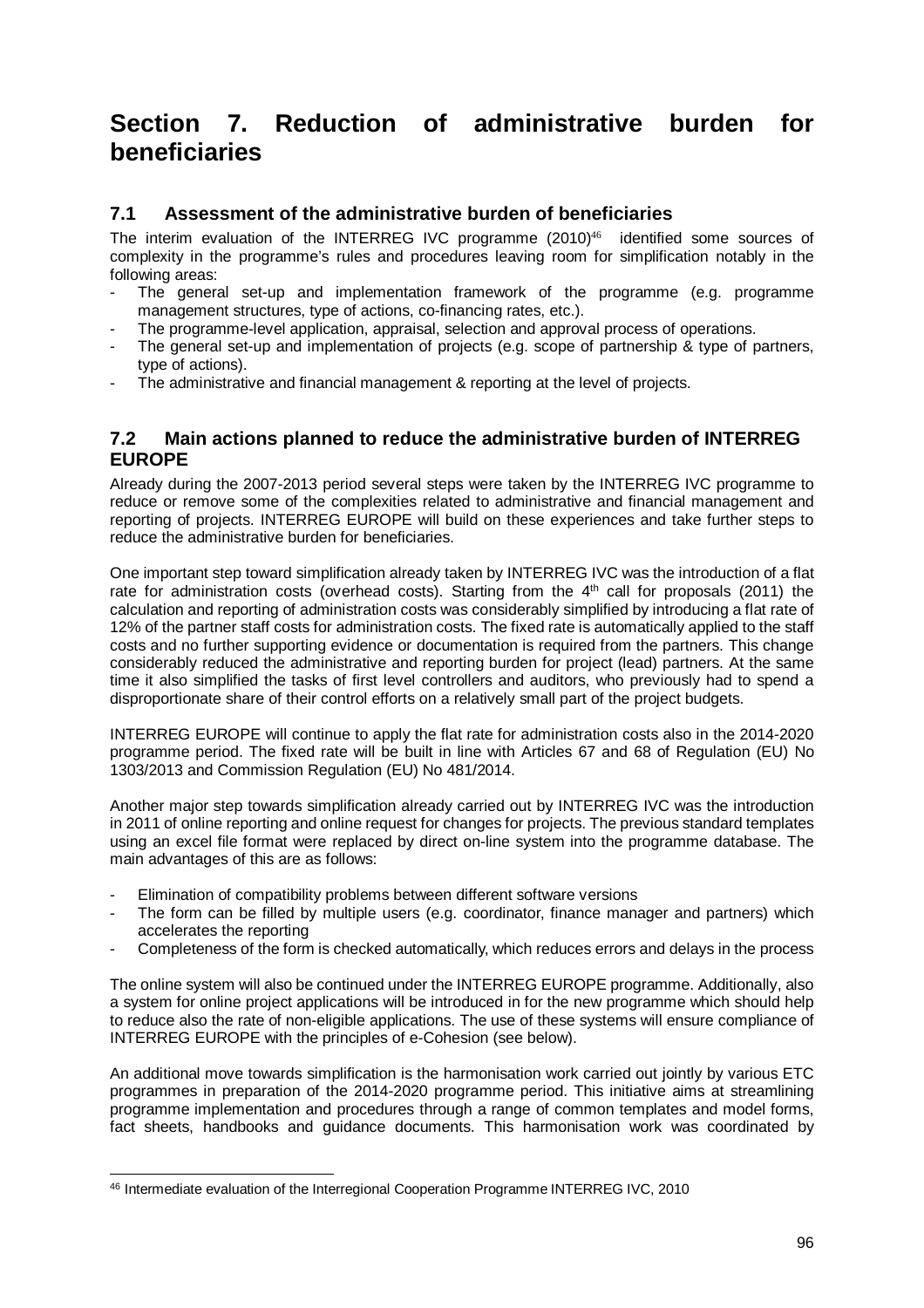INTERACT and actively supported by INTERREG IVC. INTERREG EUROPE will build on this work when setting up the implementation tools for the period 2014 – 2020.

Further steps toward simplification will be taken. As far as finances are concerned, the use of simplified cost options for the reporting of costs under other budget lines will be also proposed in order to reduce the administrative effort at all levels, making use of the possibilities offered in accordance with Articles 67 and 68 of Regulation (EU) No 1303/2013 and Commission Regulation (EU) No 481/2014. Concerning the activity and result monitoring, the number of indicators the projects will have to report on will be significantly reduced (under INTERREG IVC, projects had to report every six-month on more than 15 indicators).

# **7.3 e-Cohesion**

The Common Provision Regulation (Article 112(3)) states that at the latest by the end of 2015 programmes should ensure that all data exchanges between beneficiaries and programme authorities can be carried out electronically. More precisely the e-Cohesion initiative for the structural funds sets the following requirements for electronic data exchange in the 2014-2020 period:

- Beneficiaries do not have to enter the same data more than once in the system.
- Interoperability is guaranteed, which means that data entered by beneficiaries is shared between different bodies within the same cooperation programme.
- The electronic audit trail complies with relevant articles of the Common Provision Regulation (Articles 112 and 132) as well as with any national requirements on the availability of documents.
- The system for electronic data exchange guarantees data integrity and confidentiality, authentication of the sender and storage in compliance with defined retention rules (Article 132 of the CPR).

The electronic data exchange system operated under INTERREG IVC already largely complied with these norms. The INTERREG EUROPE programme will continue to operate fully in line with these principles from the start of the programme period.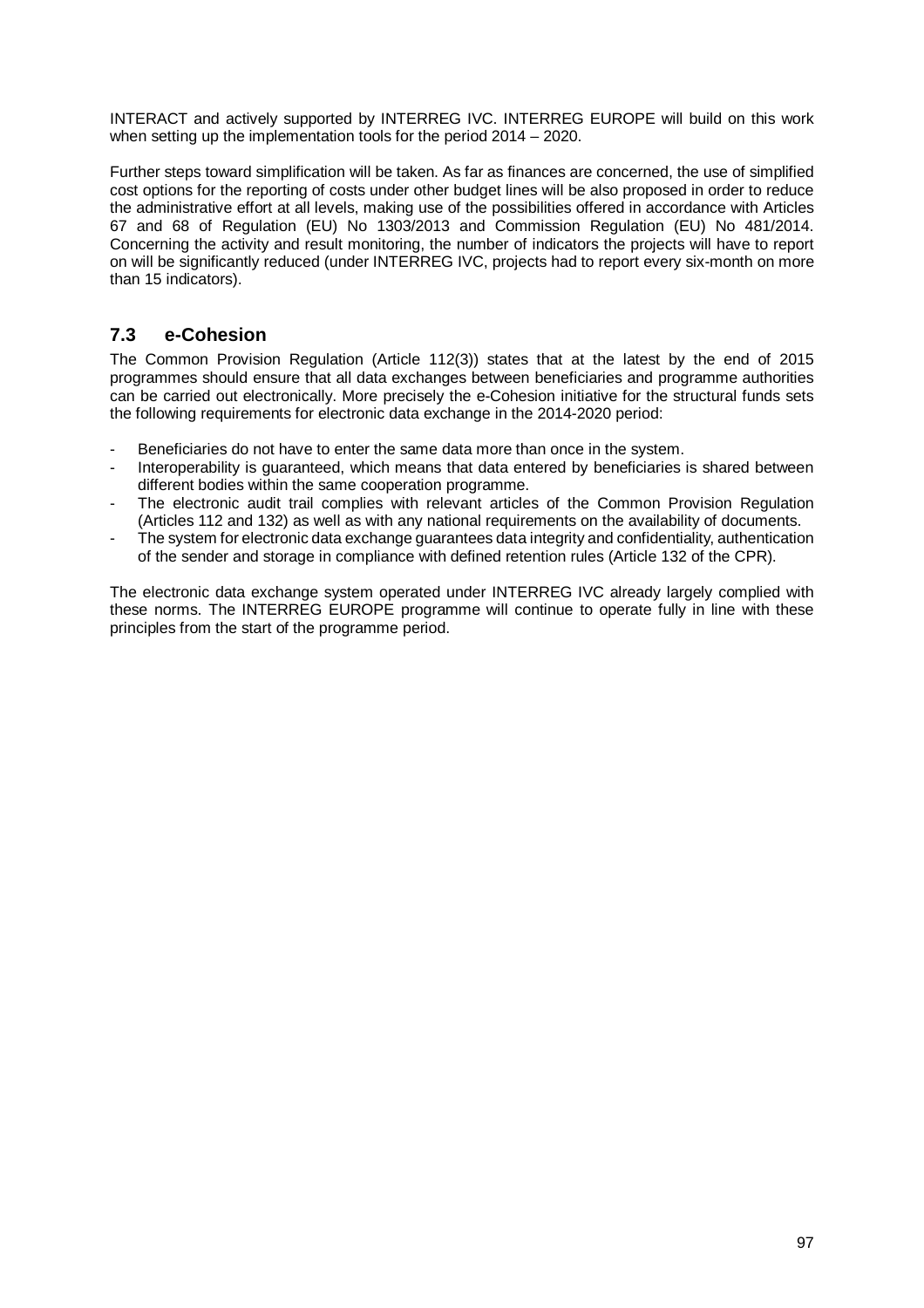# **Section 8. Horizontal principles**

# **8.1 Sustainable development**

Sustainable development is one of the main pillars of INTERREG EUROPE. The programme supports several Priority Axes and specific objectives that focus fully on sustainable development, notably: Lowcarbon economy (Priority 3/Specific Objective 3.1) and Environment and Resource efficiency (Priority 4/ Specific Objectives 4.1 and 4.2).

Under these specific objectives, the programme will support Interregional Cooperation Projects that have as their primary aim to improve the implementation of regional policies and programmes related to sustainable development issues. Projects will have to clearly demonstrate in their application that the activities they propose will make the implementation of those regional policies better, in order to eventually contribute to the sustainable development of their regions. Projects that fail to demonstrate this clear contribution to improving regional sustainable development policies will not be selected.

INTERREG EUROPE will also address climate change through Thematic Objectives 4 but also potentially through all the other Thematic Objectives (e.g. research and innovation on renewable energy in TO1, support to renewable energy sector in TO3 or adaption of ecosystems to climate events in TO6).

Also the Policy Learning Platforms for Priorities 3 and 4 will evidently focus entirely on policy learning related to sustainable development.

The other two Priority Axes of the programme deal with R&D and Innovation (Priority 1) and Competitiveness of SMEs (Priority 2) and do not directly focus on sustainable development issues. However, it is quite likely that projects supported under those priorities also address aspects of sustainable development in their work. This may for instance be the case for R&D and innovation related projects that focus on capacities and skills for eco-innovation, or projects that concentrate on the internationalisation of SMEs in green technology sectors. Project applicants under these Priority Axes will be invited to explain in their application how their project will comply with and possibly even strengthen sustainable development. At the end of the project the partners will be asked to report how their project activities and outputs actually contributed to this horizontal principle. Based on the aggregated contributions reported by projects INTERREG EUROPE will be able to monitor and demonstrate how the programme concretely contributed to sustainable development.

However, no specific selection criteria are foreseen to favour the development of projects dealing with this issue.

The activities and thematic coverage of the Policy Learning Platform for Priorities 1 and 2 may address relevant regional policy experiences and practices related to the principle of sustainable development.

The activities of INTERREG EUROPE are likely to generate a lot of travel which leads to related CO2 emissions. While these travels are an essential aspect of interregional cooperation activities, beneficiaries of the programme will be encouraged to use modes of interaction that do not require travelling when possible.

The programme will explore the possibilities to support CO2 compensation measures within the existing eligibility limits.

# **8.2 Equal opportunities and non-discrimination**

INTERREG EUROPE adopts social inclusion, which also implies equal opportunities and nondiscrimination, as a cross-cutting theme, to be applied in relevant cases within the scope of the programme's action.

The programme strives for promoting equal opportunities and preventing any discrimination based on for instance sex, racial or ethnic origin, religion or belief, disability, age or sexual orientation during its life cycle and in particular in relation to access to funding. It will take into account the needs of the various target groups at risk of such discrimination and in particular the requirements of ensuring accessibility for persons with disability.

This cross-cutting theme is most likely to emerge in projects under the specific objective (2.1) dedicated to supporting SME development and entrepreneurship. Even if the primary focus of this specific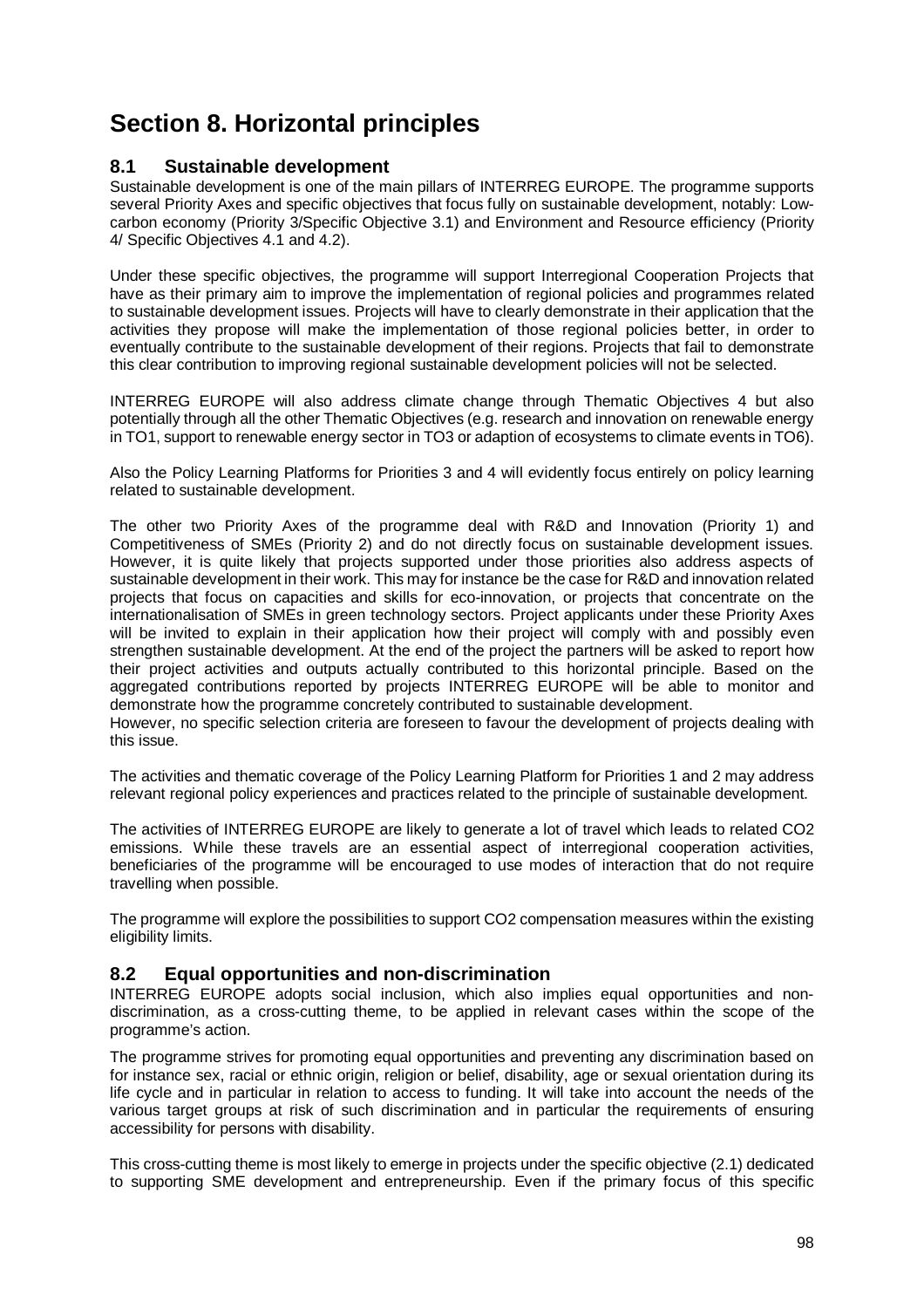objective is not on addressing the equal opportunities/non-discrimination principle, it is anticipated that certain Interregional Cooperation Projects may emerge that focus on, or at least incorporate the equal opportunities principle. It may benefit the innovation climate to encourage diversity in terms of gender, ethnicity, religion and age, etc. to provide a broadened framework for the projects. Diversity in this respect may also increase the possibilities of reaching new markets, improve market positions, broaden the recruitment base and increase creativity.

Under this specific objective Projects could for instance address the issue of promoting entrepreneurship among specific target groups at risk of discrimination (e.g. unemployed youth, elderly persons, disabled people, women, long-term unemployed and migrants). The development of such Projects, among the possible applications that may come forward in the corresponding Priority Axis, would be welcomed by the programme bodies, as also indicated in the presentation of specific objective 2.1 in section 2 of the cooperation programme document.

Project applicants will be invited to explain in their application how their project will comply with and possibly even strengthen equal opportunities and non-discrimination. At the end of the project the partners will be asked to report how their project activities and outputs actually contributed to this horizontal principle. Based on the aggregated contributions reported by projects INTERREG EUROPE will be able to monitor and demonstrate how the programme concretely contributed to equal opportunities and non-discrimination. However, no specific selection criteria are foreseen to favour the development of projects dealing with this issue.

Also the activities and thematic coverage of the Policy Learning Platform for Priority 2 Competitiveness of SMEs may address relevant regional policy experiences and practices related to equal opportunities.

# **8.3 Equality between men and women**

INTERREG EUROPE adopts the horizontal principle of gender equality as a cross-cutting theme, to be applied in relevant cases within the scope of the programme's action.

The programme will strive to promote equality between men and women throughout all stages of programme implementation, including the preparation, implementation, monitoring and evaluation of operations.

This cross-cutting theme could emerge for instance in projects under the specific objective (2.1) dedicated to supporting SME development and entrepreneurship. There is evidence indicating a positive correlation between gender equality and factors promoting economic growth. Support schemes for innovation clusters and SMEs might also have an impact on gender equality as men and women tend to be involved in different industry sectors. Under this specific objective Projects could for instance address the issue of promoting female entrepreneurship. The development of such Projects as part of the wider thematic scope of specific objective 2.1 would be welcomed by the programme bodies, as also indicated in the presentation of specific objective 2.1 in section 2 of the cooperation programme document.

Project applicants will be invited to explain in their application how their project will comply with and possibly even strengthen gender equality. At the end of the project the partners will be asked to report how their project activities and outputs actually contributed to this horizontal principle. Based on the aggregated contributions reported by projects INTERREG EUROPE will be able to monitor and demonstrate how the programme concretely contributed to equality between men and women. However, no specific selection criteria are foreseen to favour the development of projects dealing with this issue.

Also the activities and thematic coverage of the Policy Learning Platform for Priority 2 Competitiveness of SMEs may address relevant regional policy experiences and practices related to gender equality.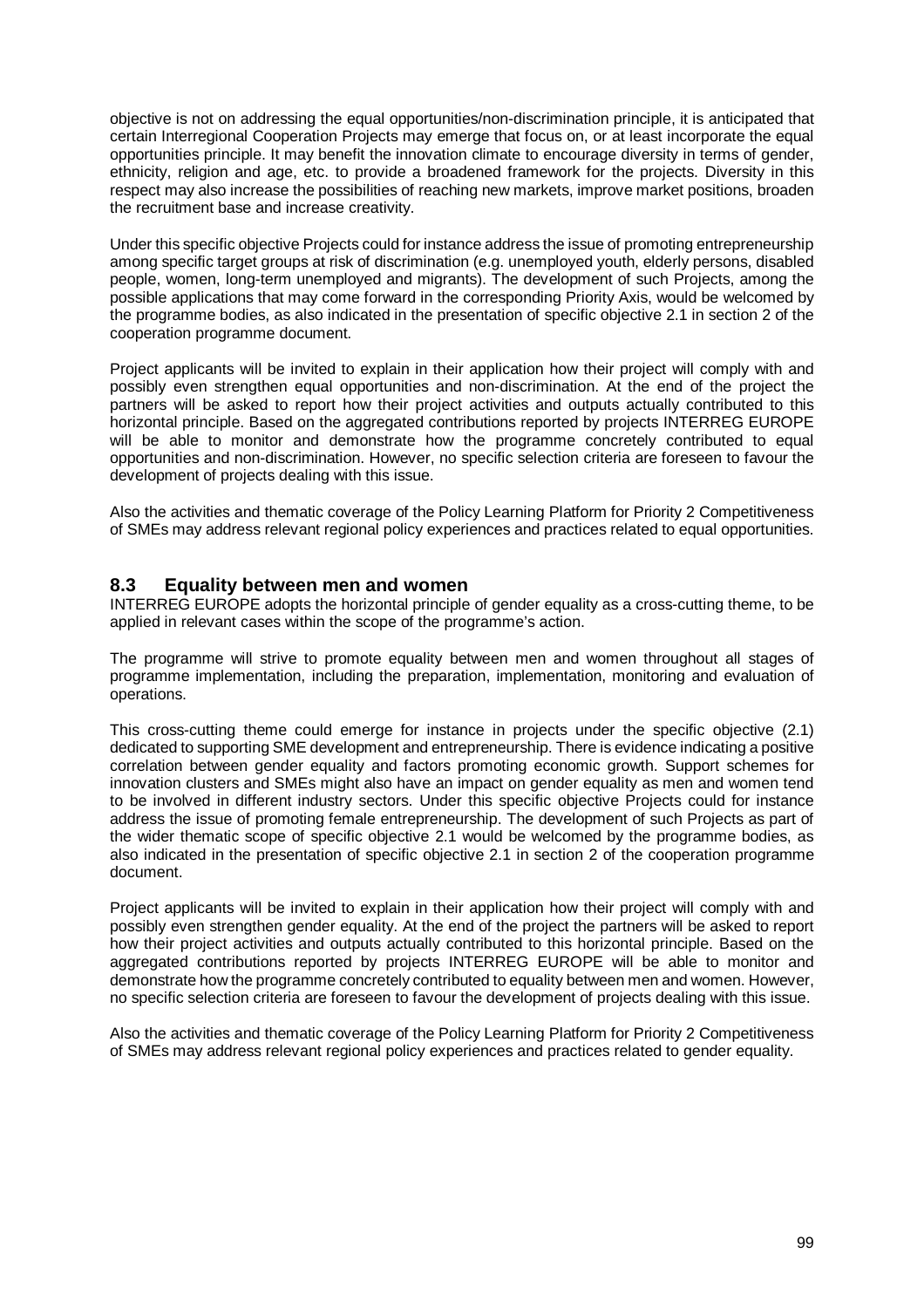# **Section 9. Separate elements**

**9.1 A list of major projects for which the implementation is planned**  Does not apply.

# **9.2 The performance framework of the cooperation programme**

| <b>Priority</b> | Indicator                                               | <b>Unit</b> | <b>Milestone</b> | <b>Final target</b> |
|-----------------|---------------------------------------------------------|-------------|------------------|---------------------|
| <b>Axis</b>     | or key implementation step                              |             | for 2018         | (2023)              |
|                 | Number of Action Plans developed                        | Number      | 70               | 230                 |
|                 | Amount of financial resources for Priority axis 1 spent | <b>EUR</b>  | 11,000,000       | 84,441,686          |
| 2               | Number of Action Plans developed                        | Number      | 70               | 230                 |
|                 | Amount of financial resources for Priority axis 2 spent | <b>FUR</b>  | 11,000,000       | 84,441,685          |
| 3               | Number of Action Plans developed                        | Number      | 70               | 230                 |
|                 | Amount of financial resources for Priority axis 3 spent | <b>EUR</b>  | 11,000,000       | 84,441,685          |
|                 | Number of Action Plans developed                        | Number      | 70               | 230                 |
|                 | Amount of financial resources for Priority axis 4 spent | <b>EUR</b>  | 11,000,000       | 84,441,685          |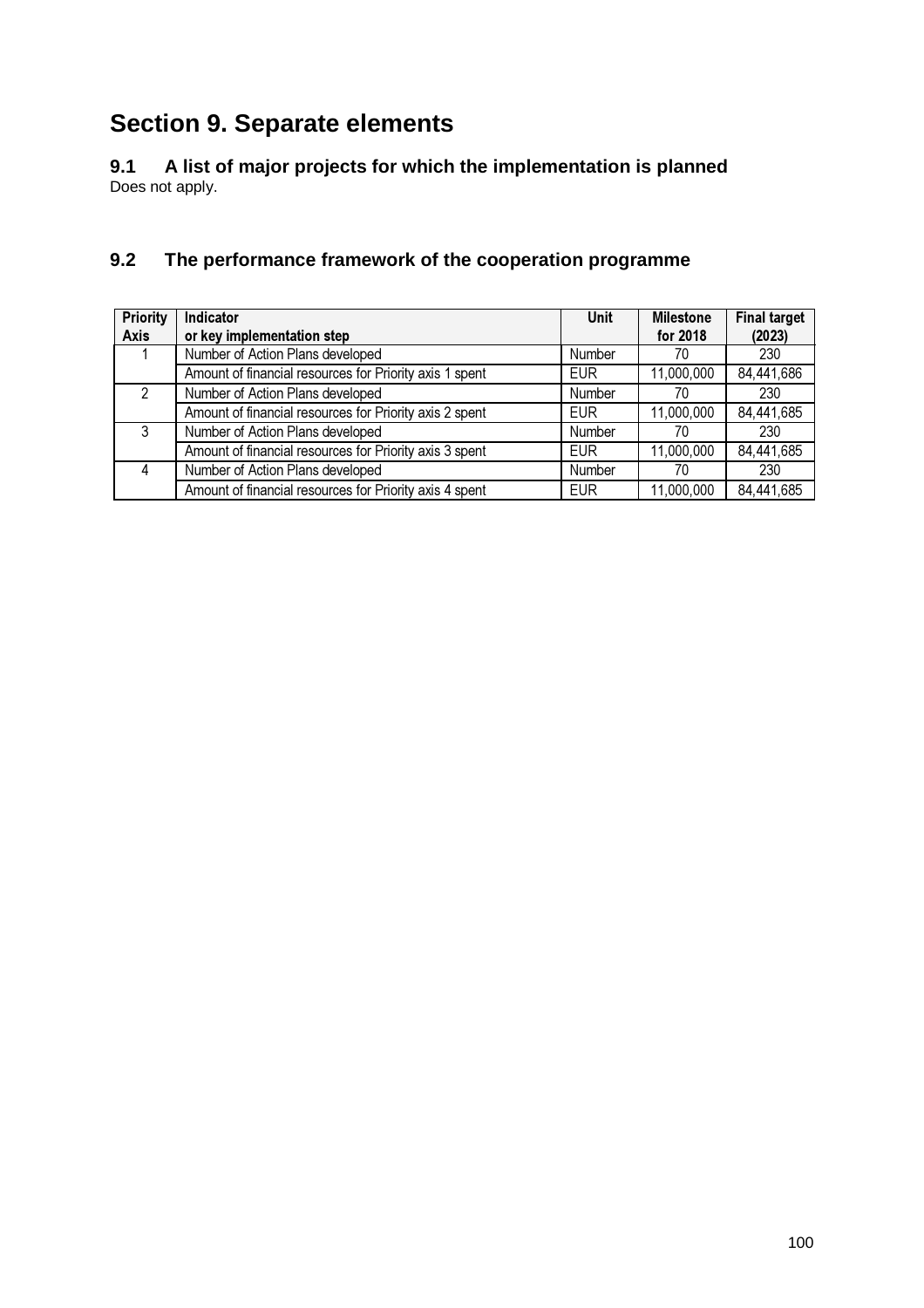# **9.3 Relevant partners involved in the preparation of the cooperation programme**

## **Respondents to the on-line public consultation survey**

### Albania

CRDLS Albania

## Austria

Ecoplus Upper Austrian Tourist Board Austria Wirtschaftsservice Federal Ministry for Agriculture, Forestry, Environment and Water (BMLFUW) **AustriaTech** AREC Raumberg-Gumpenstein European Garden Association - Natur im GartenInternational City of Graz Austrian Federal Forests AKL - Abt 4

### Belgium

International PRESS Agency ECOLISE UNU-CRIS Provincie Vlaams-Brabant VVIA - Flemish Association for Industrial Archaeology Cluster Eco-construction PURPLE - Peri-Urban Regions Platform Europe FLEMISH ENVIRONMENT AGENCY (VMM) Technopolis Group ERRIN for ECOREGIONS Interreg IVC Project Future of Rural Energy in Europe (FREE) initiative ERRIN Network

### Bulgaria

Sofia Development Association Associaton "Euroregion Pleven-Olt" Dobrich Municipality National association of municipalities in the Republic of Bulgaria Euro Perspectives Foundation South-West University "Neofit Rilski" Regional authority Kyustendil Sevlievo Municipality Ministry of Environment and Water European labour institute Executive Forest Agency/Ministry of Agriculture and Food Regional administration - Vidin

Agency for Regional and Economic Development-Vratsa Municipality of Varna Yambol Region

### Croatia

Zagreb County Regional Development Agency Vukovar Srijem County Zagorje Development Agency Primorje-Gorski Kotar County Brod-Posavina County VIDRA - Virovitica-Podravina County's Development Regional Agency

## Cyprus

Cyprus energy agency Department of Antiquities, Cyprus Agricultural Research Institute ELECTRICITY AUTHORITY OF CYPRUS CYPRUS CHAMBER OF COMMERCE AND INDUSTRY The Cyprus Institute of Neurology and Genetics Cyprus Forestry Department Politeia: Renewal - Participation - Democracy Federation of Environmental Organizations of Cyprus (NGOs) MINISTRY OF HEALTH Department of Environment (Ministry of Agriculture, Natural Resources and Environment)

# Czech Republic

UPOL HZS MSK - Fire brigade of Moravian-Silesian region Institute of Sociology of the Czech Academy of Science

#### Denmark

University of Copenhagen

### Finland

Ruralia Institute, Univerity of Helsinki Regional Council of North Karelia Savonia University of Applied Sciences Kainuun Etu Oy Uusimaa Regional Council

Regional Council of Central Finland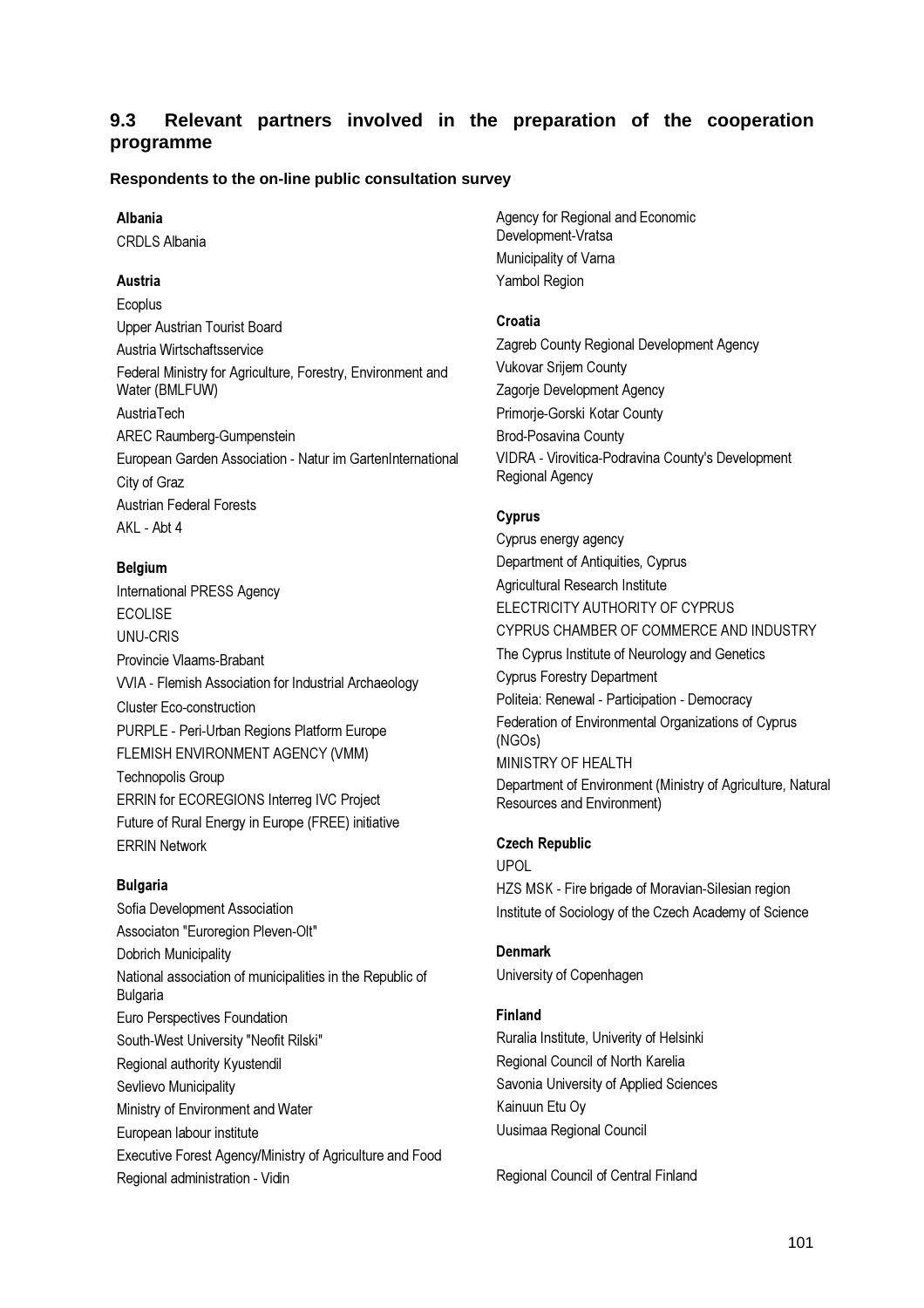Lahti Region Development LADEC Ltd Regional Council of Häme MTT Agrifood Research Finland Regional Council of Päijät-Häme

### France

POLE EMPLOI PACA AViTeM Conseil régional d'Auvergne ADRAMAR COLLECTIF VILLE CAMPAGNE Région Midi-Pyrénées Collectivité Territoriale de Corse POLITICAL SCIENCE INSTITUTE **GRENOBLE** Conseil Général du Pas-de-Calais Chambre de Commerce & d'Industrie Marseille Provence Chambre d'Agriculture Savoie Mont Blanc Agropolis International PROMES/CNRS CARINNA Pole emploi Paca INRA Lille Métropole EGCT Aquitaine-Euskadi Energy Cities Ville de Reims Conseil régional de Lorraine Technopôle Brest-Iroise Brest métropole océane Mission Opérationnelle Transfrontalière CRITT agroalimentaire PACA REGION CENTRE Euromontana Acom France Eurisy

Georgia Association for Farmers Rights Defense, AFRD

**Germany** Kompass Innovation & Incubation Center REM • Consult IdE Institut dezentrale Energietechnologien GmbH Ministerium für Ländlichen Raum und Verbraucherschutz Baden-Württemberg Universität Trier GIZ GmbH

City of Munich Department of Labor and REconomic Development Technische Universitaet Dresden Energieagentur Rheinland-Pfalz GmbH Regional Authority FrankfurtRheinMain Internationaler Bund VHS Hannover Kompass Innovation & Incubation Center VBB Verkehrsverbund Berlin-Brandenburg GmbH Gartenakademie Sachsen-Anhalt e.V. HWK für Ostthüringen Technologiepark Heidelberg GmbH Region Hannover Ministry of Economics, Energy, Transport and Regional Development, State of Hessen VDI Zentrum Ressourceneffizienz IOER City of Munich / Dept. of Labor and Economic Development City of Duisburg IHK Schleswig-Holstein Ministry for economic and European affairs,State of **Brandenburg** Steinbeis-Europa-Zentrum IUWA Heidelberg

## Greece

SMR Consultants **SUSTCHEM** Region East Macedonian & Thrace The Athens Chamber of Small-Medium Industries REGIOEUROPA FM-EPIXEIREIN Proopsis Consulting S.A GEOGNOSIS LTD MAICH TEI of Crete DIADYMA SA Municipality of Neapoli-Sykies Managing Authority of Rural Development Plan

## **Hungary**

Grants Europe Chamber of Commerce and Industry of Zala County Chamber of Commerce and Industry for Győr-Moson-Sopron **County** Chamber of Comerce and Industry of Hajdú-Bihar County Zala County foundation for Enterprise Promotion Hungarian Chamber of Commerce and Industry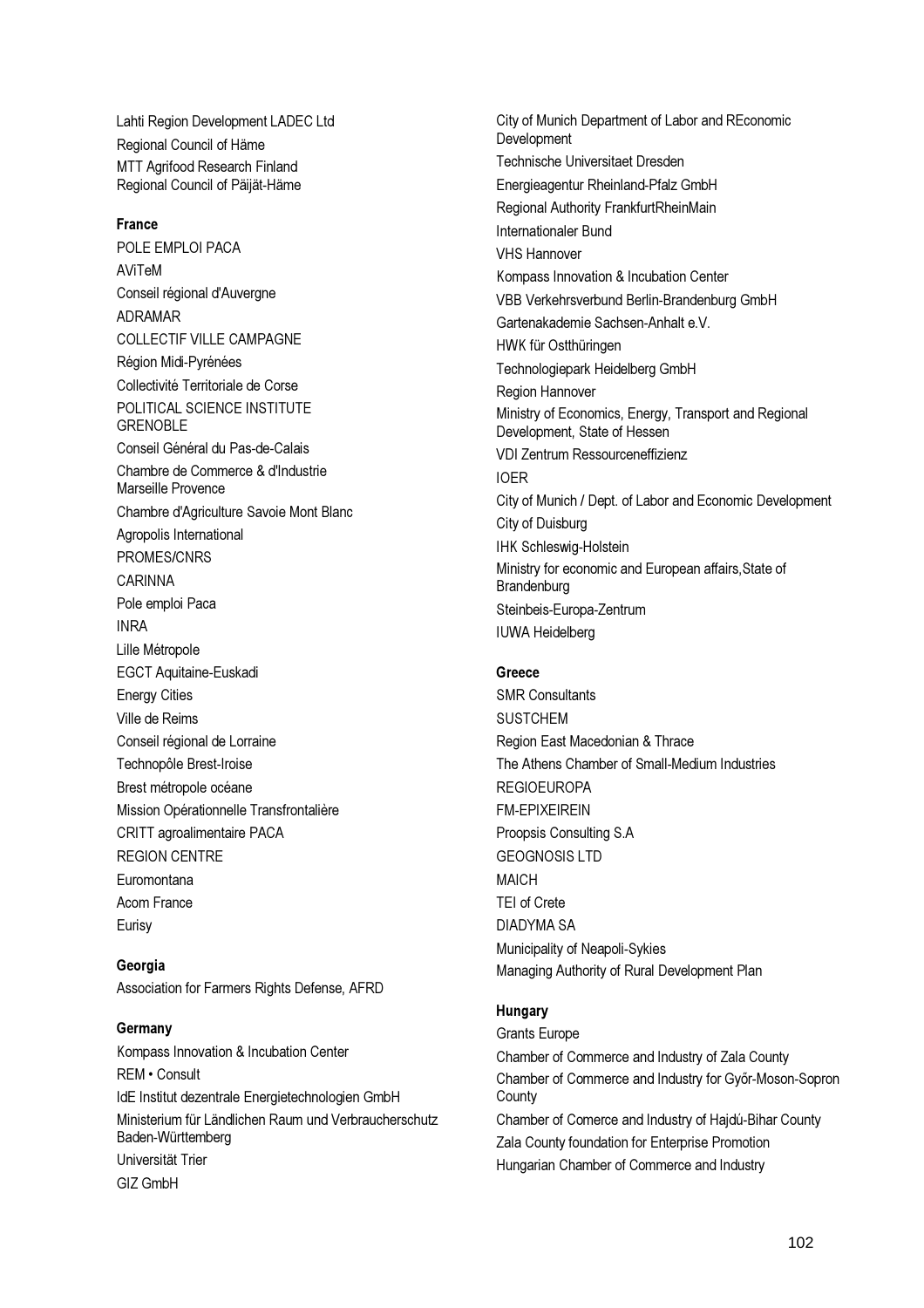Ipoly Erdő Zrt. National Institute of Environmental Health (NIEH) Észak-Alföld Regional Development Agency

### Ireland

MRA Southern & Eastern Regional Assembly

## Italy

Regione Emilia-Romagna Università di Torino DIAEE - Sapienza Università di Roma ASEV - Agenzia per lo Sviluppo Empolese Valdelsa SpA City of Terni Comune di Pordenone AGENZIA SVILUPPO LAMORO Gect -ezts go Istituto per le Piante da Legno e l'Ambiente S.p.A. University of Torino University of Torino - Department of Chemistry Arpa Piemonte ARSIAL ARPA ER Politecnico di Torino Calabria Region Consorzio RINAVE Albergo ristorante edelweiss Councillor Parity Comune Pordenone ARPA PIEMONTE Province of Bologna Provincia di Venezia SOPRA TUTTO IMPRESA Regione Lazio -Direzione Territorio Urbanistica mobilità e rifiuti Regione del Veneto UNIONCAMERE PIEMONTE University of Padova - Italy Comune di Genova - Municipality of Genoa - Italy COMUNE DI MALNATE Provincia di Messina University of l'Aquila Acarbio Costiera Amalfitana Onlus REGIONE MOLISE Legambiente Onlus GAL ALTO BELLUNESE Provincia di Genova

Unioncamere-Union of the Italian chambers of Commerce Local Action Group Patavino

### Latvia

Plavinas County Council Latvian Association of Local and Regional Governments Vidzeme Planning Region

#### Lithuania

Association of Local Authorities in Lithuania Alytus district municipality administration Ministry of Transport and Communications of the Republic of Lithuania

# Luxembourg

Tudor CRP Tudor FMR sàrl

## Malta

2M Management Consultancy Ltd Malta Resources Authority **University** 

### Netherlands

Provincie Flevoland Educore Gemeente Heerlen Bureau PAU **Overijssel** RVO.nl

#### Movares

Municipality of Westland Subvention BV Landschapsbeheer Nederland Hoogheemraadschap Schieland en de Krimpenerwaard Municipality Heerhugowaard (NL) ProRail Delft University of Technology

# Norway

Directorate for Cultural Heritage

## Poland

Marshal's Office of Podkarpackie Voivodeship UMWD TEB AKADEMIA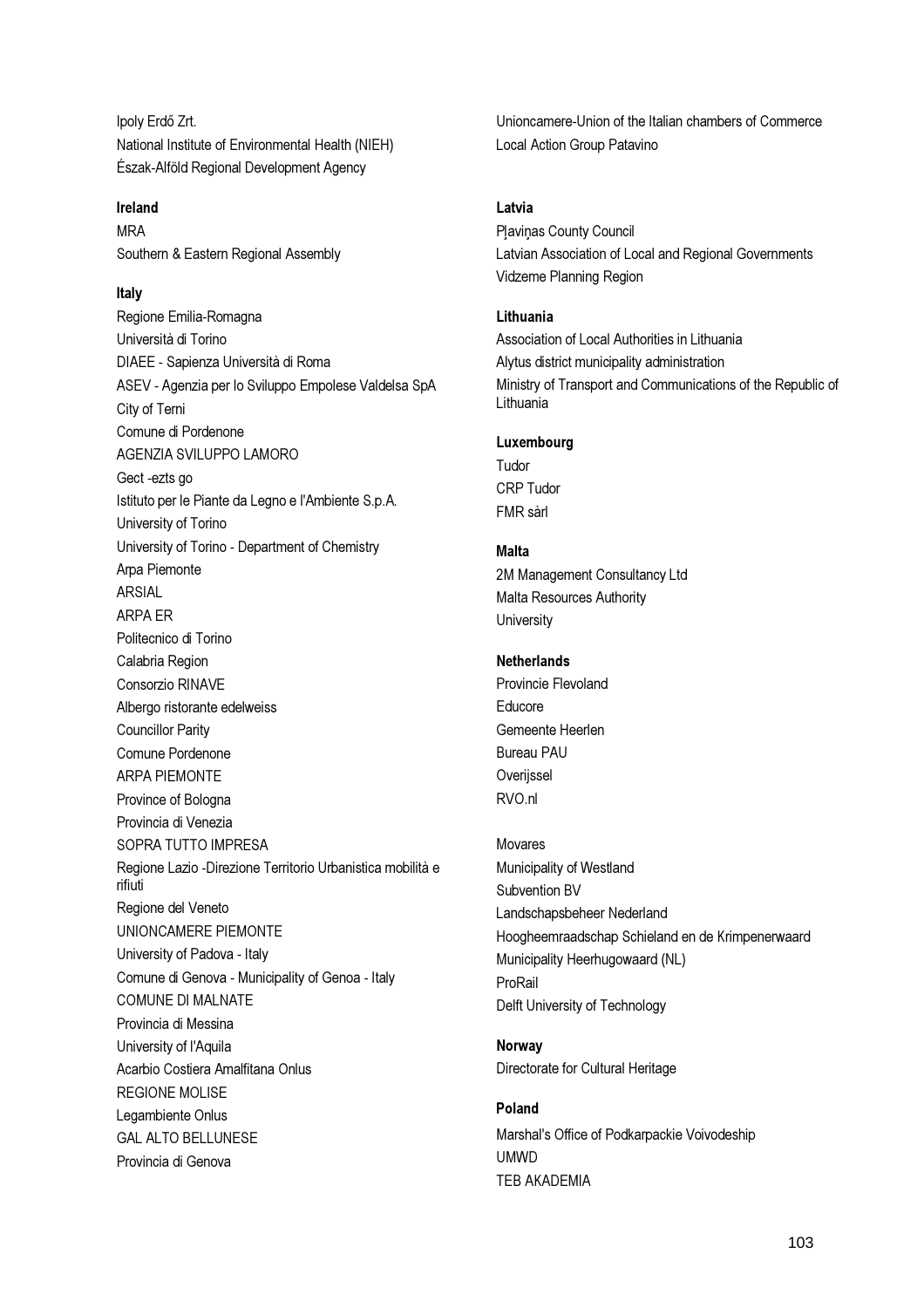Westpomeranian Marshal's Office in Szczecin, Poland City of Warsaw Marshal Office of the Wielkopolska Region Ministry of Labour and Social Policy Central Statistical Office The General Directorate for Environmental Protection Ministry for Infrastructure and Development Polish State Railways Joint Stock Company

## Portugal

COMPETE Online consulting LISBOA E-NOVA IrRADIARE Micre - associacao microcredito portugal ADRAT Municipality of Loures Lisbon Municipality Sociedade de Gestão Ambiental e Conservação da Natureza - AZORINA, S.A. European Affairs Department of Autonomous Region of Madeira

# Romania

UEFISCDI Vulcan Town Hall GIURGIU COUNTY COUNCIL University of Agricultural Sciences and Veterinary Medicine "Dunarea de Jos" University Danube Delta National Institute Maramures County Council South-East Regional Development Agency Iasi Municipality Prahova County Council Oradea Metropolitan Area Consiliul Judetean Vrancea RDA North-East Romania CITY HALL OF PIATRA NEAMT West Regional Development Agency Romania BOTOȘANI City Hall Primaria Pecica Harghita County Council Primaria Municipiului Resita UTCB Prahova County Ministry of Regional Development & Public Administration ASSOCIATION OF LIFELONG EDUCATION BN Chamber of Commerce

North-West Regional Development Agency Alba Iulia Municipality INMA

## Slovak Republic

REC Slovakia European Union Knowledge Economy Pass n.o. Ministry of Finance of the Slovak Republic, Slovak Audit **Authority** Trencin Region Presov Self-Governing Region Mesto Veľký Meder Bratislava Self-governing Region Trnava Self-governing Region The Ministry of Environment Government Office of the Slovak Republic City of Prešov Žilina Regional Authority Government Office of the Slovak Republic, Central Coordination Authority Section Ministry of Environment of the Slovak Republic, Climate **Department** 

# Slovenia

Eudace Slovenski gradbeni grozd - GIZ Jozef Stefan institute Prlekija Development Agency (Prleška razvojna agencija,giz) RC Preko d.o.o. Ministry of agriculture and the environment Mariborska razvojna agencija

# Spain

AVILA COUNTY COUNCIL AGENCY OF TOURISM OF BALEARIC ISLANDS (SPAIN) Granada County council Council of the Basque Country Acció Entidad de Infraestructuras de la Generalitat Valenciana Girona City Council PYME JUNTA DE CASTILLA Y LEÓN ULPGC ECONET, SL Agencia de Medio Ambiente y Agua de Andalucía (Spain) Parc de Recerca UAB Consejería de Medio Ambiente y Ordenación del Territorio de Andalucía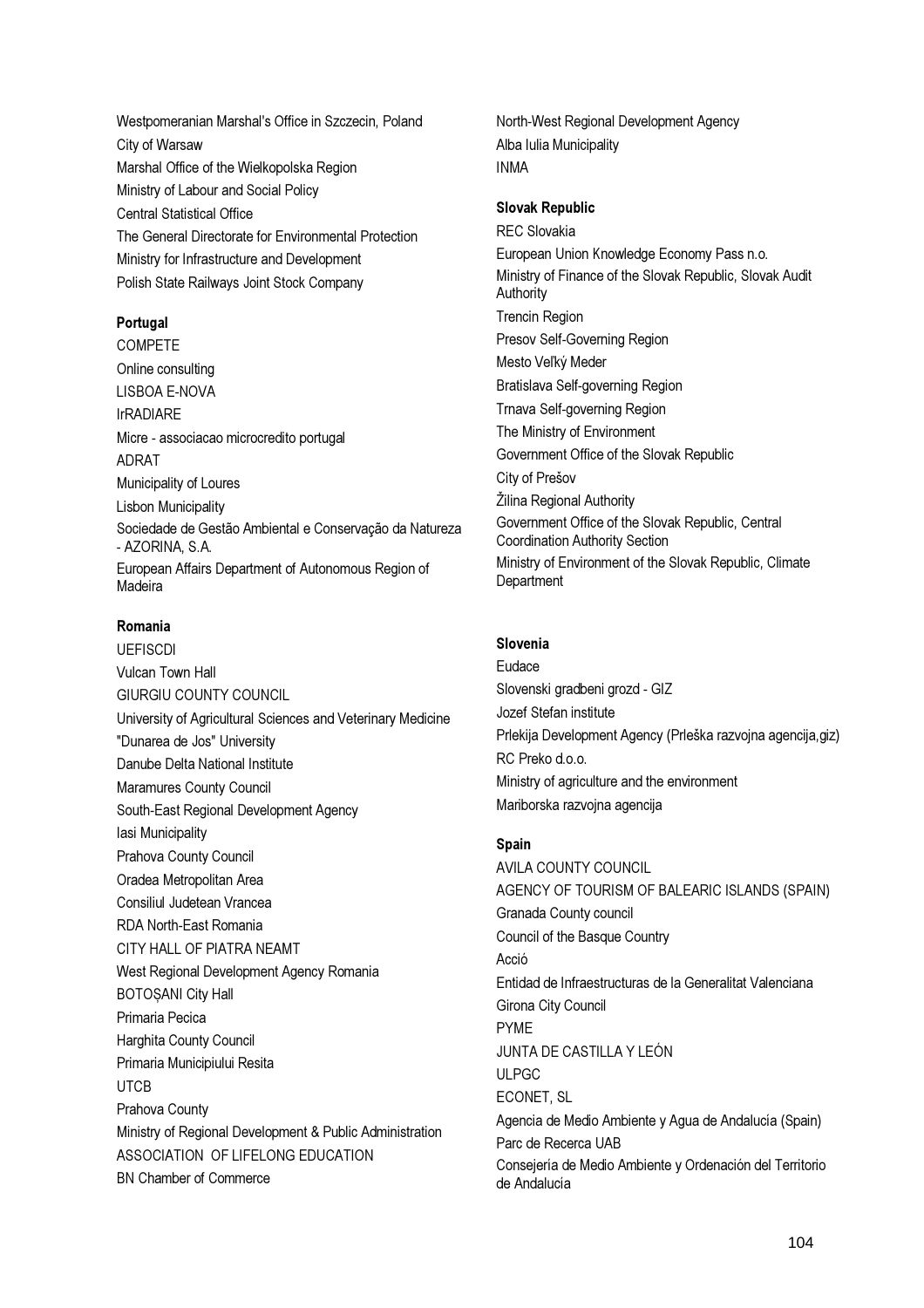BCD Barcelona Design Centre EREN

### Sweden

Örebro Regional Development Council Mid Sweden University East Sweden Regional Council Winnet Sweden - Europe Region Blekinge Teknikdalen Foundation Norrbottens läns landsting Region Västra Götaland

### **Switzerland**

REGIO BASILIENSIS

### United Kingdom

North of England EU Health Partnership Opportunity Peterborough Hampshire County Council Westcountry Rivers Trust

Kent County Council European Division, Dept of Fiannce and Personnel , NI Civil **Service** 

University of Greenwich Cambridgeshire County Council University of East London Eleanor Dearle Hull City Council Marches Local Enterprise Partnership New Economy Manchester Leeds City Region Local Enterprise Partnership University of Ulster Centre for Sustainable Technologies Aberdeen City Council Natural Resources Wales Brighton & Hove City Council Scottish Government

## European scope

INTERACT Triple E consulting AEIDL RENREN Network BIO-EN-AREA Network WWF Germany (acting for WWF in Europe)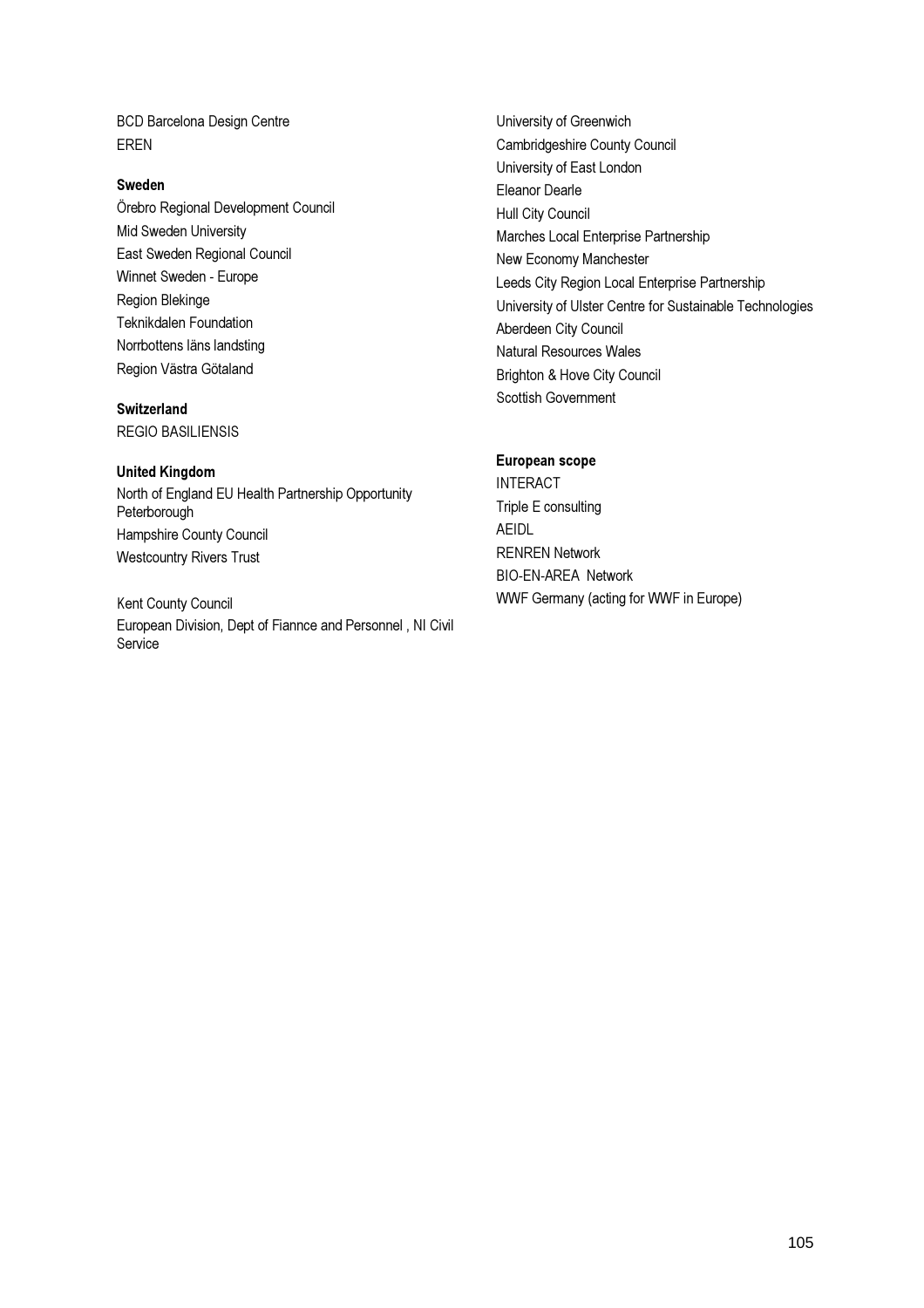### **Participants in the stakeholder consultation workshop**

Brussels, 5 February 2014

### AEBR

Bureau Aquitaine Europe Castilla y León Permanent Delegation to the EU CKO - Center for Cultural and Experience Economy Climate Action Network Committee of the Regions Council of European Municipalities and Regions EARTO - Research and Technology Organisations East and North Finland EU Office ELARD Emilia-Romagna Region Energy Cities ENRD Contact Point EPA ERNACT EEIG ERRIN Eszak-Alfold Region Hungary EUROCITIES Euromontana European Commission - DG REGIO European Commission - DG RTD European Commission, DG Environment FEDARENE Fundacion Galicia Europa Government of Flanders

Greater Birmingham and West Midlands Brussels Office Hamburg / Schleswig-Holstein Hanse-Office INTERACT POINT VALENCIA Leibniz Association Lower Silesia Regional Office in Brussels Lower-Normandy Brussels Office Méditerranée Technologies/PACA Merseyside Brussels Office Mission Opérationnelle Transfrontalière Neth-ER North of England Office of the State Government of Lower Austria NÖVBB Peacefulfish Région PACA Representation of the Olomouc Region Saxon State Ministry for Economic Affairs, Labour and Transport Saxony Liaison Office Brussels Scotland Europa Swiss State Secretariat for Economic Affairs **Steiermark** Tuscany Region Vysočina Region Regional Authority, Czech Republic West Norway Brussels Office Wielkopolska Region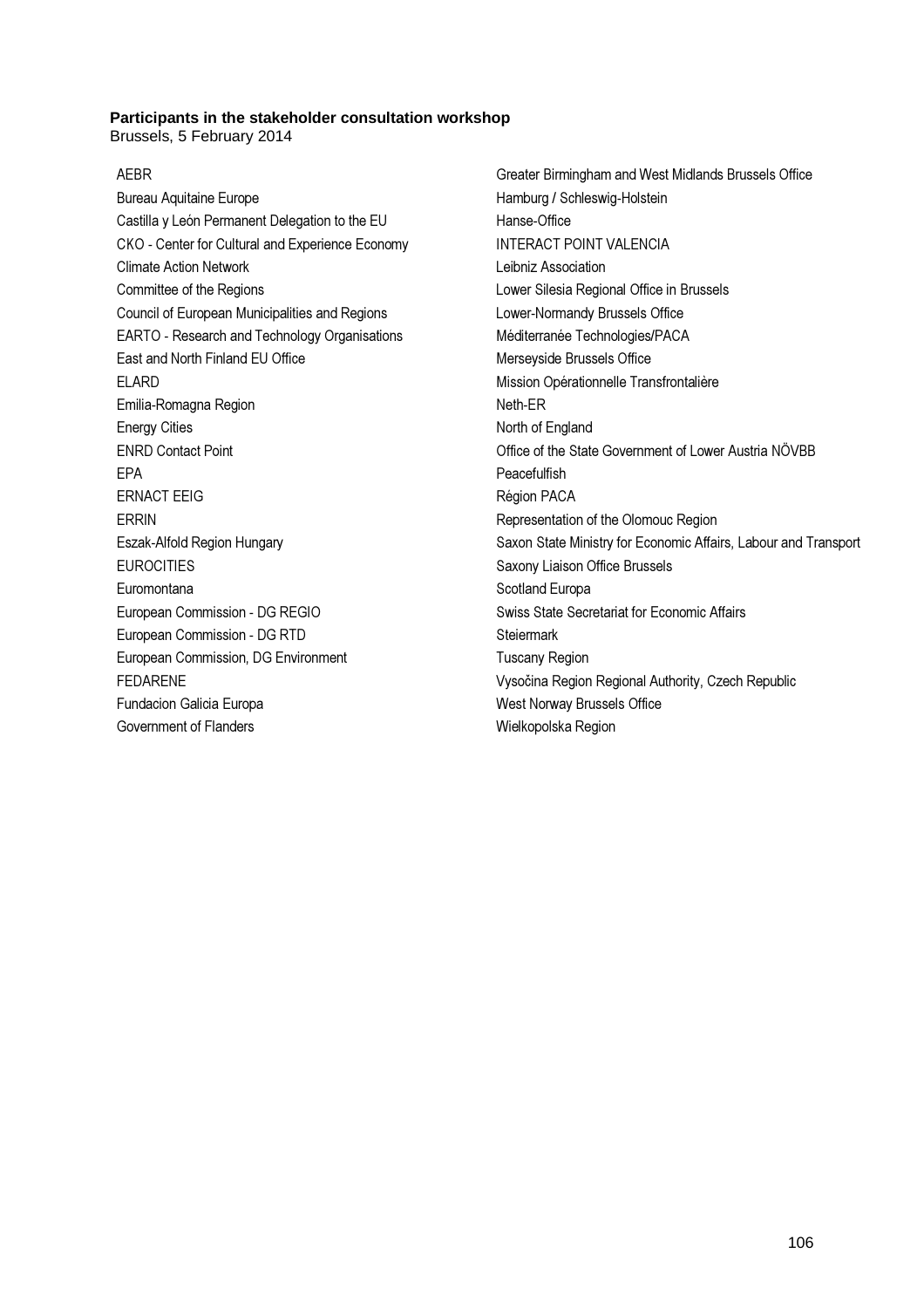**9.4 Applicable programme implementation conditions governing the financial management, programming, monitoring, evaluation and control of the participation of third countries in interregional programmes through a contribution of ENI and IPA resources.** 

Does not apply.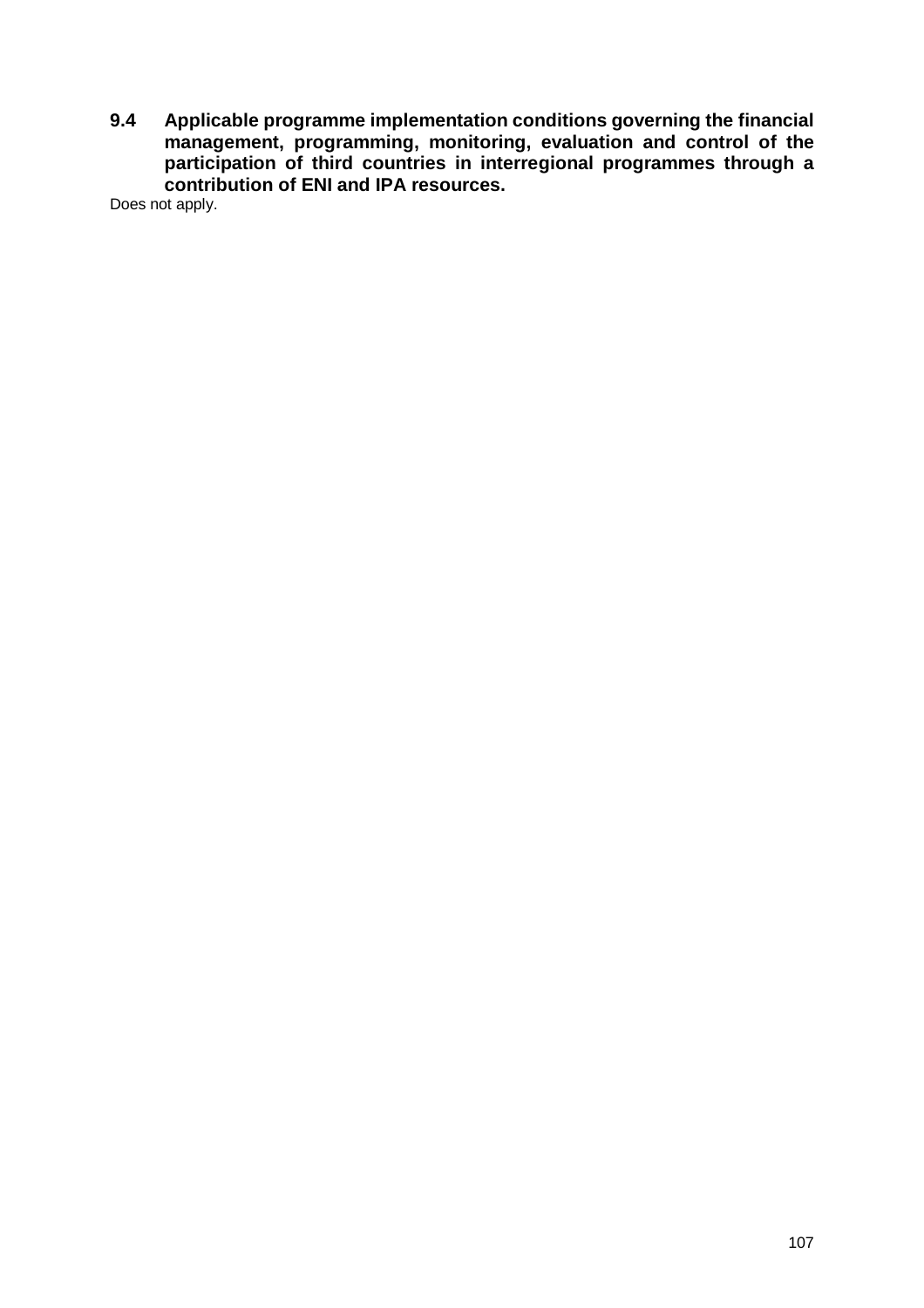# **Annexes**

- **Annex 1 Report of the ex-ante evaluation with executive summary**
- **Annex 2 Confirmation of agreement in writing to the contents of the cooperation programme**

**Annex 3 - Map of the programme area** 

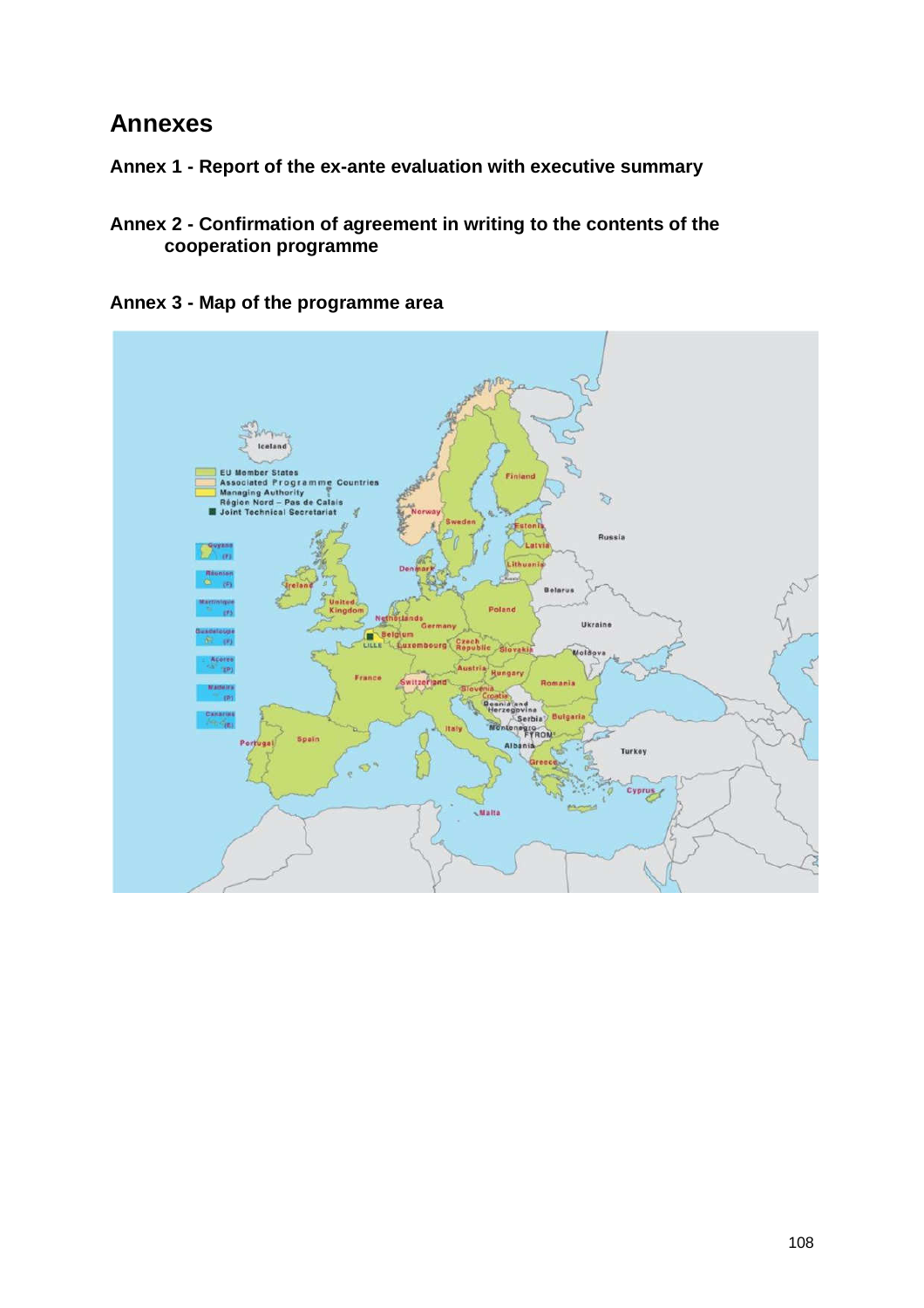# **Annex 4 - Citizens' summary of the cooperation programme**

## **INTERREG EUROPE SUMMARY**

#### **What's the issue?**

The European Union works to reduce differences in the levels of development, growth and quality of life in European regions through its Cohesion policy. It promotes actions to make the European territory more innovative, more sustainable, and more inclusive. This is the EU policy agenda called EU2020 strategy.

While the large majority of the funds designated to reduce these disparities are managed nationally, the EU and member states believe that regional development can be improved through cooperation and exchange of experiences and practices across borders.

The INTERREG EUROPE programme, financed by the European Regional Development Fund (ERDF), is designed to support policy learning among public authorities **to improve the performance of policies and programmes for regional development**. It allows public authorities across Europe to exchange practices and ideas on the way public policies work thus finding solutions to improve their strategies for their own citizens.

## **How will it work?**

The INTERREG EUROPE programme has a budget of €359 million ERDF for the 2014-2020 period.

INTERREG EUROPE will work on the following four topics, all related to regional development:

- 1. Research, technological development and innovation
- 2. Competitiveness of SMEs
- 3. Low carbon economy
- 4. Environment and resource efficiency

INTERREG EUROPE will finance two actions:

a) Interregional Cooperation projects: partnerships coming from different countries in Europe work together for 3 to 5 years to exchange their experiences on a particular policy issue. Each region involved in the cooperation project will produce an Action Plan. This specifies what will be done in the region to ensure that the lessons learnt from the cooperation are put into action. Projects are also asked to monitor what happens to the Action Plan, to see how well the cooperation has worked.

Calls for project proposals will be launched throughout the programming period.

b) Policy Learning Platforms: a space for continuous learning where any organisation dealing with regional development policies in Europe can find solutions to improve the way they manage and implement their public policies in the four topics above.

#### **Who can access funding?**

Organisations based in the 28 EU member states, Norway or Switzerland are eligible for INTERREG EUROPE funding if they are:

- National, regional or local public authorities
- Other institutions governed by public law (e.g. universities, regional development agencies, business support actors, etc.)
- Private non-profit bodies.

Each country defines which institutions are eligible according to national regulations.